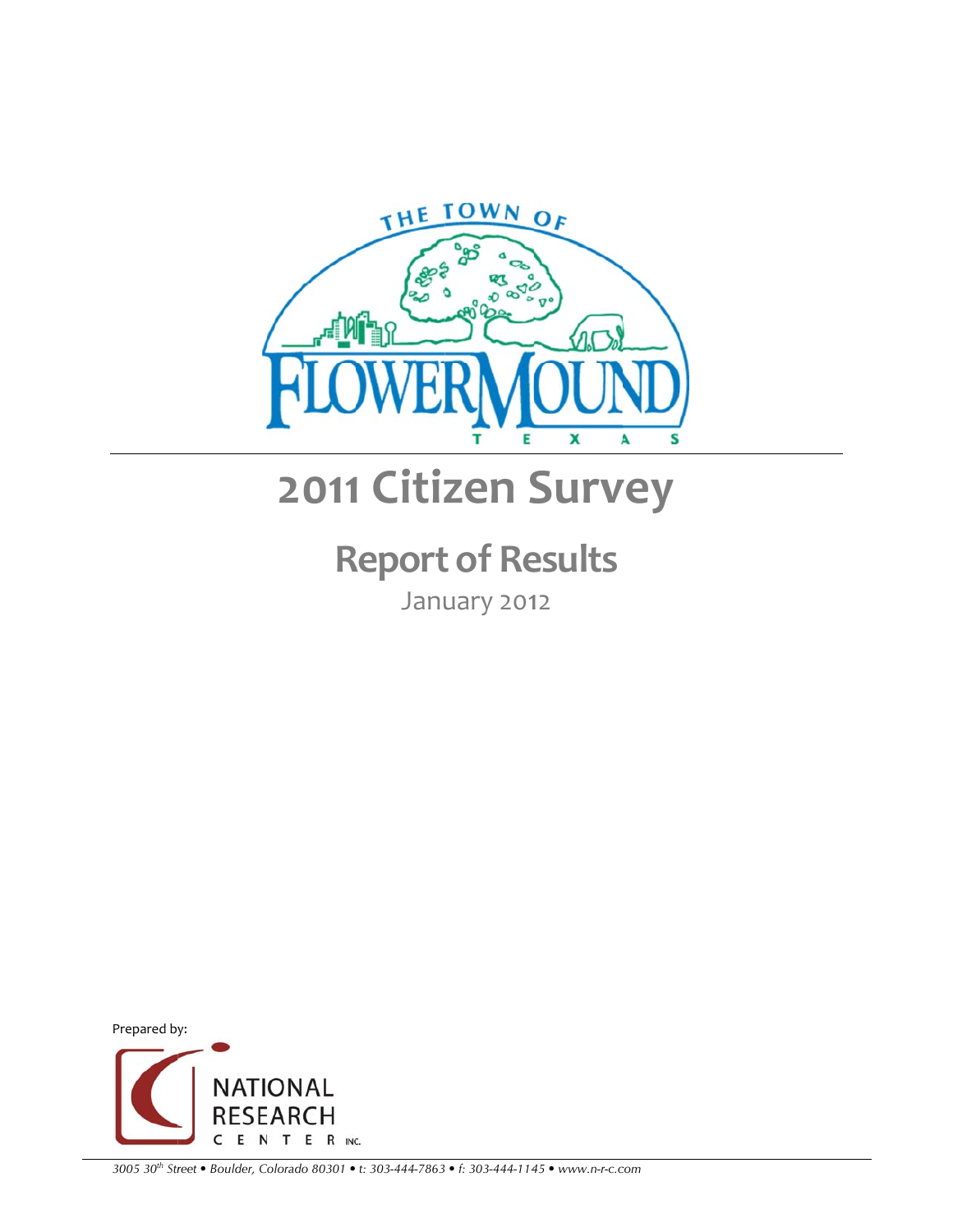# **Table of Contents**

| Appendix D: Responses to Selected Survey Questions by Respondent Characteristics 54 |
|-------------------------------------------------------------------------------------|
|                                                                                     |
|                                                                                     |
|                                                                                     |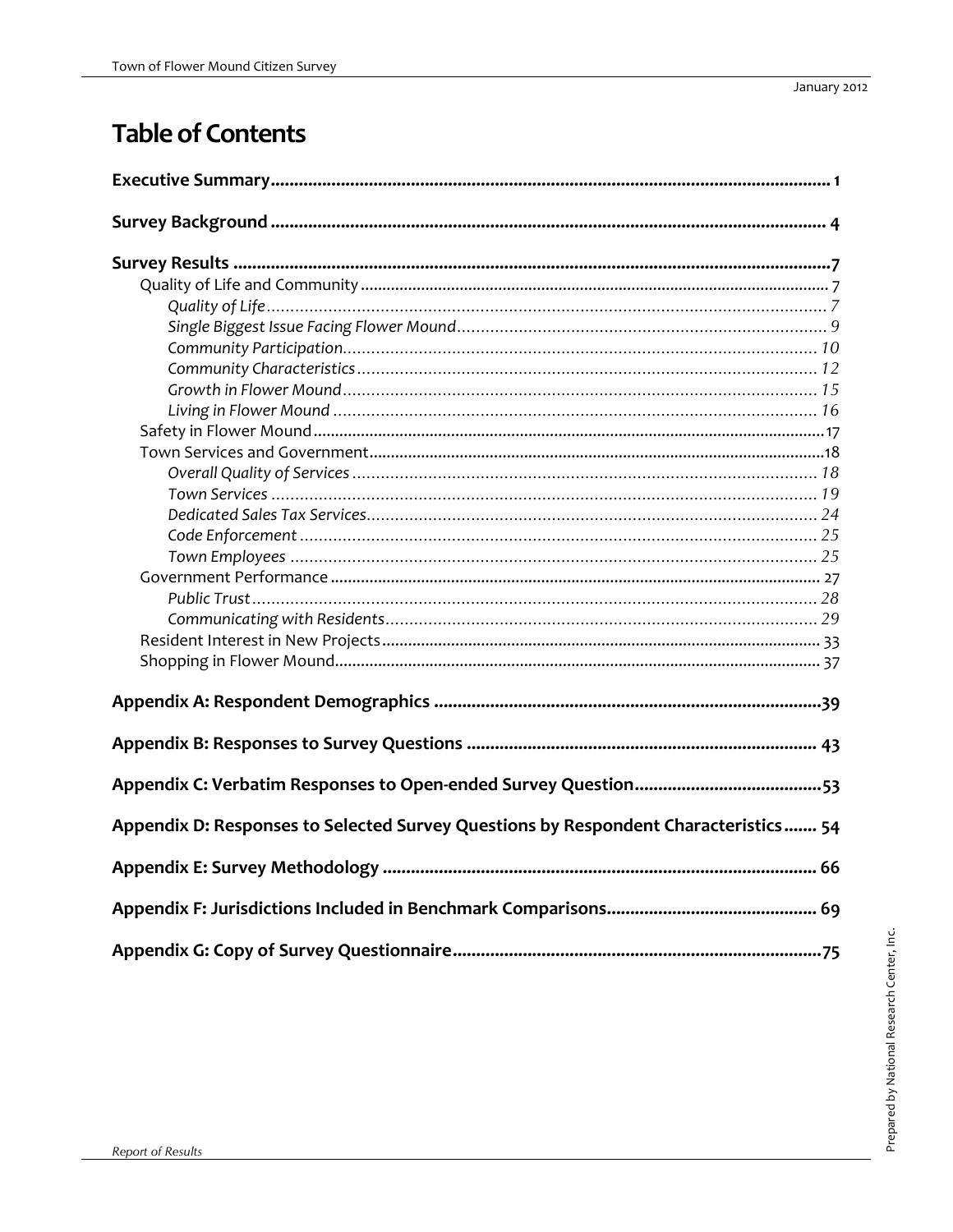# **List of Figures**

| Figure 3: Summary of Participation in Flower Mound Activities Compared by Year  11             |
|------------------------------------------------------------------------------------------------|
|                                                                                                |
| Figure 5: Likelihood of Remaining in Community and Recommending Community Compared by Year  16 |
|                                                                                                |
|                                                                                                |
|                                                                                                |
|                                                                                                |
|                                                                                                |
|                                                                                                |
|                                                                                                |
|                                                                                                |
|                                                                                                |
|                                                                                                |
|                                                                                                |
|                                                                                                |
|                                                                                                |
|                                                                                                |
|                                                                                                |
|                                                                                                |
|                                                                                                |
|                                                                                                |
|                                                                                                |
|                                                                                                |
|                                                                                                |
|                                                                                                |
|                                                                                                |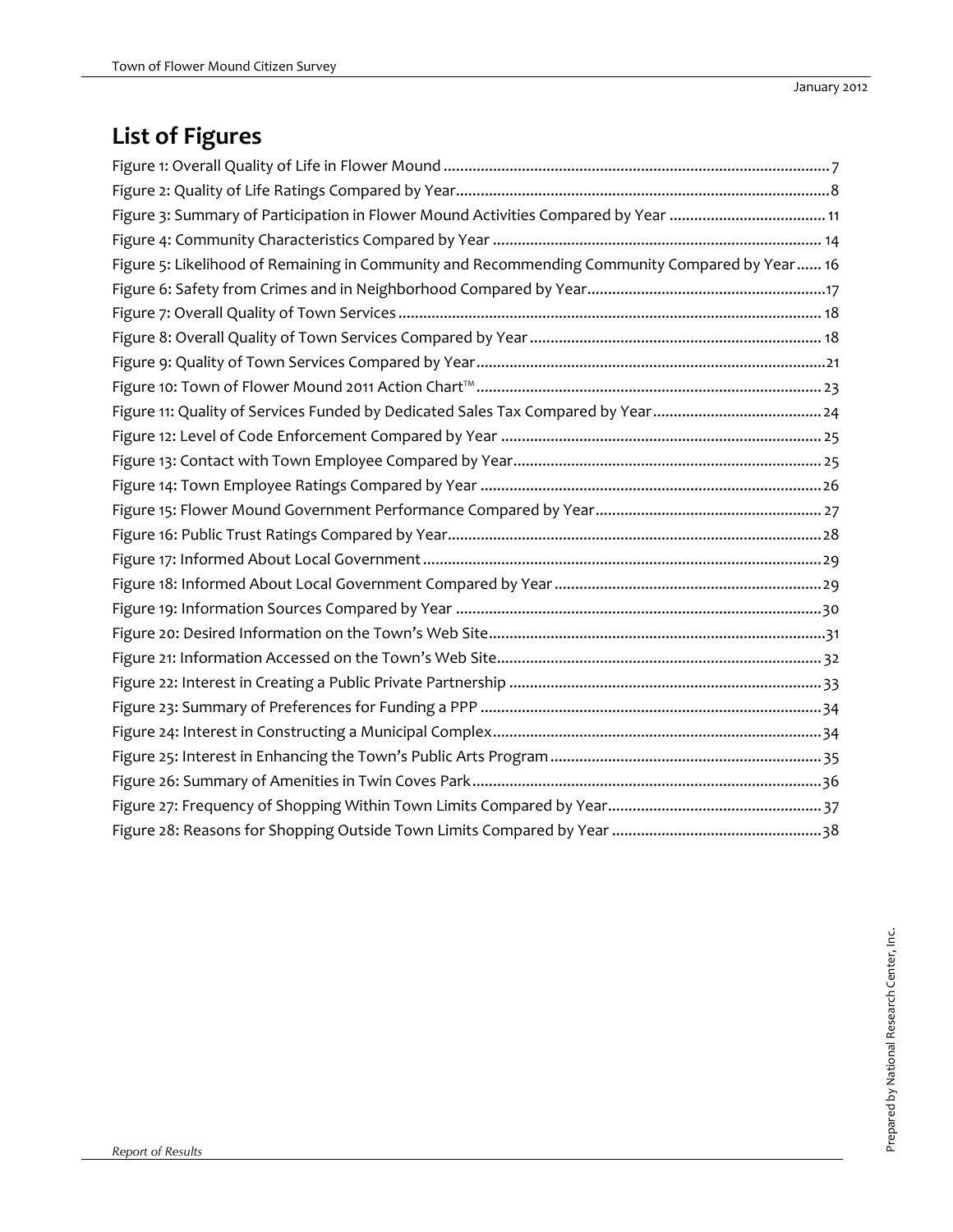# **List of Tables**

| Table 18: Interest in Pursuing Green Waste Collection Options Compared by Year 34 |
|-----------------------------------------------------------------------------------|
|                                                                                   |
|                                                                                   |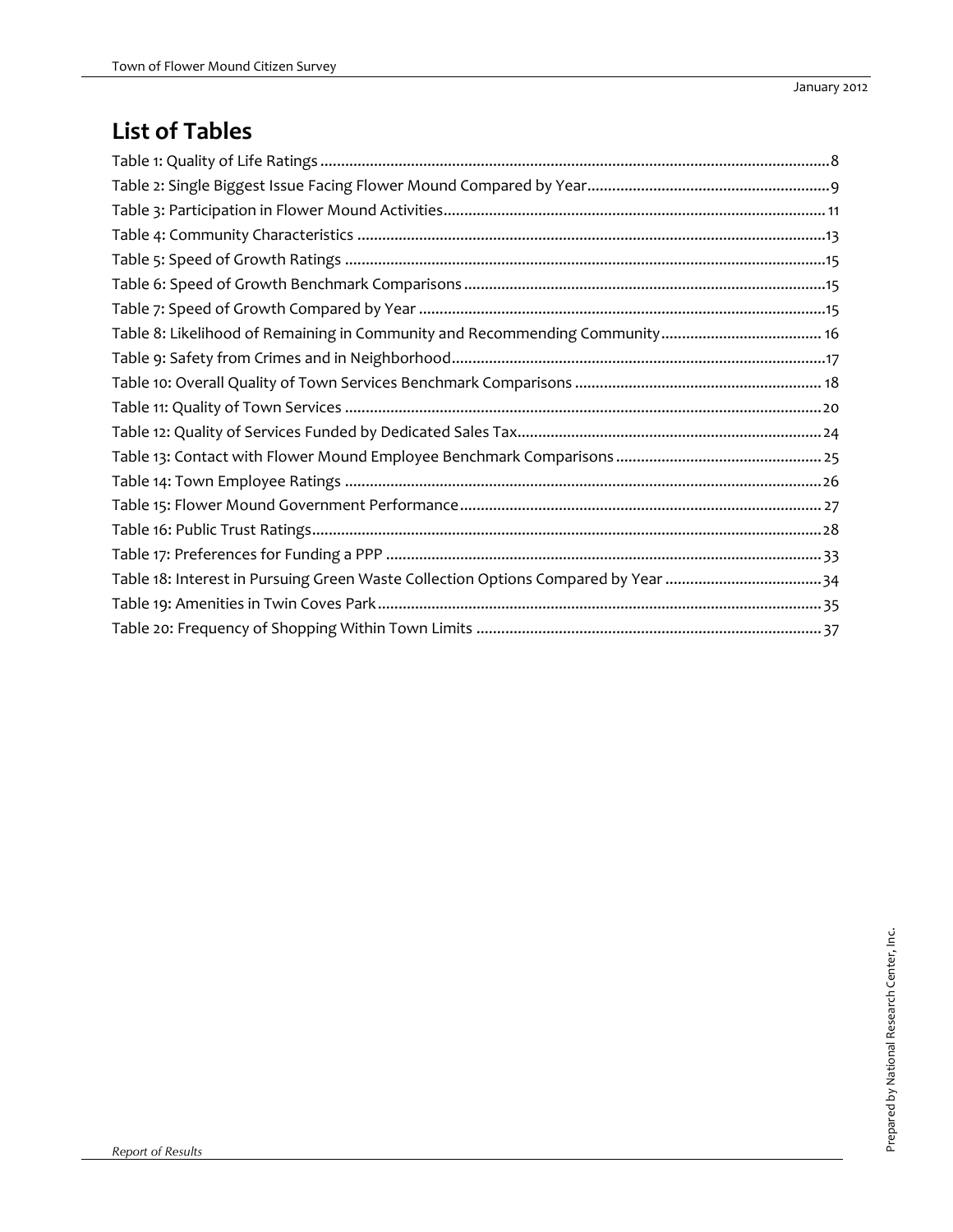# **Executive Summary**

# **Survey Background and Methods**

The 2011 Town of Flower Mound Citizen Survey provided residents the opportunity to rate the quality of life in the Town, as well as the service delivery and overall workings of local government. The survey also permitted residents to provide feedback to the Town on what is working well and what is not and share their priorities for community planning and resource allocation. This is the second survey of Flower Mound residents.

A randomly selected sample of 3,000 residential addresses within Flower Mound was mailed the 2011 Citizen Survey. Of these, 2,937 were assumed to be delivered to occupied households. A total of 1,064 completed surveys were received, for a response rate of 36%. The margin of error is plus or minus three percentage points around any given percentage point reported for the entire sample.

Survey results were weighted so that respondent age, gender and housing tenure (rent or own) were represented in the proportions reflective of the entire Town.

# **Survey Findings**

Overall, Flower Mound residents experienced a high quality of life and community. While most residents viewed Flower Mound as an "excellent" or "good" place to live and raise children, fewer said it was an "excellent" or "good" place to retire. However, when compared to ratings given by residents in other jurisdictions across the nation and in those of a similar population size to the Town (45,000 to 85,000), respondents gave higher or much higher ratings to each aspect of quality of life in the Town. Ratings were similar in 2011 compared to 2009.

As in 2009, traffic/transportation and growth were seen as the biggest issues facing the Town over the next several years. However, significantly fewer residents in 2011 than in 2009 felt that traffic/transportation was the biggest issue facing Flower Mound.

Residents generally participated in the various activities in Flower Mound in the 12 months prior to the survey. Respondents were more likely to recycle, visit the Town's Web site and visit a neighborhood park or Town park than they were to watch on television or attend in person a meeting of local elected officials. Overall, Flower Mound residents participated at the same rate or more than did residents in other jurisdictions across the country and in those with a similar sized population. When compared to 2009, rates of participation in most of the activities were the same. However, more residents in 2011 than in 2009 reported that they had recycled from their home and used the Flower Mound Community Activity Center, and fewer said that they used the Town's public library or its services in the last 12 months.

Thirteen of the 16 community characteristics asked about on the survey received "excellent" or "good" by at least half of respondents. Eight of the 15 characteristics that could be compared to the national benchmark were higher or much higher, three were similar and four were below or much below. Compared to the benchmark set by jurisdictions with populations between 45,000 and 85,000, seven characteristics of the community were rated higher or much higher, two were rated similarly and six were rated lower or much lower. While nearly all ratings for the community characteristics remained the same from 2009 to 2011, more positive assessments were made to traffic flow on major streets and employment opportunities.

The overall quality of Town services received favorable ratings from residents in 2011, which was much above both benchmarks and similar to ratings given in 2009. Of the 23 individual Town services asked about on the survey, 17 services received "excellent" or "good" ratings from three-quarters of respondents. Twenty services received ratings that were above or much above the national benchmark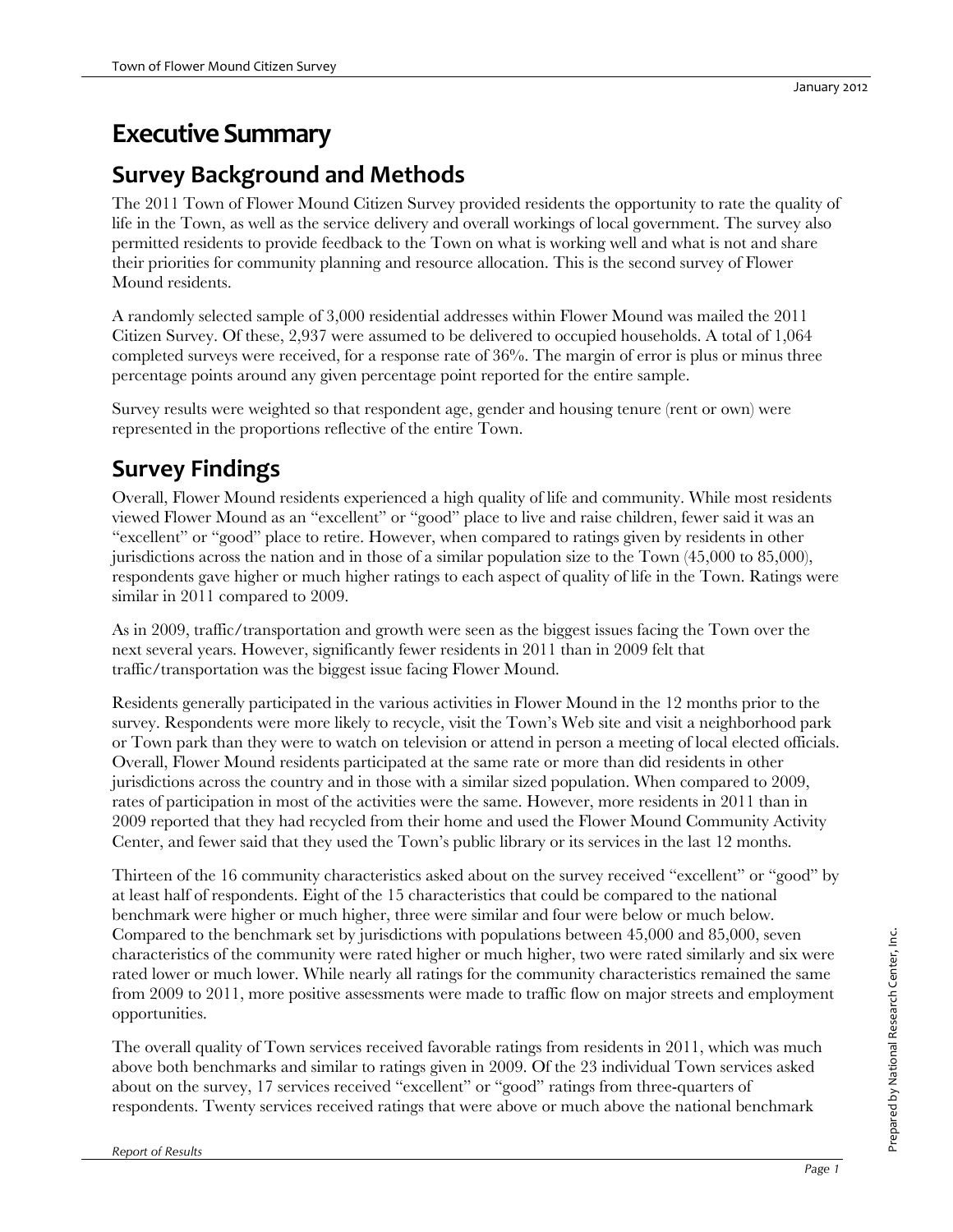and 19 were rated above or much above the population size benchmark. Three services were similar when compared to the nation and four received similar ratings when compared to jurisdictions of a similar population size. None were rated lower or much lower than the benchmarks.

A Key Driver Analysis (KDA) was conducted for the Town of Flower Mound by examining the relationships between ratings of each service and ratings of the Town of Flower Mound's overall services. Those services that correlated most highly with residents' perceptions about overall Town service quality were: preservation of open space, code enforcement, Community Activity Center or other recreation facilities, drinking water and police. Four of the five drivers were above the national benchmark and one, preservation of open space, was similar to the national average. Ratings of key drivers remained stable from 2009 to 2011, except for the Community Activity Center or other recreation facilities, which increased over time.

By targeting improvements in key services, the Town of Flower Mound can focus on the services that have the greatest likelihood of influencing residents' opinions about overall service quality. Jurisdictions typically will want to think about improvements to any key driver services that are not at least similar to the benchmark. Since all drivers were at least similar to the national benchmark, it is recommended to first focus on the preservation of open space since this service was similar to the benchmark.

As in 2009, residents were asked to rate the quality of services and programs that currently are being funded by the four dedicated sales taxes, approved by voters in 2007. Two-thirds or more rated the quality of each service or program as "excellent" or "good." When compared to 2009, most ratings given in 2011 were similar. However, residents gave more positive ratings to the street maintenance program in 2011 than in 2009.

Fifty-four percent of respondents reported having contact with a Town employee in the last 12 months, which was similar to the amount of contact reported in other jurisdictions across the US and in those of a similar population size. Fewer respondents in 2011 than in 2009 reported having had contact with a Town employee. Resident's interactions with Flower Mound employees were positive with most giving "excellent" or "good" reviews to the employee's courtesy, knowledge, responsiveness and their overall impression. These ratings were much higher than the benchmarks and similar to what was reported in 2009.

Residents were happy with the performance of the Flower Mound government and mostly agreed with statements about public trust in the government. Where comparisons were available, all were above or much above both sets of benchmarks and residents gave similar evaluations in 2011 as in 2009 to the performance of and trust in the local government. However, more residents in 2011 than in 2009 believed that the value of services for the Town taxes they paid was "excellent" or "good." Half of respondents stated that they were "very" or "moderately" informed about local government issues and operations in Flower Mound.

When asked about their interest in a number of new projects in Flower Mound, residents were most interested in the Town pursuing green waste collection options (70% "very" or "somewhat" interested) and enhancing the Town's public arts program (73% interested). Residents were divided in their level of interest for the Town constructing a municipal complex and creating a public private partnership, with about half saying they would be interested in either of these projects. Overall, respondents were supportive of a variety of potential amenities in Twin Coves Park.

### *In Summary*

Overall, a majority of residents reported that they were happy with the quality of life and community in the Town, and were likely to recommend and remain living in Flower Mound. Residents felt safe, gave high marks to the services provided in the Town and voiced trust in their local government. Of the survey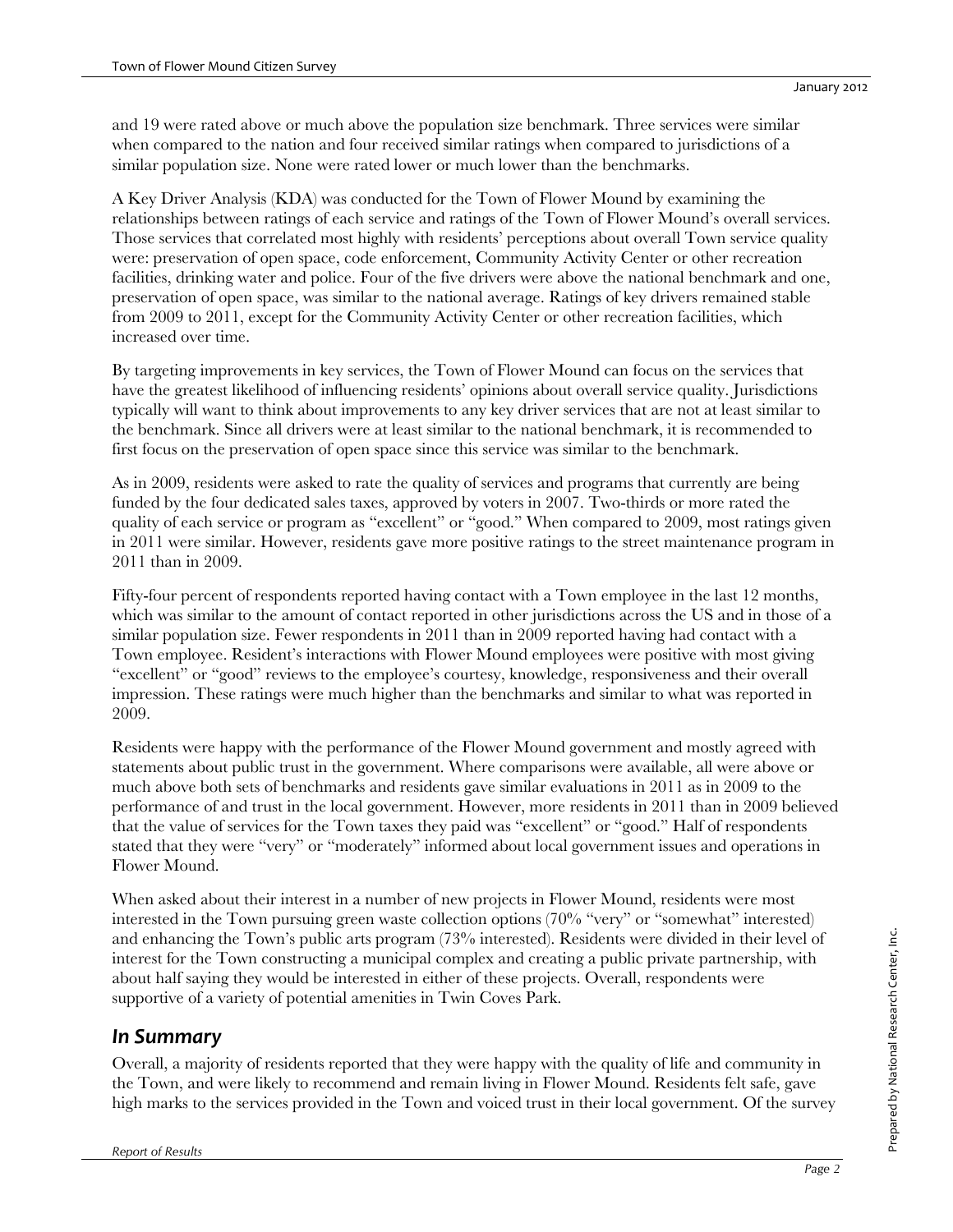items that could be compared to the national benchmarks and the benchmarks for jurisdictions with similar sized populations, about two-thirds received evaluations that were above or much above. While strong ratings were seen in most areas covered by the 2011 Flower Mound survey, opportunities to strengthen resident appreciation of local services, the Town government and community quality may be found in bolstering residents' appreciation of the various characteristics of the community and continuing to improve traffic flow. Additionally, focusing on ways to make Flower Mound a desirable place to retire and work by increasing employment, volunteer and shopping opportunities, and opportunities to participate in social events and activities, for example, could impact resident's longevity in the Town.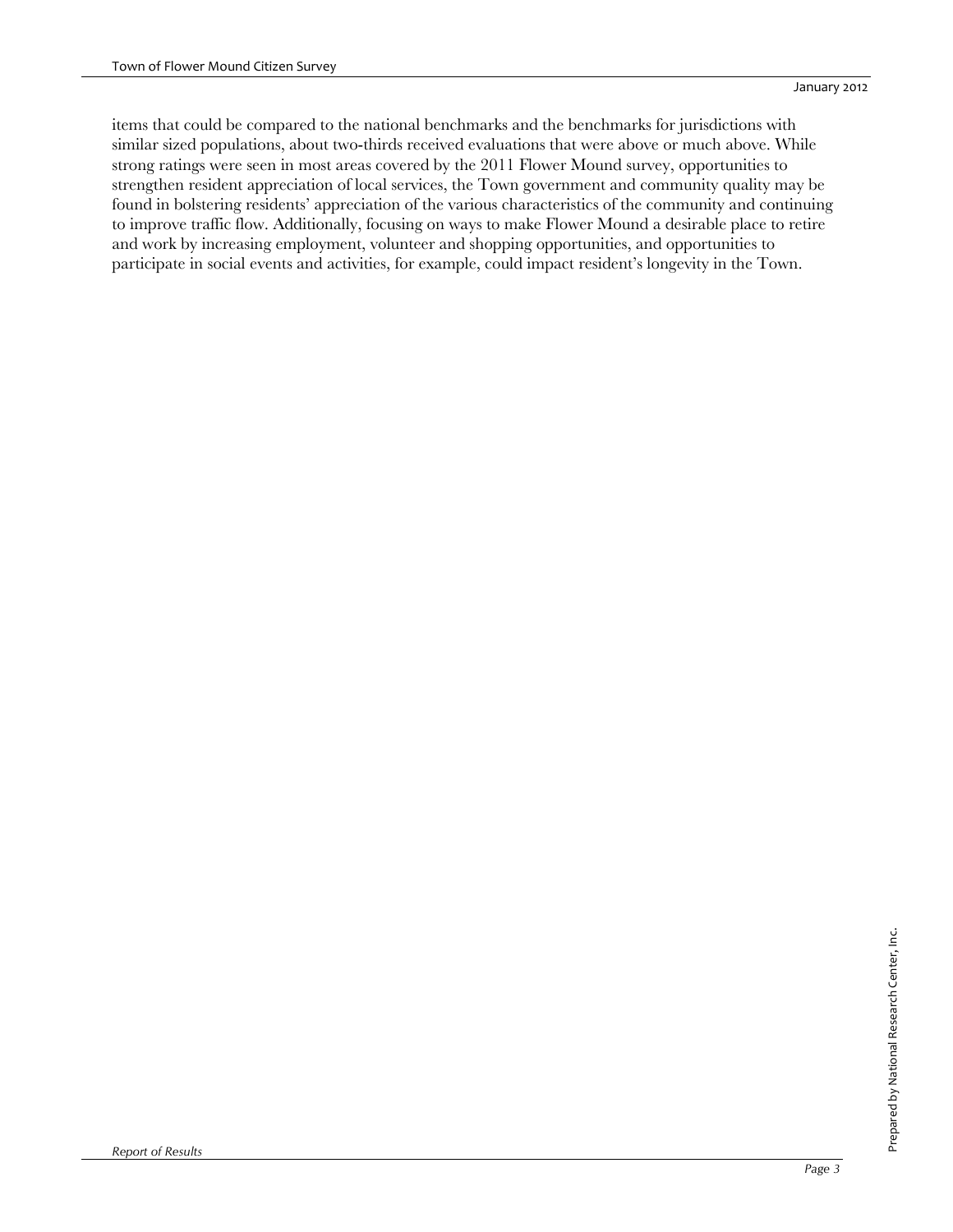# **Survey Background**

## **Survey Purpose**

The Town of Flower Mound contracted with National Research Center, Inc. (NRC) to conduct a community-wide citizen survey. The Flower Mound Citizen Survey serves as a consumer report card for the Town by providing residents the opportunity to rate the quality of life in the Town, as well as the community's amenities, service delivery and their satisfaction with local government. The survey also permits residents to provide feedback to the Town on what is working well and what is not, and to communicate their priorities for community planning and resource allocation. This is the second Townwide survey of Flower Mound residents.

The focus on the quality of service delivery and the importance of services helps council, staff and the public to set priorities for budget decisions and lays the groundwork for tracking community opinions about the core responsibilities of Town government, helping to assure maximum service quality over time.

This type of survey gets at the key services that local government controls to create a quality community. It is akin to private sector customer surveys that are used regularly by many corporations to monitor where there are weaknesses in product or service delivery before customers defect to competition or before other problems from dissatisfied customers arise.

# **Survey Methods**

A randomly selected sample of 3,000 residential addresses within Flower Mound was mailed the 2011 Citizen Survey. Of these, 2,937 were delivered to occupied households. A total of 1,064 completed surveys were received, for a response rate of  $36\%$ .

Survey results were weighted so that respondent age, gender and housing tenure were represented in the proportions reflective of the entire Town. More information about the survey methodology can be found in *Appendix E: Survey Methodology*.

# **How the Results Are Reported**

For the most part, frequency distributions (the percent of respondents giving each possible response to a particular question) are presented in the body of the report. In addition, the "percent positive" also is reported for some questions in the report body tables and charts. The percent positive is the combination of the top two most positive response options (i.e., "excellent" and "good," "strongly agree" and "somewhat agree," "very safe" and "somewhat safe").

On many of the questions in the survey, respondents gave an answer of "don't know." The proportion of respondents giving this reply is shown in the full set of responses included in *Appendix B: Responses to Survey Questions* and is discussed in the body of this report if it is 20% or greater. However, these responses have been removed from the analyses presented in the body of the report, unless otherwise indicated. In other words, the majority of the tables and graphs in the body of the report display the responses from respondents who had an opinion about a specific item.

For some questions, respondents were permitted to select multiple responses. When the total exceeds 100% in a table for a multiple response question, it is because some respondents are counted in multiple categories. When a table for a question that only permitted a single response does not total to exactly 100%, it is due to the practice of rounding percentages to the nearest whole number.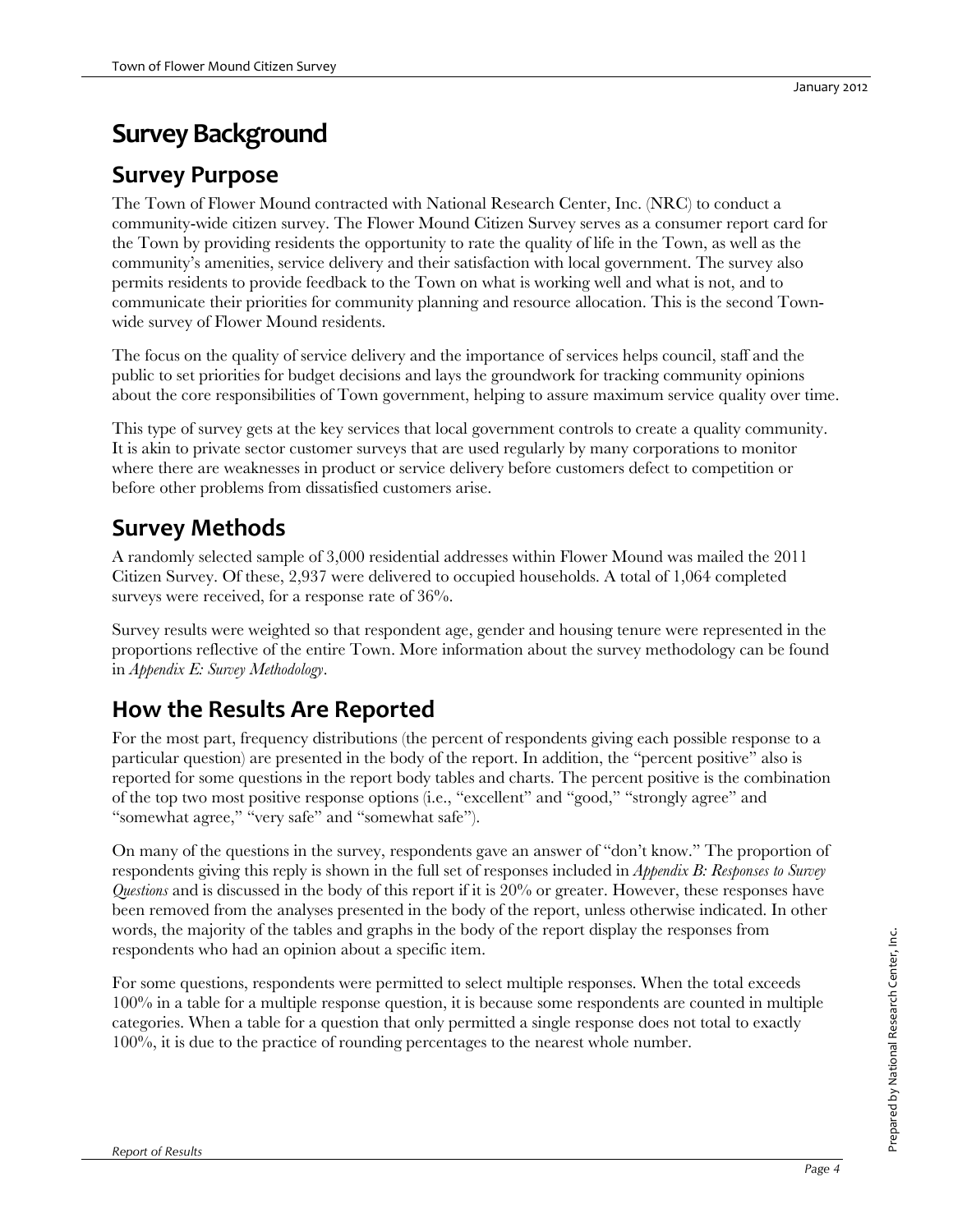### *Precision of Estimates*

It is customary to describe the precision of estimates made from surveys by a "level of confidence" (or margin of error). The 95 percent confidence level for this survey is generally no greater than plus or minus three percentage points around any given percent reported for the entire sample (1,064). For comparisons among subgroups, the margin of error rises to approximately plus or minus 4% for sample sizes of 400 to plus or minus 10% for sample sizes of 100.

# *Comparing Survey Results Over Time*

Because this survey was the second general citizen surveys of Flower Mound residents, the 2011 results are presented along with past ratings, when available. Differences between 2009 and 2011 can be considered "statistically significant" if they are five percentage points or greater. Trend data for Flower Mound represent important comparisons and should be examined for improvements or declines. Deviations from stable trends over time especially represent opportunities for understanding how local policies, programs or public information may have affected residents' opinions.

### *Comparing Survey Results by Respondent Demographic Characteristics*

Selected survey results were compared by certain demographic characteristics of survey respondents and are discussed throughout the body of the report (a full set of these results are presented as *Appendix D: Responses to Selected Survey Questions by Respondent Characteristics*).

### *Comparing Survey Results to Other Jurisdictions*

Jurisdictions use the comparative information provided by benchmarks to help interpret their own citizen survey results, to create or revise community plans, to evaluate the success of policy or budget decisions, and to measure local government performance. We do not know what is small or large without comparing. Taking the pulse of the community has little meaning without knowing what pulse rate is too high and what is too low. When surveys of service satisfaction turn up "good" citizen evaluations, we need to know how others rate their services to understand if "good" is good enough. Furthermore, in the absence of national or peer community comparisons, a jurisdiction is left comparing its fire protection rating to its street maintenance rating. That comparison is unfair. Streets always lose to fire. How residents' ratings of fire service compare to opinions about fire service in other communities is the real question.

A police department that provides the fastest and most efficient service – one that closes most of its cases, solves most of its crimes, and keeps the crime rate low – still has a problem to fix if the residents in the town it intends to protect believe services are not very good compared to ratings given by residents in other cities to their own objectively "worse" departments.

Benchmark data can help that police department – or any town department – to understand how well citizens think it is doing. Results may lead to a new understanding of where services need improvement or where communications about services are lacking. Citizen opinion should be used in conjunction with other sources of data about budget, personnel, and politics to help managers know how to respond to comparative results.

NRC's database of comparative resident opinion is comprised of resident perspectives gathered in citizen surveys from approximately 500 jurisdictions whose residents evaluated local government services. Conducted with typically no fewer than 400 residents in each jurisdiction, opinions are intended to represent over 30 million Americans. NRC innovated a method for quantitatively integrating the results of surveys that we have conducted with those that others have conducted. These integration methods have been described thoroughly in *Public Administration Review, Journal of Policy Analysis and Management*, and in NRC's first book on conducting and using citizen surveys, *Citizen Surveys: how to do them, how to use them, what*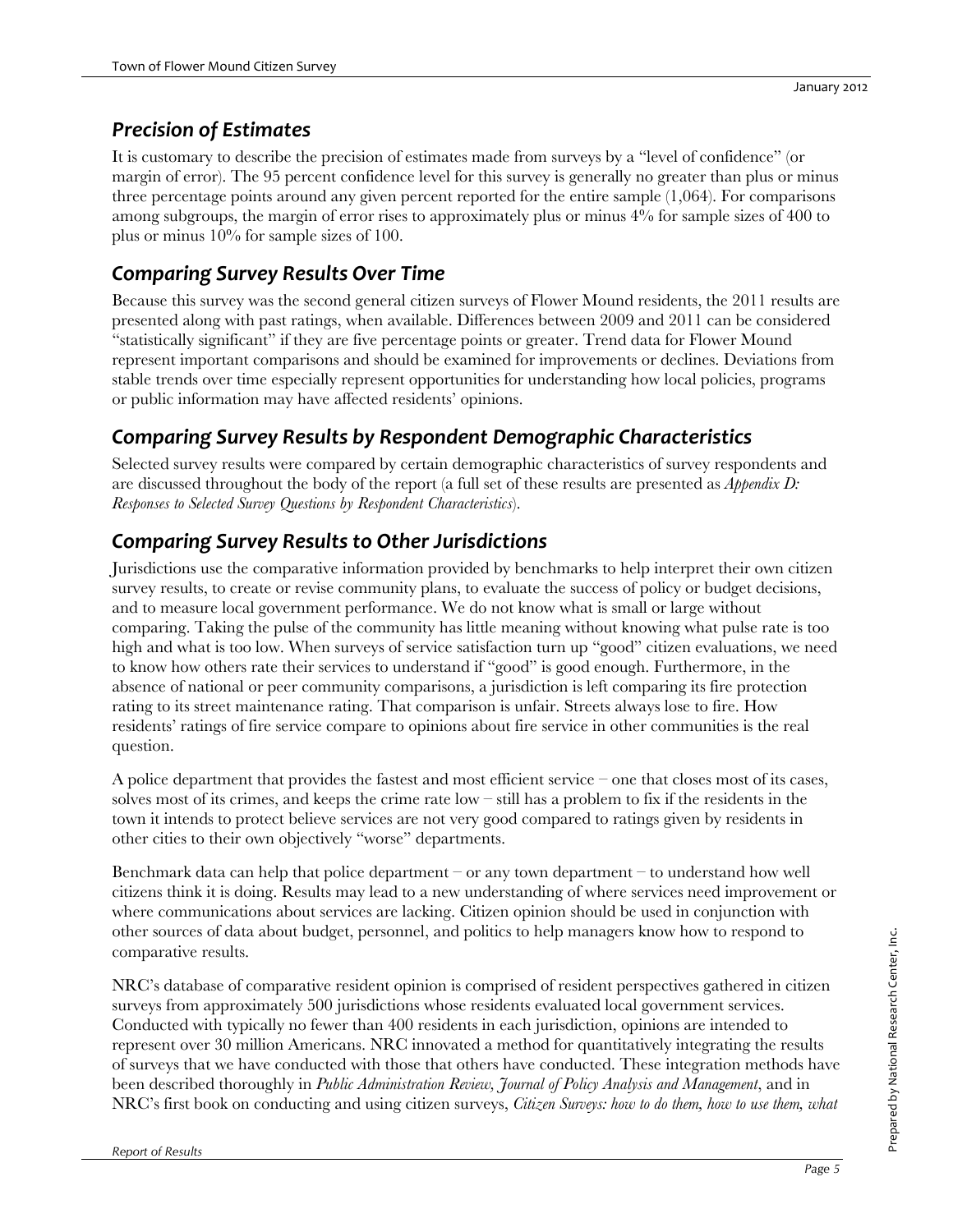*they mean*, published by the International City/County Management Association (ICMA). Scholars who specialize in the analysis of citizen surveys regularly have relied on our work [e.g., Kelly, J. & Swindell, D. (2002). Service quality variation across urban space: First steps towards a model of citizen satisfaction, *Journal of Urban Affairs*, 24, 271-288.; Van Ryzin, G., Muzzio, D., Immerwahr, S., Gulick, L. & Martinez, E. (2004). Drivers and consequences of citizen satisfaction: An application of the American Customer Satisfaction Index Model to New York City, *Public Administration Review*, 64, 331-341]. The method described in those publications is refined regularly and statistically tested on a growing number of citizen surveys in our proprietary databases.

Jurisdictions in NRC's benchmark database are distributed geographically across the country and range from small to large in population size. Comparisons may be made to subsets of jurisdictions (in this report, jurisdictions with a population size between 45,000 and 85,000). Most commonly (also in this report), comparisons are made to all jurisdictions. Despite the differences in jurisdiction characteristics, all are in the business of providing local government services to residents. Though individual jurisdiction circumstances, resources, and practices vary, the objective in every community is to provide services that are so timely, tailored, and effective that residents conclude the services are of the highest quality. High ratings in any jurisdiction, like SAT scores in any teen household, bring pride, and a sense of accomplishment.

### **Comparison of Flower Mound to the Benchmarking Database**

National and custom benchmark comparisons have been included in the report when available. Jurisdictions to which Flower Mound was compared nationally and to jurisdictions of similar population size to Flower Mound can be found in *Appendix F: Jurisdictions Included in Benchmark Comparisons*. Benchmark comparisons have been provided when similar questions on the Flower Mound survey are included in NRC's database and there are at least five jurisdictions in which the question was asked, though most questions are compared to more than five other jurisdictions across the country.

Where comparisons for quality ratings were available, the Town of Flower Mound's results were generally noted as being "above" the benchmark, "below" the benchmark or "similar" to the benchmark. For some questions – those related to resident behavior, circumstance or to a local problem – the comparison to the benchmark is designated as "more," "similar" or "less" (for example, residents contacting the Town in the last 12 months). In instances where ratings are considerably higher or lower than the benchmark, these ratings have been further demarcated by the attribute of "much," (for example, "much less" or "much above"). These labels come from a statistical comparison of Flower Mound's rating to the benchmark where a rating is considered "similar" if it is within the margin of error; "above," "below," "more," or "less" if the difference between Flower Mound's rating and the benchmark is greater than the margin of error; and "much above," "much below," "much more" or "much less" if the difference between Flower Mound's rating and the benchmark is more than twice the margin of error.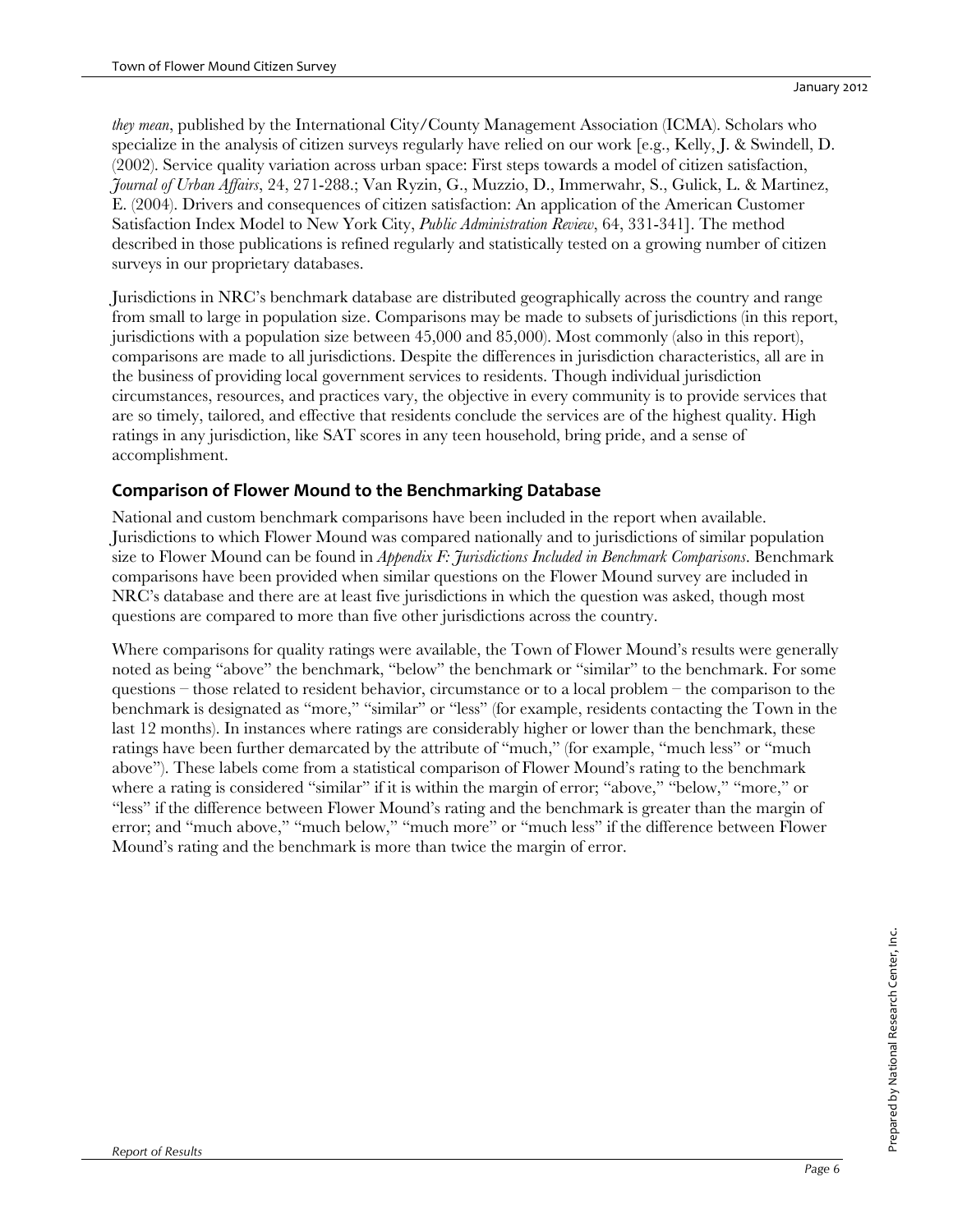# **Survey Results**

# **Quality of Life and Community**

Residents were asked to rate a variety of aspects of quality of life in Flower Mound and to assess the quality of 16 different characteristics of the community. Survey respondents also were asked what they think the single biggest issue facing the Town of Flower Mound will be over the next several years. Other survey questions evaluated the rates of different types of growth in Flower Mound, residents' likelihood of recommending living in Flower Mound and remaining in the Town themselves and the frequency with which they participated in a variety of activities and programs in Flower Mound.

# *Quality of Life*

Nearly all residents (94%) rated the overall quality of life in Flower Mound as "excellent" or "good." Flower Mound as a place to live (96% "excellent" or "good"), raise children (96%) and their neighborhood as a place to live (93%) also were rated highly by most residents (see Table 1 on the following page). Fewer respondents, though still a majority, believed that the Town as a place to retire  $(66%)$  and work  $(58%)$  was "excellent" or "good." Fifteen percent of respondents said that Flower Mound as a place to work was "poor" and 9% felt it was a "poor" place to retire.

It should be noted that when asked to evaluate the quality of Flower Mound as a place to retire and work, more than 20% of respondents selected "don't know." Percentages shown throughout the body of the report are only for those who had an opinion. A full set of responses to each survey question, including "don't know," can be found in *Appendix B: Responses to Survey Questions*.

Flower Mound's ratings for the different aspects of quality of life were compared to ratings given by residents in other jurisdictions. Two comparison groups were used: all jurisdictions from across the nation that were in the NRC benchmark database (the national benchmark) and those jurisdictions with a population size that was similar (between 45,000 and 85,000) to Flower Mound (the population size benchmark). When compared to the nation and to municipalities with populations between 45,000 and 85,000, Flower Mound residents gave higher or much higher evaluations than those living in other places.

When compared to 2009, ratings for all aspects of quality of life in Flower Mound remained stable (see Figure 2 on page 8).

Ratings for the aspects of quality of life were compared by respondent demographics. Households with an annual income of \$125,000 or more were less likely to give positive evaluations to the Town as a place to live, work and retire than were those with lower incomes. Residents age 55 or older gave more favorable ratings to Flower Mound as a place to work than did their younger counterparts. See *Appendix D: Responses to Selected Survey Questions by Respondent Characteristics* for more information.



### **Figure 1: Overall Quality of Life in Flower Mound**

Prepared by National Research Center, Inc.

Prepared by National Research Center, Inc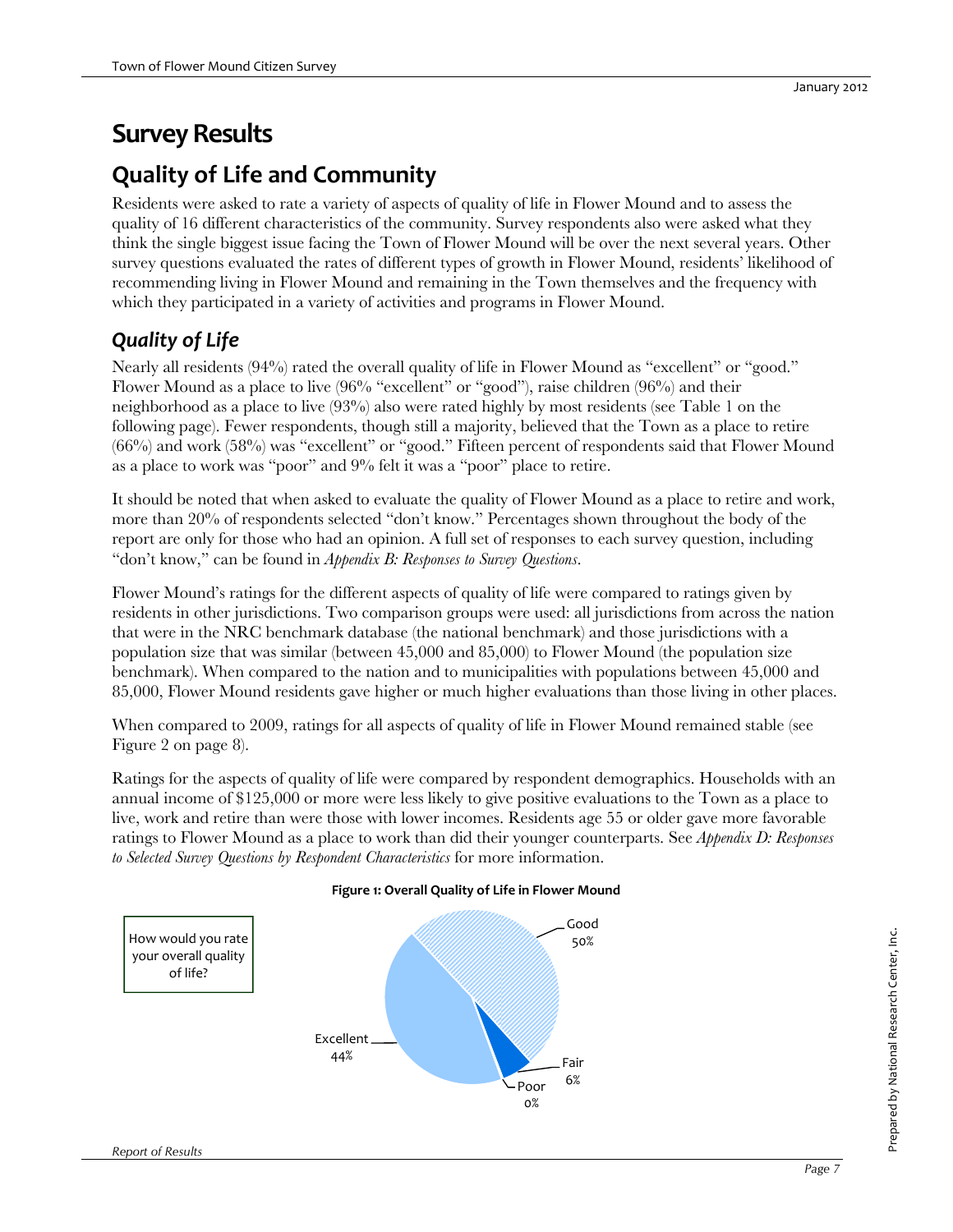| Please rate each of the following<br>aspects of quality of life in<br><b>Flower Mound:</b> | Excellent | Good | Fair | Poor  | Total | <b>National</b><br>Comparison | Population 45,000 to<br>85,000 Comparison |
|--------------------------------------------------------------------------------------------|-----------|------|------|-------|-------|-------------------------------|-------------------------------------------|
| Flower Mound as a place to live                                                            | 58%       | 37%  | 4%   | $0\%$ | 100%  | Much above                    | Much above                                |
| Flower Mound as a place to raise<br>children                                               | 60%       | 35%  | 4%   | 1%    | 100%  | Much above                    | Much above                                |
| Your neighborhood as a place to<br>live                                                    | 52%       | 41%  | 6%   | 1%    | 100%  | Much above                    | Much above                                |
| Flower Mound as a place to retire                                                          | 27%       | 39%  | 25%  | 9%    | 100%  | Above                         | Above                                     |
| Flower Mound as a place to work                                                            | 25%       | 33%  | 27%  | 15%   | 100%  | Above                         | Above                                     |
| The overall quality of life in<br>Flower Mound                                             | 44%       | 50%  | 6%   | $0\%$ | 100%  | Much above                    | Much above                                |

### **Table 1: Quality of Life Ratings**



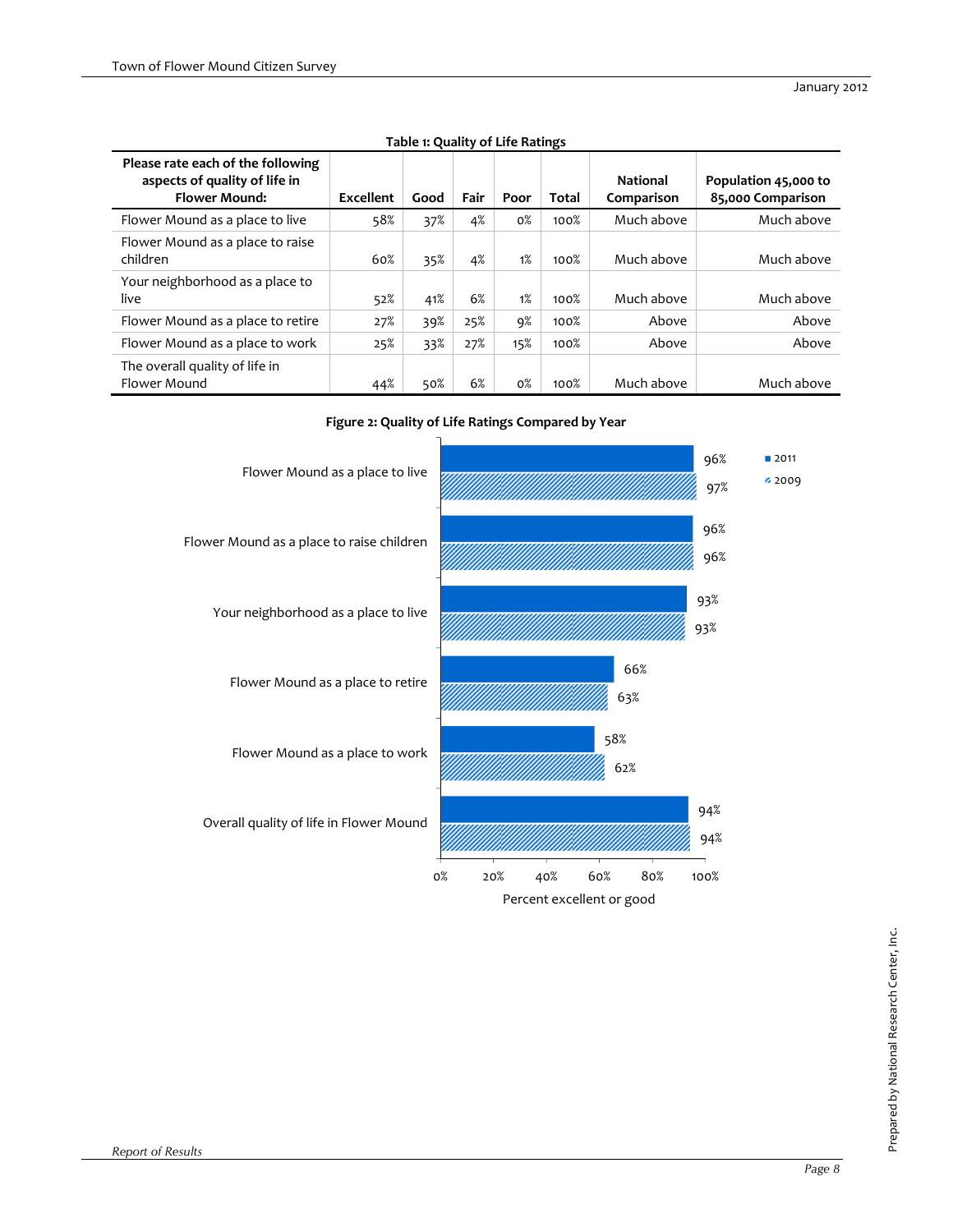### *Single Biggest Issue Facing Flower Mound*

Residents were asked to select the single biggest issue facing the Town over the next several years. Onequarter of respondents indicated that traffic/transportation  $(26%)$  and growth  $(24%)$  were the biggest issues facing Flower Mound over the next few years. One in 10 said that aging neighborhoods (13%), economic development  $(11\%)$  and natural gas exploration  $(10\%)$  were cause for concern in the coming years. Less than 10% mentioned the other potential issues. An option to write in an issue not already provided in the list also was available for respondents and only 1% chose to write in a response. The "other" responses can be read verbatim in *Appendix C: Verbatim Responses to Open-ended Survey Question*.

Fewer respondents in 2011 than in 2009 believed that traffic/transportation was the biggest issue facing the Town (26% in 2011 versus 44% in 2009). A higher proportion of residents in 2011 than 2009 thought that aging neighborhoods (13% in 2011 versus  $6\%$  in 2009) and natural gas exploration (10% versus  $4\%$ ) would be more of an issue over the next several years.

| What do you think will be the single biggest issue facing the Town of Flower Mound over<br>the next several years? | 2011   | 2009  |
|--------------------------------------------------------------------------------------------------------------------|--------|-------|
| Traffic/transportation                                                                                             | 26%    | 44%   |
| Growth                                                                                                             | 24%    | 26%   |
| Aging neighborhoods                                                                                                | 13%    | 6%    |
| Economic development                                                                                               | 11%    | 7%    |
| Natural gas exploration                                                                                            | $10\%$ | 4%    |
| Maintenance of streets and roads                                                                                   | 5%     | 6%    |
| Water/wastewater                                                                                                   | 4%     | 2%    |
| Parks and recreation needs                                                                                         | $3\%$  | 1%    |
| Police services                                                                                                    | 1%     | 1%    |
| Taxes, government spending and regulations                                                                         | 1%     | 1%    |
| Fire services                                                                                                      | $0\%$  | $0\%$ |
| Other                                                                                                              | 1%     | 3%    |

### **Table 2: Single Biggest Issue Facing Flower Mound Compared by Year**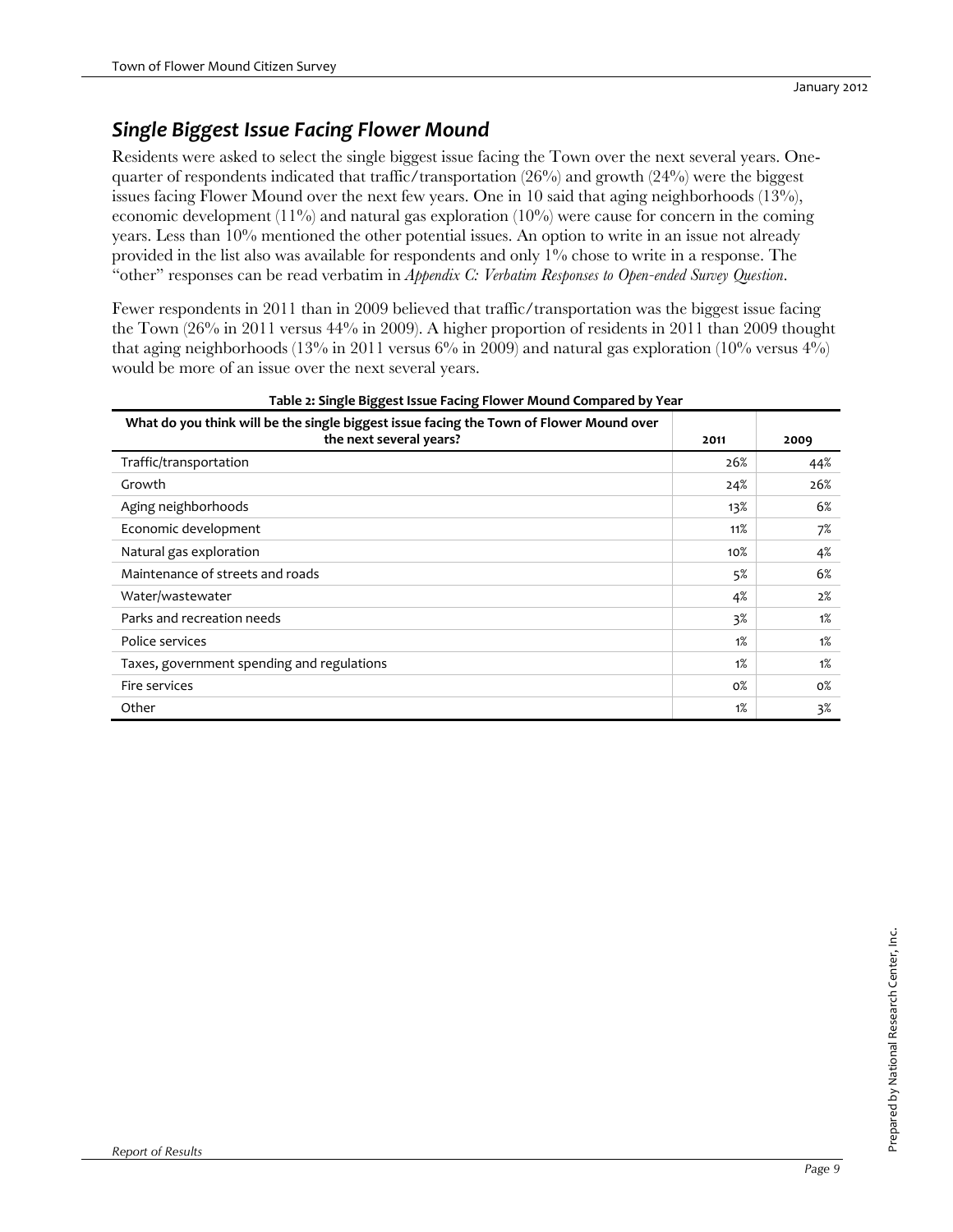### *Community Participation*

Survey respondents were given a list of eight different activities in Flower Mound and asked how frequently they had participated in each over the 12 month period prior to the survey. Almost all respondents said that they had recycled used paper, cans or bottles from their home at least once in the last 12 months (96%), with 75% saying they recycled more than 26 times (see Table 3 on the following page). About 9 in 10 reported visiting the Town's Web site (88%) and visiting a neighborhood or Town park (87%) in the last 12 month period. Seventy percent said they had used a public library or its services in Flower Mound in the last 12 months. Only one-third of respondents said that they had watched a public meeting of local elected officials on television (32%) or attended a meeting of local elected officials (28%) in the 12 months prior to the survey.

Participation rates in Flower Mound were compared to rates in other jurisdictions across the country and in those of a similar population size. Rates of recycling, visiting the Town's Web site and participating in recreation programs or activities were higher or much higher than those reported by residents in other jurisdictions across the nation and in those with a population size between 45,000 and 85,000. A similar proportion of residents reported attending a meeting of local elected officials compared to the nation, and a higher proportion said they had attended when compared to jurisdictions of a similar population size. Similar participation rates were seen for visiting a Flower Mound park and using the Town's Community Activity Center. Respondents reported using the Town library or services at similar rates to other residents across the nation and at a lower rate when compared to jurisdictions with a similar population size. Much fewer Flower Mound residents said they watched a meeting of local elected officials on cable TV than did those across the country and in jurisdictions with a population size between 45,000 and 85,000.

Generally, rates of participation in Flower Mound activities stayed the same in 2011 compared to 2009 (see Figure 3 on the following page). However, more residents in 2011 than in 2009 reported that they had recycled from their home (96% in 2011 versus 90% in 2009) and used the Flower Mound Community Activity Center (56% versus 45%). Fewer said that they used the Town library or its services in the last 12 months  $(70\% \text{ versus } 77\%)$ .

When ratings of community characteristics were compared by respondent demographics, residents who had lived in the Town for a longer period of time (six or more years) generally were more likely to have used the Town library, watched a public meeting of elected officials on cable television and attended a meeting of local elected officials than were those with a shorter tenure in Flower Mound. Those with higher household incomes (\$75,000 or more) and residents who were Hispanic and/or another race were more likely to participate in activities in Flower Mound than were those with lower incomes and those who were White (see *Appendix D: Responses to Selected Survey Questions by Respondent Characteristics* for more information).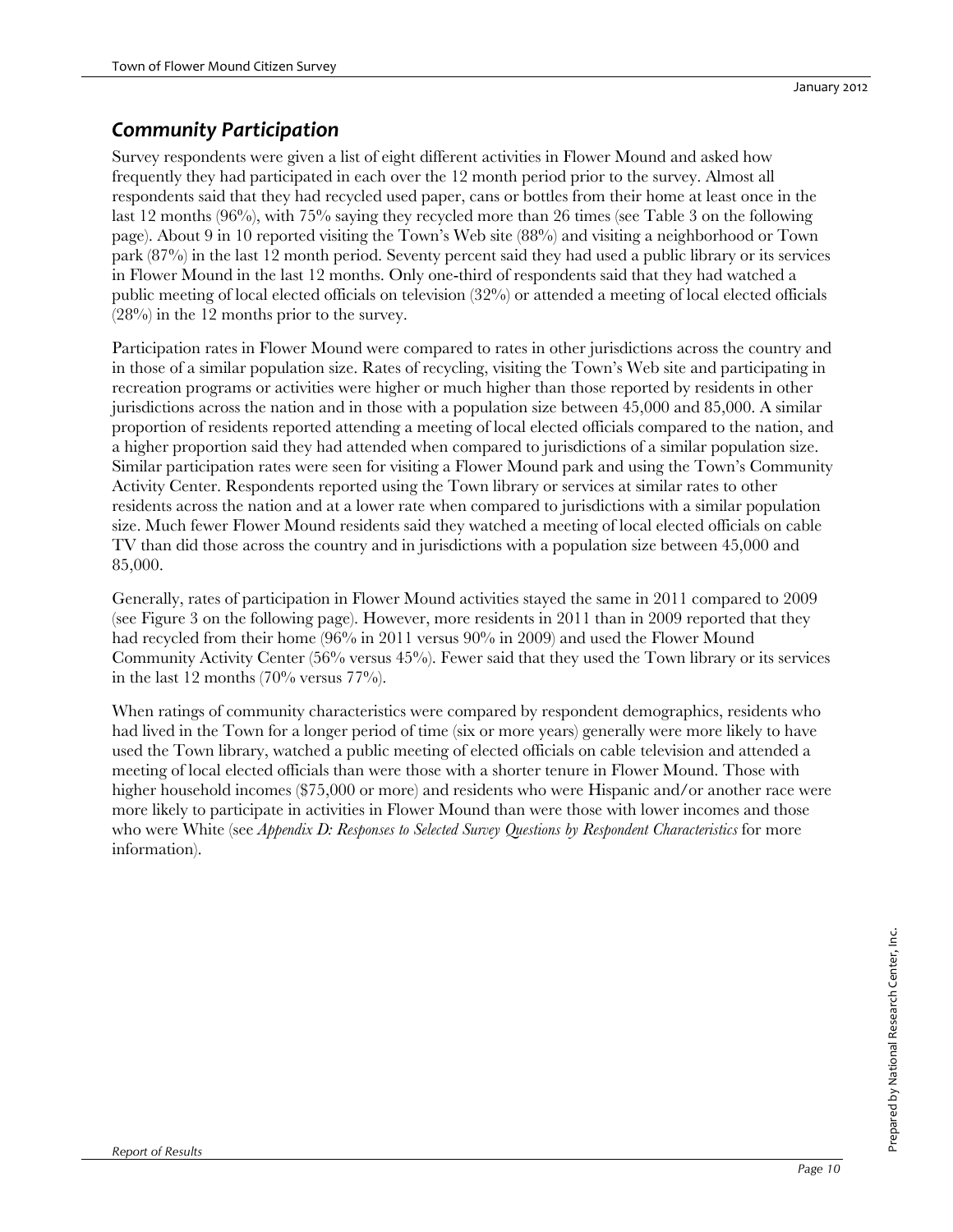| In the last 12 months, about how many<br>times, if ever, have you or other<br>household members participated in the<br>following activities in Flower Mound? | Never | Once<br>or<br>twice | 3 to<br>12<br>times | $13$ to<br>26<br>times | More<br>than<br>26<br>times | Total | <b>National</b><br>Comparison | Population<br>45,000 to<br>85,000<br>Comparison |
|--------------------------------------------------------------------------------------------------------------------------------------------------------------|-------|---------------------|---------------------|------------------------|-----------------------------|-------|-------------------------------|-------------------------------------------------|
| Recycled used paper, cans or bottles from<br>your home                                                                                                       | 4%    | 4%                  | 9%                  | 8%                     | 75%                         | 100%  | Much more                     | Much more                                       |
| Visited the Town's Web site (at<br>www.flower-mound.com)                                                                                                     | 12%   | 26%                 | 42%                 | 16%                    | 4%                          | 100%  | Much more                     | Much more                                       |
| Visited a neighborhood park or Town park                                                                                                                     | 13%   | 23%                 | 30%                 | 17%                    | 17%                         | 100%  | Similar                       | Similar                                         |
| Used Flower Mound public libraries or<br>their services                                                                                                      | 30%   | 26%                 | 28%                 | 10%                    | 6%                          | 100%  | Similar                       | Less                                            |
| Used the Flower Mound Community<br><b>Activity Center</b>                                                                                                    | 44%   | 21%                 | 18%                 | 8%                     | 9%                          | 100%  | Similar                       | Similar                                         |
| Participated in a recreation program or<br>activity                                                                                                          | 50%   | 26%                 | 15%                 | 4%                     | 4%                          | 100%  | More                          | More                                            |
| Watched a meeting of local elected<br>officials or other local public meeting on<br>cable television                                                         | 68%   | 21%                 | 9%                  | 1%                     | $0\%$                       | 100%  | Much less                     | Much less                                       |
| Attended a meeting of local elected<br>officials or other local public meeting                                                                               | 72%   | 20%                 | 7%                  | 1%                     | $0\%$                       | 100%  | Similar                       | More                                            |

**Table 3: Participation in Flower Mound Activities**



**Figure 3: Summary of Participation in Flower Mound Activities Compared by Year**

Percent participating at least once in last 12 months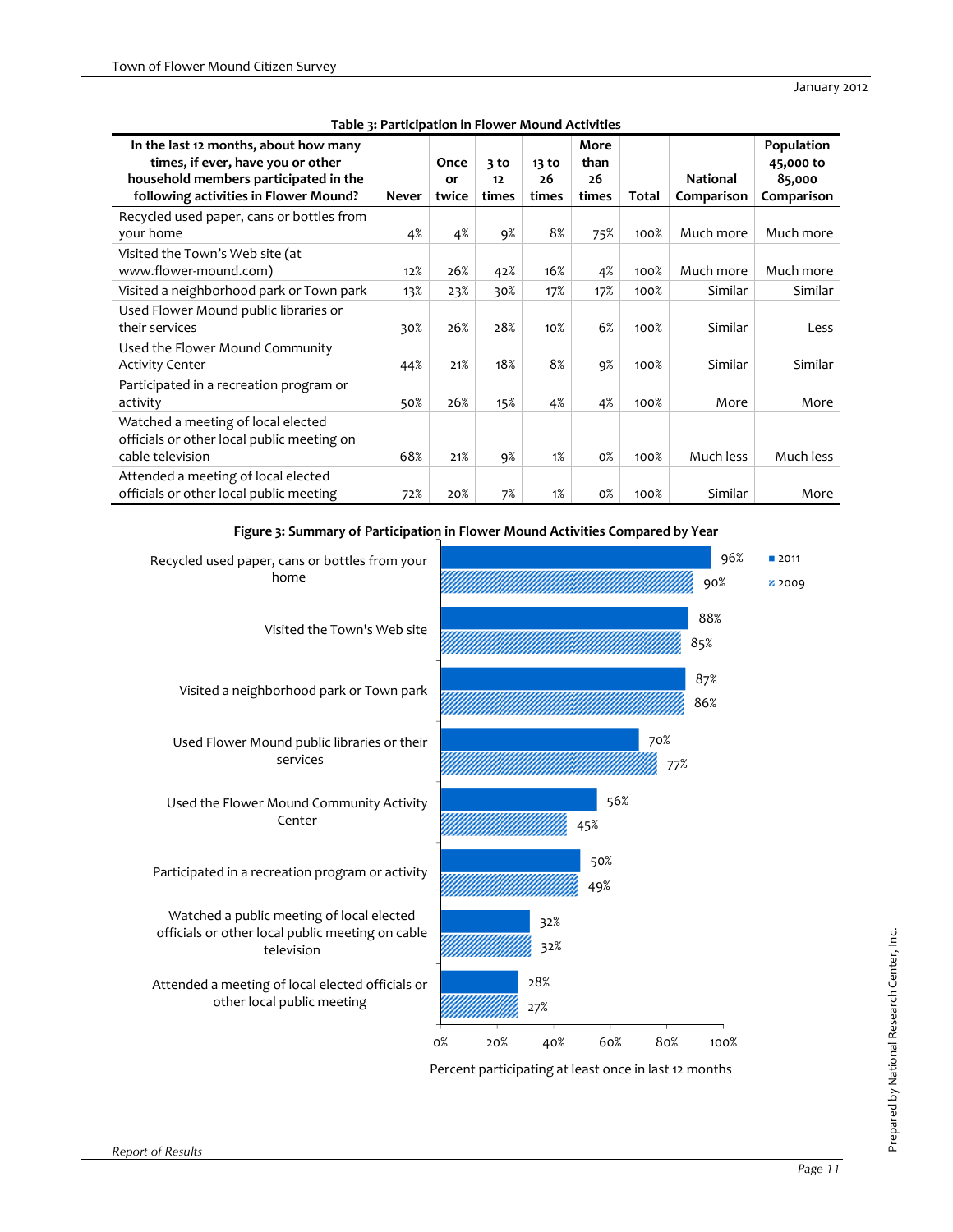### *Community Characteristics*

When asked to rate the quality of 16 different characteristics of the community, 13 were given "excellent" or "good" ratings by half or more of respondents (see Table 4 on the next page). The overall appearance of Flower Mound (90%) and the overall image or reputation of Flower Mound (89%) were thought to be "excellent" or "good" by 9 out of 10 respondents, with one-third rating each of these as "excellent." Three-quarters said that the quality of the overall natural environment in the Town (78%), the sense of community (77%) and the overall quality of new development in Flower Mound (74%) was "good" or better. Three in 10 residents believed that opportunities to attend cultural activities (31%) and employment opportunities (27%) was "excellent" or "good"; at least one in 5 rated each of these as "poor."

More than 20% of respondents answered "don't know" when assessing the quality of employment opportunities and opportunities to volunteer (see *Appendix B: Responses to Survey Questions* for a full set of responses, including "don't know").

All but one of the community characteristics (availability of affordable dining) could be compared to the benchmarks. Eight of the 15 characteristics were rated higher or much higher when compared to the nation, three were rated similarly and four characteristics (opportunities to volunteer, opportunities to participate in social events and activities, opportunities to attend cultural activities and employment opportunities) were rated below or much below the national benchmark.

When compared to jurisdictions of a similar population size, seven out of 15 were rated above or much above the benchmark, two were given similar ratings (recreational opportunities and traffic flow on major streets) and six characteristics received ratings below or much below ratings given in jurisdictions with a similar population size:

- employment opportunities,
- **•** opportunities to volunteer,
- opportunities to participate in social events and activities,
- **•** opportunities to attend cultural activities,
- shopping opportunities, and
- opportunities to participate in community matters.

Overall, quality ratings for community characteristics remained the same from 2009 to 2011 (see Figure 4 on page 14). However, more positive evaluations in 2011 than in 2009 were given to traffic flow on major streets (49% "excellent" or "good" versus 30%) and employment opportunities (27% versus 20%).

Overall, residents with a shorter residency in Flower Mound, those with lower incomes, 18 to 34 year olds and women tended to give more positive ratings of the various characteristics of the community than did those with a longer residency, those with higher household incomes, older residents (35 years or older) and men. See *Appendix D: Responses to Selected Survey Questions by Respondent Characteristics* for more information.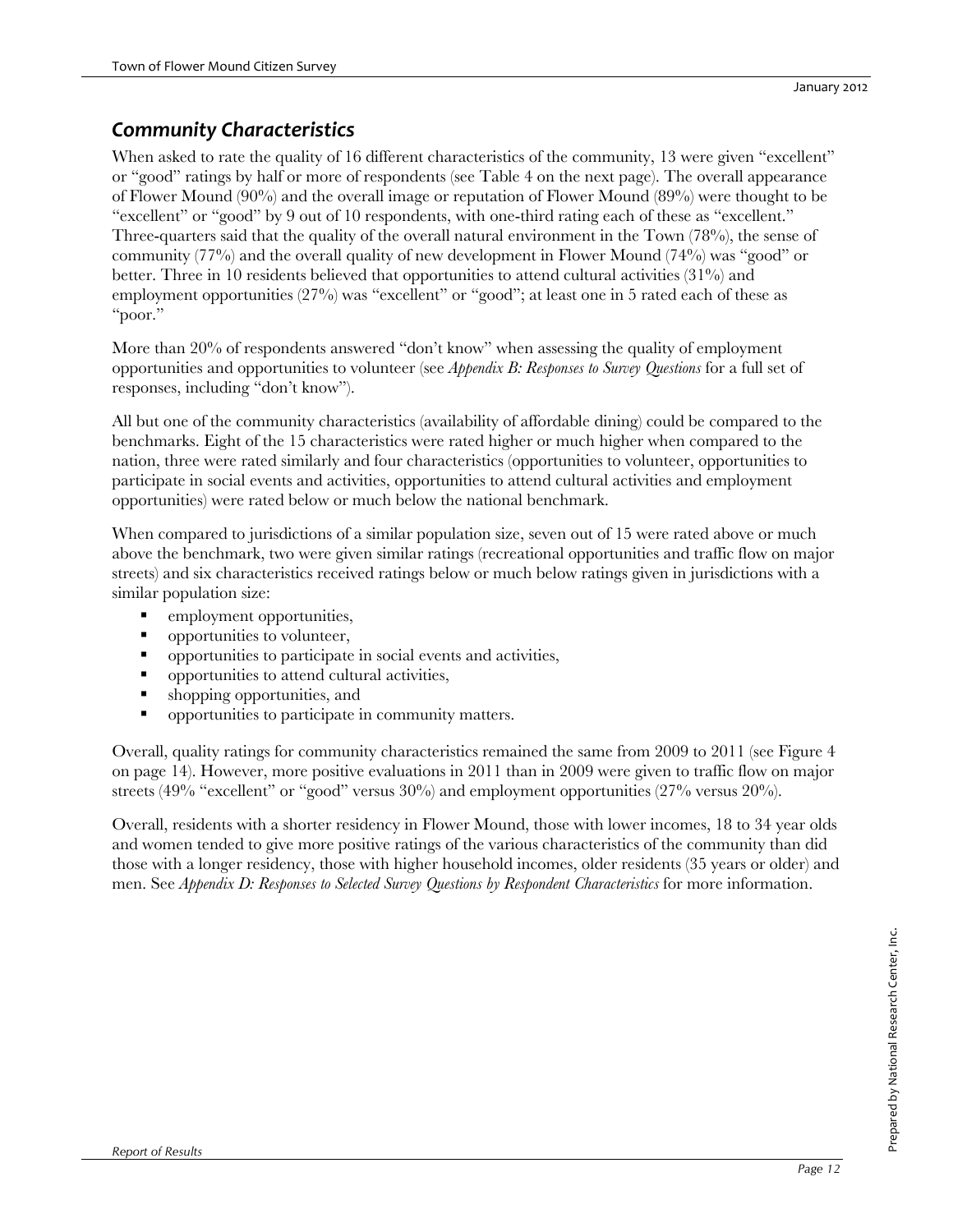| Please rate each of the following<br>characteristics as they related to<br>Flower Mound as a whole: | <b>Excellent</b> | Good | Fair | Poor | <b>Total</b> | <b>National</b><br>Comparison | Population<br>45,000 to 85,000<br>Comparison |
|-----------------------------------------------------------------------------------------------------|------------------|------|------|------|--------------|-------------------------------|----------------------------------------------|
| Overall appearance of Flower Mound                                                                  | 30%              | 60%  | 9%   | 1%   | 100%         | Much above                    | Much above                                   |
| Overall image or reputation of Flower<br>Mound                                                      | 31%              | 57%  | 9%   | 2%   | 100%         | Much above                    | Much above                                   |
| Quality of overall natural environment<br>in Flower Mound                                           | 19%              | 58%  | 19%  | 3%   | 100%         | Above                         | Above                                        |
| Sense of community                                                                                  | 23%              | 54%  | 19%  | 3%   | 100%         | Much above                    | Much above                                   |
| Overall quality of new development in<br>Flower Mound                                               | 23%              | 52%  | 19%  | 6%   | 100%         | Much above                    | Much above                                   |
| Availability of paths and walking trails                                                            | 29%              | 41%  | 22%  | 8%   | 100%         | Much above                    | Much above                                   |
| Availability of affordable dining                                                                   | 14%              | 56%  | 24%  | 6%   | 100%         | <b>NA</b>                     | <b>NA</b>                                    |
| Overall quality of business and service<br>establishments in Flower Mound                           | 19%              | 50%  | 24%  | 7%   | 100%         | Much above                    | Above                                        |
| Opportunities to participate in<br>community matters                                                | 12%              | 52%  | 31%  | 5%   | 100%         | Similar                       | Below                                        |
| Opportunities to volunteer                                                                          | 12%              | 52%  | 31%  | 5%   | 100%         | Much below                    | Much below                                   |
| Recreational opportunities                                                                          | 15%              | 47%  | 32%  | 7%   | 100%         | Similar                       | Similar                                      |
| Shopping opportunities                                                                              | 17%              | 39%  | 32%  | 12%  | 100%         | Above                         | Below                                        |
| Opportunities to participate in social<br>events and activities                                     | 9%               | 45%  | 42%  | 5%   | 100%         | Much below                    | Much below                                   |
| Traffic flow on major streets                                                                       | 6%               | 43%  | 38%  | 13%  | 100%         | Similar                       | Similar                                      |
| Opportunities to attend cultural<br>activities                                                      | 6%               | 25%  | 49%  | 20%  | 100%         | Much below                    | Much below                                   |
| Employment opportunities                                                                            | $3\%$            | 23%  | 43%  | 31%  | 100%         | Below                         | Much below                                   |

### **Table 4: Community Characteristics**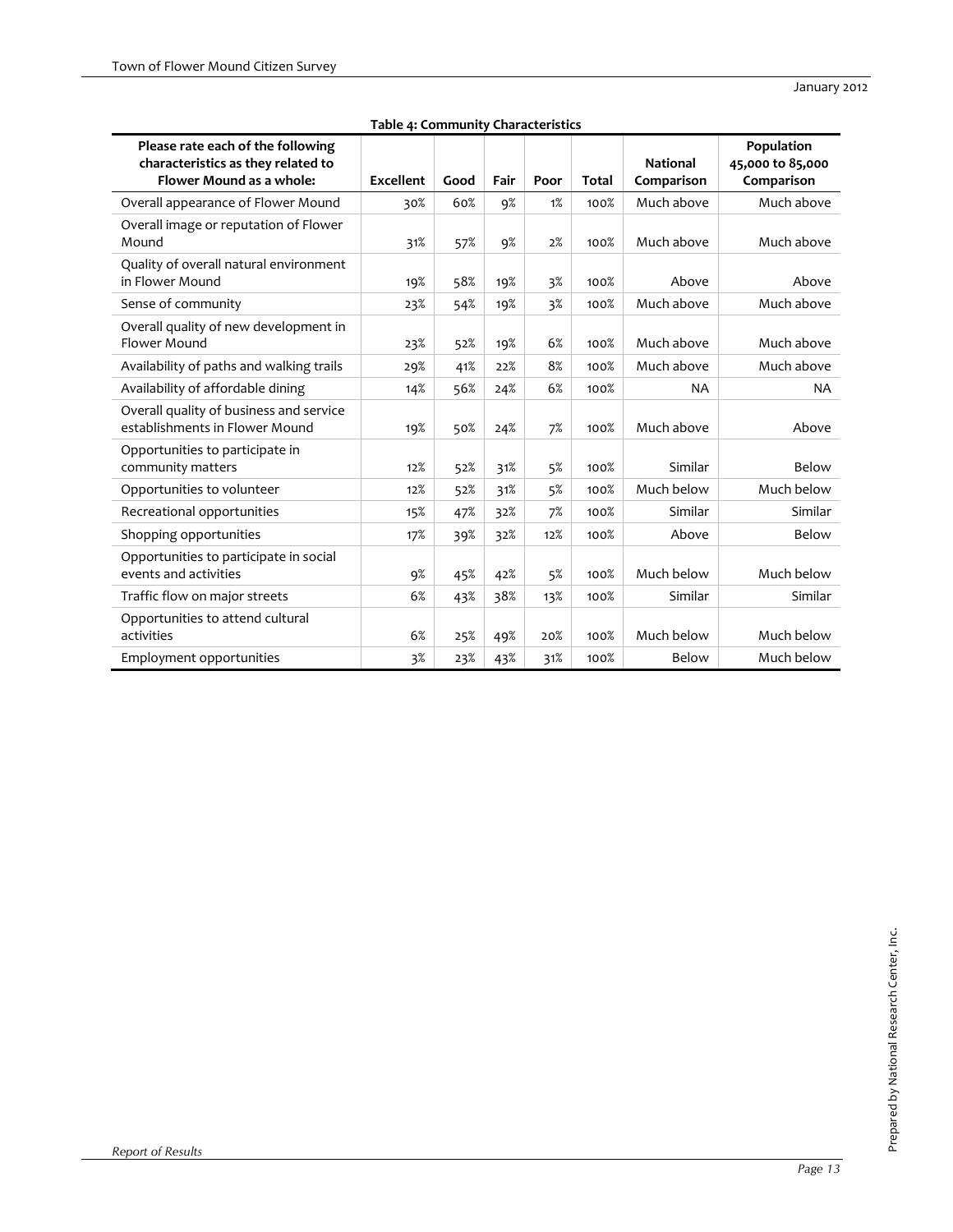

**Figure 4: Community Characteristics Compared by Year**

Percent excellent or good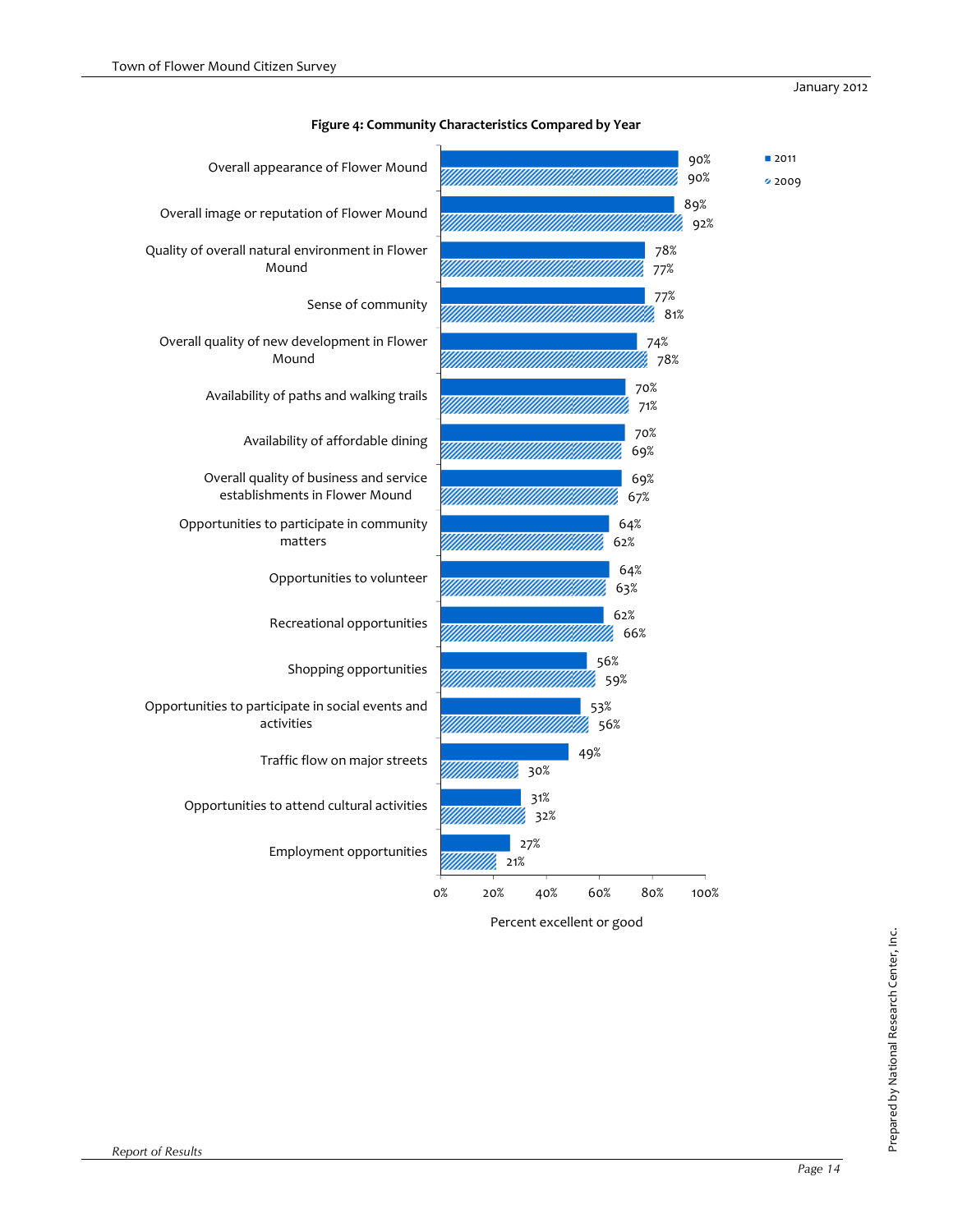### *Growth in Flower Mound*

Seven in 10 felt that the speed of jobs growth in Flower Mound over the last two years was "too slow," 28% said the speed of growth was the "right amount" and 3% felt it was "too fast." Forty percent felt that the population growth in the Town was "too fast," more than half (57%) said it was the "right amount" and 3% said it was "too slow." About one-third of respondents rated retail growth as "too slow," half said it was the "right amount" (47%) and 16% felt it was "too fast."

It should be noted that 39% of respondents said "don't know" when rating the speed of jobs growth over the last two years. Responses shown in the report body are of those who had an opinion (see *Appendix B: Responses to Survey Questions* for a full set of responses, including "don't know").

A much smaller proportion of Flower Mound residents rated jobs growth as "too slow" than did those across the nation and in jurisdictions of a similar population size. A similar proportion rated population growth as "too fast" compared to the nation and less rated it as "too fast" when compared to jurisdictions with a population size between 45,000 and 85,000. Ratings for retail growth being "too slow" were similar when compared to the nation and were much higher when compared to jurisdictions with a similar population size.

Ratings of growth in 2011 were compared to those given in 2009. Fewer respondents in 2011 than in 2009 rated jobs growth as "too slow" (69% versus 74%, respectively). More residents in 2011 than in 2009 felt that retail growth was "too slow" (37% versus  $30\%$ ) and fewer felt it was "too fast" (16% versus  $24\%$ , respectively). A smaller proportion of respondents said that population growth was "too fast" in 2011 than in 2009 (40% versus 46%), while more believed it was the "right amount" (57% versus 52%).

| Table 5: Speed of Growth Ratings                                                                      |                  |                      |                 |                      |                  |       |  |
|-------------------------------------------------------------------------------------------------------|------------------|----------------------|-----------------|----------------------|------------------|-------|--|
| Please rate the speed of growth in the following<br>categories in Flower Mound over the past 2 years: | Much<br>too slow | Somewhat<br>too slow | Right<br>amount | Somewhat<br>too fast | Much<br>too fast | Total |  |
| Jobs growth                                                                                           | 21%              | 48%                  | 28%             | 2%                   | 1%               | 100%  |  |
| Retail growth (stores, restaurants, etc.)                                                             | 8%               | 29%                  | 47%             | 13%                  | 3%               | 100%  |  |
| Population growth                                                                                     | 0%               | 3%                   | 57%             | 33%                  | 8%               | 100%  |  |

| Table 6: Speed of Growth Benchmark Comparisons                                                        |                        |                                           |  |  |  |  |  |
|-------------------------------------------------------------------------------------------------------|------------------------|-------------------------------------------|--|--|--|--|--|
| Please rate the speed of growth in the following categories in Flower<br>Mound over the past 2 years: | National<br>Comparison | Population 45,000 to<br>85,000 Comparison |  |  |  |  |  |
| Jobs growth rated as too slow                                                                         | Much less              | Much less                                 |  |  |  |  |  |
| Retail growth rated as too slow                                                                       | Similar                | Much more                                 |  |  |  |  |  |
| Population growth rated as too fast                                                                   | Similar                | Less                                      |  |  |  |  |  |

|                                                                                                       | Table 7: Speed of Growth Compared by Year |      |      |
|-------------------------------------------------------------------------------------------------------|-------------------------------------------|------|------|
| Please rate the speed of growth in the following categories in Flower<br>Mound over the past 2 years: |                                           | 2011 | 2009 |
|                                                                                                       | Too slow                                  | 69%  | 74%  |
| Jobs growth                                                                                           | Right amount                              | 28%  | 24%  |
|                                                                                                       | Too fast                                  | 3%   | 2%   |
|                                                                                                       | Total                                     | 100% | 100% |
|                                                                                                       | Too slow                                  | 37%  | 30%  |
|                                                                                                       | Right amount                              | 47%  | 46%  |
| Retail growth (stores, restaurants, etc.)                                                             | Too fast                                  | 16%  | 24%  |
|                                                                                                       | Total                                     | 100% | 100% |
|                                                                                                       | Too slow                                  | 3%   | 2%   |
|                                                                                                       | Right amount                              | 57%  | 52%  |
| Population growth                                                                                     | Too fast                                  | 40%  | 47%  |
|                                                                                                       | Total                                     | 100% | 100% |

# Prepared by National Research Center, Inc. Prepared by National Research Center, Inc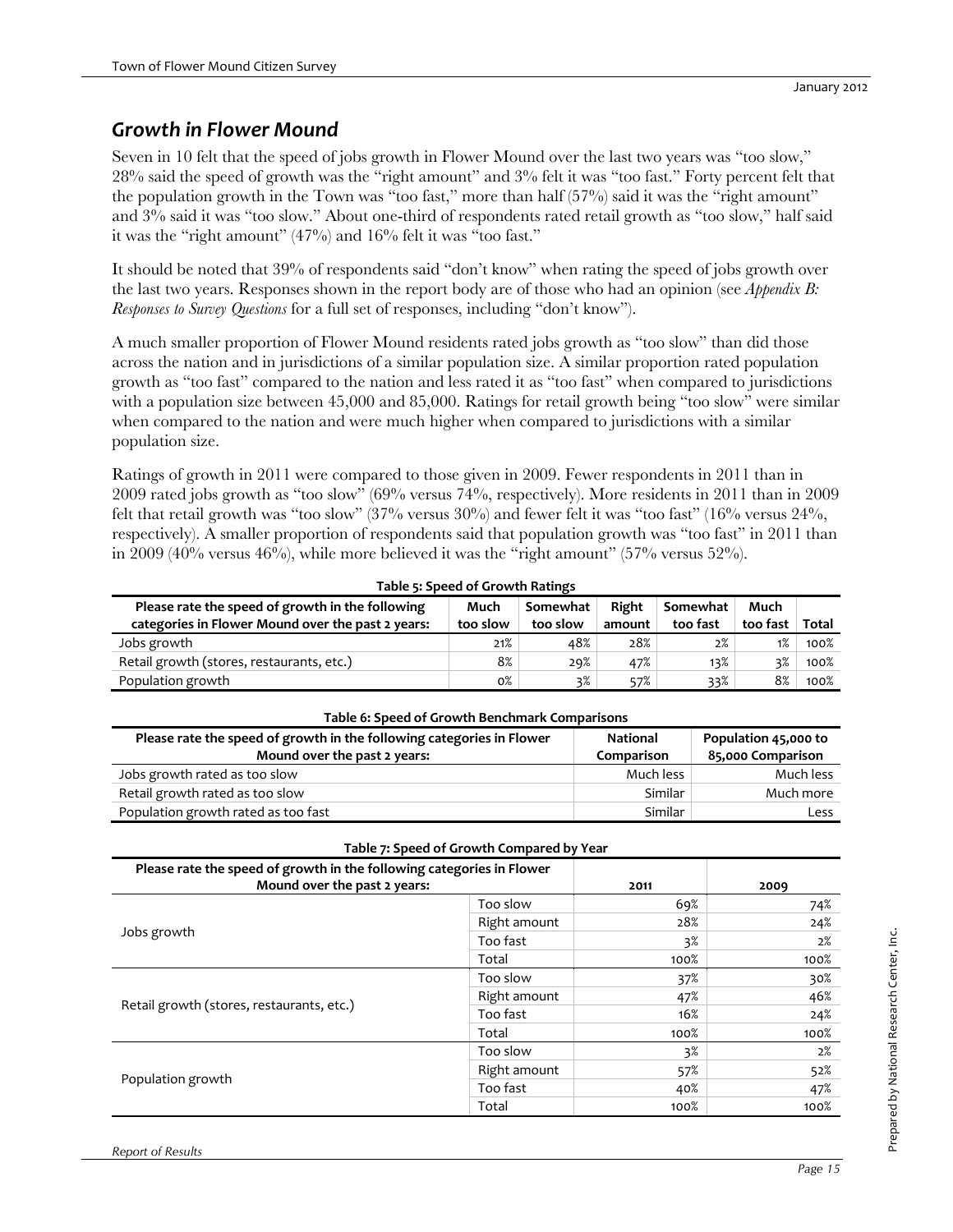### *Living in Flower Mound*

Ninety-four percent of Flower Mound residents said that they were "very" or "somewhat" likely to recommend living in the Town to someone who asks, which was similar to ratings given in 2009 (94%). Ninety percent stated that they were "very" or "somewhat" likely to remain in Flower Mound for the next five years. This was the same as the 2009 rating (90%).

When compared to the national benchmark and the benchmark in jurisdictions of a similar population size, the likelihood of Flower Mound residents recommending living in the Town to someone who asks and remaining in the Town for the next five years was much higher.

| Please indicate how<br>likely or unlikely you<br>are to do each of the<br>following: | Very<br>likely | Somewhat<br>likely | Somewhat<br>unlikely | Very<br>unlikely | Total | <b>National</b><br>Comparison | Population<br>45,000 to 85,000<br>Comparison |
|--------------------------------------------------------------------------------------|----------------|--------------------|----------------------|------------------|-------|-------------------------------|----------------------------------------------|
| Recommend living in<br>Flower Mound to<br>someone who asks                           | 62%            | 32%                | 4%                   | 2%               | 100%  | Much above                    | Much above                                   |
| Remain in Flower<br>Mound for the next<br>five years                                 | 63%            | 27%                | 6%                   | 4%               | 100%  | Much above                    | Much above                                   |

| Table 8: Likelihood of Remaining in Community and Recommending Community |  |
|--------------------------------------------------------------------------|--|
|                                                                          |  |

### **Figure 5: Likelihood of Remaining in Community and Recommending Community Compared by Year**

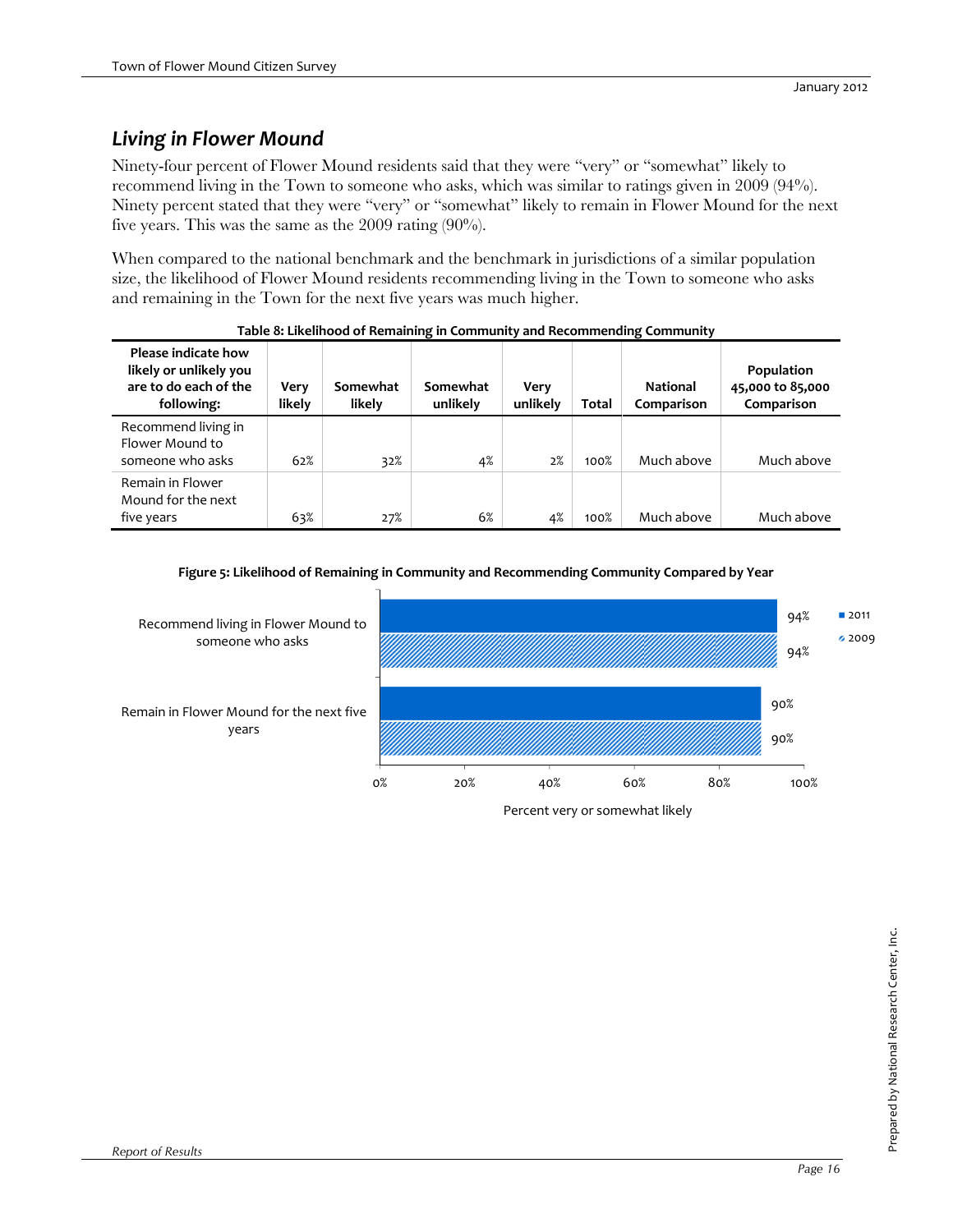# **Safety in Flower Mound**

Several survey questions gauged respondents' perceptions of safety in their neighborhoods and from crime. Overall, about 8 in 10 residents said they felt "very" or "somewhat" safe in their neighborhoods and from different types of crime in Flower Mound. Nearly all residents (97%) reported feeling "very" or "somewhat" safe in their neighborhood during the day, and 94% said they felt at least "somewhat" safe from violent crime. Ninety percent of residents felt safe in their neighborhood after dark and 87% felt safe from property crimes.

Flower Mound's ratings of safety in neighborhoods and from crime were much higher than those given across the nation and in jurisdictions of a similar population size.

Safety ratings in 2011 were similar to those given in 2009.

Households with lower annual incomes (less than \$75,000) and Hispanic residents tended to feel less safe in their neighborhoods during the day and after dark than did those in households with higher incomes and White residents. See *Appendix D: Responses to Selected Survey Questions by Respondent Characteristics* for more information.

| Table 9: Safety from Crimes and in Neighborhood      |              |                  |                                         |                    |                |       |                               |                                                 |  |  |  |
|------------------------------------------------------|--------------|------------------|-----------------------------------------|--------------------|----------------|-------|-------------------------------|-------------------------------------------------|--|--|--|
| Please rate how safe or<br>unsafe you feel           | Very<br>safe | Somewhat<br>safe | <b>Neither</b><br>safe<br>nor<br>unsafe | Somewhat<br>unsafe | Very<br>unsafe | Total | <b>National</b><br>Comparison | Population<br>45,000 to<br>85,000<br>Comparison |  |  |  |
| In your neighborhood<br>during the day               | 79%          | 18%              | 2%                                      | 1%                 | $0\%$          | 100%  | Much above                    | Much above                                      |  |  |  |
| From violent crime (e.g.,<br>rape, assault, robbery) | 67%          | 27%              | 4%                                      | 1%                 | $0\%$          | 100%  | Much above                    | Much above                                      |  |  |  |
| In your neighborhood after<br>dark                   | 50%          | 40%              | 5%                                      | 4%                 | $0\%$          | 100%  | Much above                    | Much above                                      |  |  |  |
| From property crimes (e.g.,<br>burglary, theft)      | 38%          | 50%              | 7%                                      | 4%                 | 1%             | 100%  | Much above                    | Much above                                      |  |  |  |



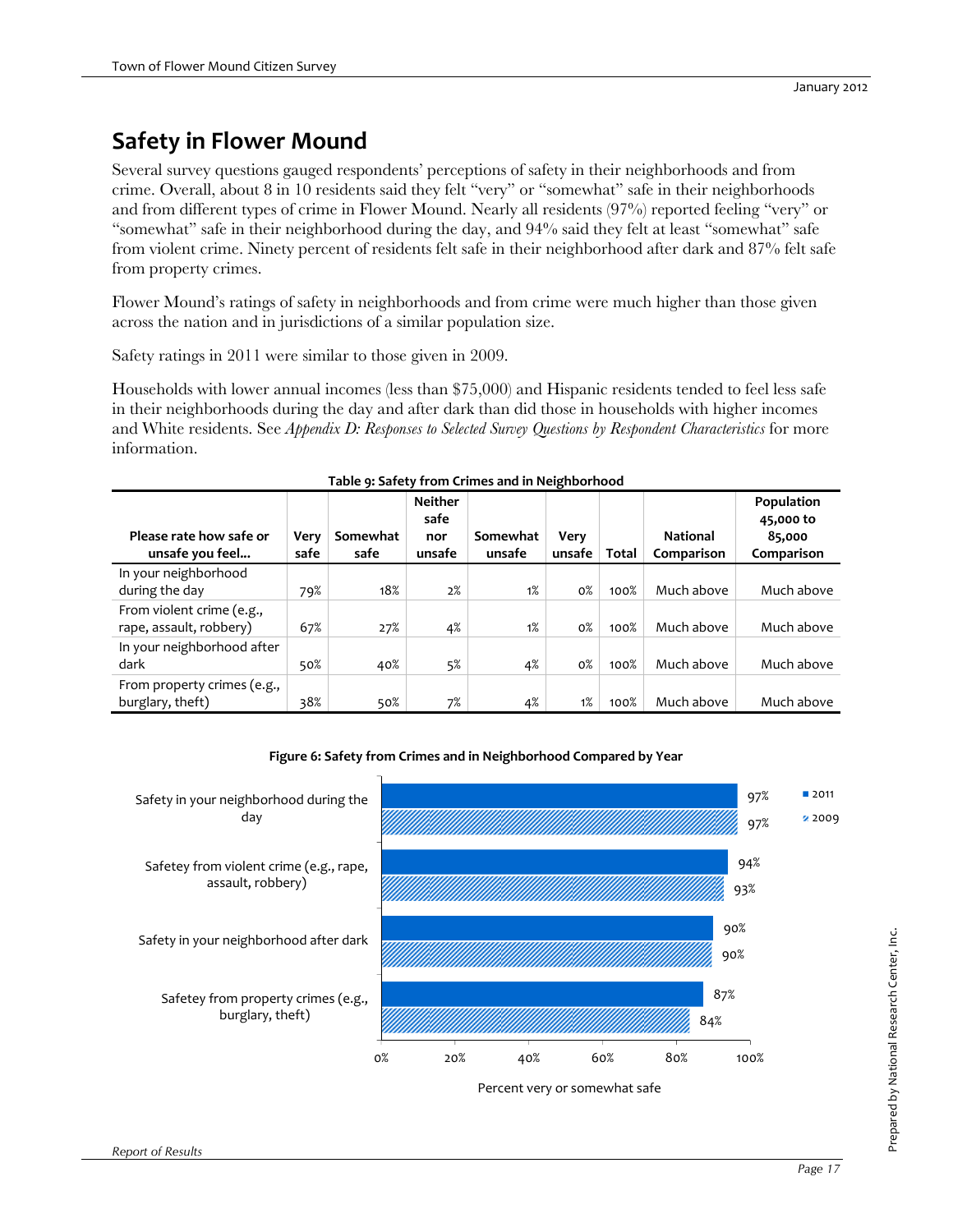## **Town Services and Government**

Residents were asked to rate the quality of a number of services provided by the Town, the overall quality of Town services and the quality of services and programs that currently are being funded by the four dedicated sales taxes (each are one-fourth percent). Survey participants also were asked to rate the current level of code enforcement and to evaluate their experience with contacting Town employees.

### *Overall Quality of Services*

Eighty-eight percent of respondents rated the overall quality of services in Flower Mound as "excellent" or "good." Eleven percent felt the overall quality of Town services as "fair" and only 1% rated it as "poor." These ratings were much higher when compared to both benchmarks and similar to ratings given by residents in 2009 (90%).



### **Figure 7: Overall Quality of Town Services**

### **Table 10: Overall Quality of Town Services Benchmark Comparisons**

|                                                                 | <b>National Comparison</b> | Population 45,000 to<br>85,000 Comparison |
|-----------------------------------------------------------------|----------------------------|-------------------------------------------|
| Overall, how do you rate the quality of services in the Town of |                            |                                           |
| Flower Mound?                                                   | Much above                 | Much above                                |



### **Figure 8: Overall Quality of Town Services Compared by Year**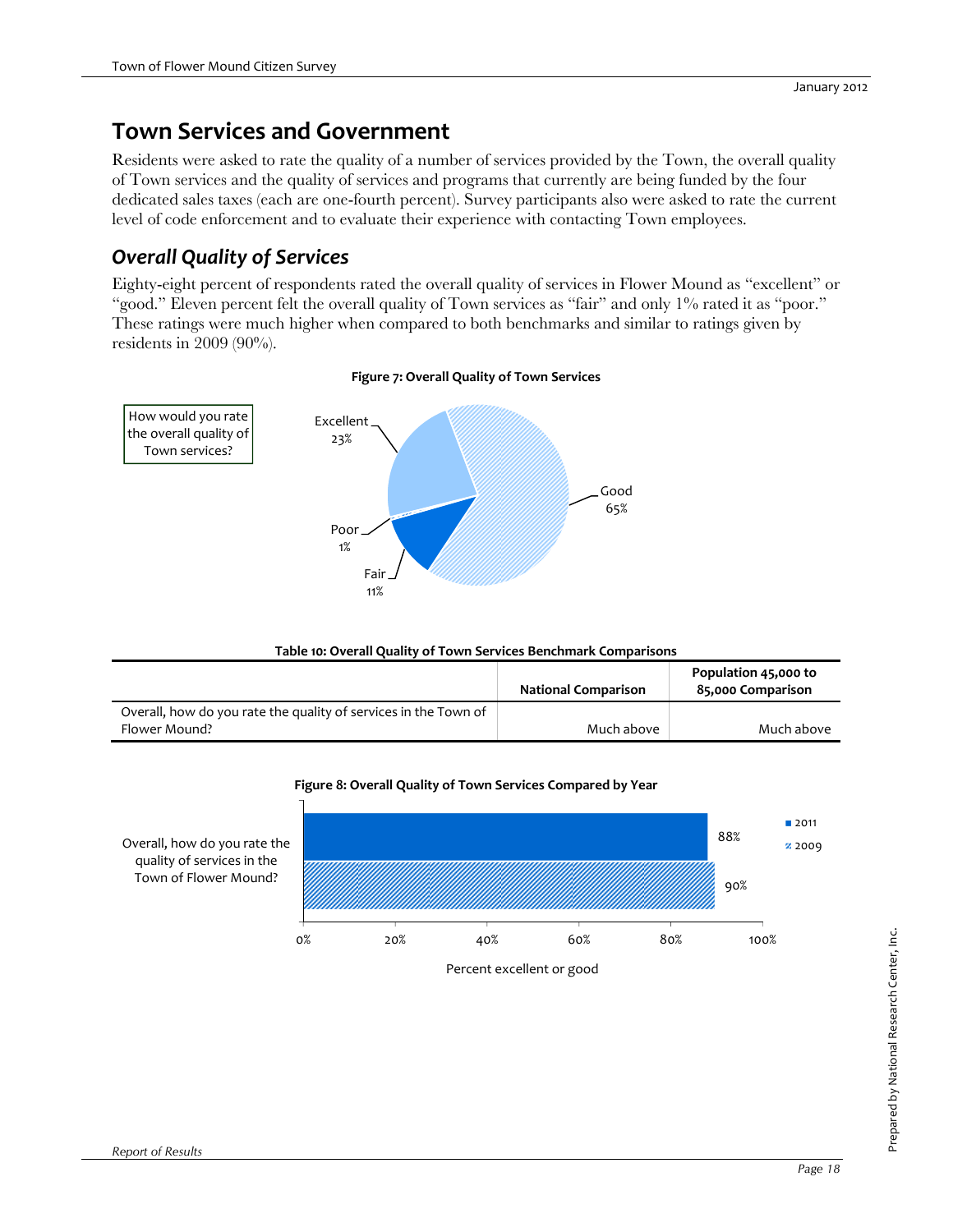### *Town Services*

A list of 23 Town services was given to survey respondents who were asked to rate the quality of each. At least half of respondents rated each service as "excellent" or "good" and three-quarters rated 17 of the 23 services as "good" or better (see Table 9 on the following page). The services receiving the highest quality ratings included fire (98% "excellent" or "good"), ambulance or emergency medical services (97%), garbage collection (93%), recycling (92%), Community Activity Center and other recreation facilities (89%) and police (89%). More than one-third of respondents rated each of these services as "excellent." Street lighting (59% "excellent" or "good"), preservation of open space (56%), land use, planning and zoning (53%) and economic development (53%) were given the lowest ratings.

More than 20% of residents selected "don't know" when evaluating the quality of the following services: ambulance or emergency medical services, municipal courts, recreation programs or classes, Community Activity Center and other recreation facilities, land use, planning and zoning, animal control, services to seniors, services to youth and emergency preparedness. A full set of responses, including "don't know," can be found in *Appendix B: Responses to Survey Questions*.

Quality ratings for Town services were compared to the nation and to jurisdictions with population sizes between 45,000 to 85,000 (see Table 9). Ratings for 19 of the 23 were above or much above both benchmark comparisons, including:

- $\blacksquare$  fire,
- ambulance or emergency medical services,
- garbage collection,
- **recycling,**
- **Community Activity Center and other recreation facilities,**
- police,
- **drinking water,**
- $\blacksquare$  municipal courts,
- animal control.
- public information,
- **EXECUTE:** emergency preparedness,
- traffic enforcement,
- **services to youth,**
- **services to seniors,**
- code enforcement (weeds, abandoned buildings, etc.),
- street repair,
- land use, planning and zoning,
- economic development, and
- **recreation programs or classes.**

Ratings for Town parks were above the national benchmark and similar to the benchmark in jurisdictions with a similar population size. The public library, street lighting and preservation of open space received ratings similar to both sets of benchmarks. None were rated lower or much lower than the benchmarks.

Overall, ratings for most of the Town services remained stable from 2009 to 2011 (see Figure 9 on page 21). Respondents gave more favorable ratings in 2011 than in 2009 to garbage collection (93% "excellent" or "good" in 2011 versus 80% in 2009), recycling (91% versus 81%), Community Activity Center or other recreation facilities  $(89\%$  versus  $84\%)$ , services to seniors  $(74\%$  versus 59%) and street repair (60% versus  $51\%$ ).

Quality ratings given Town services were compared by respondent demographics. Generally, residents who had lived in the Town for 11 or more years gave less favorable ratings to Town services than did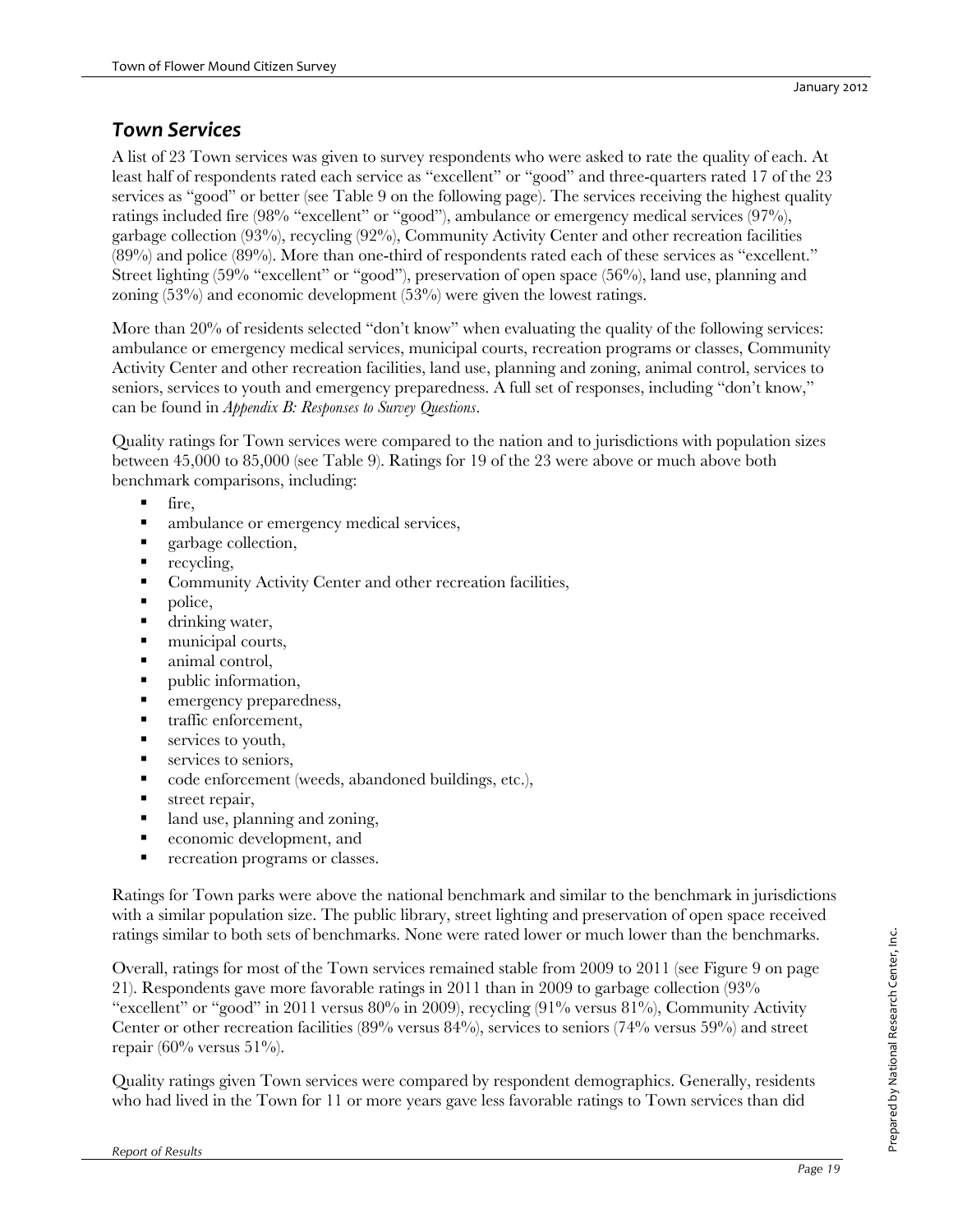those who had lived in Flower Mound for 10 years or less. Female respondents and those who were White were more likely to give positive assessments of Town services (see *Appendix D: Responses to Selected Survey Questions by Respondent Characteristics* for more information).

| Please rate the quality of each of                                                                                        |                  |      |      |       |              |                 | Population 45,000 |
|---------------------------------------------------------------------------------------------------------------------------|------------------|------|------|-------|--------------|-----------------|-------------------|
| the following services in Flower                                                                                          |                  |      |      |       |              | <b>National</b> | to 85,000         |
| Mound:                                                                                                                    | <b>Excellent</b> | Good | Fair | Poor  | <b>Total</b> | Comparison      | Comparison        |
| Fire                                                                                                                      | 61%              | 37%  | 2%   | $0\%$ | 100%         | Much above      | Much above        |
| Ambulance or emergency medical                                                                                            |                  |      |      |       |              |                 |                   |
| services                                                                                                                  | 58%              | 39%  | 3%   | 1%    | 100%         | Much above      | Much above        |
| Garbage collection                                                                                                        | 42%              | 51%  | 6%   | 1%    | 100%         | Much above      | Much above        |
| Recycling                                                                                                                 | 45%              | 47%  | 8%   | 1%    | 100%         | Much above      | Much above        |
| Community Activity Center and other<br>recreation facilities                                                              | 36%              | 53%  | 10%  | 1%    | 100%         | Much above      | Much above        |
| Police                                                                                                                    | 45%              | 44%  | 7%   | 4%    | 100%         | Much above      | Much above        |
| Public library                                                                                                            | 30%              | 55%  | 13%  | 2%    | 100%         | Similar         | Similar           |
| Town parks                                                                                                                | 31%              | 53%  | 14%  | 2%    | 100%         | Above           | Similar           |
| Drinking water                                                                                                            | 33%              | 51%  | 12%  | 4%    | 100%         | Much above      | Much above        |
| Animal control                                                                                                            | 21%              | 59%  | 15%  | 5%    | 100%         | Much above      | Much above        |
| Municipal courts                                                                                                          | 25%              | 55%  | 17%  | 4%    | 100%         | Much above      | Much above        |
| Recreation programs or classes                                                                                            | 21%              | 56%  | 20%  | 2%    | 100%         | Above           | Above             |
| Public information                                                                                                        | 19%              | 57%  | 21%  | 2%    | 100%         | Much above      | Much above        |
| Traffic enforcement                                                                                                       | 25%              | 50%  | 19%  | 6%    | 100%         | Much above      | Much above        |
| Emergency preparedness (services<br>that prepare the community for<br>natural disasters or other emergency<br>situations) | 20%              | 56%  | 21%  | 4%    | 100%         | Much above      | Much above        |
| Services to youth                                                                                                         | 20%              | 54%  | 22%  | 4%    | 100%         | Much above      | Much above        |
| Services to seniors                                                                                                       | 20%              | 54%  | 22%  | 5%    | 100%         | Much above      | Much above        |
| Code enforcement (weeds,<br>abandoned buildings, etc.)                                                                    | 12%              | 50%  | 27%  | 11%   | 100%         | Much above      | Much above        |
| Street repair                                                                                                             | 13%              | 47%  | 30%  | 10%   | 100%         | Much above      | Much above        |
| <b>Street lighting</b>                                                                                                    | 14%              | 45%  | 28%  | 13%   | 100%         | Similar         | Similar           |
| Preservation of open space                                                                                                | 14%              | 42%  | 31%  | 12%   | 100%         | Similar         | Similar           |
| Land use, planning and zoning                                                                                             | 9%               | 44%  | 32%  | 15%   | 100%         | Much above      | Much above        |
| Economic development                                                                                                      | 8%               | 45%  | 33%  | 14%   | 100%         | Much above      | Above             |

**Table 11: Quality of Town Services**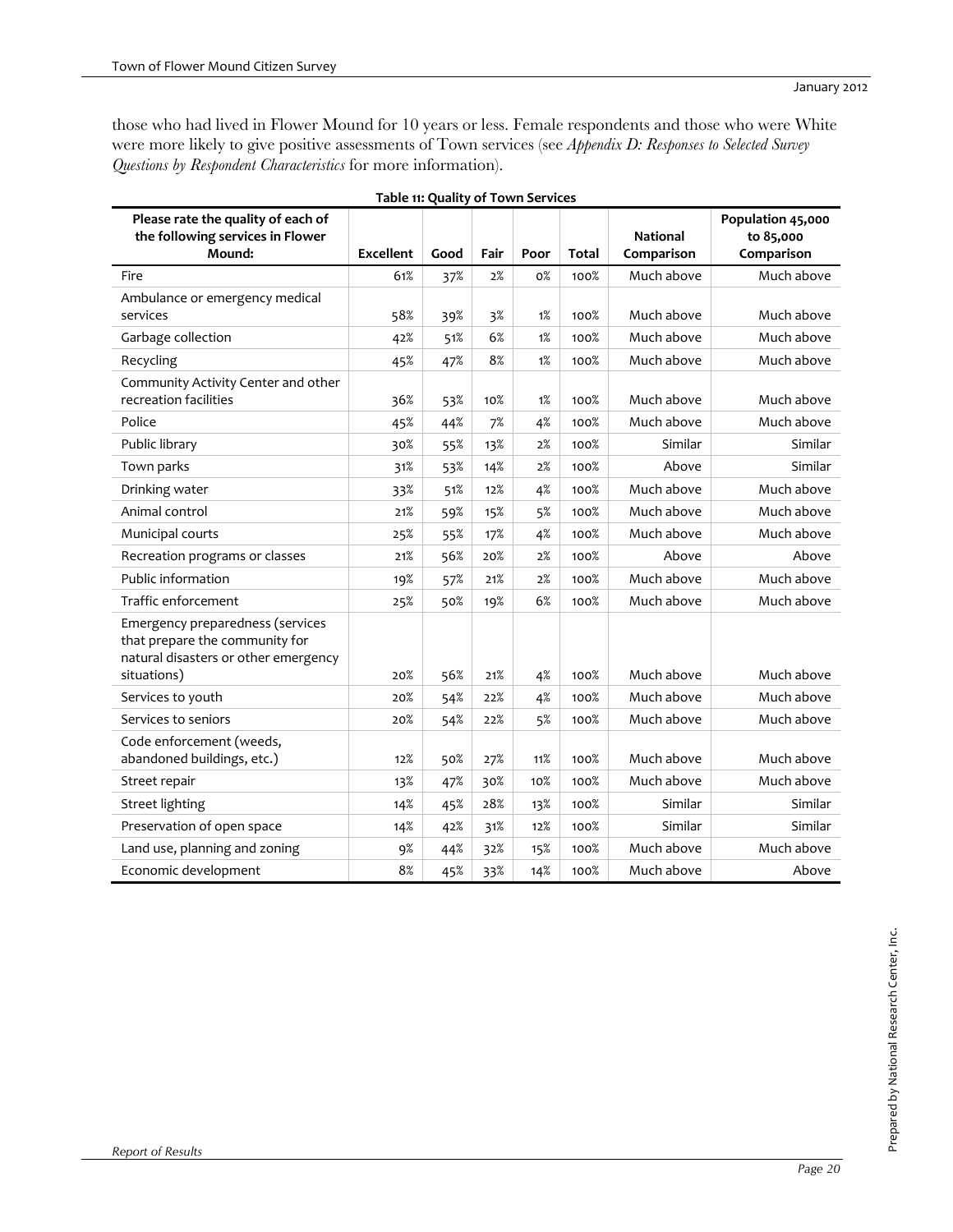

### **Figure 9: Quality of Town Services Compared by Year**

Prepared by National Research Center, Inc.

Prepared by National Research Center, Inc.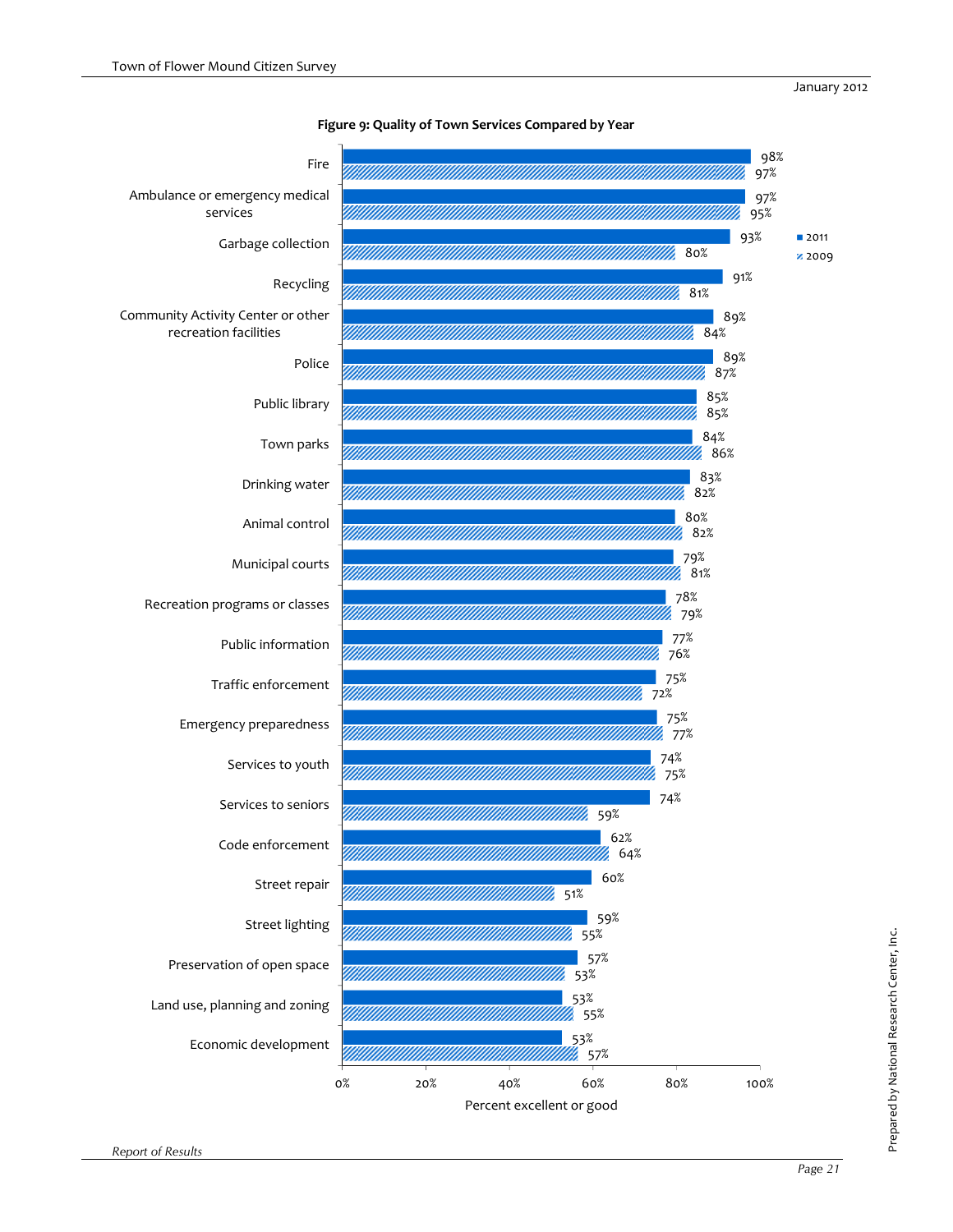### **Key Driver Analysis**

Knowing where to focus limited resources to improve residents' opinions of local government requires information that targets the services that are most important to residents. However, when residents are asked what services are most important, they rarely stray beyond core services – those directed to save lives and improve safety.

In market research, identifying the most important characteristics of a transaction or product is called Key Driver Analysis. The key drivers that are identified from that analysis do not come from asking customers to self-report which service or product characteristic most influenced their decision to buy or return, but rather from statistical analyses of the predictors of their behavior. When customers are asked to name the most important characteristics of a good or service, responses often are expected or misleading – just as they can be in the context of a citizen survey. For example, air travelers often claim that safety is the primary consideration in their choice of an airline, yet key driver analysis reveals that frequent flier perks or in-flight entertainment predicts their buying decisions.

In local government, core services – like fire protection – invariably land at the top of the list created when residents are asked about the most important Town services. And core services are important. But the Key Driver Analysis digs deeper to identify the less obvious, but more influential services that are most related to residents' ratings of overall quality of local government services. Because services focused directly on life and safety remain essential to quality government, it is suggested that core services should remain the focus of continuous monitoring and improvement where necessary – but monitoring core services or asking residents to identify important services is not enough.

A Key Driver Analysis (KDA) was conducted for the Town of Flower Mound by examining the relationships between ratings of each service and ratings of the Town of Flower Mound's overall services. Those key driver services that correlated most highly with residents' perceptions about overall Town service quality have been identified. By targeting improvements in key services, the Town of Flower Mound can focus on the services that have the greatest likelihood of influencing residents' opinions about overall service quality.

The 2011 Town of Flower Mound Action Chart™ on the following page combines two dimensions of performance:

- Comparison to the national benchmark. When a comparison is available, the background color of each service box indicates whether the service is above the norm (green), similar to the norm (yellow) or below the norm (red).
- Trendline data. The arrows next to service boxes point up (black arrow) or down (white arrow) to indicate differences from the previous survey.
- Identification of key drivers. A black key icon next to a service box notes a key driver.

From the list of services on the survey, 21 services were included in the KDA for the Town of Flower Mound. Five of these services were identified as key drivers for the Town: preservation of open space, code enforcement, Community Activity Center or other recreation facilities, drinking water and police. Four of the five drivers were above the national benchmark and one, preservation of open space, was similar to the national average. The ratings for key drivers remained stable from 2009 to 2011, except for the Community Activity Center or other recreation facilities, which increased over time.

Considering all performance data included in the Action Chart, a jurisdiction typically will want to think about improvements to any key driver services that are not at least similar to the benchmark. Since all drivers were at least similar to the national benchmark, it is recommended to first focus on the preservation of open space since this service was similar to the benchmark.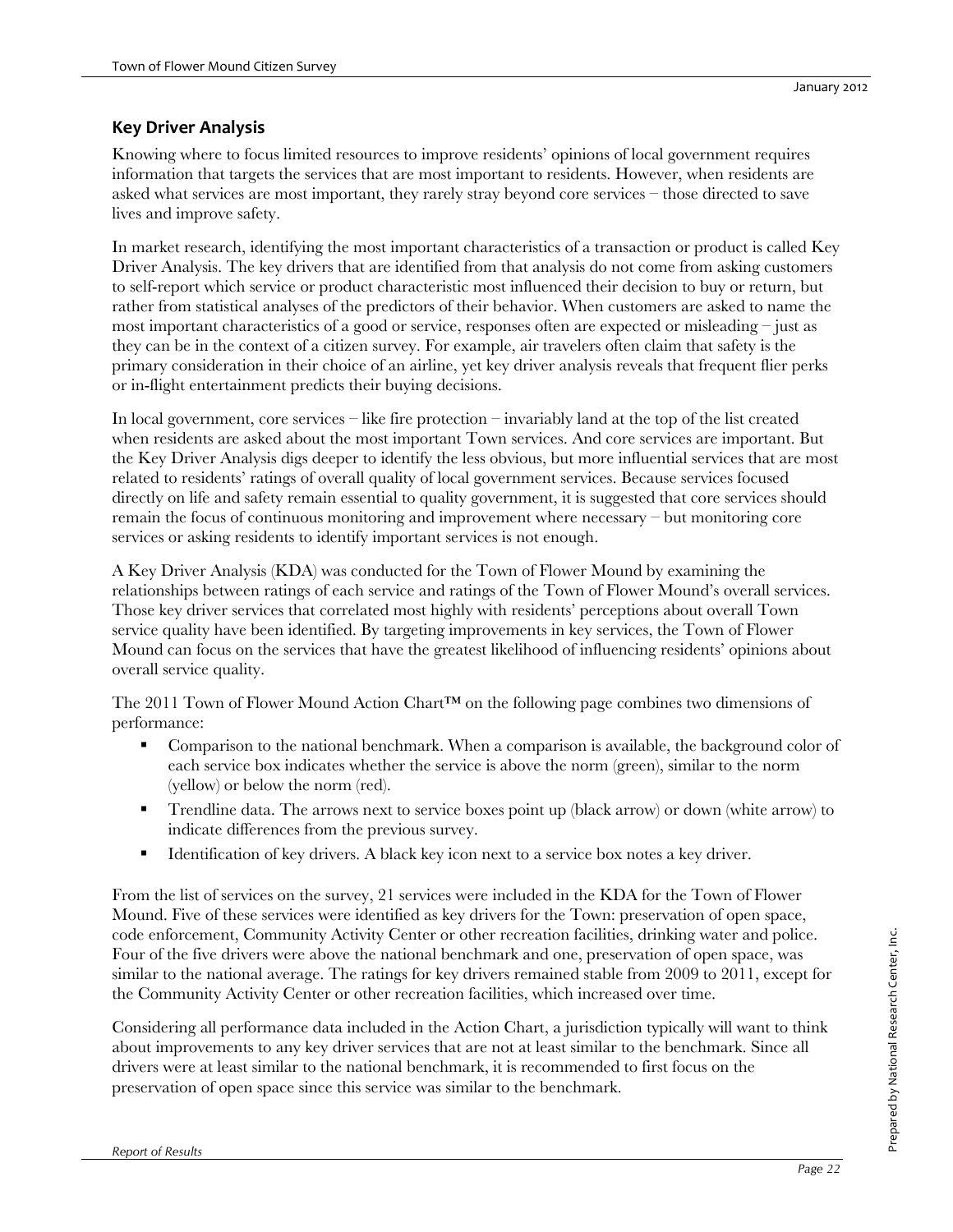Services with a high percent of respondents answering "don't know" (i.e., more than 50%) were excluded from the analysis and were considered services that would be less influential. See *Appendix B: Responses to Survey Questions* for the percent "don't know" for each service.

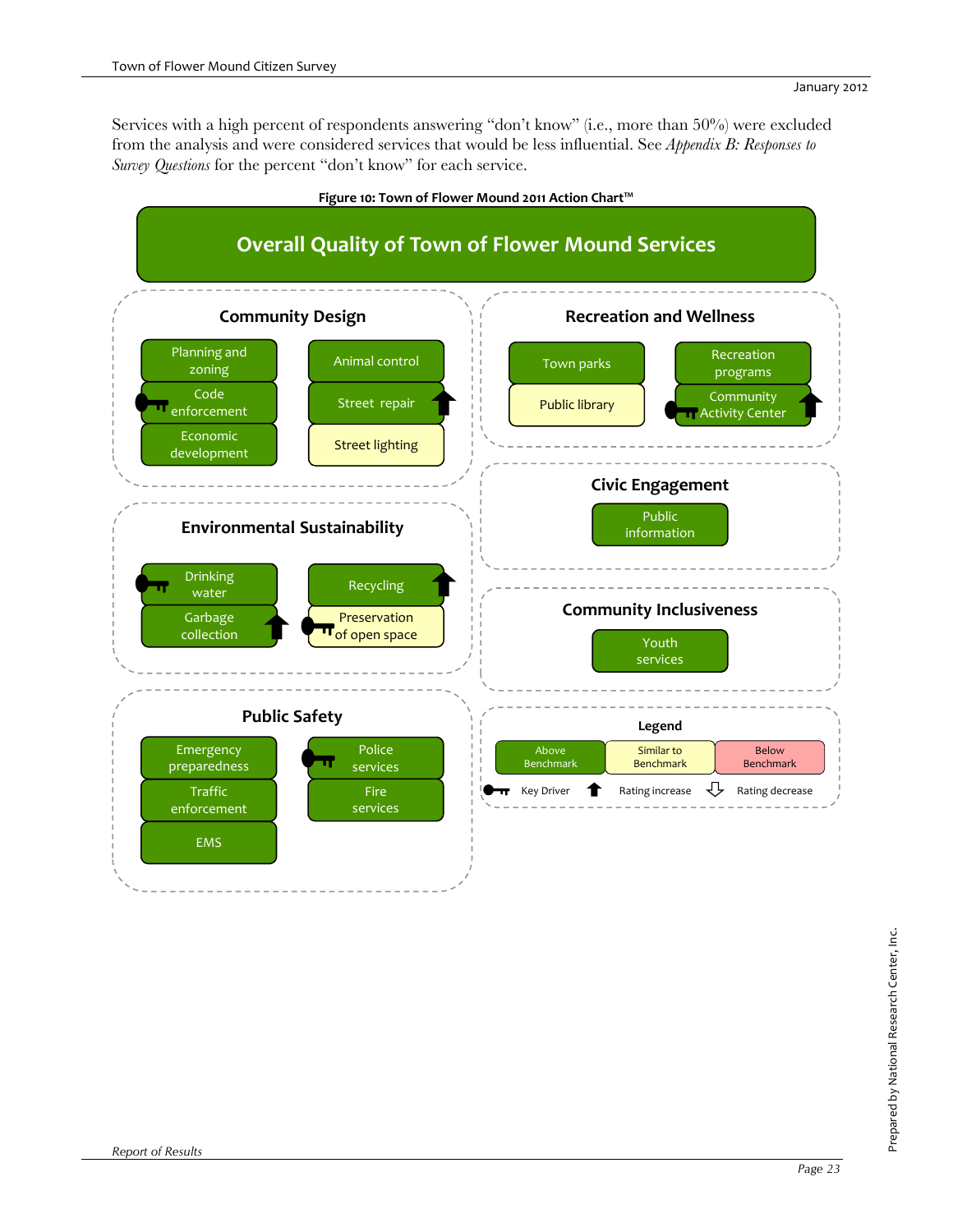### *Dedicated Sales Tax Services*

As in 2009, survey respondents were asked to rate the quality of services and programs that currently are being funded by the four dedicated sales taxes. Two-thirds or more rated the quality of each service or program as "excellent" or "good." Nine in 10 gave "good" or better ratings to the quality of Fire Control, Prevention, and Emergency Medical Services District (more firefighters, new stations, equipment). Eightysix percent rated the quality of the Crime Control and Prevention District as "excellent" or "good" and 80% said that the parks and recreation improvements were "excellent" or "good." Seven in 10 thought that the quality of the street maintenance program was at least "good." Less than 10% of respondents rated each of the four programs or services as "poor."

When compared to 2009, ratings given in 2011 generally were similar. However, residents gave more positive ratings to the street maintenance program in 2011 than in 2009 (69% "excellent" or "good" versus 59%, respectively).

| Table 12: Quality of Services Funded by Dedicated Sales Tax                                                                                                                       |           |      |      |       |       |  |  |  |  |
|-----------------------------------------------------------------------------------------------------------------------------------------------------------------------------------|-----------|------|------|-------|-------|--|--|--|--|
| Please rate the quality of each of the following services/programs that<br>currently are being funded by the four dedicated sales taxes (each are one-<br>fourth of one percent). | Excellent | Good | Fair | Poor  | Total |  |  |  |  |
| Fire Control, Prevention, and Emergency Medical Services District (more<br>firefighters, new stations, equipment)                                                                 | 39%       | 55%  | 6%   | $0\%$ | 100%  |  |  |  |  |
| Crime Control and Prevention District (more patrol officers, equipment)                                                                                                           | 31%       | 55%  | 11%  | 2%    | 100%  |  |  |  |  |
| Parks and recreation improvements (playground equipment and park<br>improvement)                                                                                                  | 26%       | 55%  | 16%  | 3%    | 100%  |  |  |  |  |
| Street maintenance (increased maintenance and reconstruction)                                                                                                                     | 16%       | 54%  | 24%  | 7%    | 100%  |  |  |  |  |



### **Figure 11: Quality of Services Funded by Dedicated Sales Tax Compared by Year**

Percent excellent or good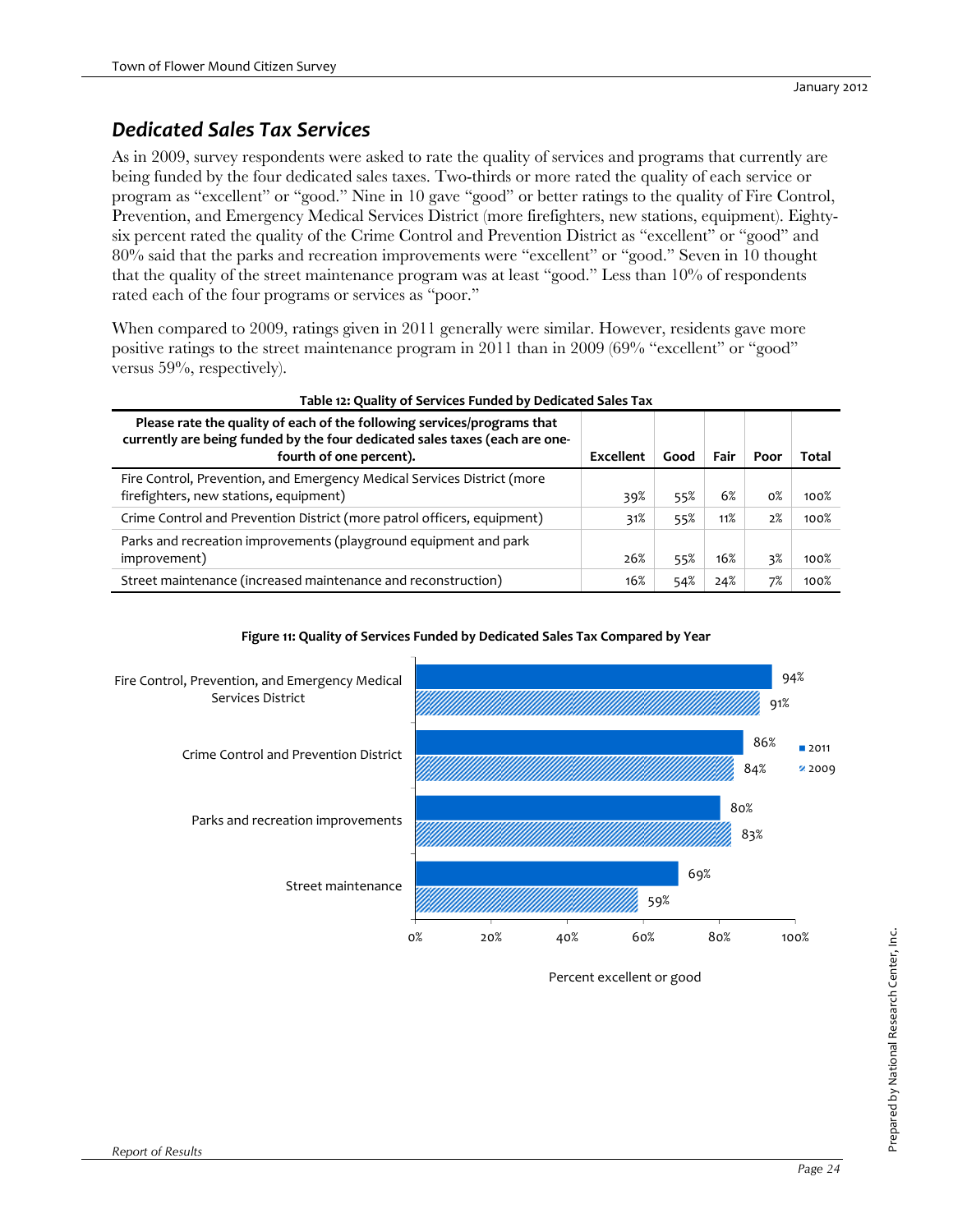### *Code Enforcement*

When asked to rate the current level of code enforcement provided by the Town, the majority of respondents felt it was "just right" (62%). About a third felt the level of code enforcement was "not assertive enough" and 9% said the Town was "too assertive." Assessments of the level of code enforcement in 2011 were similar to ratings given in 2009. It should be noted that 23% of respondents said "don't know" when evaluating the current level of code enforcement (see *Appendix B: Responses to Survey Questions* for a full set of responses).



### *Town Employees*

Half of respondents reported having had in-person or phone contact with a Town employee in the 12 months prior to the survey. The amount of contact with Flower Mound employees is similar to what is seen in other jurisdictions across the country and of a similar population size. In 2011, a smaller proportion of respondents said they had contact with a Town employee than did those in 2009. This could be due, in part, to an increased use of local government Web sites to get information and pay bills or fines.



| Table 13: Contact with Flower Mound Employee Benchmark Comparisons                                                     |                        |                                           |  |  |  |  |
|------------------------------------------------------------------------------------------------------------------------|------------------------|-------------------------------------------|--|--|--|--|
|                                                                                                                        | National<br>Comparison | Population 45,000 to<br>85,000 Comparison |  |  |  |  |
| Have you had any in-person or phone contact with an employee of<br>the Town of Flower Mound within the last 12 months? | Similar                | Similar                                   |  |  |  |  |

**Figure 13: Contact with Town Employee Compared by Year**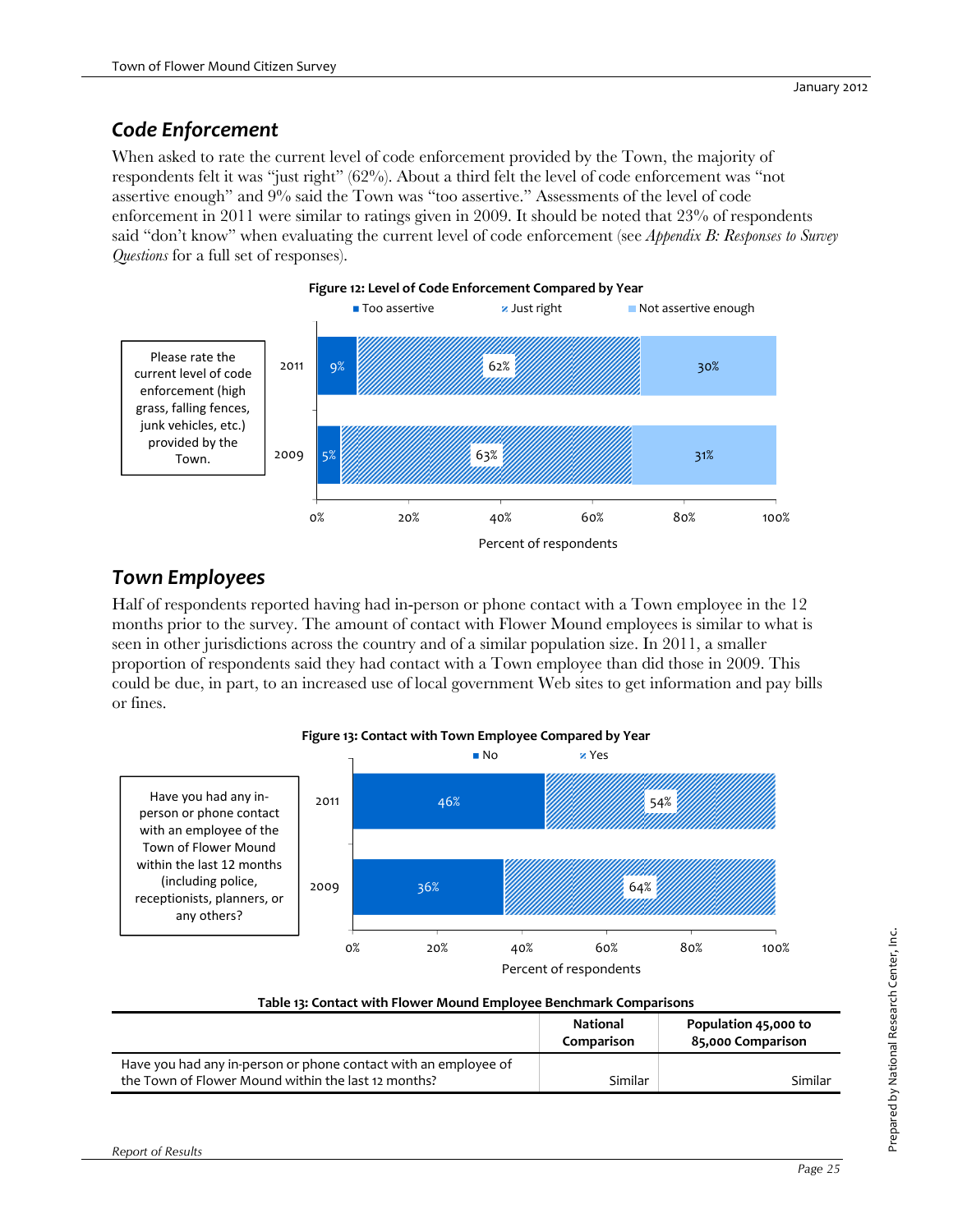Those who reported having contact with Town employees in the last 12 months were asked to rate a number of aspects of their interaction. Flower Mound employees received high marks, with more than 8 in 10 respondents rating each characteristic of the employee as "excellent" or "good" and about half rating their interactions as "excellent."

When compared to the benchmarks, Flower Mound residents evaluated their interactions with Town employees much higher than residents in other jurisdictions across the nation and in those with population sizes between 45,000 and 85,000.

Town employee ratings were similar in 2011 compared to 2009.

| Table 14: Town Employee Ratings                                                                            |           |      |        |      |       |                               |                                              |  |  |  |  |
|------------------------------------------------------------------------------------------------------------|-----------|------|--------|------|-------|-------------------------------|----------------------------------------------|--|--|--|--|
| What was your impression of the<br>employee(s) of the Town of Flower<br>Mound in your most recent contact? | Excellent | Good | Fair   | Poor | Total | <b>National</b><br>Comparison | Population 45,000<br>to 85,000<br>Comparison |  |  |  |  |
| Courtesy                                                                                                   | 52%       | 36%  | 8%     | 4%   | 100%  | Much above                    | Much above                                   |  |  |  |  |
| Knowledge                                                                                                  | 42%       | 45%  | $10\%$ | 3%   | 100%  | Much above                    | Much above                                   |  |  |  |  |
| Responsiveness                                                                                             | 44%       | 41%  | 9%     | 6%   | 100%  | Much above                    | Much above                                   |  |  |  |  |
| Overall impression                                                                                         | 44%       | 42%  | 9%     | 5%   | 100%  | Much above                    | Much above                                   |  |  |  |  |

This question was asked only of those who reported having had contact with an employee of Flower Mound within the last 12 *months.* 



### **Figure 14: Town Employee Ratings Compared by Year**

Percent excellent or good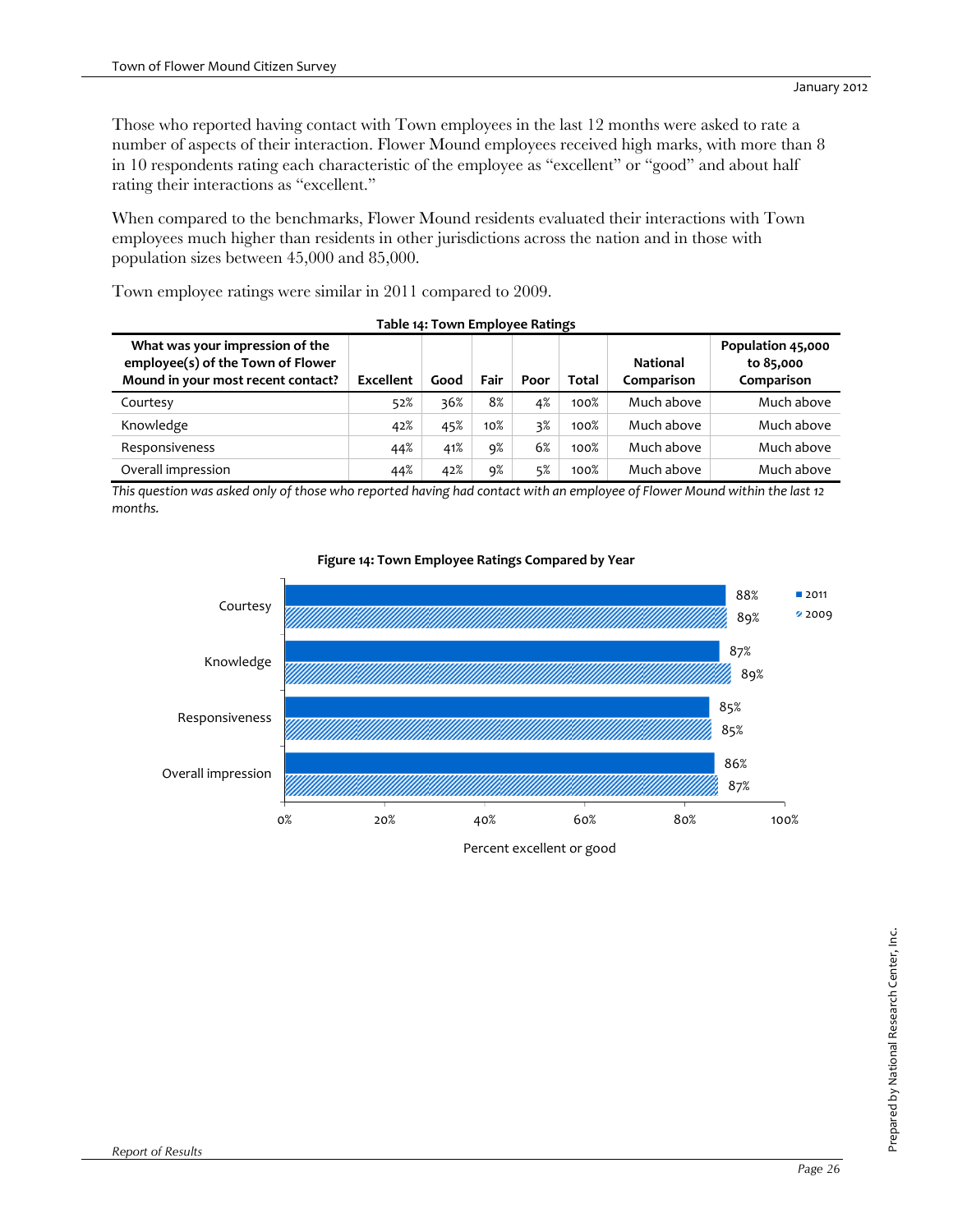## **Government Performance**

Residents were asked to rate several aspects of the Town government's performance. Three-quarters of respondents said that the value of services for the Town taxes they paid was "excellent" or "good" and two-thirds believed that the overall direction the Town was taking was "good" or better. About one in five rated each as "fair" and less than 10% said they were "poor."

Comparisons of ratings of Flower Mound government performance were much above the national benchmark and the benchmark in jurisdictions with a similar population size.

Ratings given to the overall direction the Town was taking were similar between 2009 and 2011. More favorable ratings were given to the value of services for the taxes paid in 2011 than in 2009.

Respondents who had lived in the Town for five years or less, those with household incomes of less than \$125,000 and females were more likely to give "excellent" or "good" ratings to the performance of the Town government than were those with a longer tenure in Flower Mound, a household income of \$125,000 or more and males. See *Appendix D: Responses to Selected Survey Questions by Respondent Characteristics* for more information.

| Please rate the following<br>categories of Flower Mound<br>government performance: | Excellent | Good | Fair | Poor | Total | <b>National</b><br>Comparison | Population 45,000<br>to 85,000<br>Comparison |  |  |  |
|------------------------------------------------------------------------------------|-----------|------|------|------|-------|-------------------------------|----------------------------------------------|--|--|--|
| The value of services for the taxes<br>paid to Flower Mound                        | 13%       | 64%  | 19%  | 4%   | 100%  | Much above                    | Much above                                   |  |  |  |
| The overall direction that Flower<br>Mound is taking                               | 13%       | 55%  | 25%  | 7%   | 100%  | Much above                    | Much above                                   |  |  |  |





**Figure 15: Flower Mound Government Performance Compared by Year**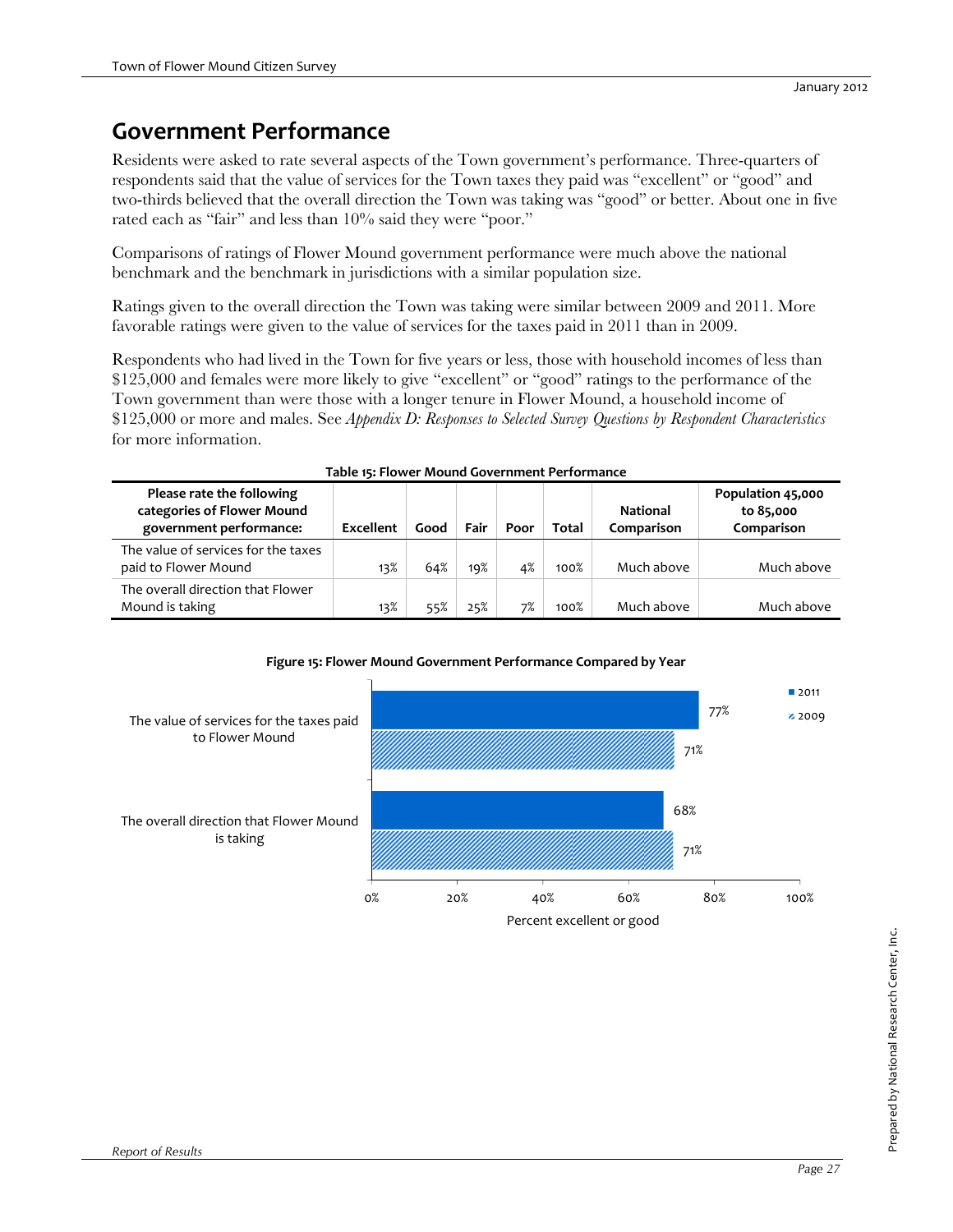### *Public Trust*

When asked to rate the extent to which they agreed or disagreed with a number of positive statements about the Town government and officials, two-thirds of residents agreed that the Town government welcomed citizen involvement (68% agree) and that the government was run for the benefit of all the residents (63%). About half of respondents believed that the local tax dollars were being spent wisely (55%) and that they would recommend the Town government as an example of how to provide local government services (48%). Fewer than 20% of respondents disagreed with each statement.

National benchmark comparisons were available for three of the four statements about public trust and all were rated much higher. The only public trust statement that could be compared to the benchmark for jurisdictions of a similar population size was "Flower Mound's Town government welcomes citizen involvement," which was rated above the benchmark.

Ratings of public trust were similar in 2011 when compared to 2009.

Overall, those residing in Flower Mound for 11 or more years, those with higher household incomes (\$125,000 or more) and Hispanic residents were more likely to agree with the statements regarding public trust in the local government than were their counterparts (see *Appendix D: Responses to Selected Survey Questions by Respondent Characteristics* for more information).

| Please rate the following statements by<br>circling the number that most closely<br>represents your opinion. | Strongly<br>agree | Somewhat<br>agree | disagree<br>ē<br>Neither<br>agree I | Somewhat<br>disagree | Strongly<br>disagree | Total | <b>National</b><br>Comparison | Population<br>45,000 to<br>85,000<br>Comparison |
|--------------------------------------------------------------------------------------------------------------|-------------------|-------------------|-------------------------------------|----------------------|----------------------|-------|-------------------------------|-------------------------------------------------|
| Flower Mound's Town government                                                                               |                   |                   |                                     |                      |                      |       |                               |                                                 |
| welcomes citizen involvement                                                                                 | 20%               | 48%               | 23%                                 | 6%                   | 3%                   | 100%  | Much above                    | Above                                           |
| Flower Mound's local government is run                                                                       |                   |                   |                                     |                      |                      |       |                               |                                                 |
| for the benefit of all the people                                                                            | 16%               | 47%               | 20%                                 | 12%                  | 5%                   | 100%  | Much above                    | <b>NA</b>                                       |
| Local tax dollars are being spent wisely                                                                     | 12%               | 44%               | 29%                                 | 12%                  | 4%                   | 100%  | Much above                    | <b>NA</b>                                       |
| recommend Flower Mound's Town<br>government as an example of how to                                          |                   |                   |                                     |                      |                      |       |                               |                                                 |
| provide local government services                                                                            | 12%               | 36%               | 38%                                 | 9%                   | 5%                   | 100%  | NA                            | NA                                              |



Percent strongly or somewhat agree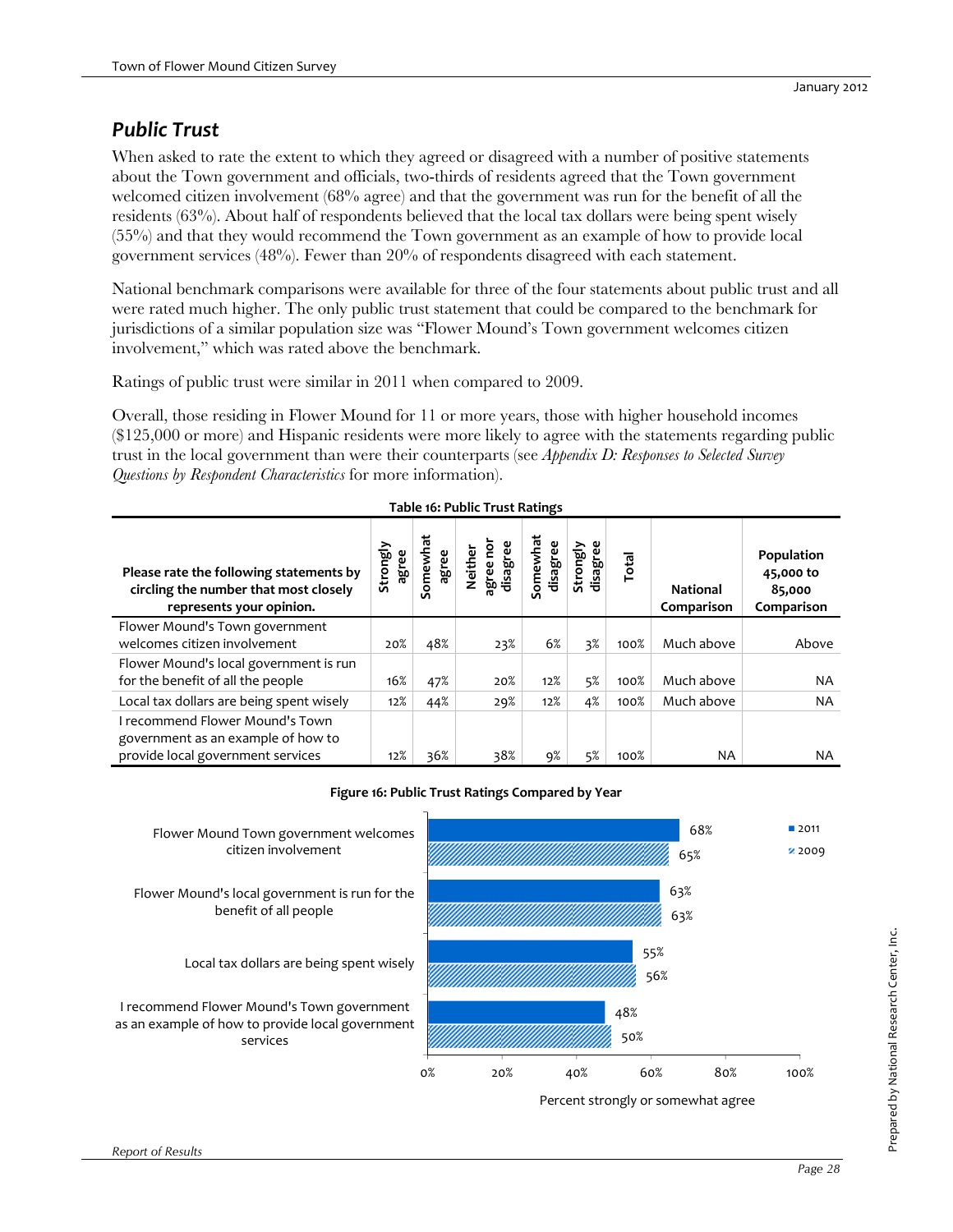### *Communicating with Residents*

About twice as many residents said they were "not well" informed (17%) about local government issues and operations of the Town as did those who said they were "very" informed (9%). Forty-two percent of respondents said they were "moderately" informed and 31% felt "slightly" informed. A similar proportion of residents in 2011 compared to 2009 said they felt "very" or "moderately" informed.

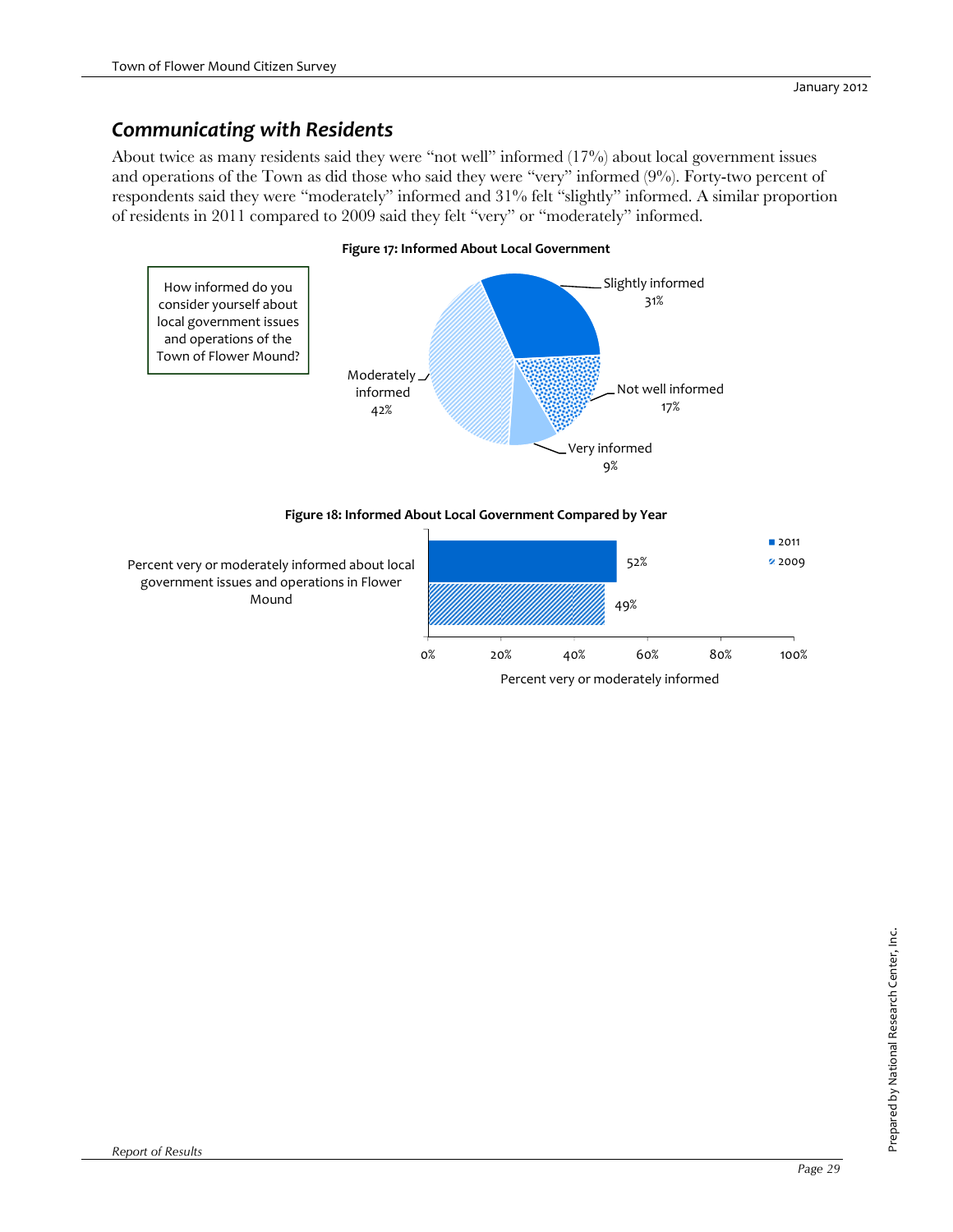When asked where they got most of their information about the Town of Flower Mound, one-third of respondents said they used local Flower Mound newspapers, 16% used the Town's Web site, 15% used the utility bill inserts, 12% read the E-town Bulletins and 10% relied on television news. Six percent or less reported using any of the other sources of information.

Fewer respondents in 2011 than in 2009 reported using the local newspapers to get information about the Town (31% versus 43%). More respondents reported using the E-town Bulletins in 2011 than in 2009  $(12\%$  versus 8%). Use of all other sources of information remained the same.



### **Figure 19: Information Sources Compared by Year**

Percent of respondents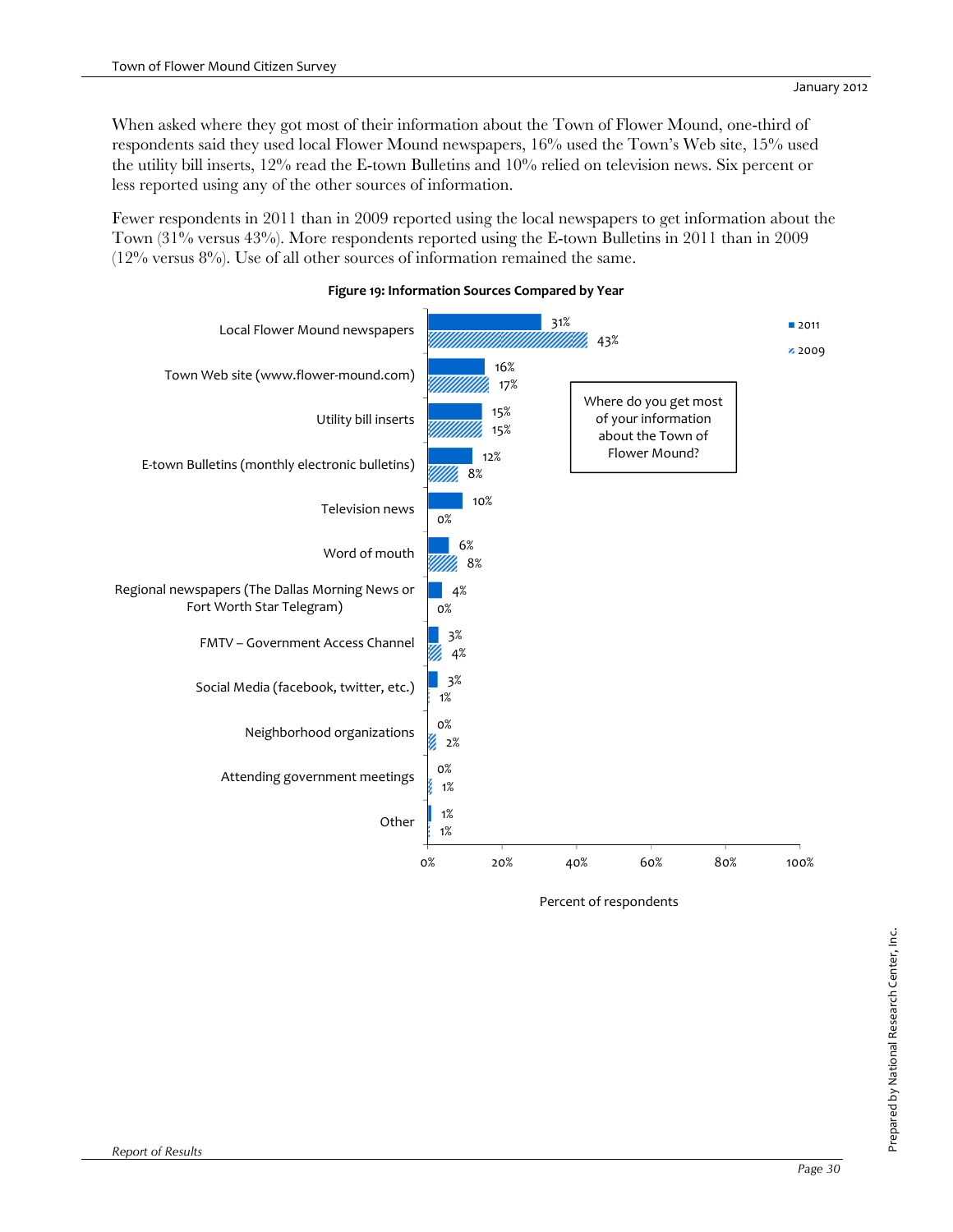A new question was added to the 2011 survey asking respondents to select all the types of information they would like to find on the Town's Web site. Three-quarters of respondents (77%) said they would like to be able to find information about major projects or initiatives on the Town's Web site. A majority of residents wanted to find information on the Town's Web site on road construction (67%), special events (63%) and the Community Activity Center and Parks and Recreation programs and events (60%). Onethird or less said they wanted to find information about the Police (32%) and Fire Departments (28%) on the Town's Web site.



### **Figure 20: Desired Information on the Town's Web Site**

*Percentages may total more than 100% as respondents were allowed more than one answer.*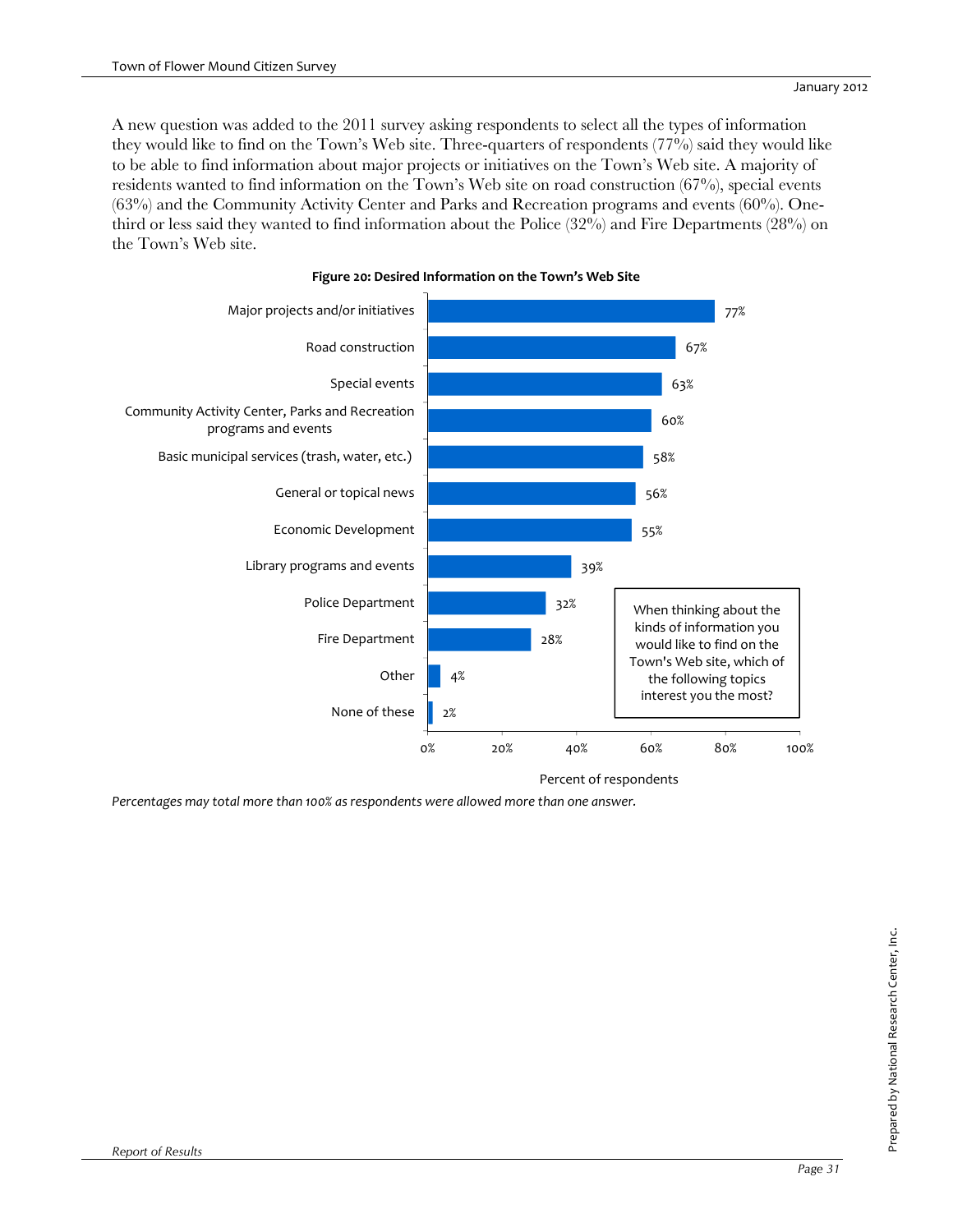Another new survey question asked respondents who used the Town's Web site to identify all the types of information they access the most frequently. Half of respondents (56%) said they most frequently access information about basic municipal services, 34% said general news announcements and 32% get information about the Community Activity Center and Parks and Recreation. One-quarter of residents reported most often accessing information about road construction (26%) and special events (25%) on the Town's Web site. A smaller proportion of respondents said they used the Town's Web site to frequently get information about the Police and Fire Departments (8% and 5%, respectively). Fourteen percent of respondents indicated that they had not used the Town's Web site.



### **Figure 21: Information Accessed on the Town's Web Site**

*Percentages may total more than 100% as respondents were allowed more than one answer.*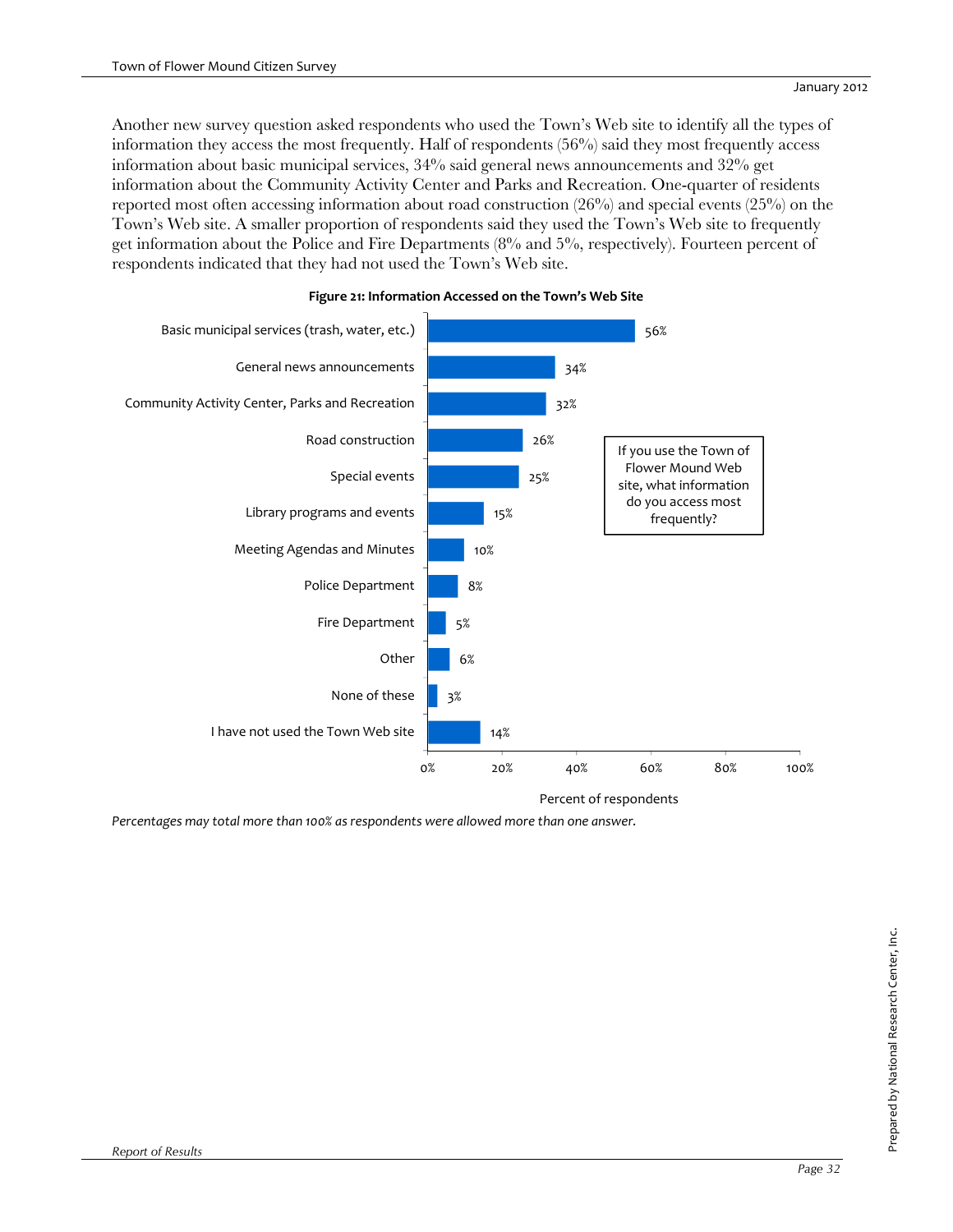# **Resident Interest in New Projects**

A number of questions on the survey were devoted to gauging residents' interest in potential new projects in Flower Mound. Nineteen percent of respondents said they would be "very" interested in the Town creating a public private partnership (PPP) in which Town funds would be used to encourage private investments to construct a hotel or other amenities at The River Walk at Central Park development. Thirty-seven percent said they would be "somewhat" interested in a PPP and 44% were "not at all" interested.

### **Figure 22: Interest in Creating a Public Private Partnership**

How interested is your household, if at all, in the Town creating a public private partnership (PPP) in which Town funds are used to encourage private investment to construct a hotel and/or other amenities at The River Walk at Central Park development?



Respondents also were asked to rate their level of support for a variety of potential funding options if the Town were to create a PPP. Residents were divided in their support for or opposition to reprioritizing the Tax Increment Reinvestment Zone (TIRZ) funding and a sales tax revenue to fund a PPP, with about half of respondents supporting each of these options (53% support and 47%, respectively). At least twice as many respondents "strongly" opposed these two funding options as did those who "strongly" supported them. More respondents opposed than supported amending the Town's Economic Development Initiative Policy to include forgivable loans (64% oppose versus 36% support) and using property tax revenue (73% oppose versus 27% support) to fund the PPP. Three in 10 or more were "strongly" opposed to each of the four potential funding options.

#### **Table 17: Preferences for Funding a PPP**

| If the Town were to create a public private partnership<br>(PPP) in which Town funds are used to encourage<br>private investment at The River Walk at Central Park<br>development to construct a hotel and/or other<br>amenities, please indicate the extent to which you<br>would support or oppose funding the PPP by using the<br>following means: | Strongly<br>support | Somewhat<br>support | Somewhat<br>oppose | Strongly<br>oppose | Total |
|-------------------------------------------------------------------------------------------------------------------------------------------------------------------------------------------------------------------------------------------------------------------------------------------------------------------------------------------------------|---------------------|---------------------|--------------------|--------------------|-------|
| Reprioritizing the Tax Increment Reinvestment Zone<br>(TIRZ) funding                                                                                                                                                                                                                                                                                  | 12%                 | 41%                 | 19%                | 29%                | 100%  |
| Sales tax revenue                                                                                                                                                                                                                                                                                                                                     | 14%                 | 33%                 | 19%                | 34%                | 100%  |
| Amending the Town's Economic Development Initiative<br>Policy to include forgivable loans                                                                                                                                                                                                                                                             | 8%                  | 28%                 | 24%                | 40%                | 100%  |
| Property tax revenue                                                                                                                                                                                                                                                                                                                                  | 6%                  | 21%                 | 24%                | 49%                | 100%  |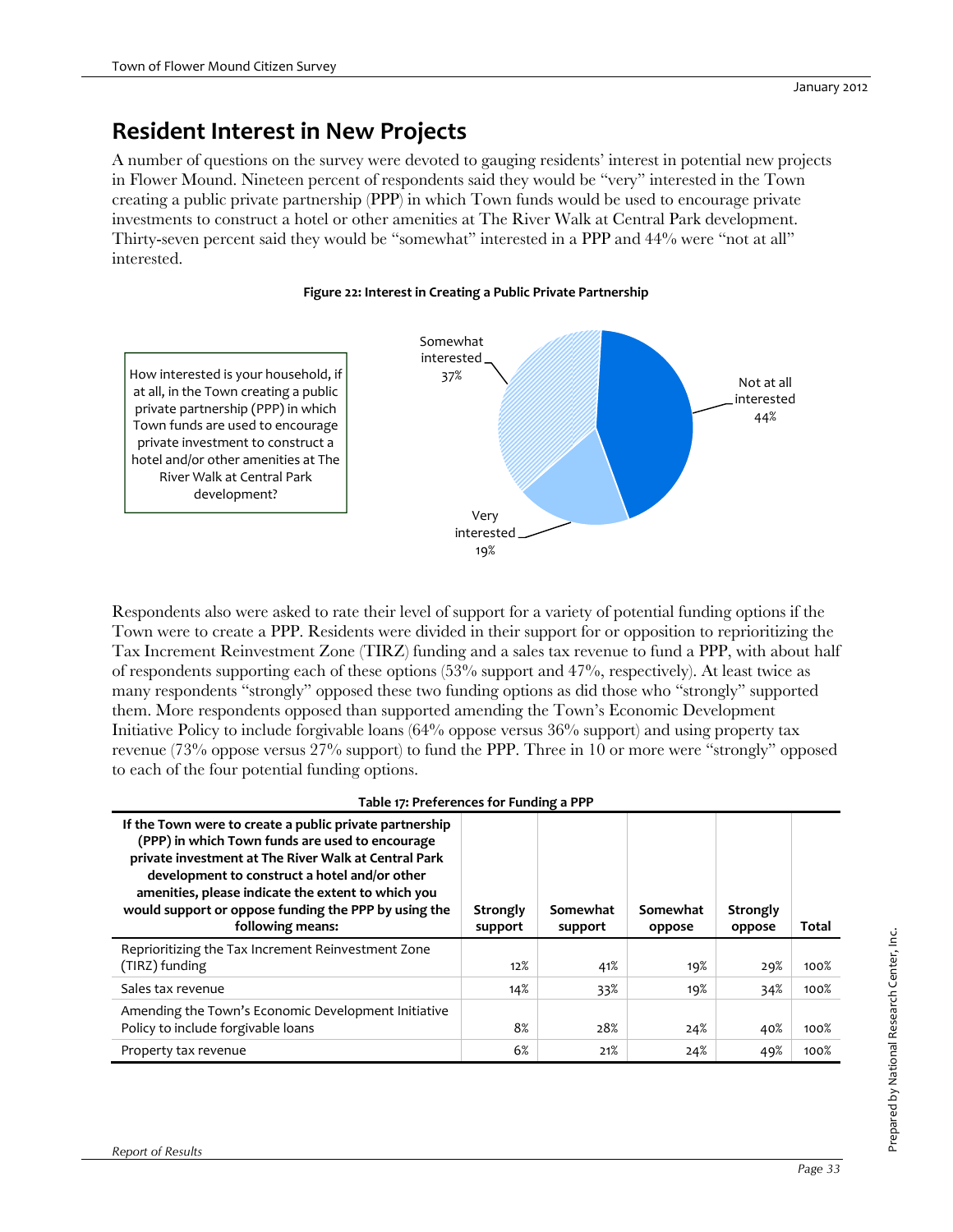

#### **Figure 23: Summary of Preferences for Funding a PPP**

Half of the residents (50%) voiced interest in the Town constructing a municipal complex that would include a new town hall, new library and performing arts auditorium at The River Walk at Central Park development, with 18% saying they were "very" interested in this project. Forty-nine percent said they were "not at all" interested.

### **Figure 24: Interest in Constructing a Municipal Complex**



One-third of the residents said they would be "very" interested in the Town pursuing options for green waste collection for an additional monthly cost of \$1.82, 40% were "somewhat" interested and onequarter were "not at all" interested. When compared to 2009, fewer respondents in 2011 said they would be interested in green waste collection. Differences in ratings could be at least partially attributable to changes in question wording between survey years.

| Table 18: Interest in Pursuing Green Waste Collection Options Compared by Year                                                                                                                                                                                                                                                                                                           |      |      |
|------------------------------------------------------------------------------------------------------------------------------------------------------------------------------------------------------------------------------------------------------------------------------------------------------------------------------------------------------------------------------------------|------|------|
| How interested is your household, if at all, in the Town pursuing options for green waste collection for<br>an additional monthly cost of \$1.82? Green waste organics collection at the curb (separate from bulk<br>pickup) would be 100% recycled, reused, and/or processed through composting, mulching and/or<br>beneficial reuse; diverting yard waste from going to the landfill.* | 2011 | 2009 |
| Very interested                                                                                                                                                                                                                                                                                                                                                                          | 37%  | 36%  |
| Somewhat interested                                                                                                                                                                                                                                                                                                                                                                      | 33%  | 40%  |
| Not at all interested                                                                                                                                                                                                                                                                                                                                                                    | 30%  | 24%  |

\*The 2009 survey did not include potential costs associated with green waste collection, but assessed general interest in *pursuing options for a yard waste compost station to divert yard waste from going to the landfill.*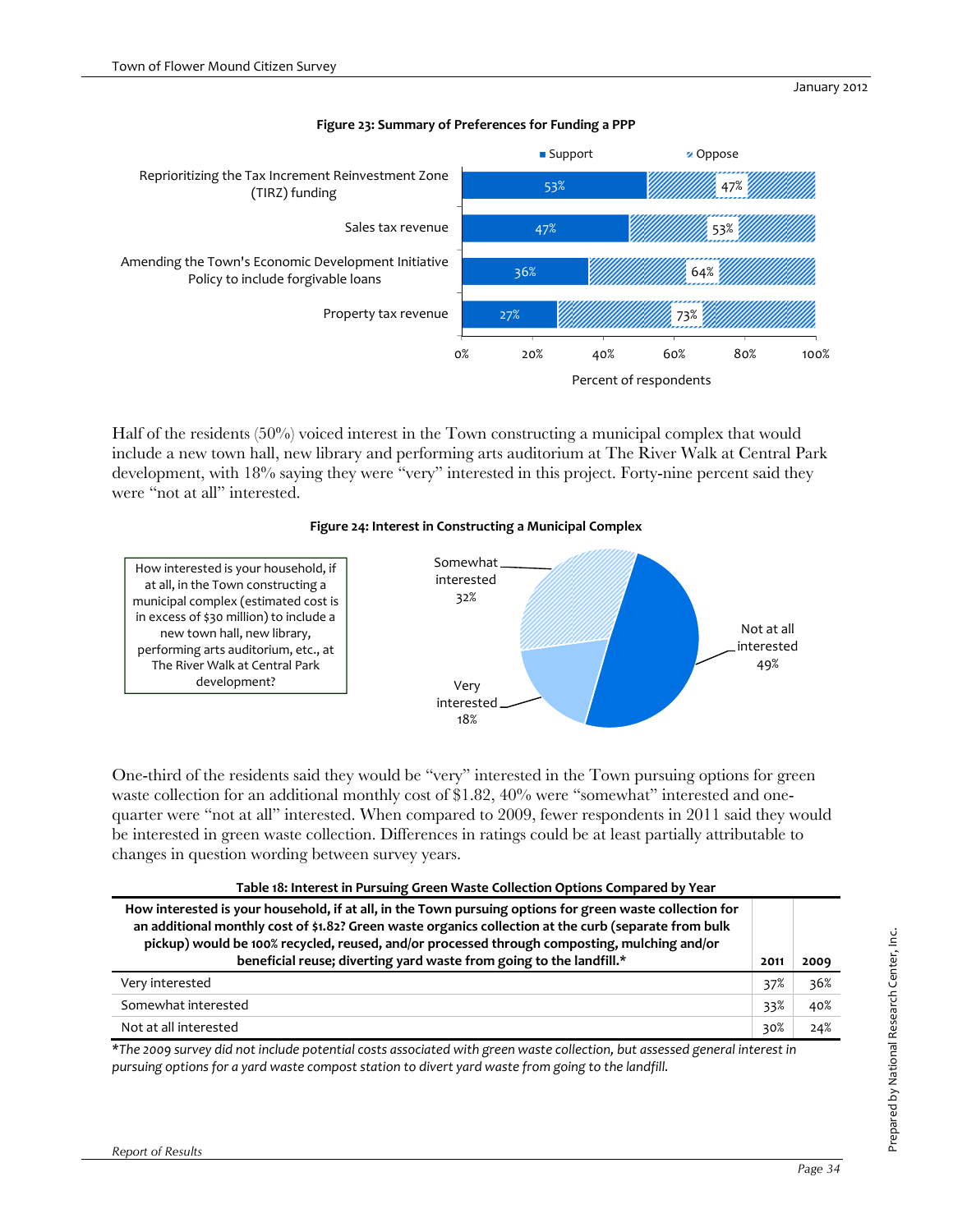When asked how interested they would be in the Town enhancing its public arts program to include performing, visual, and other cultural arts, one-quarter (26%) said they would be "very" interested, half (47%) were "somewhat" interested and another quarter (28%) were "not at all" interested.

### **Figure 25: Interest in Enhancing the Town's Public Arts Program**



Survey respondents were asked to rate their level of support for 10 different amenities if the Town were to fully develop Twin Coves Park on approximately 243 wooded acres in Flower Mound. Overall, a majority of residents supported each potential amenity that could be developed at Twin Coves Park. Residents voiced the most support for nature trails (96% "strongly" or "somewhat" support), individual picnic areas  $(94%)$ , a fishing pier  $(88%)$  and a boat launching facility  $(86%)$ . The least supported potential amenities, though still supported by a majority, were rental cabins (73% support) and recreational vehicle camp sites (63%). Sixteen percent or less "strongly" opposed each amenity.

| Table 19: Amenities in Twin Coves Park                                                                                                                                                                                                                                                |                     |                     |                    |                    |       |
|---------------------------------------------------------------------------------------------------------------------------------------------------------------------------------------------------------------------------------------------------------------------------------------|---------------------|---------------------|--------------------|--------------------|-------|
| If the Town were to fully develop Twin Coves Park on<br>approximately 243 wooded acres in Flower Mound<br>(located on Grapevine Lake near Skillern Road and<br>Wichita Trail), please indicate the extent to which you<br>would support or oppose each of the following<br>amenities: | Strongly<br>support | Somewhat<br>support | Somewhat<br>oppose | Strongly<br>oppose | Total |
| Nature trails                                                                                                                                                                                                                                                                         | 73%                 | 23%                 | 2%                 | 2%                 | 100%  |
| Individual picnic areas (8-12 people)                                                                                                                                                                                                                                                 | 57%                 | 37%                 | 3%                 | 3%                 | 100%  |
| Fishing pier                                                                                                                                                                                                                                                                          | 42%                 | 46%                 | 7%                 | 6%                 | 100%  |
| Boat launching facilities, such as ramps and courtesy<br>docks                                                                                                                                                                                                                        | 46%                 | 41%                 | 9%                 | 5%                 | 100%  |
| Group picnic pavilions (60-90 people)                                                                                                                                                                                                                                                 | 42%                 | 38%                 | 13%                | 7%                 | 100%  |
| Tent camping sites                                                                                                                                                                                                                                                                    | 37%                 | 39%                 | 13%                | $10\%$             | 100%  |
| Large community-use multi-purpose lodge                                                                                                                                                                                                                                               | 33%                 | 41%                 | 14%                | 12%                | 100%  |
| Fish cleaning stations                                                                                                                                                                                                                                                                | 27%                 | 46%                 | 17%                | 9%                 | 100%  |
| Rental cabins                                                                                                                                                                                                                                                                         | 31%                 | 41%                 | 15%                | 13%                | 100%  |
| Recreational vehicle camp sites                                                                                                                                                                                                                                                       | 25%                 | 38%                 | 21%                | 16%                | 100%  |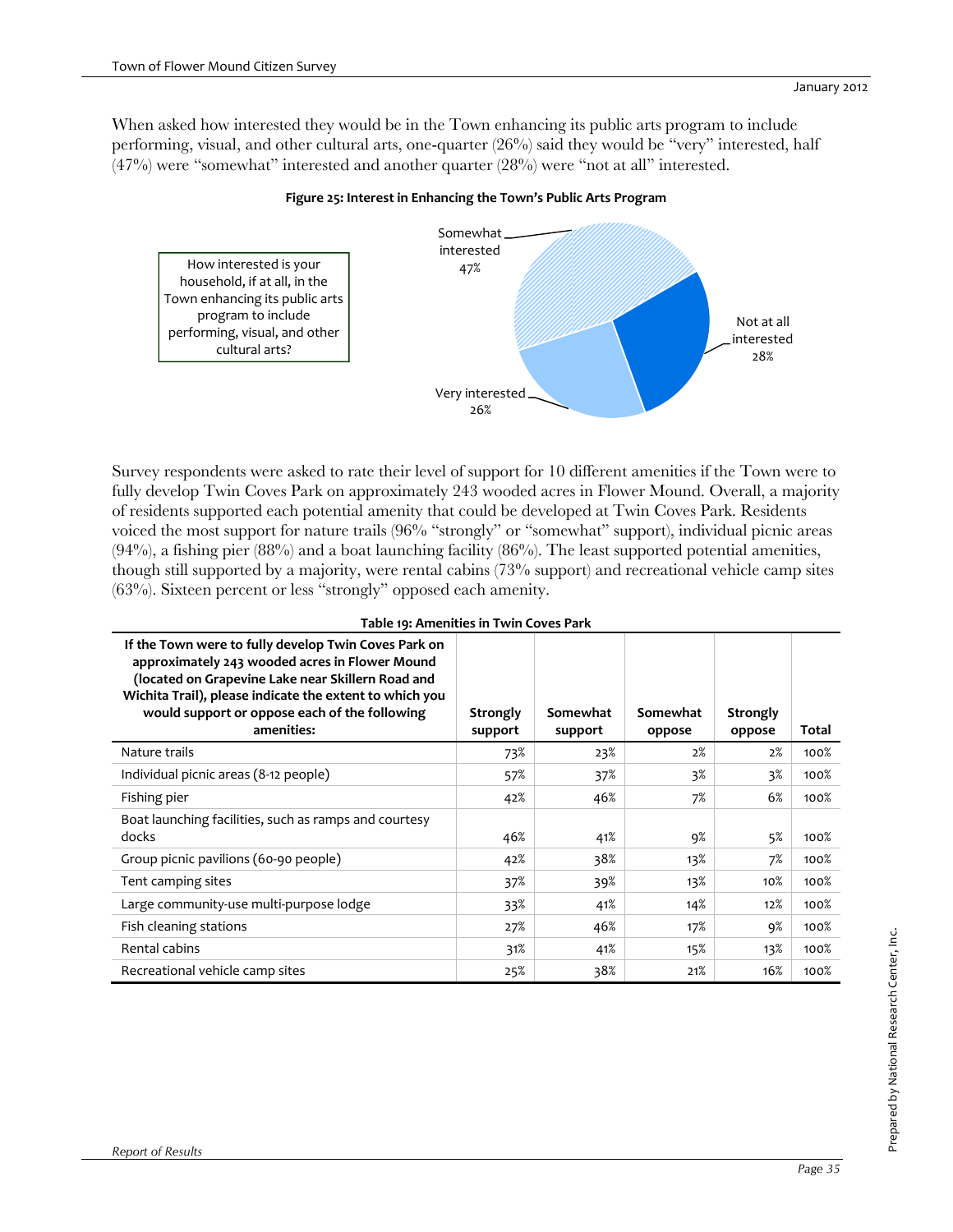

### **Figure 26: Summary of Amenities in Twin Coves Park**

Percent of respondents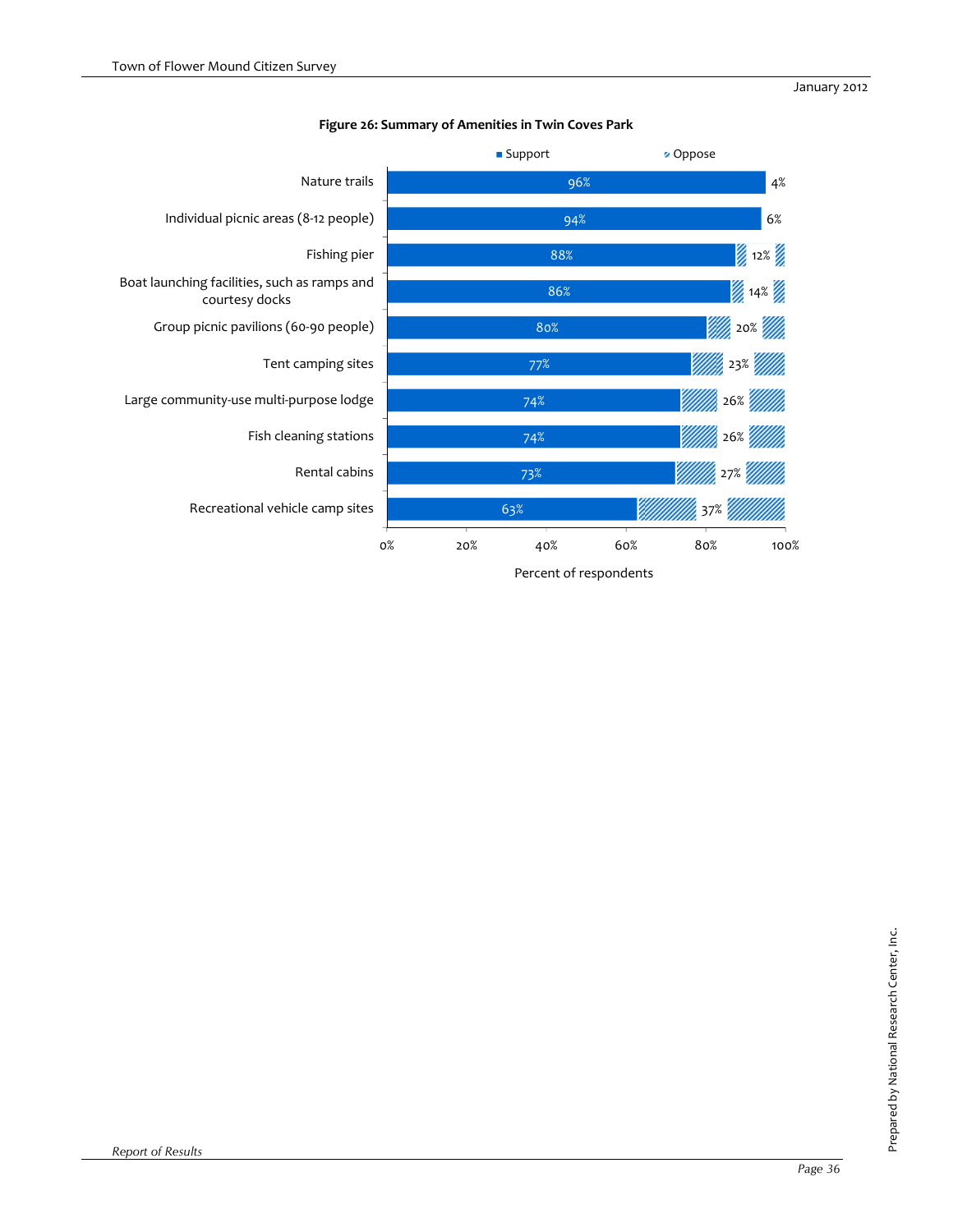# **Shopping in Flower Mound**

As in 2009, residents were asked about their shopping habits in Flower Mound. Respondents most frequently purchased groceries (94%), meals or entertainment (80%) and household items (75%) within the town limits. Two-thirds of residents said they purchased health services (68%) and general retail (63%) in Flower Mound. Half of respondents reported purchasing computers or electronics in Flower Mound.

When compared to 2009, residents shopping habits in 2011 were similar, except for purchasing computers or electronics which increased (47% did this "rather frequently" or "almost always" in 2011 versus 42% in 2009).

| For each type of shopping, please estimate how<br>frequently or infrequently you make purchases<br>within the town limits of Flower Mound: | Almost<br>never | Rather<br>infrequently | Rather<br>frequently | Almost<br>always | Total |
|--------------------------------------------------------------------------------------------------------------------------------------------|-----------------|------------------------|----------------------|------------------|-------|
| Grocery shopping                                                                                                                           | 1%              | 5%                     | 17%                  | 76%              | 100%  |
| Meals or entertainment                                                                                                                     | 2%              | 18%                    | 54%                  | 26%              | 100%  |
| Household items                                                                                                                            | 6%              | 18%                    | 36%                  | 39%              | 100%  |
| Health services                                                                                                                            | 12%             | 20%                    | 31%                  | 37%              | 100%  |
| General retail (shoes, beauticians, clothing, etc.)                                                                                        | 12%             | 25%                    | 38%                  | 25%              | 100%  |
| Computers or electronics                                                                                                                   | 24%             | 29%                    | 28%                  | 20%              | 100%  |

#### **Table 20: Frequency of Shopping Within Town Limits**



#### **Figure 27: Frequency of Shopping Within Town Limits Compared by Year**

Percent rather frequently or almost always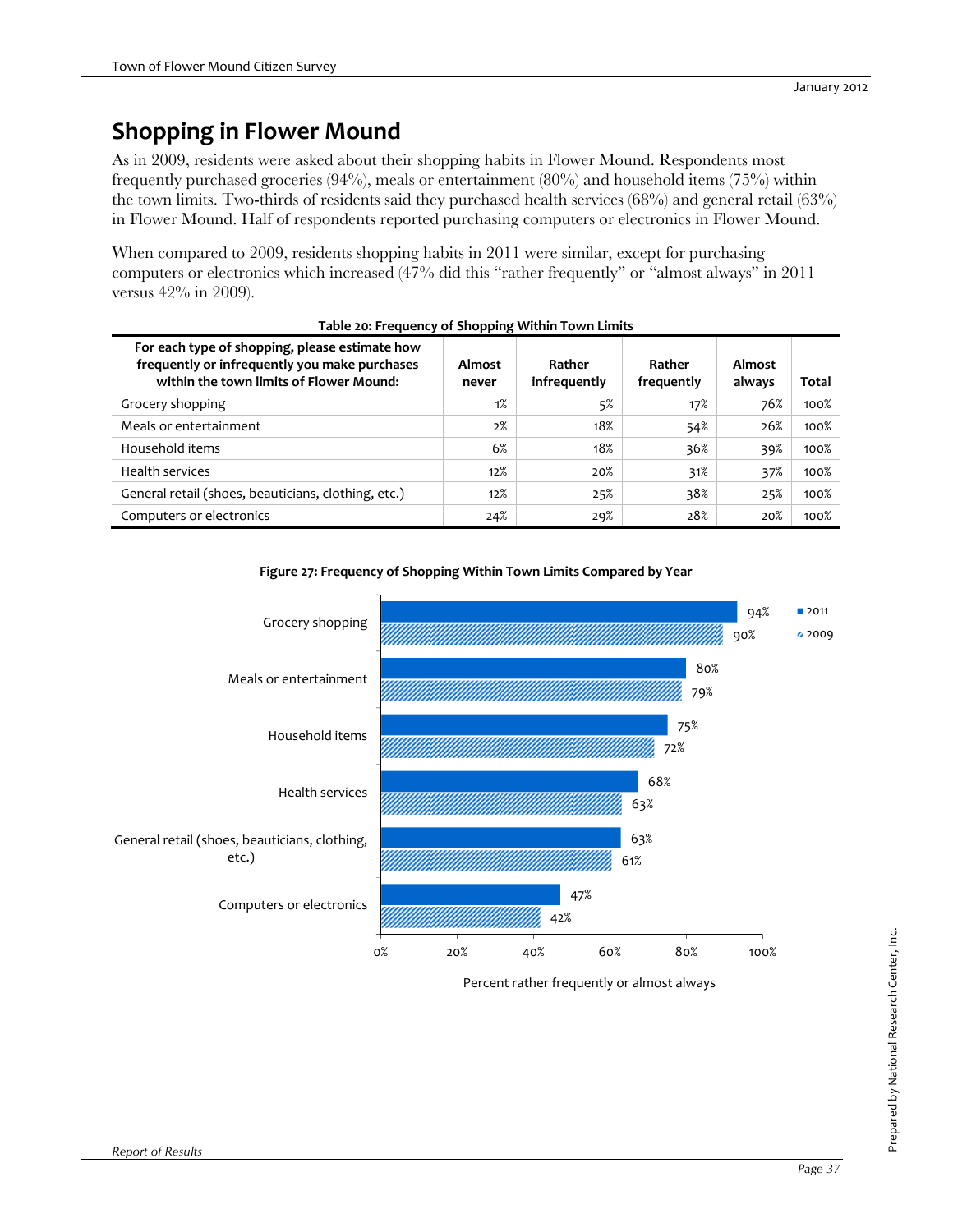When asked why they shopped outside of Flower Mound, 66% of respondents said that it was because the desired item was not available in town and 52% said it was to visit a mall or other major retailer. Four out of 10 said that they shopped outside of Flower Mound because they liked the range of quality goods and services and one-third cited convenience as the reason for shopping outside town limits. One-quarter said shopping outside of Flower Mound was more affordable and 6% said there were other reasons they shopped outside of the Town. Two percent reported not shopping outside of Flower Mound.



### **Figure 28: Reasons for Shopping Outside Town Limits Compared by Year**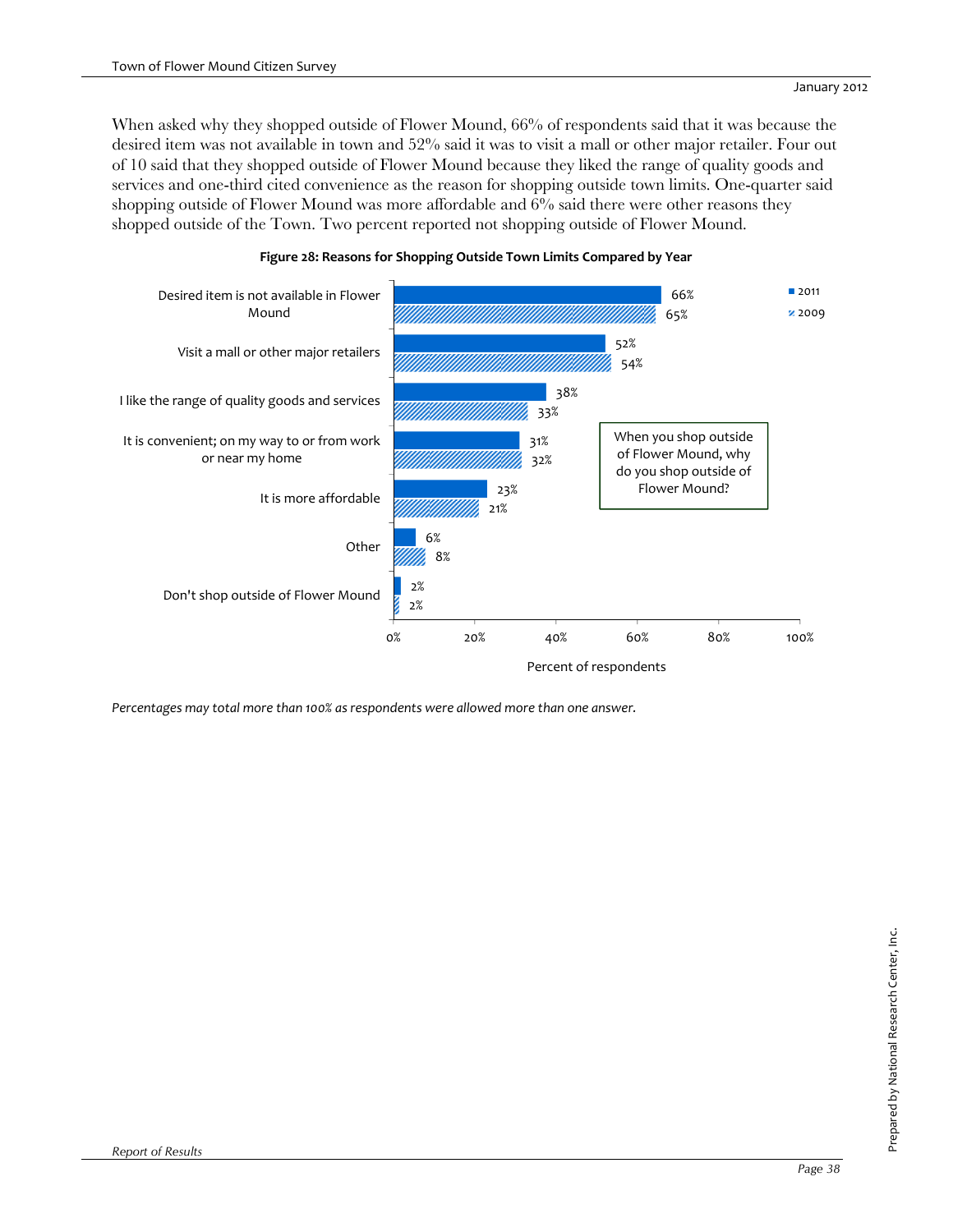# Appendix A: Respondent Demographics

Characteristics of the survey respondents are displayed in the tables and charts on the following pages of this appendix.

| <b>Question D1</b>                  |                        |       |
|-------------------------------------|------------------------|-------|
| Length of residency                 | Percent of respondents | Count |
| o-2 years                           | 12%                    | 125   |
| 3-5 years                           | 16%                    | 172   |
| 6-10years                           | 28%                    | 298   |
| 11 or more years                    | 43%                    | 455   |
| Total                               | 100%                   | 1,050 |
| Average length of residency (years) | 10.8                   | 1,050 |

| <b>Question D2</b>                      |                        |                |
|-----------------------------------------|------------------------|----------------|
| What city do you work in or nearest to? | Percent of respondents | Count          |
| I work from home                        | 15%                    | 156            |
| Allen                                   | $0\%$                  | $\mathbf{1}$   |
| Carrollton                              | $3\%$                  | 33             |
| Colleyville                             | $0\%$                  | $\mathbf{1}$   |
| Coppell                                 | 5%                     | 49             |
| Dallas                                  | 14%                    | 149            |
| Denton                                  | 2%                     | 21             |
| Flower Mound                            | 11%                    | 116            |
| Frisco                                  | $1\%$                  | 13             |
| Ft. Worth                               | 5%                     | 49             |
| Grapevine                               | 5%                     | 52             |
| Irving                                  | 15%                    | 153            |
| Lewisville                              | 7%                     | 69             |
| McKinney                                | 0%                     | $\overline{2}$ |
| N. Richland Hills                       | $1\%$                  | $\overline{7}$ |
| Plano                                   | 4%                     | 43             |
| Richardson                              | 2%                     | 21             |
| Rowlett                                 | $0\%$                  | 1              |
| Southlake                               | 2%                     | 18             |
| Other                                   | 8%                     | 83             |
| Total                                   | 100%                   | 1,038          |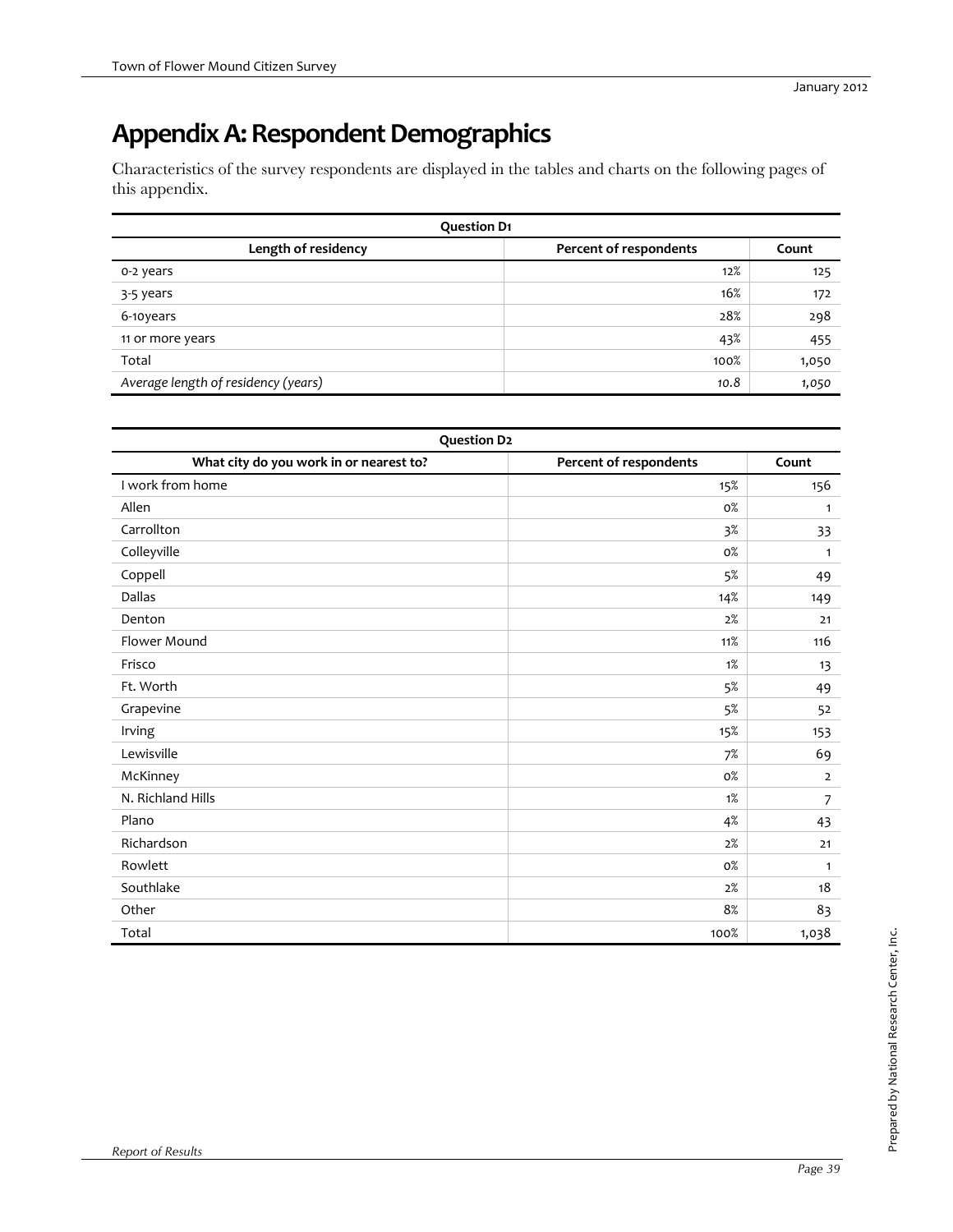| <b>Question D3</b>                |                        |       |
|-----------------------------------|------------------------|-------|
| Distance between home and work    | Percent of respondents | Count |
| Less than 5 miles                 | 23%                    | 223   |
| 5 to 10 miles                     | 19%                    | 181   |
| 11 to 20 miles                    | 35%                    | 337   |
| 21 to 30 miles                    | 18%                    | 170   |
| More than 30 miles                | 6%                     | 60    |
| Total                             | 100%                   | 971   |
| Average length of commute (miles) | 16.5                   | 838   |

| <b>Question D4</b>                                       |                        |          |
|----------------------------------------------------------|------------------------|----------|
| What travel method do you typically use to get to work?? | Percent of respondents | Count    |
| Drive alone                                              | 92%                    | 870      |
| Bicycle                                                  | 0%                     |          |
| Walk                                                     | 2%                     | 17       |
| Carpool                                                  | 2%                     | 18       |
| Bus                                                      | $0\%$                  | $\Omega$ |
| Other                                                    | 5%                     | 45       |
| Total                                                    | 100%                   | 951      |

| <b>Question D5</b>                 |                        |       |
|------------------------------------|------------------------|-------|
| Do you own or rent your residence? | Percent of respondents | Count |
| Rent                               | $10\%$                 | 101   |
| Own                                | 90%                    | 954   |
| Total                              | 100%                   | 1,055 |

| <b>Question D6</b>          |                        |       |
|-----------------------------|------------------------|-------|
| Number of household members | Percent of respondents | Count |
| One                         | 7%                     | 77    |
| Two                         | 29%                    | 308   |
| Three                       | 22%                    | 231   |
| Four                        | 29%                    | 305   |
| Five or more                | 13%                    | 132   |
| Total                       | 100%                   | 1,052 |
| Average household size      | 3.2                    | 1,052 |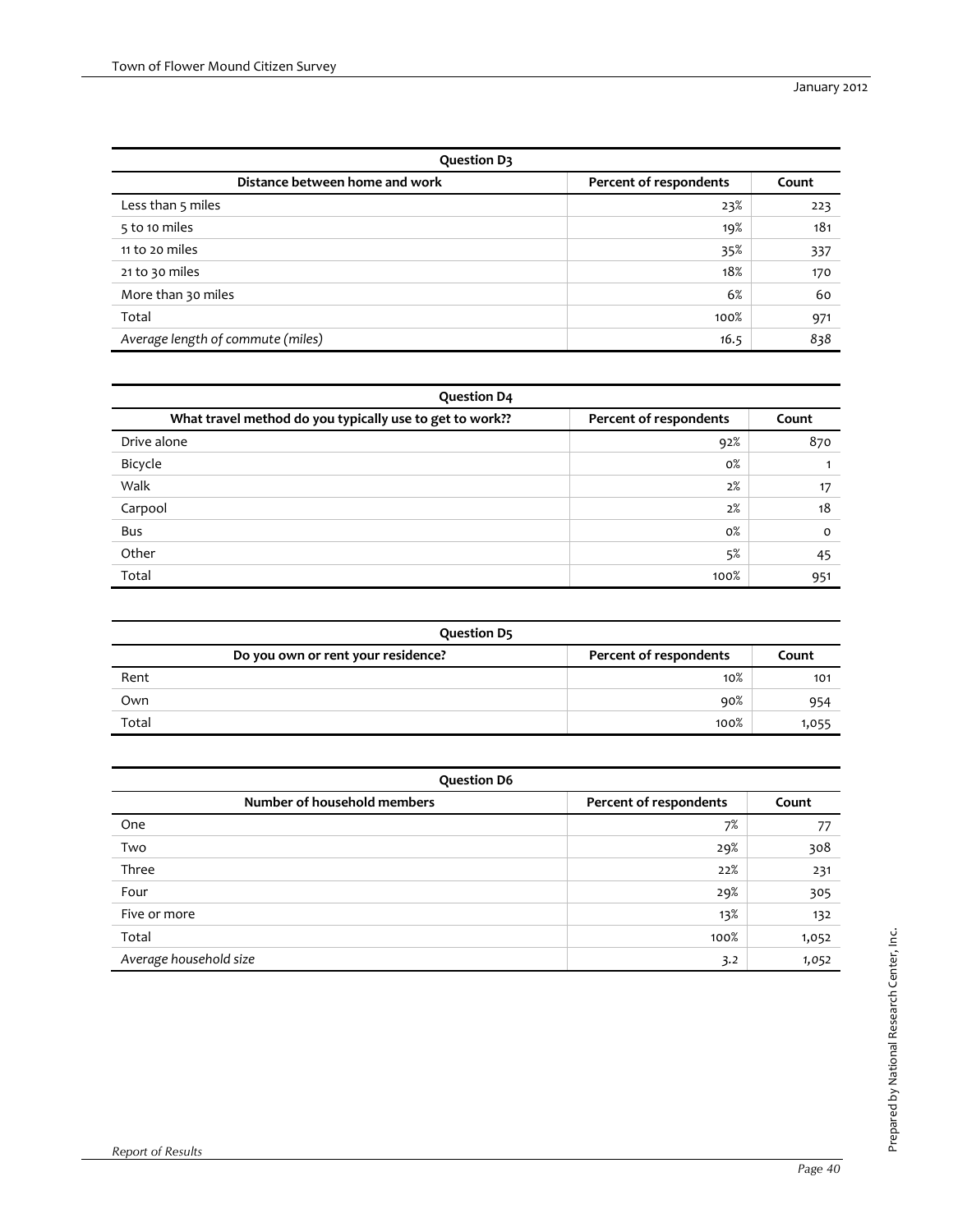| <b>Question D7</b>                     |                        |       |  |
|----------------------------------------|------------------------|-------|--|
| Number of children living in household | Percent of respondents | Count |  |
| None                                   | 43%                    | 453   |  |
| One                                    | 22%                    | 228   |  |
| Two                                    | 26%                    | 269   |  |
| Three                                  | 7%                     | 74    |  |
| Four or more                           | 2%                     | 23    |  |
| Total                                  | 100%                   | 1,047 |  |
| Average number of children             | 1.8                    | 594   |  |

| <b>Question D8</b>                                                |                        |       |
|-------------------------------------------------------------------|------------------------|-------|
| What is the highest degree or level of school you have completed? | Percent of respondents | Count |
| 0-11 years, no diploma                                            | $0\%$                  |       |
| High school graduate                                              | 5%                     | 53    |
| Some college or associate degree                                  | 19%                    | 202   |
| Bachelor's degree                                                 | 45%                    | 477   |
| Graduate or professional degree                                   | 30%                    | 320   |
| Total                                                             | 100%                   | 1,055 |

| <b>Question D9</b>                                                                                |                        |       |  |  |  |  |  |  |  |  |  |
|---------------------------------------------------------------------------------------------------|------------------------|-------|--|--|--|--|--|--|--|--|--|
| What is your race? (Mark one or more races to indicate what race you<br>consider yourself to be.) | Percent of respondents | Count |  |  |  |  |  |  |  |  |  |
| American Indian, Eskimo or Aleut                                                                  | 2%                     |       |  |  |  |  |  |  |  |  |  |
| Asian or Pacific Islander                                                                         | 6%                     | 66    |  |  |  |  |  |  |  |  |  |
| Black or African American                                                                         | 1%                     | 13    |  |  |  |  |  |  |  |  |  |
| White or Caucasian                                                                                | 89%                    | 925   |  |  |  |  |  |  |  |  |  |
| Other                                                                                             | 4%                     | 45    |  |  |  |  |  |  |  |  |  |

| <b>Question D10</b>         |                        |       |
|-----------------------------|------------------------|-------|
| Are you of Hispanic origin? | Percent of respondents | Count |
| Yes                         | 6%                     | 67    |
| No                          | 94%                    | 978   |
| Total                       | 100%                   | 1,045 |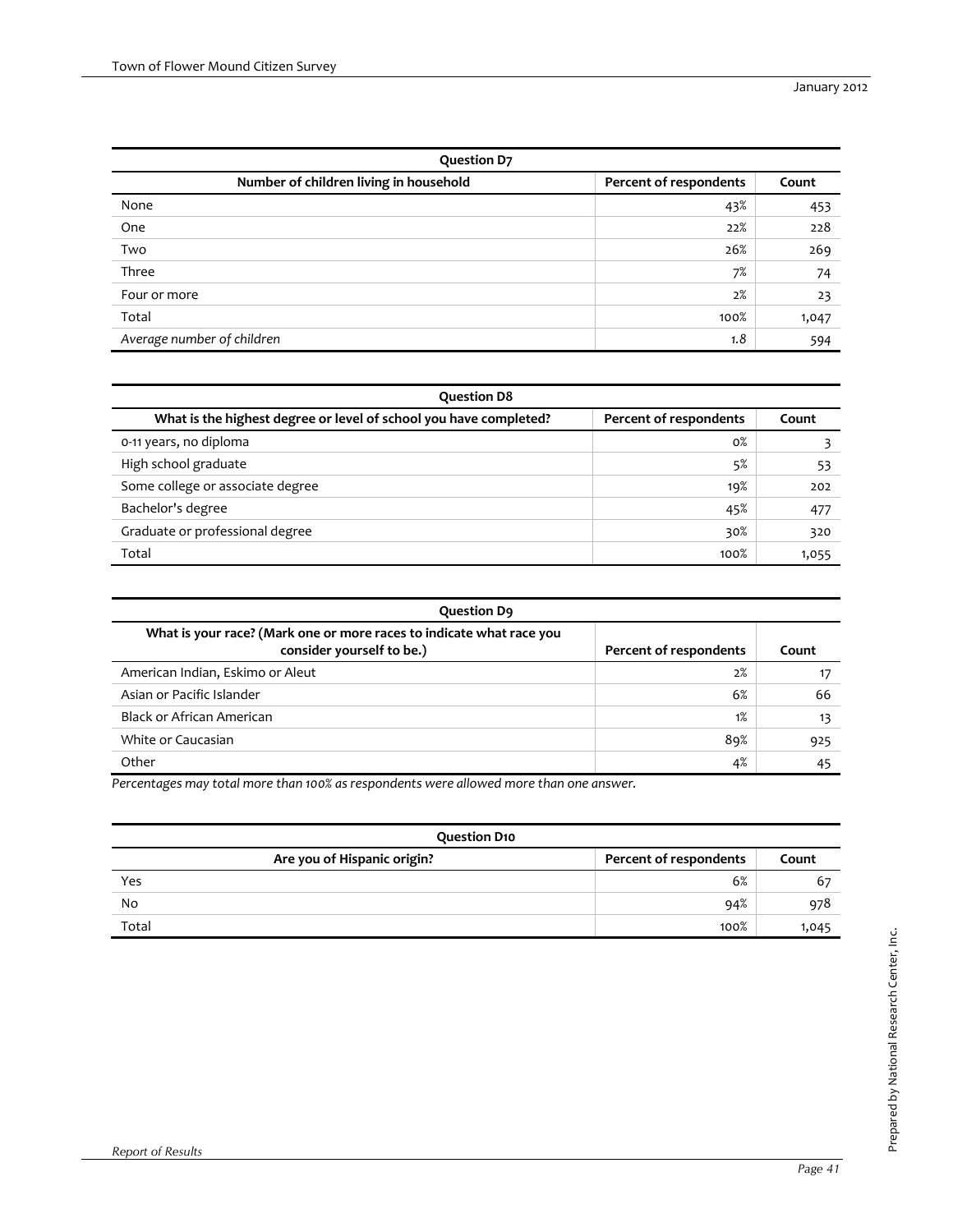| <b>Question D11</b>                                                       |      |       |  |  |  |  |  |  |  |
|---------------------------------------------------------------------------|------|-------|--|--|--|--|--|--|--|
| Which of the following best describes your age?<br>Percent of respondents |      |       |  |  |  |  |  |  |  |
| $18 - 24$                                                                 | 1%   | 8     |  |  |  |  |  |  |  |
| 25-34                                                                     | 18%  | 188   |  |  |  |  |  |  |  |
| 35-44                                                                     | 24%  | 256   |  |  |  |  |  |  |  |
|                                                                           | 34%  | 361   |  |  |  |  |  |  |  |
| $\frac{45-54}{55-64}$                                                     | 14%  | 150   |  |  |  |  |  |  |  |
| 65 years or older                                                         | 9%   | 90    |  |  |  |  |  |  |  |
| Total                                                                     | 100% | 1,053 |  |  |  |  |  |  |  |

| <b>Question D12</b>                                                    |                        |       |
|------------------------------------------------------------------------|------------------------|-------|
| About how much was your household's total income before taxes in 2010? | Percent of respondents | Count |
| Less than \$25,000                                                     | 1%                     | 14    |
| \$25,000 to \$49,999                                                   | 6%                     | 59    |
| \$50,000 to \$74,999                                                   | 12%                    | 117   |
| \$75,000 to \$99,999                                                   | 17%                    | 166   |
| \$100,000 to \$124,999                                                 | 18%                    | 179   |
| \$125,000 to \$149,999                                                 | 14%                    | 135   |
| \$150,000 or more                                                      | 33%                    | 324   |
| Total                                                                  | 100%                   | 996   |

| <b>Question D13</b> |                        |       |
|---------------------|------------------------|-------|
| Respondent gender   | Percent of respondents | Count |
| Female              | 52%                    | 536   |
| Male                | 48%                    | 504   |
| Total               | 100%                   | 1,039 |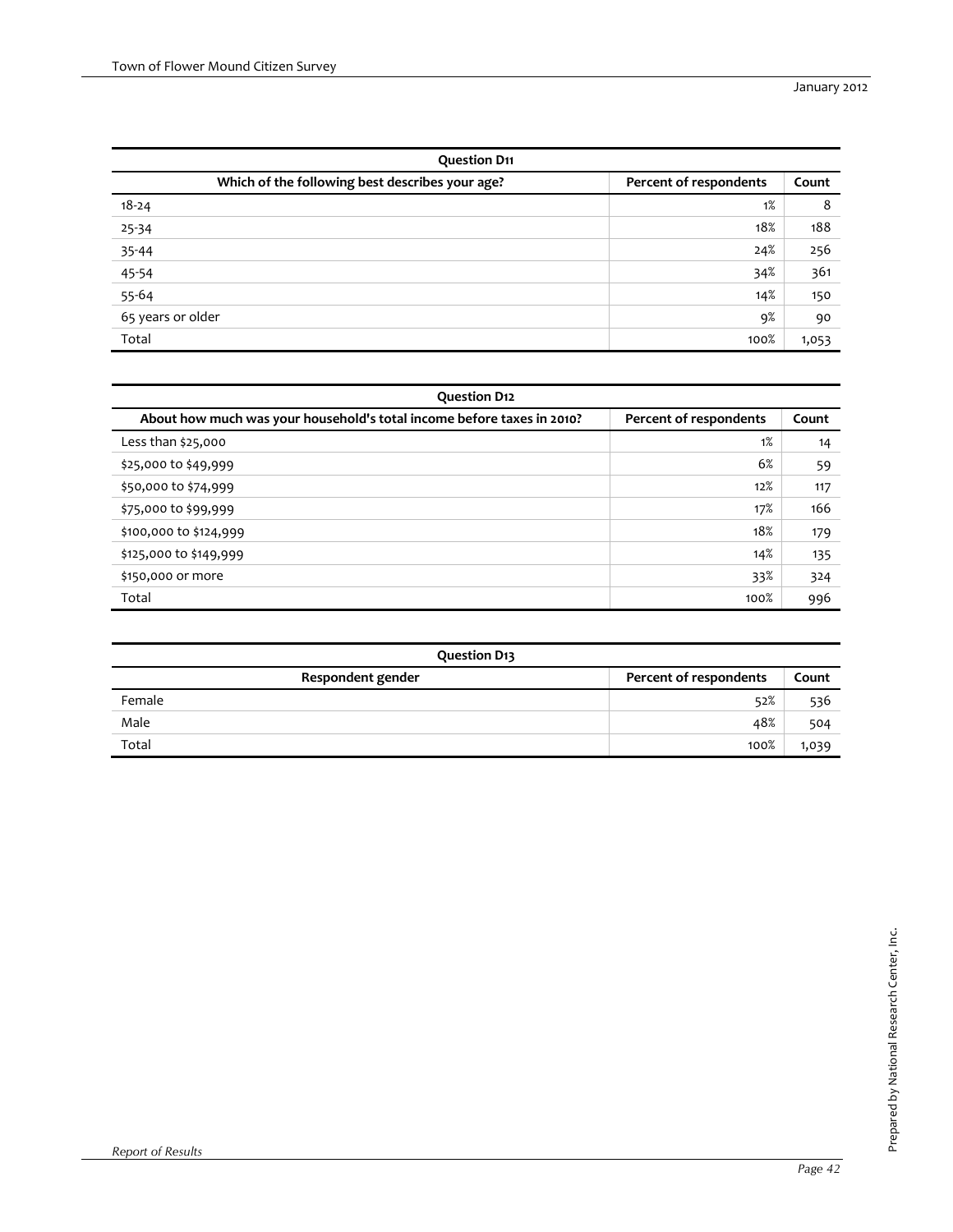# **Appendix B: Responses to Survey Questions**

The following pages contain a complete set of responses to each question on the survey, including "don't know."

|                                                                                     |           |     |      | <b>Question 1</b> |      |     |       |                |       |               |       |       |
|-------------------------------------------------------------------------------------|-----------|-----|------|-------------------|------|-----|-------|----------------|-------|---------------|-------|-------|
| Please rate each of the following<br>aspects of quality of life in Flower<br>Mound: | Excellent |     | Good |                   | Fair |     | Poor  |                |       | Don't<br>know | Total |       |
| Flower Mound as a place to live                                                     | 58%       | 616 | 37%  | 395               | 4%   | 38  | $0\%$ | 5              | $0\%$ |               | 100%  | 1,055 |
| Your neighborhood as a place to live                                                | 52%       | 550 | 41%  | 432               | 6%   | 62  | 1%    | 8              | $0\%$ |               | 100%  | 1,053 |
| Flower Mound as a place to raise<br>children                                        | 57%       | 600 | 33%  | 349               | 4%   | 39  | $0\%$ | 5              | 5%    | 54            | 100%  | 1,047 |
| Flower Mound as a place to work                                                     | 17%       | 173 | 22%  | 230               | 18%  | 183 | 10%   | 103            | 34%   | 349           | 100%  | 1,039 |
| Flower Mound as a place to retire                                                   | 21%       | 219 | 31%  | 323               | 19%  | 204 | 7%    | 78             | 21%   | 225           | 100%  | 1,049 |
| The overall quality of life in Flower<br>Mound                                      | 43%       | 457 | 50%  | 526               | 6%   | 62  | $0\%$ | $\overline{2}$ | $0\%$ | 3             | 100%  | 1,050 |

| <b>Question 2</b>                                                                                                  |                           |       |
|--------------------------------------------------------------------------------------------------------------------|---------------------------|-------|
| What do you think will be the single biggest issue facing the Town of Flower Mound<br>over the next several years? | Percent of<br>respondents | Count |
| Growth                                                                                                             | 24%                       | 249   |
| Traffic/transportation                                                                                             | 26%                       | 270   |
| Maintenance of streets and roads                                                                                   | 5%                        | 56    |
| Water/wastewater                                                                                                   | 4%                        | 42    |
| Parks and recreation needs                                                                                         | 3%                        | 27    |
| Economic development                                                                                               | 11%                       | 119   |
| Aging neighborhoods                                                                                                | 13%                       | 132   |
| Police services                                                                                                    | 1%                        | 9     |
| Fire services                                                                                                      | $0\%$                     | 4     |
| Natural gas exploration                                                                                            | $10\%$                    | 108   |
| Taxes, government spending and regulations                                                                         | 1%                        | 12    |
| Other                                                                                                              | 1%                        | 8     |
| Total                                                                                                              | 100%                      | 1,036 |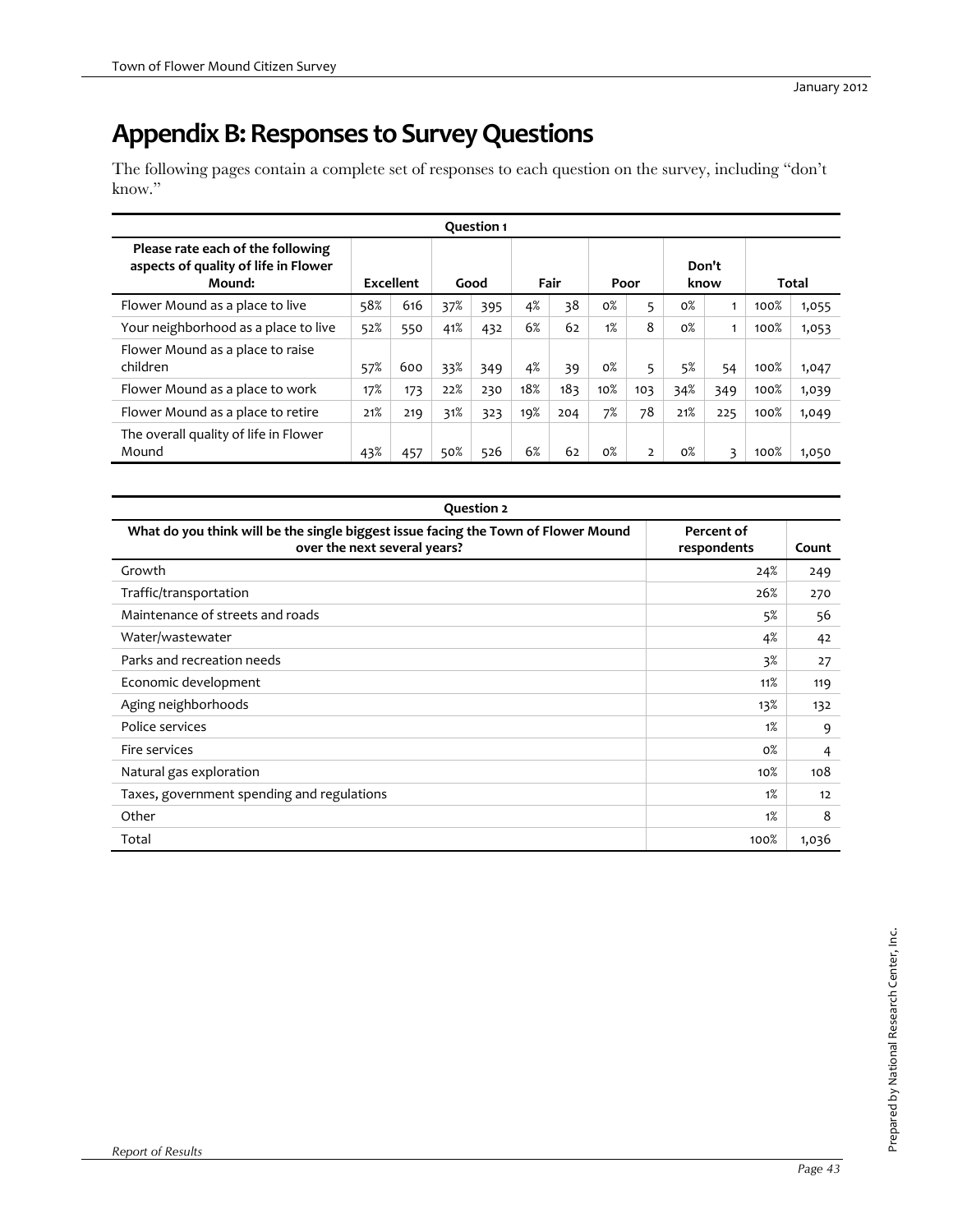|                                                                                                     |     |                  |     | Question 3 |     |      |     |      |       |               |              |       |
|-----------------------------------------------------------------------------------------------------|-----|------------------|-----|------------|-----|------|-----|------|-------|---------------|--------------|-------|
| Please rate each of the following<br>characteristics as they related to<br>Flower Mound as a whole: |     | <b>Excellent</b> |     | Good       |     | Fair |     | Poor |       | Don't<br>know | <b>Total</b> |       |
| Sense of community                                                                                  | 23% | 242              | 53% | 560        | 19% | 201  | 3%  | 33   | 1%    | 11            | 100%         | 1,048 |
| Overall appearance of Flower Mound                                                                  | 30% | 314              | 60% | 634        | 9%  | 96   | 1%  | 9    | $0\%$ | $\Omega$      | 100%         | 1,053 |
| Overall quality of new development<br>in Flower Mound                                               | 22% | 229              | 50% | 527        | 19% | 193  | 6%  | 66   | 3%    | 29            | 100%         | 1,045 |
| Overall quality of business and<br>service establishments in Flower<br>Mound                        | 19% | 197              | 49% | 513        | 24% | 253  | 7%  | 71   | 1%    | 7             | 100%         | 1,041 |
| Shopping opportunities                                                                              | 17% | 179              | 39% | 405        | 32% | 335  | 12% | 131  | $0\%$ | $\Omega$      | 100%         | 1,050 |
| Opportunities to attend cultural<br>activities                                                      | 5%  | 57               | 22% | 234        | 44% | 464  | 18% | 194  | 10%   | 104           | 100%         | 1,053 |
| Recreational opportunities                                                                          | 15% | 154              | 44% | 468        | 30% | 317  | 6%  | 67   | 4%    | 46            | 100%         | 1,052 |
| Employment opportunities                                                                            | 2%  | 24               | 16% | 167        | 30% | 310  | 21% | 221  | 31%   | 317           | 100%         | 1,039 |
| Opportunities to participate in social<br>events and activities                                     | 8%  | 83               | 41% | 430        | 39% | 406  | 4%  | 46   | 8%    | 87            | 100%         | 1,053 |
| Opportunities to volunteer                                                                          | 9%  | 98               | 40% | 424        | 24% | 253  | 4%  | 40   | 22%   | 235           | 100%         | 1,051 |
| Opportunities to participate in<br>community matters                                                | 10% | 108              | 43% | 452        | 26% | 269  | 4%  | 47   | 17%   | 175           | 100%         | 1,051 |
| Availability of paths and walking<br>trails                                                         | 28% | 298              | 41% | 428        | 22% | 228  | 8%  | 80   | 2%    | 18            | 100%         | 1,052 |
| Traffic flow on major streets                                                                       | 6%  | 62               | 43% | 448        | 38% | 398  | 13% | 141  | $0\%$ | $\mathbf{1}$  | 100%         | 1,049 |
| Availability of affordable dining                                                                   | 14% | 145              | 56% | 586        | 24% | 251  | 6%  | 64   | 1%    | 6             | 100%         | 1,051 |
| Quality of overall natural<br>environment in Flower Mound                                           | 19% | 203              | 58% | 613        | 19% | 201  | 3%  | 36   | $0\%$ | 4             | 100%         | 1,056 |
| Overall image or reputation of<br>Flower Mound                                                      | 31% | 327              | 57% | 605        | 9%  | 99   | 2%  | 22   | $0\%$ | 4             | 100%         | 1,056 |

|                                                                                                                |          |      |     |                      |     | Question 4      |                      |     |       |                  |               |     |      |       |
|----------------------------------------------------------------------------------------------------------------|----------|------|-----|----------------------|-----|-----------------|----------------------|-----|-------|------------------|---------------|-----|------|-------|
| Please rate the speed<br>of growth in the<br>following categories<br>in Flower Mound over<br>the past 2 years: | Much too | slow |     | Somewhat<br>too slow |     | Right<br>amount | Somewhat<br>too fast |     |       | Much<br>too fast | Don't<br>know |     |      | Total |
| Population growth                                                                                              | $0\%$    | 3    | 2%  | 25                   | 52% | 543             | 30%                  | 315 | 7%    | 74               | 9%            | 93  | 100% | 1,053 |
| Retail growth (stores,<br>restaurants, etc.)                                                                   | 7%       | 76   | 28% | 291                  | 45% | 472             | 12%                  | 129 | 3%    | 33               | 5%            | 49  | 100% | 1,050 |
| Jobs growth                                                                                                    | 13%      | 133  | 29% | 304                  | 17% | 179             | 1%                   | 13  | $0\%$ | 4                | 39%           | 411 | 100% | 1,044 |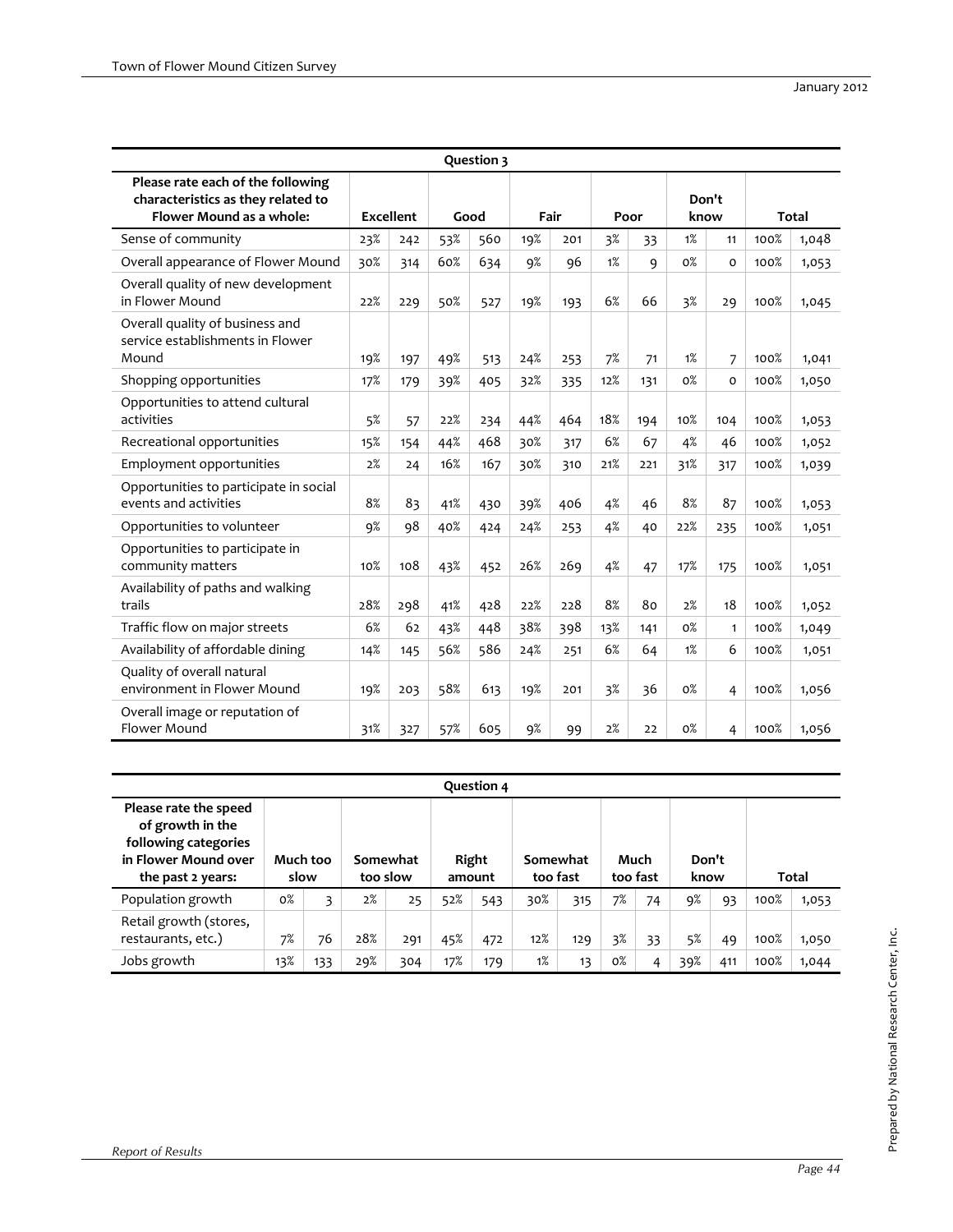| Question 5                                                                                          |           |     |                  |     |                                      |    |                    |    |                |    |               |   |              |       |
|-----------------------------------------------------------------------------------------------------|-----------|-----|------------------|-----|--------------------------------------|----|--------------------|----|----------------|----|---------------|---|--------------|-------|
| Please rate how safe or<br>unsafe you feel from<br>each of the following in<br><b>Flower Mound:</b> | Very safe |     | Somewhat<br>safe |     | <b>Neither</b><br>safe nor<br>unsafe |    | Somewhat<br>unsafe |    | Verv<br>unsafe |    | Don't<br>know |   | <b>Total</b> |       |
| Violent crime (e.g., rape,<br>assault, robbery)                                                     | 67%       | 706 | 27%              | 285 | 4%                                   | 45 | 1%                 | 13 | $0\%$          | ₹  | 1%            | 6 | 100%         | 1,059 |
| Property crimes (e.g.,<br>burglary, theft)                                                          | 38%       | 400 | 49%              | 521 | 7%                                   | 79 | 4%                 | 40 | 1%             | 13 | 1%            | 6 | 100%         | 1,059 |

| Question 6                                  |     |           |                  |     |    |                                      |    |                    |                |   |               |   |              |       |
|---------------------------------------------|-----|-----------|------------------|-----|----|--------------------------------------|----|--------------------|----------------|---|---------------|---|--------------|-------|
| Please rate how safe<br>or unsafe you feel: |     | Very safe | Somewhat<br>safe |     |    | <b>Neither</b><br>safe nor<br>unsafe |    | Somewhat<br>unsafe | Very<br>unsafe |   | Don't<br>know |   | <b>Total</b> |       |
| In your<br>neighborhood during<br>the day   | 79% | 835       | 18%              | 187 | 2% | 23                                   | 1% | 11                 | $0\%$          |   | $0\%$         | 0 | 100%         | 1,057 |
| In your<br>neighborhood after<br>dark       | 50% | 527       | 40%              | 424 | 5% | 53                                   | 4% | 46                 | $0\%$          | 4 | $0\%$         | 0 | 100%         | 1,055 |

|                                                                                                                                                                 |     |              |     | Question 7       |     |                  |     |                   |       |                         |       |       |
|-----------------------------------------------------------------------------------------------------------------------------------------------------------------|-----|--------------|-----|------------------|-----|------------------|-----|-------------------|-------|-------------------------|-------|-------|
| In the last 12 months, about how<br>many times, if ever, have you or<br>other household members<br>participated in the following<br>activities in Flower Mound? |     | <b>Never</b> |     | Once or<br>twice |     | 3 to 12<br>times |     | 13 to 26<br>times |       | More than<br>26 times   | Total |       |
| Used Flower Mound public<br>libraries or their services                                                                                                         | 30% | 312          | 26% | 272              | 28% | 297              | 10% | 110               | 6%    | 62                      | 100%  | 1,052 |
| Used the Flower Mound<br>Community Activity Center                                                                                                              | 44% | 467          | 21% | 219              | 18% | 186              | 8%  | 89                | 9%    | 90                      | 100%  | 1,051 |
| Participated in a recreation<br>program or activity                                                                                                             | 50% | 526          | 26% | 276              | 15% | 159              | 4%  | 46                | 4%    | 40                      | 100%  | 1,047 |
| Visited a neighborhood park or<br>Town park                                                                                                                     | 13% | 137          | 23% | 236              | 30% | 317              | 17% | 181               | 17%   | 174                     | 100%  | 1,045 |
| Attended a meeting of local<br>elected officials or other local<br>public meeting                                                                               | 72% | 757          | 20% | 212              | 7%  | 70               | 1%  | 6                 | $0\%$ | $\overline{\mathbf{3}}$ | 100%  | 1,048 |
| Watched a meeting of local<br>elected officials or other local<br>public meeting on cable television                                                            | 68% | 717          | 21% | 223              | 9%  | 98               | 1%  | 10                | $0\%$ | 4                       | 100%  | 1,052 |
| Visited the Town's Web site (at<br>www.flower-mound.com)                                                                                                        | 12% | 127          | 26% | 275              | 42% | 438              | 16% | 169               | 4%    | 43                      | 100%  | 1,052 |
| Recycled used paper, cans or<br>bottles from your home                                                                                                          | 4%  | 45           | 4%  | 39               | 9%  | 99               | 8%  | 81                | 75%   | 793                     | 100%  | 1,057 |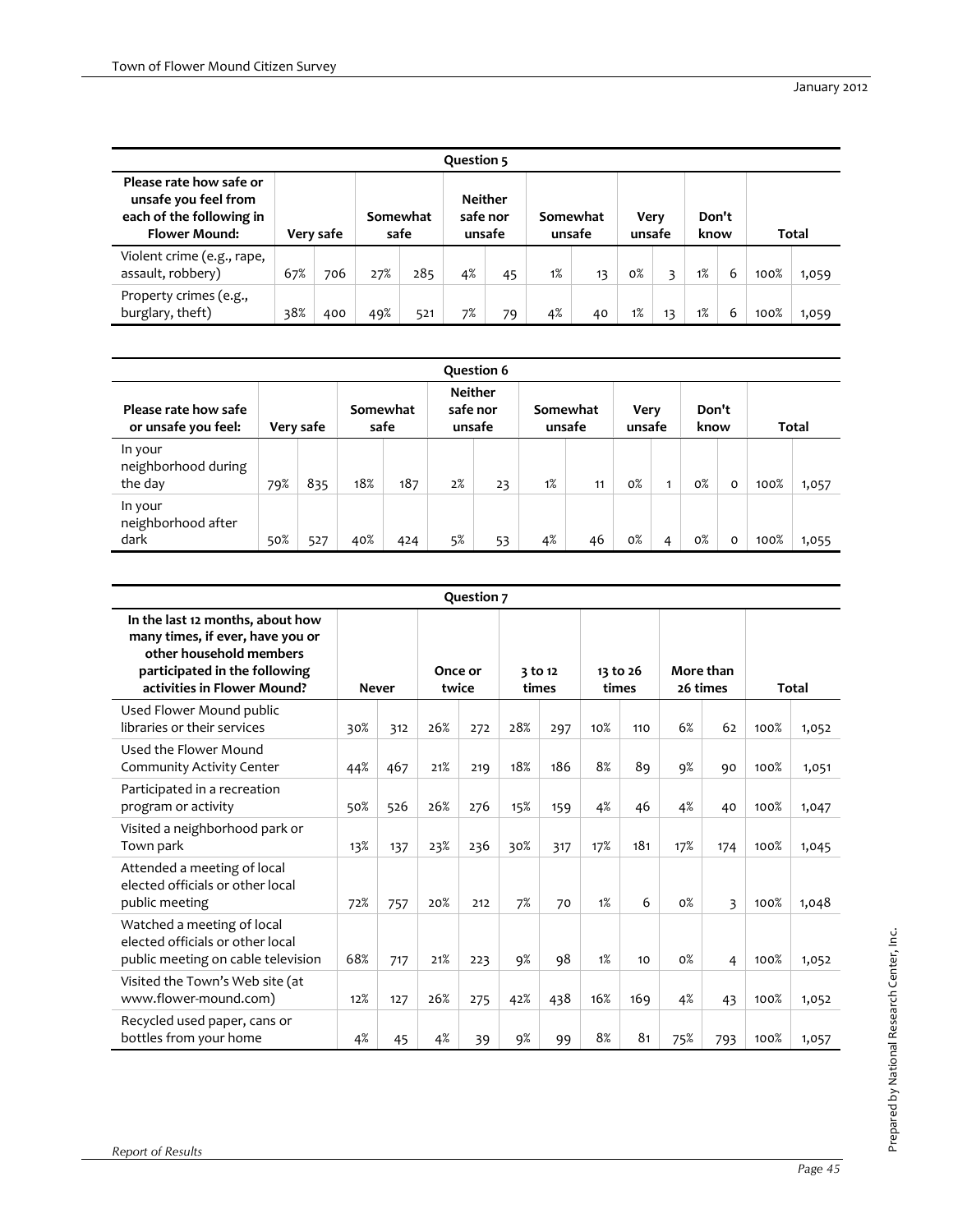|                                                                                                                           |     |                  |     | <b>Question 8</b> |     |      |     |      |       |               |      |              |
|---------------------------------------------------------------------------------------------------------------------------|-----|------------------|-----|-------------------|-----|------|-----|------|-------|---------------|------|--------------|
| Please rate the quality of each of<br>the following services in Flower<br>Mound:                                          |     | <b>Excellent</b> |     | Good              |     | Fair |     | Poor |       | Don't<br>know |      | <b>Total</b> |
| Police                                                                                                                    | 42% | 446              | 41% | 434               | 7%  | 74   | 3%  | 36   | 6%    | 66            | 100% | 1,055        |
| Fire                                                                                                                      | 50% | 526              | 31% | 322               | 1%  | 14   | 0%  | 3    | 18%   | 190           | 100% | 1,056        |
| Ambulance or emergency medical<br>services                                                                                | 38% | 399              | 26% | 269               | 2%  | 18   | 1%  | 5    | 34%   | 362           | 100% | 1,052        |
| Municipal courts                                                                                                          | 12% | 130              | 27% | 285               | 8%  | 88   | 2%  | 20   | 50%   | 528           | 100% | 1,051        |
| Traffic enforcement                                                                                                       | 22% | 232              | 44% | 465               | 16% | 172  | 6%  | 58   | 11%   | 120           | 100% | 1,047        |
| Street repair                                                                                                             | 12% | 128              | 46% | 486               | 30% | 312  | 9%  | 99   | 3%    | 28            | 100% | 1,054        |
| <b>Street lighting</b>                                                                                                    | 14% | 142              | 45% | 471               | 28% | 293  | 13% | 136  | 1%    | 8             | 100% | 1,051        |
| Garbage collection                                                                                                        | 41% | 436              | 51% | 539               | 6%  | 67   | 1%  | 7    | $0\%$ | 4             | 100% | 1,053        |
| Recycling                                                                                                                 | 44% | 461              | 46% | 483               | 7%  | 79   | 1%  | 12   | 2%    | 20            | 100% | 1,055        |
| Drinking water                                                                                                            | 32% | 337              | 49% | 518               | 12% | 126  | 4%  | 44   | 3%    | 29            | 100% | 1,054        |
| Town parks                                                                                                                | 29% | 307              | 50% | 532               | 13% | 141  | 2%  | 19   | 5%    | 55            | 100% | 1,054        |
| Recreation programs or classes                                                                                            | 14% | 145              | 37% | 385               | 13% | 137  | 2%  | 16   | 35%   | 363           | 100% | 1,046        |
| Community Activity Center and other<br>recreation facilities                                                              | 27% | 277              | 38% | 400               | 7%  | 76   | 1%  | 7    | 27%   | 285           | 100% | 1,047        |
| Land use, planning and zoning                                                                                             | 7%  | 76               | 35% | 367               | 26% | 271  | 12% | 125  | 20%   | 207           | 100% | 1,046        |
| Code enforcement (weeds,<br>abandoned buildings, etc.)                                                                    | 10% | 102              | 40% | 425               | 22% | 231  | 9%  | 92   | 19%   | 200           | 100% | 1,050        |
| Animal control                                                                                                            | 16% | 168              | 44% | 467               | 12% | 122  | 4%  | 39   | 24%   | 255           | 100% | 1,051        |
| Economic development                                                                                                      | 7%  | 73               | 38% | 396               | 28% | 293  | 12% | 126  | 15%   | 158           | 100% | 1,046        |
| Services to seniors                                                                                                       | 9%  | 98               | 26% | 265               | 10% | 106  | 2%  | 23   | 53%   | 547           | 100% | 1,040        |
| Services to youth                                                                                                         | 13% | 139              | 35% | 365               | 15% | 153  | 2%  | 25   | 35%   | 367           | 100% | 1,048        |
| Public library                                                                                                            | 24% | 252              | 44% | 466               | 10% | 109  | 2%  | 18   | 19%   | 203           | 100% | 1,048        |
| Public information                                                                                                        | 17% | 180              | 51% | 531               | 19% | 197  | 2%  | 18   | 11%   | 116           | 100% | 1,042        |
| Emergency preparedness (services<br>that prepare the community for<br>natural disasters or other emergency<br>situations) | 12% | 128              | 35% | 366               | 13% | 137  | 2%  | 24   | 37%   | 389           | 100% | 1,043        |
| Preservation of open space                                                                                                | 13% | 132              | 37% | 386               | 27% | 288  | 11% | 111  | 12%   | 129           | 100% | 1,047        |

| Question 9                                                                       |                        |       |
|----------------------------------------------------------------------------------|------------------------|-------|
| Overall, how would you rate the quality of services in the Town of Flower Mound? | Percent of respondents | Count |
| Excellent                                                                        | 23%                    | 241   |
| Good                                                                             | 64%                    | 675   |
| Fair                                                                             | 11%                    | 118   |
| Poor                                                                             | 1%                     |       |
| Don't know                                                                       | 1%                     | 13    |
| Total                                                                            | 100%                   | 1,052 |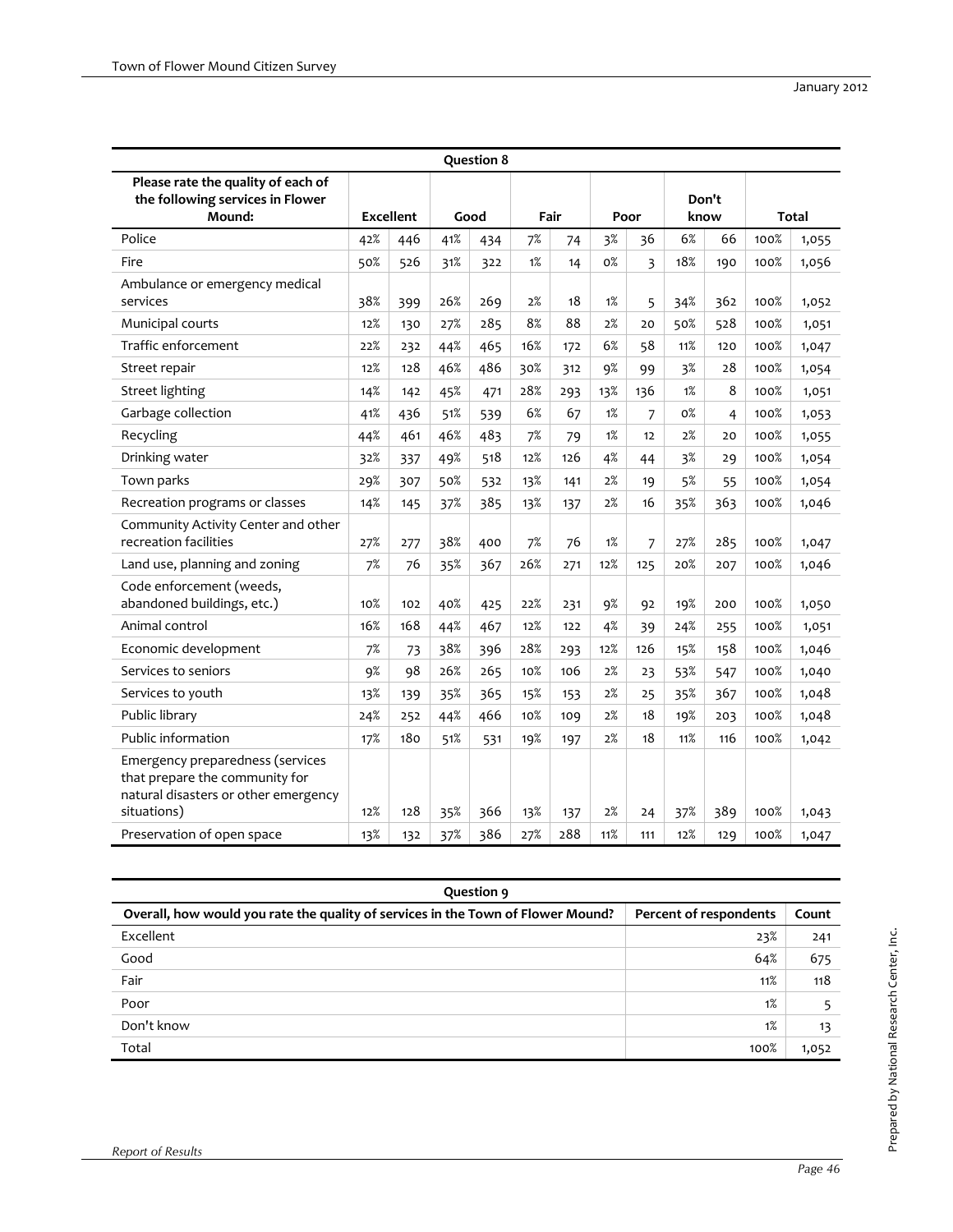|                                                                                                                                                                                         |     |           | Question 10 |      |        |      |       |      |     |               |      |       |
|-----------------------------------------------------------------------------------------------------------------------------------------------------------------------------------------|-----|-----------|-------------|------|--------|------|-------|------|-----|---------------|------|-------|
| Please rate the quality of each of the<br>following services/programs that<br>currently are being funded by the four<br>dedicated sales taxes (each are one-<br>fourth of one percent). |     | Excellent |             | Good |        | Fair |       | Poor |     | Don't<br>know |      | Total |
| Parks and recreation improvements<br>(playground equipment and park<br>improvement)                                                                                                     | 22% | 238       | 48%         | 509  | 14%    | 151  | 3%    | 31   | 12% | 128           | 100% | 1,057 |
| Street maintenance (increased<br>maintenance and reconstruction)                                                                                                                        | 15% | 161       | 53%         | 559  | 23%    | 246  | 7%    | 72   | 2%  | 21            | 100% | 1,059 |
| Crime Control and Prevention District<br>(more patrol officers, equipment)                                                                                                              | 28% | 294       | 49%         | 520  | $10\%$ | 107  | 2%    | 21   | 11% | 111           | 100% | 1,052 |
| Fire Control, Prevention, and Emergency<br>Medical Services District (more<br>firefighters, new stations, equipment)                                                                    | 33% | 347       | 46%         | 491  | 5%     | 50   | $0\%$ | 4    | 16% | 167           | 100% | 1,059 |

| <b>Question 11</b>                                                                                                           |                           |       |
|------------------------------------------------------------------------------------------------------------------------------|---------------------------|-------|
| Please rate the current level of code enforcement (high grass, falling fences, junk<br>vehicles, etc.) provided by the Town. | Percent of<br>respondents | Count |
| Too assertive                                                                                                                | 7%                        | 71    |
| Just right                                                                                                                   | 47%                       | 494   |
| Not assertive enough                                                                                                         | 23%                       | 237   |
| Don't know                                                                                                                   | 23%                       | 239   |
| Total                                                                                                                        | 100%                      | 1,041 |

| Ouestion 12                                                                                                                                                                         |                           |       |
|-------------------------------------------------------------------------------------------------------------------------------------------------------------------------------------|---------------------------|-------|
| Have you had any in-person or phone contact with an employee of the Town of Flower<br>Mound within the last 12 months (including police, receptionists, planners or any<br>others)? | Percent of<br>respondents | Count |
| No                                                                                                                                                                                  | 46%                       | 476   |
| Yes                                                                                                                                                                                 | 54%                       | 568   |
| Total                                                                                                                                                                               | 100%                      | 1,044 |

|                                                                                                            |           |     | Question 13 |     |      |    |      |    |               |   |       |     |
|------------------------------------------------------------------------------------------------------------|-----------|-----|-------------|-----|------|----|------|----|---------------|---|-------|-----|
| What was your impression of the<br>employee(s) of the Town of Flower Mound<br>in your most recent contact? | Excellent |     | Good        |     | Fair |    | Poor |    | Don't<br>know |   | Total |     |
| Knowledge                                                                                                  | 41%       | 233 | 45%         | 254 | 10%  | 54 | 3%   | 18 | 1%            | 8 | 100%  | 567 |
| Responsiveness                                                                                             | 44%       | 248 | 40%         | 228 | q%   | 50 | 6%   | 34 | 1%            | 6 | 100%  | 567 |
| Courtesy                                                                                                   | 52%       | 294 | 36%         | 204 | 8%   | 45 | 4%   | 21 | $0\%$         | 3 | 100%  | 567 |
| Overall impression                                                                                         | 44%       | 249 | 42%         | 238 | 9%   | 49 | 5%   | 30 | $0\%$         |   | 100%  | 567 |

This question was asked only of those who reported having had contact with an employee of Flower Mound within the last 12 *months*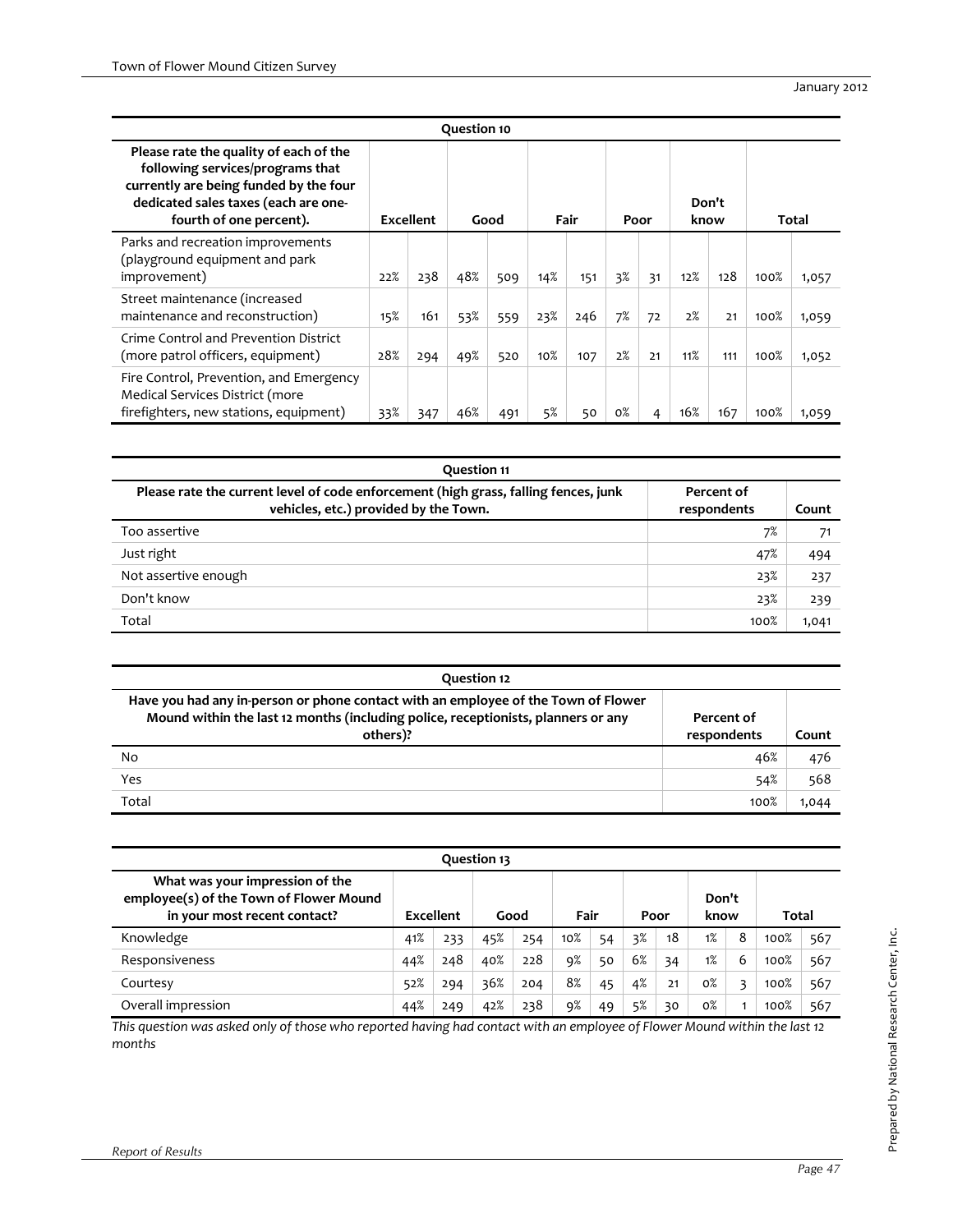| Question 14                                                                               |                  |     |      |     |      |     |      |    |               |    |      |       |
|-------------------------------------------------------------------------------------------|------------------|-----|------|-----|------|-----|------|----|---------------|----|------|-------|
| Please rate the following categories of<br><b>Flower Mound government</b><br>performance: | <b>Excellent</b> |     | Good |     | Fair |     | Poor |    | Don't<br>know |    |      | Total |
| The value of services for the taxes paid to<br>Flower Mound                               | 12%              | 123 | 58%  | 605 | 17%  | 181 | 4%   | 42 | 8%            | 87 | 100% | 1,039 |
| The overall direction that Flower Mound<br>is taking                                      | 12%              | 127 | 51%  | 530 | 23%  | 242 | 6%   | 63 | 8%            | 78 | 100% | 1.040 |

|                                                                                                                  |          |       |                   |     | Question 15 |     |     |     |    |    |         |                       |          |          |          |          |  |            |  |       |
|------------------------------------------------------------------------------------------------------------------|----------|-------|-------------------|-----|-------------|-----|-----|-----|----|----|---------|-----------------------|----------|----------|----------|----------|--|------------|--|-------|
| Please rate the following<br>statements by circling the<br>number that most closely<br>represents your opinion.  | Strongly | agree | Somewhat<br>agree |     |             |     |     |     |    |    | Neither | agree nor<br>disagree | Somewhat | disagree | Strongly | disagree |  | Don't know |  | Total |
| Flower Mound's local<br>government is run for the<br>benefit of all the people                                   | 14%      | 144   | 41%               | 428 | 18%         | 186 | 10% | 107 | 5% | 50 | 13%     | 131                   | 100%     | 1,045    |          |          |  |            |  |       |
| Flower Mound's Town<br>government welcomes<br>citizen involvement                                                | 16%      | 173   | 39%               | 412 | 19%         | 198 | 5%  | 55  | 2% | 24 | 18%     | 185                   | 100%     | 1,046    |          |          |  |            |  |       |
| Local tax dollars are being<br>spent wisely                                                                      | 10%      | 101   | 36%               | 376 | 24%         | 246 | 10% | 102 | 4% | 37 | 17%     | 177                   | 100%     | 1,041    |          |          |  |            |  |       |
| I recommend Flower<br>Mound's Town government<br>as an example of how to<br>provide local government<br>services | 10%      | 101   | 30%               | 309 | 31%         | 325 | 7%  | 77  | 4% | 46 | 18%     | 185                   | 100%     | 1,043    |          |          |  |            |  |       |

|                                                                                   |     |                |     | Ouestion 16        |                      |    |    |                  |       |       |      |       |
|-----------------------------------------------------------------------------------|-----|----------------|-----|--------------------|----------------------|----|----|------------------|-------|-------|------|-------|
| Please indicate how likely or<br>unlikely you are to do each of<br>the following: |     | Very<br>likely |     | Somewhat<br>likely | Somewhat<br>unlikely |    |    | Verv<br>unlikely | know  | Don't |      | Total |
| Recommend living in Flower<br>Mound to someone who asks                           | 62% | 647            | 32% | 340                | 3%                   | 37 | 2% | 24               | $0\%$ | 4     | 100% | 1,051 |
| Remain in Flower Mound for the<br>next five years                                 | 61% | 645            | 26% | 273                | 6%                   | 64 | 4% | 43               | 2%    | 25    | 100% | 1,050 |

| Question 17                                                                                                        |                           |       |
|--------------------------------------------------------------------------------------------------------------------|---------------------------|-------|
| How informed do you consider yourself about local government issues and operations<br>of the Town of Flower Mound? | Percent of<br>respondents | Count |
| Very informed                                                                                                      | 9%                        | 99    |
| Moderately informed                                                                                                | 42%                       | 442   |
| Slightly informed                                                                                                  | 31%                       | 322   |
| Not well informed                                                                                                  | 17%                       | 182   |
| Total                                                                                                              | 100%                      | 1,044 |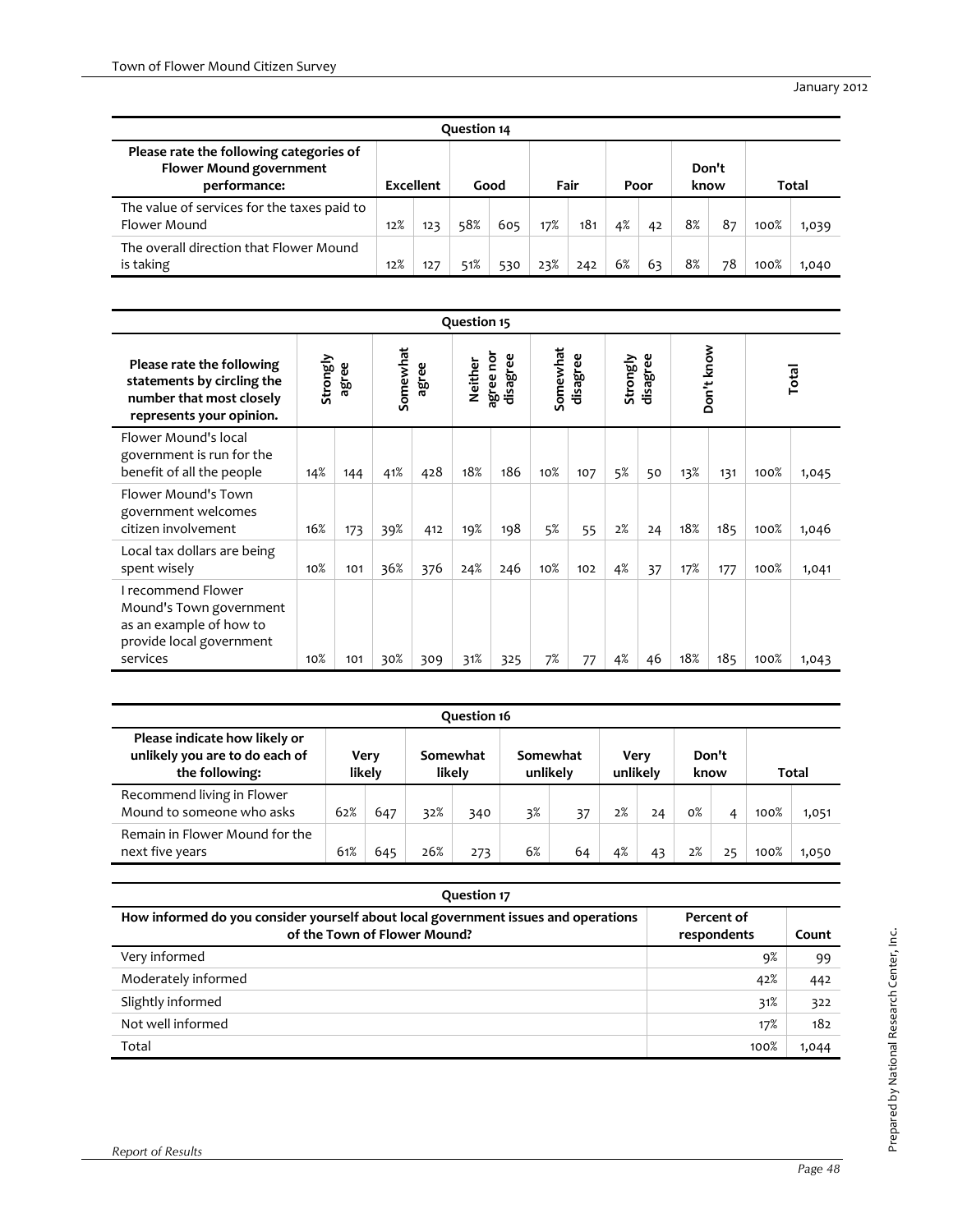| <b>Question 18</b>                                                                                    |                           |       |
|-------------------------------------------------------------------------------------------------------|---------------------------|-------|
| Where do you get most of your information about the Town of Flower Mound? (Please<br>check only one.) | Percent of<br>respondents | Count |
| Television news                                                                                       | 9%                        | 98    |
| E-town Bulletins (monthly electronic bulletins)                                                       | 12%                       | 126   |
| FMTV – Government Access Channel                                                                      | 3%                        | 32    |
| Local Flower Mound newspapers                                                                         | 30%                       | 315   |
| Regional newspapers (The Dallas Morning News or Fort Worth Star Telegram)                             | 4%                        | 42    |
| Social Media (facebook, twitter, etc.)                                                                | $3\%$                     | 29    |
| Town Web site (www.flower-mound.com)                                                                  | 15%                       | 160   |
| Utility bill inserts                                                                                  | 15%                       | 152   |
| Word of mouth                                                                                         | 6%                        | 60    |
| Don't know                                                                                            | 2%                        | 19    |
| Other                                                                                                 | 1%                        | 12    |
| Total                                                                                                 | 100%                      | 1,045 |

| Question 19                                                                                                                                         |                           |       |
|-----------------------------------------------------------------------------------------------------------------------------------------------------|---------------------------|-------|
| When thinking about the kinds of information you would like to find on the Town's<br>Web site, which of the following topics interest you the most? | Percent of<br>respondents | Count |
| General or topical news                                                                                                                             | 56%                       | 576   |
| Major projects and/or initiatives                                                                                                                   | 77%                       | 796   |
| Basic municipal services (trash, water, etc.)                                                                                                       | 58%                       | 598   |
| Community Activity Center, Parks and Recreation programs and events                                                                                 | 60%                       | 620   |
| Road construction                                                                                                                                   | 67%                       | 687   |
| Special events                                                                                                                                      | 63%                       | 649   |
| Library programs and events                                                                                                                         | 39%                       | 399   |
| Fire Department                                                                                                                                     | 28%                       | 288   |
| Police Department                                                                                                                                   | 32%                       | 329   |
| Economic Development                                                                                                                                | 55%                       | 566   |
| None of these                                                                                                                                       | 2%                        | 16    |
| Other                                                                                                                                               | 4%                        | 37    |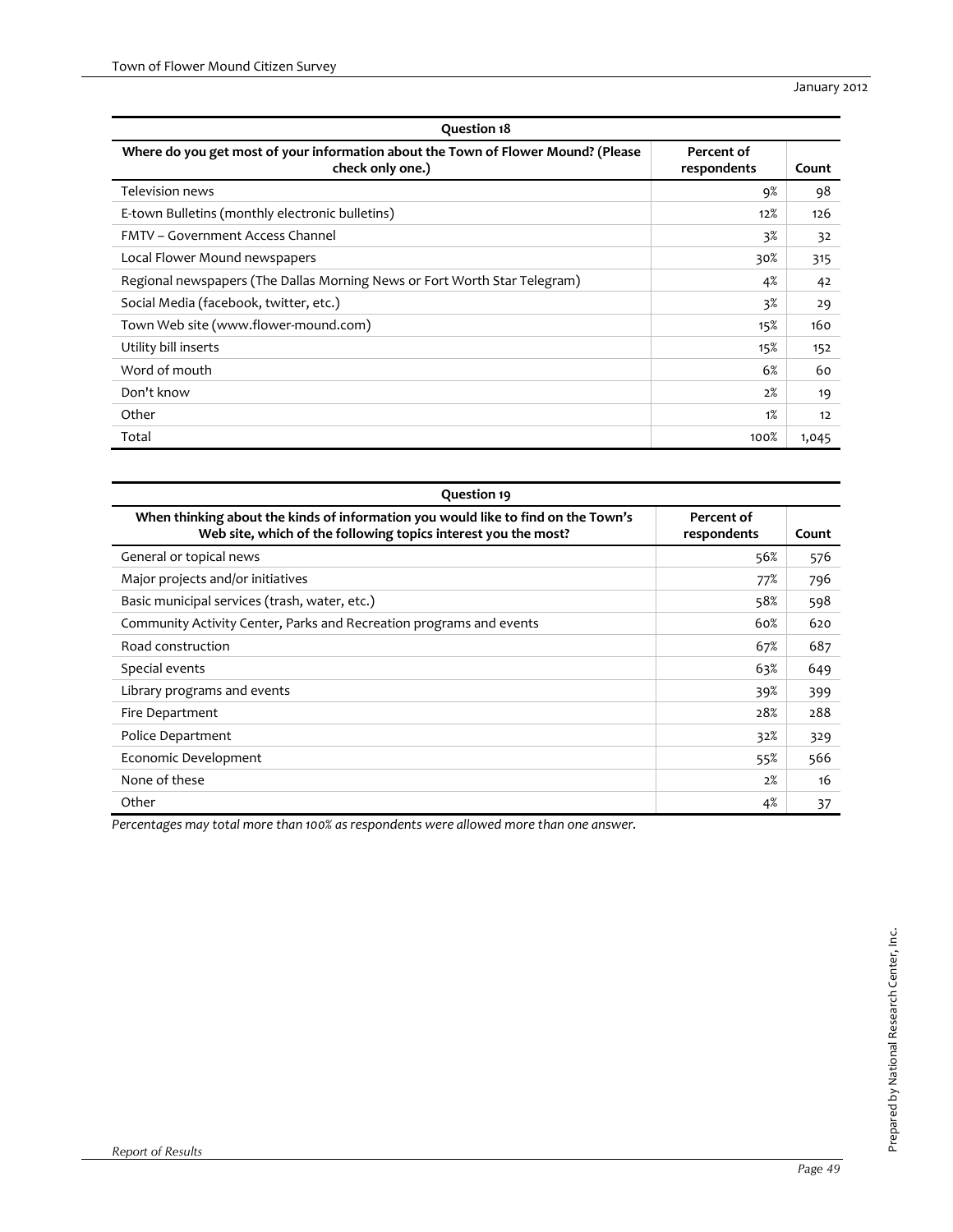| <b>Question 20</b>                                                                               |                           |       |  |  |  |  |  |  |
|--------------------------------------------------------------------------------------------------|---------------------------|-------|--|--|--|--|--|--|
| If you use the Town of Flower Mound Web site, what information do you access most<br>frequently? | Percent of<br>respondents | Count |  |  |  |  |  |  |
| I have not used the Town Web site                                                                | 14%                       | 145   |  |  |  |  |  |  |
| General news announcements                                                                       | 34%                       | 346   |  |  |  |  |  |  |
| Basic municipal services (trash, water, etc.)                                                    | 56%                       | 562   |  |  |  |  |  |  |
| Community Activity Center, Parks and Recreation                                                  | 32%                       | 322   |  |  |  |  |  |  |
| Road construction                                                                                | 26%                       | 259   |  |  |  |  |  |  |
| Meeting Agendas and Minutes                                                                      | 10%                       | 100   |  |  |  |  |  |  |
| Special events                                                                                   | 25%                       | 249   |  |  |  |  |  |  |
| Library programs and events                                                                      | 15%                       | 154   |  |  |  |  |  |  |
| Fire Department                                                                                  | 5%                        | 51    |  |  |  |  |  |  |
| Police Department                                                                                | 8%                        | 84    |  |  |  |  |  |  |
| None of these                                                                                    | 3%                        | 29    |  |  |  |  |  |  |
| Other                                                                                            | 6%                        | 61    |  |  |  |  |  |  |

| Question 21                                                                                                                                                                                                                                                        |                           |       |  |  |  |  |  |  |  |
|--------------------------------------------------------------------------------------------------------------------------------------------------------------------------------------------------------------------------------------------------------------------|---------------------------|-------|--|--|--|--|--|--|--|
| How interested is your household, if at all, in the Town creating a public private<br>partnership (PPP) in which Town funds are used to encourage private investment to<br>construct a hotel and/or other amenities at The River Walk at Central Park development? | Percent of<br>respondents | Count |  |  |  |  |  |  |  |
| Very interested                                                                                                                                                                                                                                                    | 16%                       | 174   |  |  |  |  |  |  |  |
| Somewhat interested                                                                                                                                                                                                                                                | 32%                       | 339   |  |  |  |  |  |  |  |
| Not at all interested                                                                                                                                                                                                                                              | 37%                       | 395   |  |  |  |  |  |  |  |
| Don't know                                                                                                                                                                                                                                                         | 14%                       | 148   |  |  |  |  |  |  |  |
| Total                                                                                                                                                                                                                                                              | 100%                      | 1,056 |  |  |  |  |  |  |  |

|                                                                                                                                                                                                                                                                                                                                                          |                     | Question 22 |                     |     |                    |     |                    |     |       |     |
|----------------------------------------------------------------------------------------------------------------------------------------------------------------------------------------------------------------------------------------------------------------------------------------------------------------------------------------------------------|---------------------|-------------|---------------------|-----|--------------------|-----|--------------------|-----|-------|-----|
| If the Town were to create a public private<br>partnership (PPP) in which Town funds are<br>used to encourage private investment at The<br>River Walk at Central Park development to<br>construct a hotel and/or other amenities,<br>please indicate the extent to which you would<br>support or oppose funding the PPP by using<br>the following means: | Strongly<br>support |             | Somewhat<br>support |     | Somewhat<br>oppose |     | Strongly<br>oppose |     | Total |     |
| Property tax revenue                                                                                                                                                                                                                                                                                                                                     | 6%                  | 61          | 21%                 | 209 | 24%                | 236 | 49%                | 487 | 100%  | 993 |
| Sales tax revenue                                                                                                                                                                                                                                                                                                                                        | 14%                 | 140         | 33%                 | 330 | 19%                | 185 | 34%                | 335 | 100%  | 990 |
| Reprioritizing the Tax Increment Reinvestment<br>Zone (TIRZ) funding                                                                                                                                                                                                                                                                                     | 12%                 | 114         | 41%                 | 386 | 19%                | 178 | 29%                | 273 | 100%  | 951 |
|                                                                                                                                                                                                                                                                                                                                                          |                     |             |                     |     |                    |     |                    |     |       |     |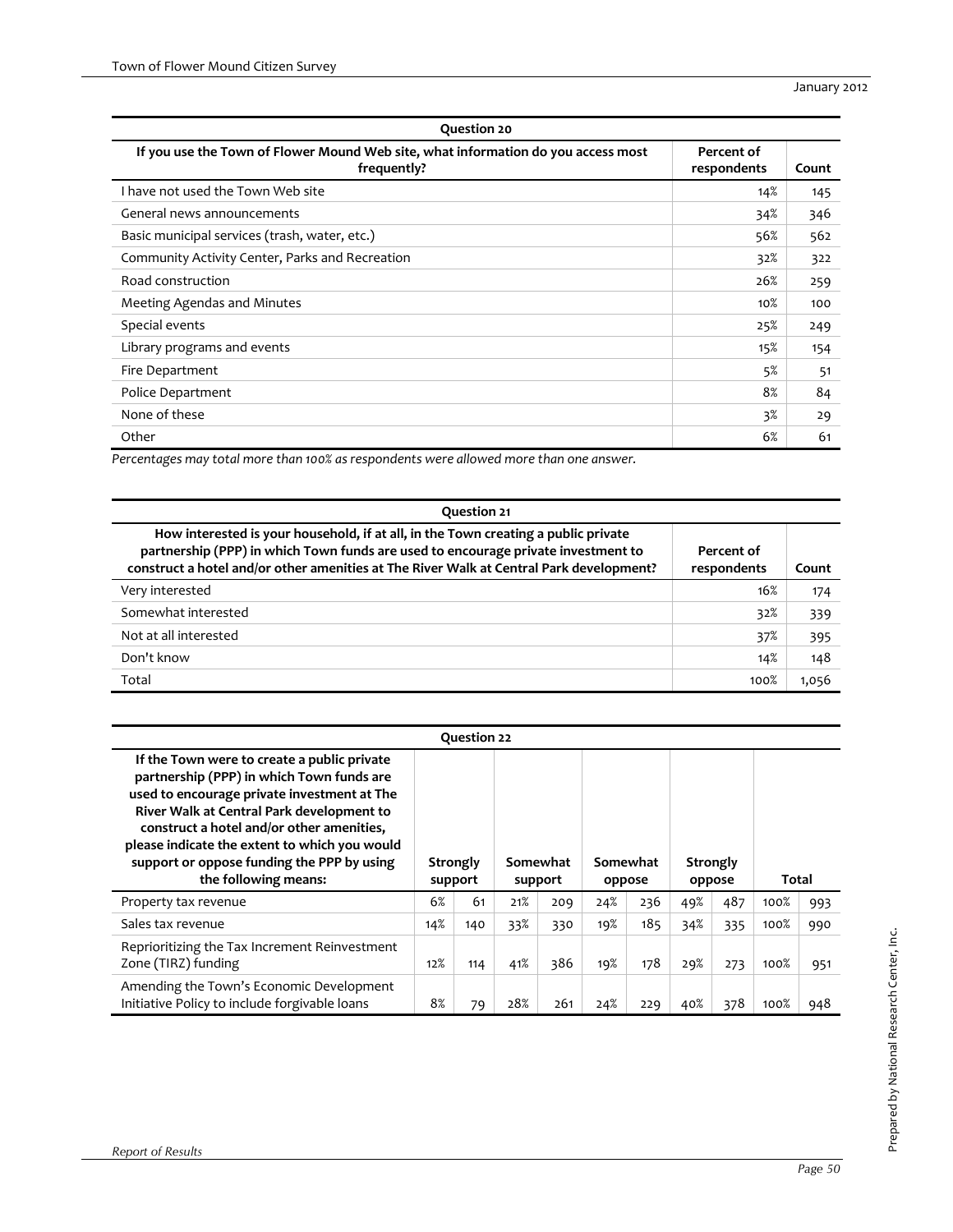| Question 23                                                                                                                                                                                                                                                             |                           |       |  |  |  |  |  |  |
|-------------------------------------------------------------------------------------------------------------------------------------------------------------------------------------------------------------------------------------------------------------------------|---------------------------|-------|--|--|--|--|--|--|
| How interested is your household, if at all, in the Town constructing a municipal complex<br>(estimated cost is in excess of \$30 million) to include a new town hall, new library,<br>performing arts auditorium, etc., at The River Walk at Central Park development? | Percent of<br>respondents | Count |  |  |  |  |  |  |
| Very interested                                                                                                                                                                                                                                                         | 17%                       | 182   |  |  |  |  |  |  |
| Somewhat interested                                                                                                                                                                                                                                                     | 30%                       | 318   |  |  |  |  |  |  |
| Not at all interested                                                                                                                                                                                                                                                   | 46%                       | 489   |  |  |  |  |  |  |
| Don't know                                                                                                                                                                                                                                                              | 6%                        | 63    |  |  |  |  |  |  |
| Total                                                                                                                                                                                                                                                                   | 100%                      | 1,053 |  |  |  |  |  |  |

| Question 24                                                                                                                                                                                                                                                             |                           |       |  |  |  |  |  |  |  |
|-------------------------------------------------------------------------------------------------------------------------------------------------------------------------------------------------------------------------------------------------------------------------|---------------------------|-------|--|--|--|--|--|--|--|
| How interested is your household, if at all, in the Town pursuing options for green waste<br>collection for an additional monthly cost of \$1.82? Green waste organics collection at the<br>curb (separate from bulk pickup) would be 100% recycled, reused, and/or pro | Percent of<br>respondents | Count |  |  |  |  |  |  |  |
| Very interested                                                                                                                                                                                                                                                         | 35%                       | 371   |  |  |  |  |  |  |  |
| Somewhat interested                                                                                                                                                                                                                                                     | 32%                       | 336   |  |  |  |  |  |  |  |
| Not at all interested                                                                                                                                                                                                                                                   | 29%                       | 306   |  |  |  |  |  |  |  |
| Don't know                                                                                                                                                                                                                                                              | 4%                        | 45    |  |  |  |  |  |  |  |
| Total                                                                                                                                                                                                                                                                   | 100%                      | 1,058 |  |  |  |  |  |  |  |

| Question 25                                                                                                                                           |                           |       |  |  |  |  |  |  |
|-------------------------------------------------------------------------------------------------------------------------------------------------------|---------------------------|-------|--|--|--|--|--|--|
| How interested is your household, if at all, in the Town enhancing its public arts program<br>to include performing, visual, and other cultural arts? | Percent of<br>respondents | Count |  |  |  |  |  |  |
| Very interested                                                                                                                                       | 24%                       | 254   |  |  |  |  |  |  |
| Somewhat interested                                                                                                                                   | 44%                       | 463   |  |  |  |  |  |  |
| Not at all interested                                                                                                                                 | 26%                       | 276   |  |  |  |  |  |  |
| Don't know                                                                                                                                            | 6%                        | 58    |  |  |  |  |  |  |
| Total                                                                                                                                                 | 100%                      | 1,052 |  |  |  |  |  |  |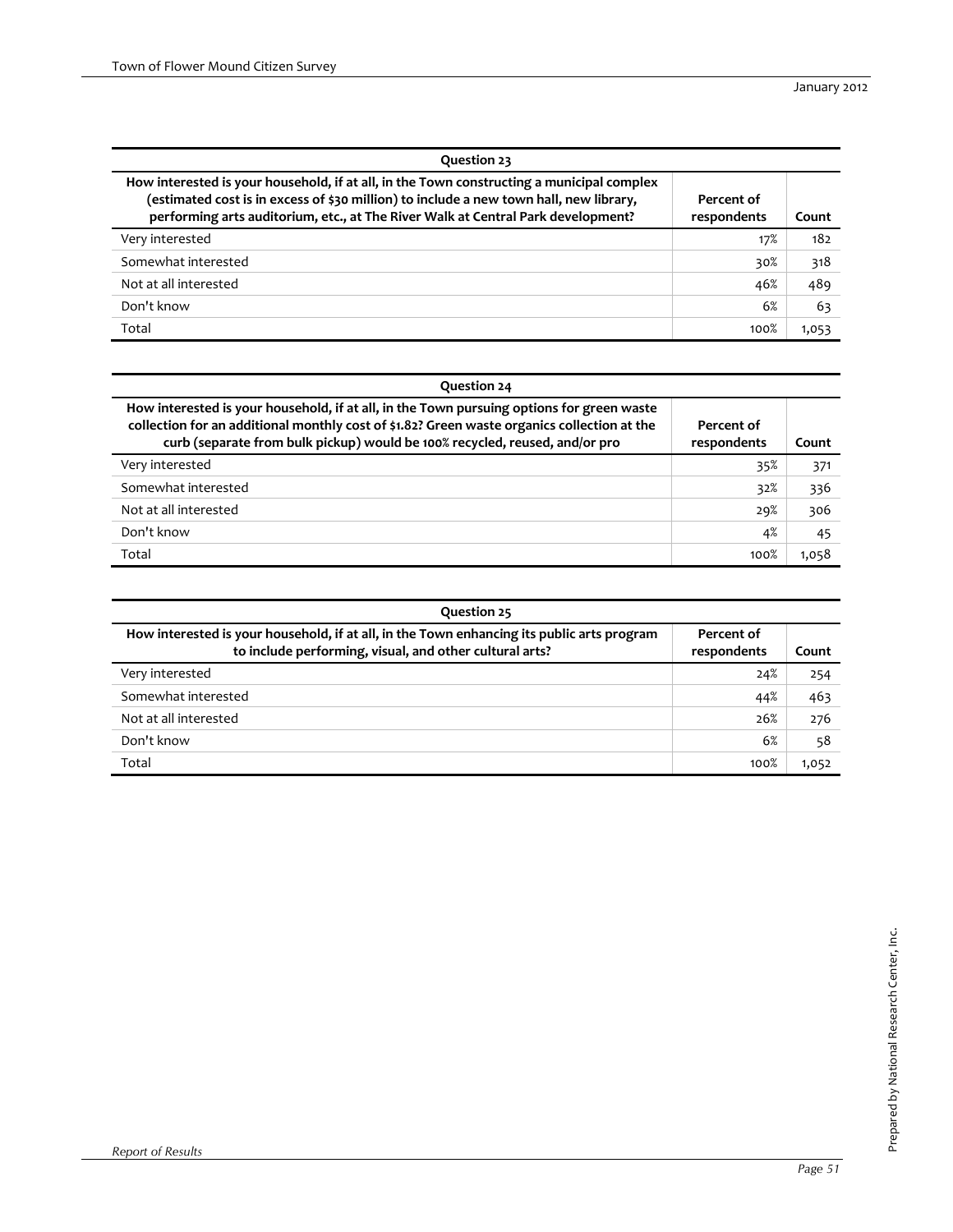| Question 26                                                                                                                                                                                                                                                                              |     |                            |     |                     |        |          |        |                    |      |       |  |  |
|------------------------------------------------------------------------------------------------------------------------------------------------------------------------------------------------------------------------------------------------------------------------------------------|-----|----------------------------|-----|---------------------|--------|----------|--------|--------------------|------|-------|--|--|
| If the Town were to fully develop Twin Coves<br>Park on approximately 243 wooded acres in<br>Flower Mound (located on Grapevine Lake<br>near Skillern Road and Wichita Trail), please<br>indicate the extent to which you would<br>support or oppose each of the following<br>amenities: |     | <b>Strongly</b><br>support |     | Somewhat<br>support | oppose | Somewhat |        | Strongly<br>oppose |      | Total |  |  |
| Tent camping sites                                                                                                                                                                                                                                                                       | 37% | 387                        | 39% | 406                 | 13%    | 136      | $10\%$ | 107                | 100% | 1,036 |  |  |
| Recreational vehicle camp sites                                                                                                                                                                                                                                                          | 25% | 261                        | 38% | 393                 | 21%    | 220      | 16%    | 164                | 100% | 1,038 |  |  |
| Rental cabins                                                                                                                                                                                                                                                                            | 31% | 324                        | 41% | 428                 | 15%    | 151      | 13%    | 135                | 100% | 1,038 |  |  |
| Large community-use multi-purpose lodge                                                                                                                                                                                                                                                  |     | 344                        | 41% | 418                 | 14%    | 147      | 12%    | 122                | 100% | 1,032 |  |  |
| Nature trails                                                                                                                                                                                                                                                                            | 73% | 766                        | 23% | 242                 | 2%     | 19       | 2%     | 19                 | 100% | 1,045 |  |  |
| Boat launching facilities, such as ramps and<br>courtesy docks                                                                                                                                                                                                                           | 46% | 475                        | 41% | 423                 | 9%     | 91       | 5%     | 50                 | 100% | 1,039 |  |  |
| Fish cleaning stations                                                                                                                                                                                                                                                                   | 27% | 282                        | 46% | 478                 | 17%    | 180      | 9%     | 90                 | 100% | 1,030 |  |  |
| Fishing pier                                                                                                                                                                                                                                                                             | 42% | 436                        | 46% | 475                 | 7%     | 69       | 6%     | 59                 | 100% | 1,039 |  |  |
| Individual picnic areas (8-12 people)                                                                                                                                                                                                                                                    | 57% | 596                        | 37% | 387                 | 3%     | 33       | 3%     | 27                 | 100% | 1,043 |  |  |
| Group picnic pavilions (60-90 people)                                                                                                                                                                                                                                                    | 42% | 437                        | 38% | 396                 | 13%    | 133      | 7%     | 70                 | 100% | 1,036 |  |  |

| Question 27                                                                                                                                                                    |                 |     |                        |     |                      |     |                  |     |               |          |       |       |
|--------------------------------------------------------------------------------------------------------------------------------------------------------------------------------|-----------------|-----|------------------------|-----|----------------------|-----|------------------|-----|---------------|----------|-------|-------|
| Grocery shopping + Health<br>services + Meals or<br>entertainment + Household<br>items + Computers or electronics<br>+ General retail (shoes,<br>beauticians, clothing, etc.): | Almost<br>never |     | Rather<br>infrequently |     | Rather<br>frequently |     | Almost<br>always |     | Don't<br>know |          | Total |       |
| Grocery shopping                                                                                                                                                               | 1%              | 15  | 5%                     | 54  | 17%                  | 180 | 76%              | 811 | $0\%$         | $\Omega$ | 100%  | 1,060 |
| <b>Health services</b>                                                                                                                                                         | 12%             | 127 | 20%                    | 213 | 31%                  | 323 | 37%              | 386 | 1%            | 7        | 100%  | 1,056 |
| Meals or entertainment                                                                                                                                                         | 2%              | 19  | 18%                    | 192 | 54%                  | 572 | 26%              | 276 | $0\%$         | $\Omega$ | 100%  | 1,059 |
| Household items                                                                                                                                                                | 6%              | 66  | 18%                    | 194 | 36%                  | 383 | 39%              | 409 | $0\%$         | 3        | 100%  | 1,056 |
| Computers or electronics                                                                                                                                                       | 23%             | 247 | 28%                    | 298 | 27%                  | 285 | 19%              | 203 | 2%            | 20       | 100%  | 1,053 |
| General retail (shoes, beauticians,<br>clothing, etc.)                                                                                                                         | 12%             | 126 | 25%                    | 263 | 38%                  | 401 | 25%              | 262 | 1%            | 6        | 100%  | 1,057 |

| Question 28                                                                                                     |     |     |  |  |  |  |  |  |  |
|-----------------------------------------------------------------------------------------------------------------|-----|-----|--|--|--|--|--|--|--|
| When you shop outside of Flower Mound, why do you shop outside of Flower<br>Percent of<br>Mound?<br>respondents |     |     |  |  |  |  |  |  |  |
| Don't shop outside of Flower Mound                                                                              | 2%  | 21  |  |  |  |  |  |  |  |
| It is convenient; on my way to or from work or near my home                                                     | 31% | 330 |  |  |  |  |  |  |  |
| I like the range of quality goods and services                                                                  | 38% | 399 |  |  |  |  |  |  |  |
| Desired item is not available in Flower Mound                                                                   | 66% | 697 |  |  |  |  |  |  |  |
| It is more affordable                                                                                           | 23% | 246 |  |  |  |  |  |  |  |
| Visit a mall or other major retailers                                                                           | 52% | 553 |  |  |  |  |  |  |  |
| Other                                                                                                           | 6%  | 60  |  |  |  |  |  |  |  |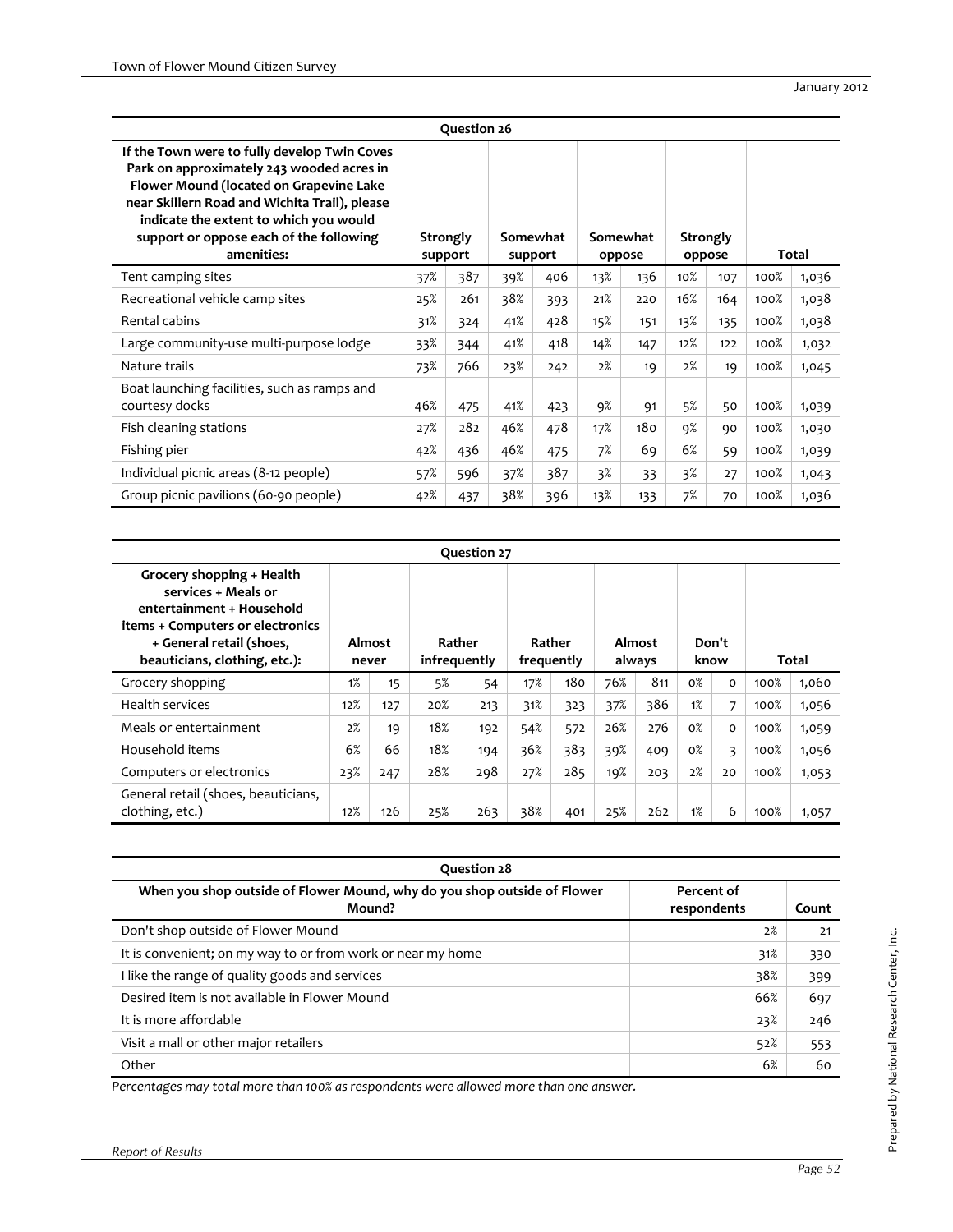# **AppendixC:VerbatimResponses toOpen‐ended SurveyQuestion**

The following are verbatim responses to open-ended questions on the survey. Because these responses were written by survey participants, they are presented here in verbatim form, including any typographical, grammar or other mistakes. Within each question the responses are in alphabetical order.

## *Question 2: What do you think will be the single biggest issue facing the Town of Flower Mound over the next several years? ("Other" responses)*

- Concern that "green" areas, for which we moved here, are disappearing.
- **Deforestation**
- **Destabilization of land as result of franking leading to many issues also marked.**
- Don't think about it.
- $\blacksquare$  Drug issues w/ high schools!
- $\blacksquare$  Drugs
- $\blacksquare$  Drugs
- **Drugs availability for teens.**
- Haven't seen big issues.
- **Health issues.**
- More landscaping & up keep of he older neighborhoods is needed.
- Not sure fairly new to the area.
- Respecting each citizen's rights and listening to concerns before planning for their neighborhoods.
- Too many cars parked in front of houses/streets/sidewalks making driving difficult as you dodge cars.
- **Tree Huggers.**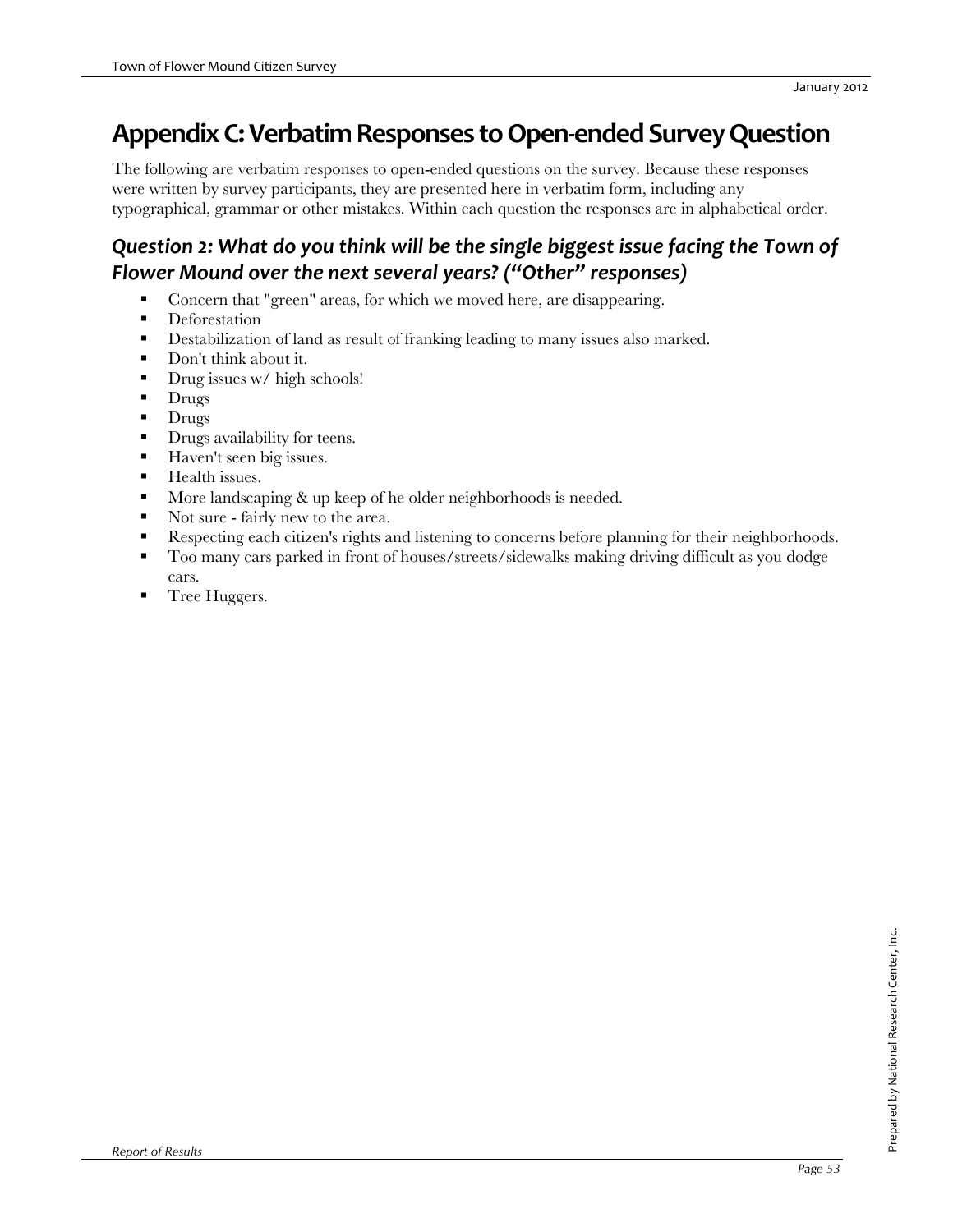# Appendix D: Responses to Selected Survey Questions by Respondent **Characteristics**

Responses to select survey questions are compared by respondents demographic characteristics in this appendix. Cells shaded grey indicate statistically significant differences ( $p \le .05$ ).

| Quality of Life by Length of Residency and Income |                    |                                                           |                        |                    |                       |                                       |                      |                    |  |  |  |
|---------------------------------------------------|--------------------|-----------------------------------------------------------|------------------------|--------------------|-----------------------|---------------------------------------|----------------------|--------------------|--|--|--|
|                                                   |                    | Respondent length of residency<br>Annual household income |                        |                    |                       |                                       |                      |                    |  |  |  |
| Percent reporting<br>"good" or<br>"excellent"     | 5 years<br>or less | $6 - 10$<br>years                                         | 11 or<br>more<br>years | Overall<br>results | Less than<br>\$75,000 | \$75,000 to<br>less than<br>\$125,000 | \$125,000<br>or more | Overall<br>results |  |  |  |
| Flower Mound as a<br>place to live                | 96%                | 97%                                                       | 95%                    | 96%                | 99%                   | 97%                                   | 95%                  | 96%                |  |  |  |
| Your neighborhood<br>as a place to live           | 92%                | 95%                                                       | 93%                    | 93%                | 94%                   | 93%                                   | 93%                  | 93%                |  |  |  |
| Flower Mound as a<br>place to raise<br>children   | 96%                | 96%                                                       | 95%                    | 96%                | 96%                   | 95%                                   | 96%                  | 95%                |  |  |  |
| Flower Mound as a<br>place to work                | 56%                | 62%                                                       | 57%                    | 58%                | 67%                   | 60%                                   | 53%                  | 58%                |  |  |  |
| Flower Mound as a<br>place to retire              | 69%                | 64%                                                       | 64%                    | 66%                | 71%                   | 71%                                   | 59%                  | 66%                |  |  |  |
| Overall quality of life<br>in Flower Mound        | 94%                | 95%                                                       | 93%                    | 94%                | 95%                   | 94%                                   | 93%                  | 94%                |  |  |  |

| Quality of Life by Age, Gender and Race/Ethnicity |                                     |              |       |                    |        |                           |                    |                                        |                                         |                    |  |
|---------------------------------------------------|-------------------------------------|--------------|-------|--------------------|--------|---------------------------|--------------------|----------------------------------------|-----------------------------------------|--------------------|--|
|                                                   | Respondent age<br>Respondent gender |              |       |                    |        | Respondent race/ethnicity |                    |                                        |                                         |                    |  |
| Percent reporting<br>"good" or<br>"excellent"     | $18 -$<br>34                        | $35 -$<br>54 | $55+$ | Overall<br>results | Female | Male                      | Overall<br>results | White<br>alone, not<br><b>Hispanic</b> | <b>Hispanic</b><br>and/or<br>other race | Overall<br>results |  |
| Flower Mound as<br>a place to live                | 95%                                 | 97%          | 95%   | 96%                | 97%    | 95%                       | 96%                | 96%                                    | 96%                                     | 96%                |  |
| Your<br>neighborhood as<br>a place to live        | 91%                                 | 94%          | 92%   | 93%                | 93%    | 94%                       | 93%                | 93%                                    | 95%                                     | 93%                |  |
| Flower Mound as<br>a place to raise<br>children   | 97%                                 | 96%          | 93%   | 96%                | 96%    | 95%                       | 96%                | 96%                                    | 97%                                     | 96%                |  |
| Flower Mound as<br>a place to work                | 55%                                 | 56%          | 68%   | 58%                | 65%    | 51%                       | 58%                | 61%                                    | 49%                                     | 59%                |  |
| Flower Mound as<br>a place to retire              | 73%                                 | 61%          | 70%   | 66%                | 68%    | 63%                       | 66%                | 65%                                    | 72%                                     | 66%                |  |
| Overall quality of<br>life in Flower<br>Mound     | 93%                                 | 95%          | 92%   | 94%                | 96%    | 92%                       | 94%                | 94%                                    | 94%                                     | 94%                |  |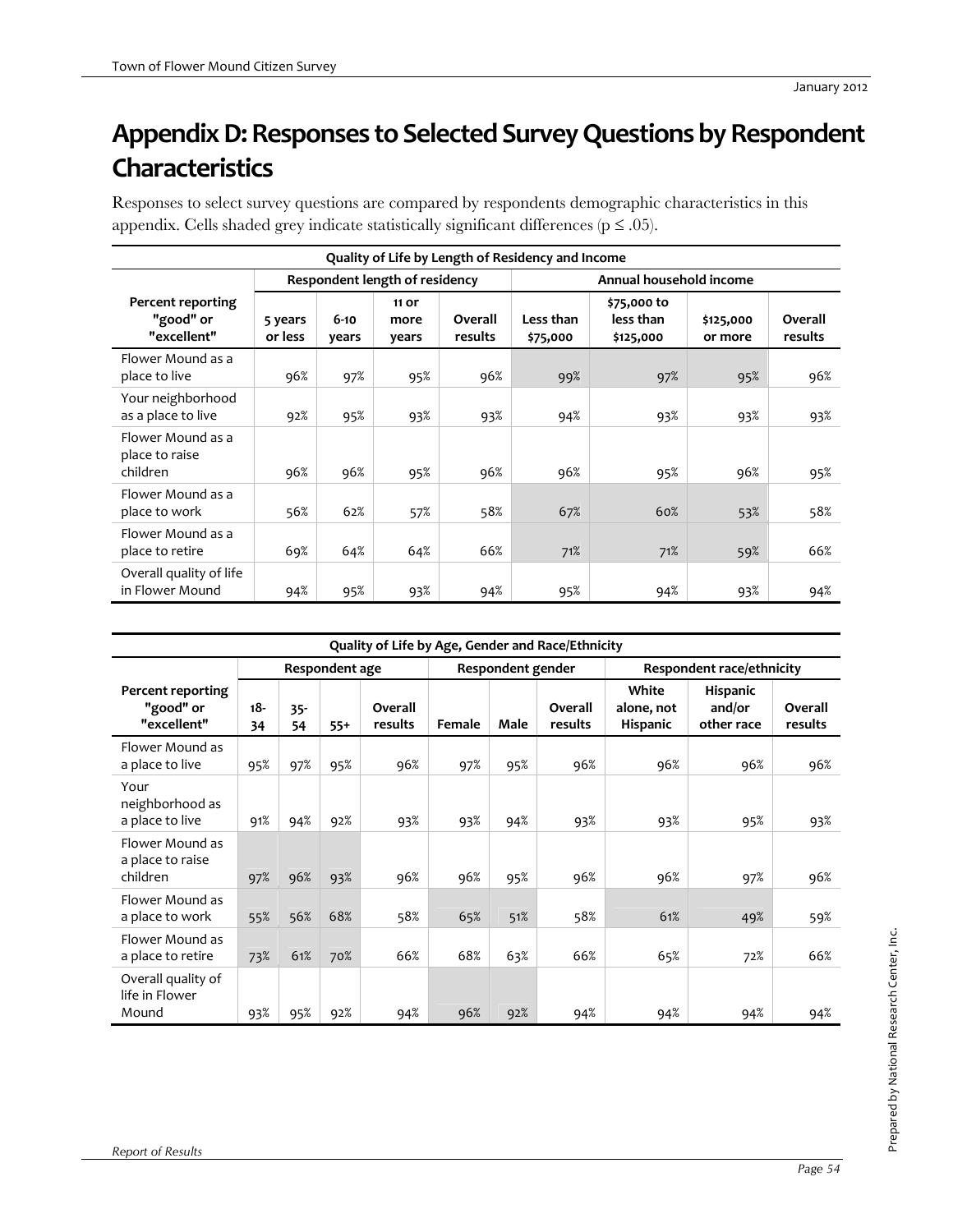| Community Characteristics by Length of Residency and Income                     |                    |                   |                                |                    |                       |                                       |                      |                    |  |  |  |
|---------------------------------------------------------------------------------|--------------------|-------------------|--------------------------------|--------------------|-----------------------|---------------------------------------|----------------------|--------------------|--|--|--|
|                                                                                 |                    |                   | Respondent length of residency |                    |                       | Annual household income               |                      |                    |  |  |  |
| <b>Percent reporting</b><br>"good" or "excellent"                               | 5 years<br>or less | $6 - 10$<br>years | 11 or<br>more<br>years         | Overall<br>results | Less than<br>\$75,000 | \$75,000 to<br>less than<br>\$125,000 | \$125,000<br>or more | Overall<br>results |  |  |  |
| Sense of community                                                              | 77%                | 82%               | 74%                            | 77%                | 80%                   | 79%                                   | 75%                  | 77%                |  |  |  |
| Overall appearance of<br>Flower Mound                                           | 91%                | 92%               | 88%                            | 90%                | 93%                   | 92%                                   | 88%                  | 90%                |  |  |  |
| Overall quality of new<br>development in Flower<br>Mound                        | 78%                | 75%               | 71%                            | 74%                | 83%                   | 74%                                   | 71%                  | 74%                |  |  |  |
| Overall quality of<br>business and service<br>establishments in Flower<br>Mound | 75%                | 71%               | 63%                            | 69%                | 79%                   | 73%                                   | 61%                  | 69%                |  |  |  |
| Shopping opportunities                                                          | 65%                | 51%               | 52%                            | 55%                | 76%                   | 60%                                   | 45%                  | 56%                |  |  |  |
| Opportunities to attend<br>cultural activities                                  | 40%                | 30%               | 25%                            | 30%                | 36%                   | 39%                                   | 22%                  | 30%                |  |  |  |
| Recreational<br>opportunities                                                   | 69%                | 63%               | 56%                            | 62%                | 68%                   | 65%                                   | 57%                  | 62%                |  |  |  |
| Employment<br>opportunities                                                     | 34%                | 26%               | 22%                            | 26%                | 30%                   | 31%                                   | 21%                  | 26%                |  |  |  |
| Opportunities to<br>participate in social<br>events and activities              | 57%                | 56%               | 48%                            | 53%                | 57%                   | 57%                                   | 47%                  | 53%                |  |  |  |
| Opportunities to<br>volunteer                                                   | 72%                | 61%               | 61%                            | 64%                | 66%                   | 67%                                   | 60%                  | 64%                |  |  |  |
| Opportunities to<br>participate in community<br>matters                         | 64%                | 71%               | 58%                            | 64%                | 65%                   | 65%                                   | 62%                  | 63%                |  |  |  |
| Availability of paths and<br>walking trails                                     | 76%                | 69%               | 67%                            | 70%                | 81%                   | 75%                                   | 64%                  | 71%                |  |  |  |
| Traffic flow on major<br>streets                                                | 52%                | 57%               | 41%                            | 48%                | 55%                   | 48%                                   | 46%                  | 48%                |  |  |  |
| Availability of affordable<br>dining                                            | 77%                | 69%               | 66%                            | 70%                | 72%                   | 70%                                   | 70%                  | 70%                |  |  |  |
| Quality of overall natural<br>environment in Flower<br>Mound                    | 80%                | 76%               | 77%                            | 77%                | 83%                   | 81%                                   | 74%                  | 78%                |  |  |  |
| Overall image or<br>reputation of Flower<br>Mound                               | 90%                | 89%               | 87%                            | 88%                | 90%                   | 91%                                   | 87%                  | 89%                |  |  |  |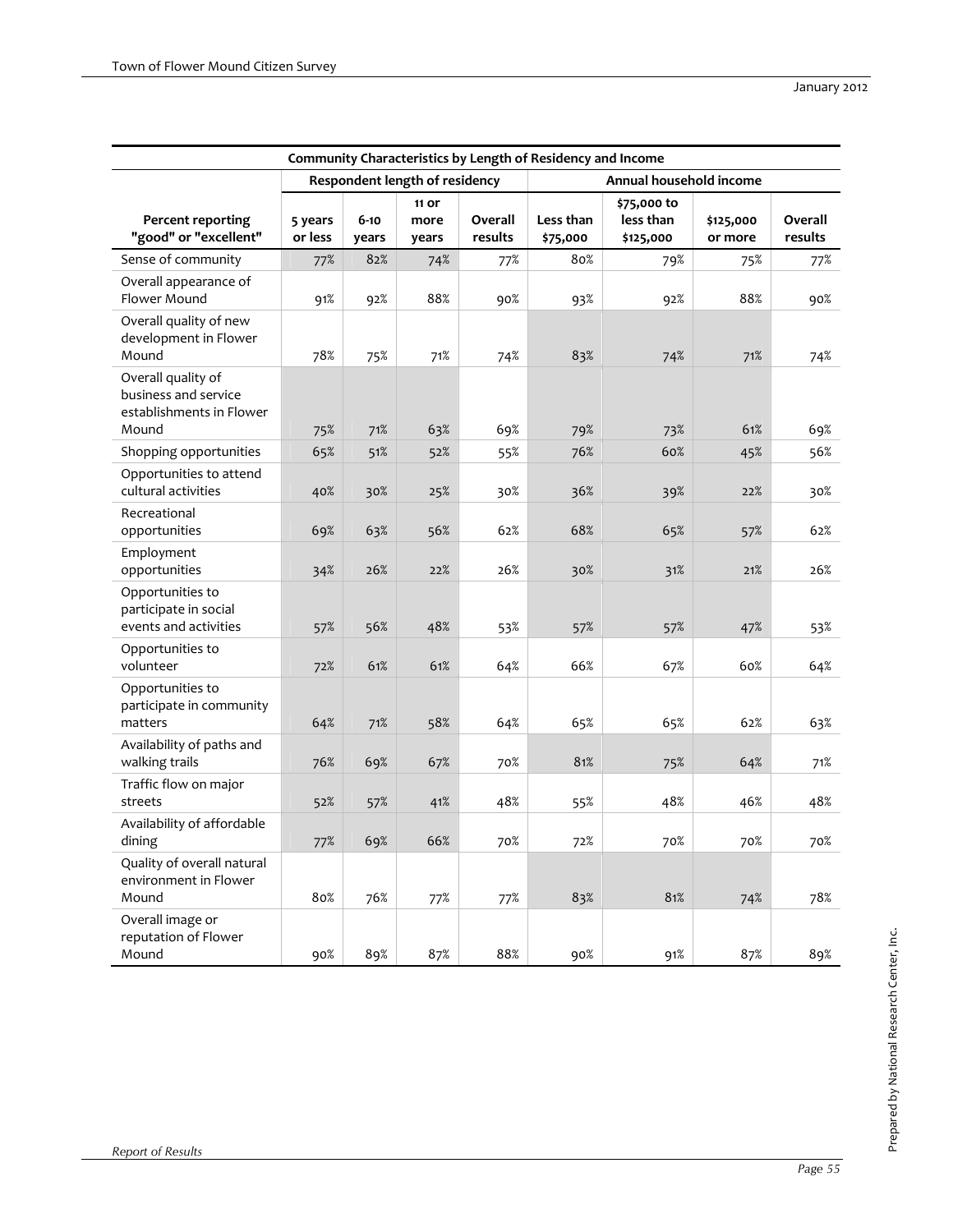|                                                                                 | Community Characteristics by Gender, Age and Race/Ethnicity |              |                |                    |        |                   |                    |                                 |                                     |                    |  |
|---------------------------------------------------------------------------------|-------------------------------------------------------------|--------------|----------------|--------------------|--------|-------------------|--------------------|---------------------------------|-------------------------------------|--------------------|--|
|                                                                                 |                                                             |              | Respondent age |                    |        | Respondent gender |                    |                                 | Respondent race/ethnicity           |                    |  |
| <b>Percent reporting</b><br>"good" or<br>"excellent"                            | $18 -$<br>34                                                | $35 -$<br>54 | $55+$          | Overall<br>results | Female | Male              | Overall<br>results | White<br>alone, not<br>Hispanic | Hispanic<br>and/or<br>other<br>race | Overall<br>results |  |
| Sense of community                                                              | 77%                                                         | 78%          | 77%            | 78%                | 80%    | 74%               | 77%                | 78%                             | 77%                                 | 78%                |  |
| Overall appearance<br>of Flower Mound                                           | 89%                                                         | 90%          | 92%            | 90%                | 92%    | 88%               | 90%                | 90%                             | 89%                                 | 90%                |  |
| Overall quality of<br>new development in<br>Flower Mound                        | 80%                                                         | 73%          | 75%            | 74%                | 76%    | 72%               | 74%                | 75%                             | 74%                                 | 75%                |  |
| Overall quality of<br>business and service<br>establishments in<br>Flower Mound | 77%                                                         | 66%          | 69%            | 69%                | 73%    | 63%               | 68%                | 69%                             | 69%                                 | 69%                |  |
| Shopping<br>opportunities                                                       | 68%                                                         | 51%          | 57%            | 56%                | 62%    | 48%               | 56%                | 56%                             | 55%                                 | 56%                |  |
| Opportunities to<br>attend cultural<br>activities                               | 35%                                                         | 26%          | 38%            | 30%                | 32%    | 28%               | 30%                | 30%                             | 32%                                 | 31%                |  |
| Recreational<br>opportunities                                                   | 70%                                                         | 59%          | 62%            | 62%                | 64%    | 60%               | 62%                | 64%                             | 53%                                 | 62%                |  |
| Employment<br>opportunities                                                     | 33%                                                         | 24%          | 27%            | 26%                | 30%    | 22%               | 26%                | 26%                             | 28%                                 | 26%                |  |
| Opportunities to<br>participate in social<br>events and activities              | 51%                                                         | 54%          | 53%            | 53%                | 56%    | 50%               | 53%                | 56%                             | 41%                                 | 53%                |  |
| Opportunities to<br>volunteer                                                   | 62%                                                         | 64%          | 66%            | 64%                | 64%    | 64%               | 64%                | 65%                             | 59%                                 | 64%                |  |
| Opportunities to<br>participate in<br>community matters                         | 55%                                                         | 65%          | 66%            | 64%                | 66%    | 62%               | 64%                | 66%                             | 54%                                 | 64%                |  |
| Availability of paths<br>and walking trails                                     | 72%                                                         | 69%          | 72%            | 70%                | 70%    | 71%               | 70%                | 72%                             | 64%                                 | 70%                |  |
| Traffic flow on<br>major streets                                                | 44%                                                         | 49%          | 53%            | 49%                | 50%    | 47%               | 49%                | 48%                             | 54%                                 | 49%                |  |
| Availability of<br>affordable dining                                            | 75%                                                         | 69%          | 68%            | 70%                | 77%    | 63%               | 70%                | 71%                             | 66%                                 | 70%                |  |
| Quality of overall<br>natural environment<br>in Flower Mound                    | 76%                                                         | 78%          | 78%            | 78%                | 78%    | 78%               | 78%                | 78%                             | 78%                                 | 78%                |  |
| Overall image or<br>reputation of Flower<br>Mound                               | 91%                                                         | 89%          | 87%            | 89%                | 91%    | 86%               | 88%                | 89%                             | 87%                                 | 89%                |  |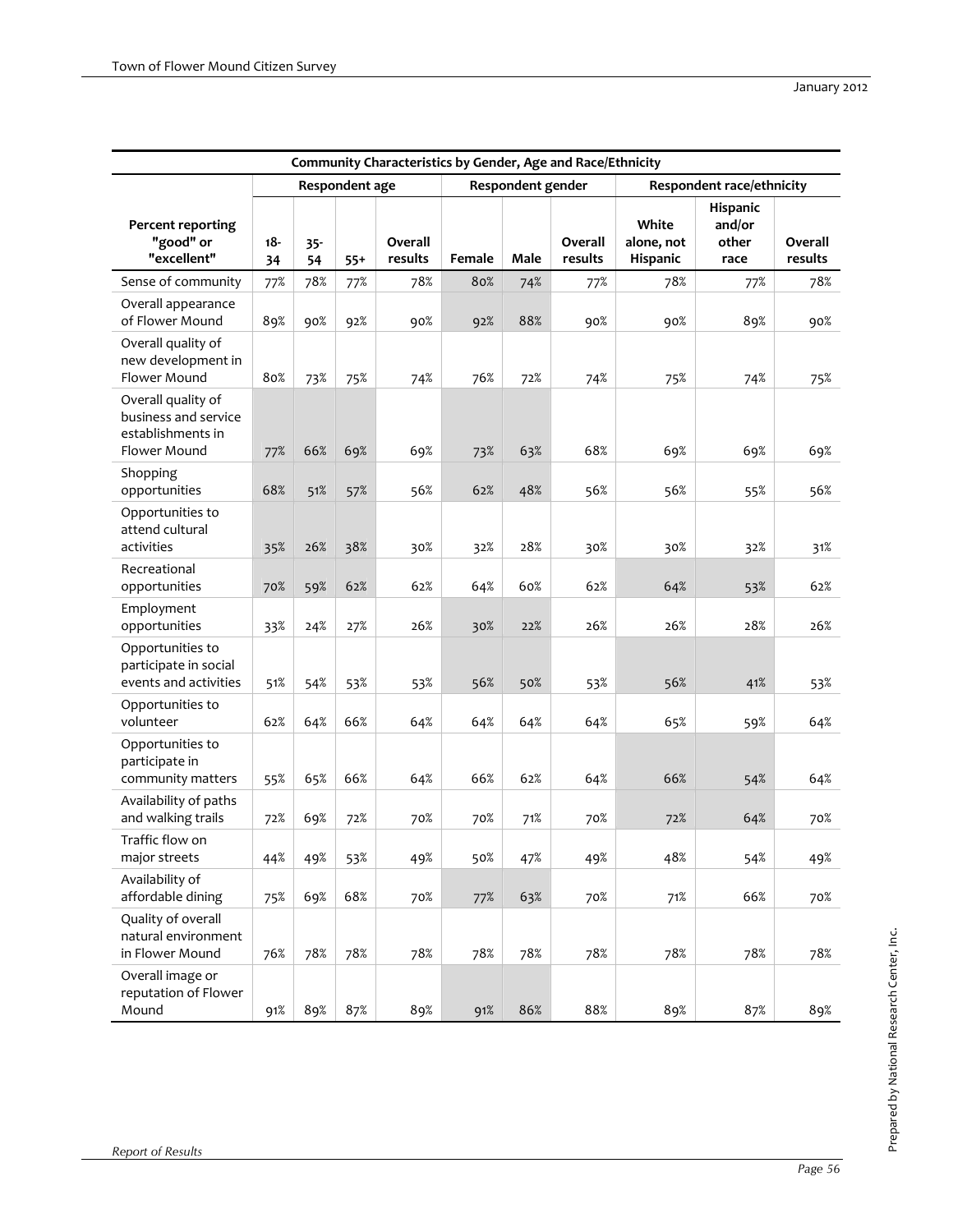|                                                   | Neighborhood Safety by Length of Residency and Income |                   |                                |                    |                         |                                       |                      |                    |  |  |  |  |
|---------------------------------------------------|-------------------------------------------------------|-------------------|--------------------------------|--------------------|-------------------------|---------------------------------------|----------------------|--------------------|--|--|--|--|
|                                                   |                                                       |                   | Respondent length of residency |                    | Annual household income |                                       |                      |                    |  |  |  |  |
| Percent reporting<br>"somewhat" or "very<br>safe" | 5 years<br>or less                                    | $6 - 10$<br>years | 11 or<br>more<br>years         | Overall<br>results | Less than<br>\$75,000   | \$75,000 to<br>less than<br>\$125,000 | \$125,000<br>or more | Overall<br>results |  |  |  |  |
| Safety in your<br>neighborhood during<br>the day  | 96%                                                   | 96%               | 98%                            | 97%                | 94%                     | 98%                                   | 97%                  | 97%                |  |  |  |  |
| Safety in your<br>neighborhood after<br>dark      | 89%                                                   | 91%               | 91%                            | 90%                | 81%                     | 91%                                   | 93%                  | 90%                |  |  |  |  |

|                                                   | Neighborhood Safety by Age, Gender and Race/Ethnicity |              |                |                    |        |                   |                    |                                        |                                  |                    |  |  |  |
|---------------------------------------------------|-------------------------------------------------------|--------------|----------------|--------------------|--------|-------------------|--------------------|----------------------------------------|----------------------------------|--------------------|--|--|--|
|                                                   |                                                       |              | Respondent age |                    |        | Respondent gender |                    | Respondent race/ethnicity              |                                  |                    |  |  |  |
| Percent reporting<br>"somewhat" or<br>"very safe" | 18-<br>34                                             | $35 -$<br>54 | $55+$          | Overall<br>results | Female | Male              | Overall<br>results | White<br>alone, not<br><b>Hispanic</b> | Hispanic<br>and/or<br>other race | Overall<br>results |  |  |  |
| Safety in your<br>neighborhood<br>during the day  | 96%                                                   | 97%          | 97%            | 97%                | 96%    | 97%               | 97%                | 97%                                    | 93%                              | 97%                |  |  |  |
| Safety in your<br>neighborhood<br>after dark      | 88%                                                   | 91%          | 91%            | 90%                | 89%    | 91%               | 90%                | 91%                                    | 85%                              | 90%                |  |  |  |

|                                                                                                                | Community Participation by Length of Residency and Income |                   |                                |                    |                          |                                       |                      |                    |  |  |  |
|----------------------------------------------------------------------------------------------------------------|-----------------------------------------------------------|-------------------|--------------------------------|--------------------|--------------------------|---------------------------------------|----------------------|--------------------|--|--|--|
|                                                                                                                |                                                           |                   | Respondent length of residency |                    |                          | Annual household income               |                      |                    |  |  |  |
| Percent reporting "good"<br>or "excellent"                                                                     | 5<br>vears<br>or less                                     | $6 - 10$<br>years | 11 or<br>more<br>years         | Overall<br>results | Less<br>than<br>\$75,000 | \$75,000 to<br>less than<br>\$125,000 | \$125,000<br>or more | Overall<br>results |  |  |  |
| Used Flower Mound public<br>libraries or their services                                                        | 65%                                                       | 68%               | 75%                            | 70%                | 67%                      | 70%                                   | 71%                  | 70%                |  |  |  |
| Used the Flower Mound<br>Community Activity Center                                                             | 56%                                                       | 58%               | 53%                            | 55%                | 49%                      | 60%                                   | 56%                  | 56%                |  |  |  |
| Participated in a recreation<br>program or activity                                                            | 49%                                                       | 54%               | 48%                            | 50%                | 47%                      | 48%                                   | 54%                  | 51%                |  |  |  |
| Visited a neighborhood<br>park or Town park                                                                    | 87%                                                       | 90%               | 85%                            | 87%                | 85%                      | 86%                                   | 89%                  | 87%                |  |  |  |
| Attended a meeting of local<br>elected officials or other<br>local public meeting                              | 19%                                                       | 34%               | 30%                            | 28%                | 25%                      | 24%                                   | 30%                  | 27%                |  |  |  |
| Watched a public meeting<br>of local elected officials or<br>other local public meeting<br>on cable television | 21%                                                       | 30%               | 40%                            | 32%                | 36%                      | 29%                                   | 32%                  | 32%                |  |  |  |
| Visited the Town's Web site                                                                                    | 90%                                                       | 91%               | 85%                            | 88%                | 80%                      | 89%                                   | 91%                  | 88%                |  |  |  |
| Recycled used paper, cans<br>or bottles from your home                                                         | 95%                                                       | 96%               | 96%                            | 96%                | 90%                      | 95%                                   | 98%                  | 96%                |  |  |  |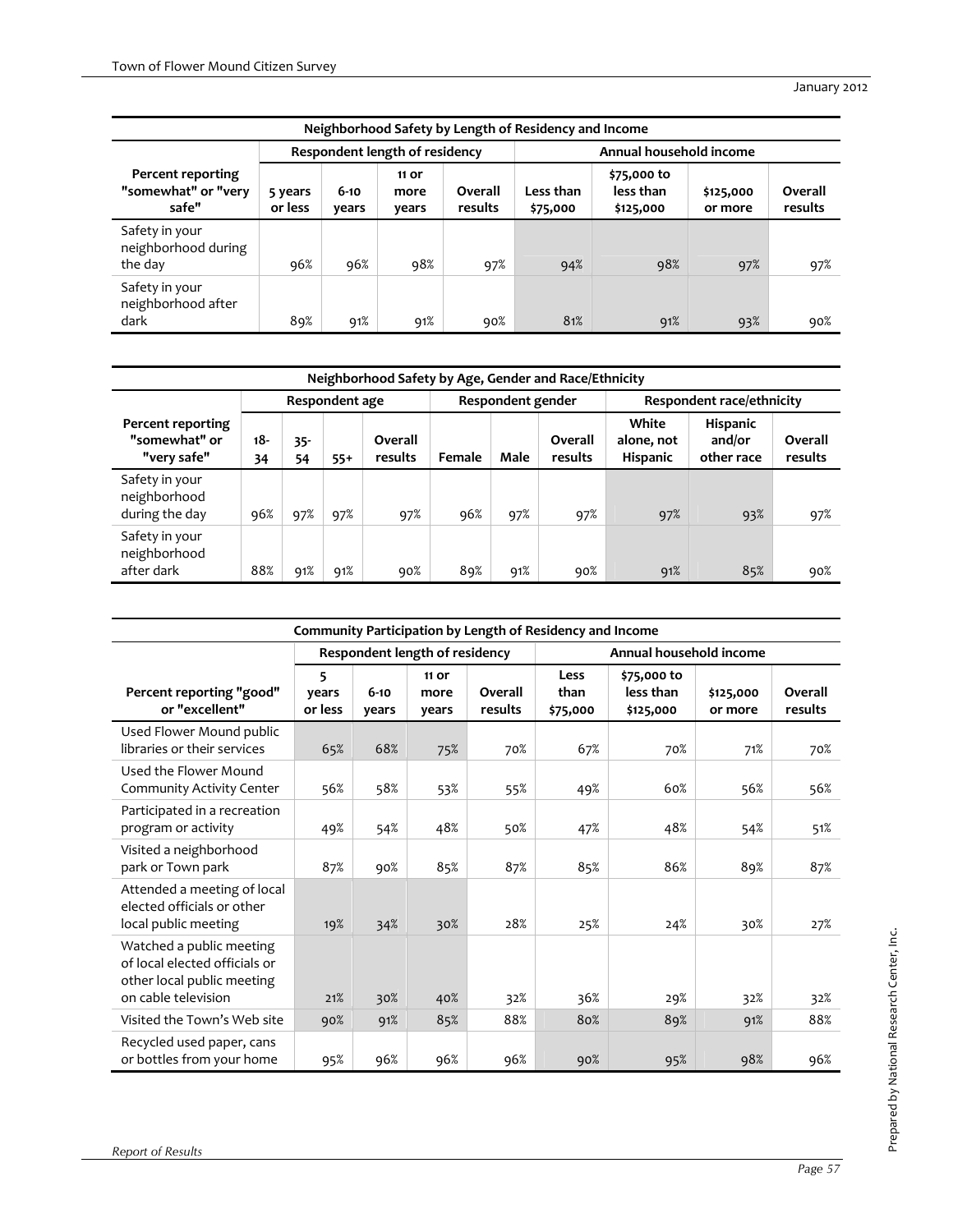|                                                                                                                      |              |              |                |                    |        |                   | Community Participation by Age, Gender and Race/Ethnicity |                                    |                                     |                    |
|----------------------------------------------------------------------------------------------------------------------|--------------|--------------|----------------|--------------------|--------|-------------------|-----------------------------------------------------------|------------------------------------|-------------------------------------|--------------------|
|                                                                                                                      |              |              | Respondent age |                    |        | Respondent gender |                                                           |                                    | Respondent race/ethnicity           |                    |
| <b>Percent reporting</b><br>"good" or<br>"excellent"                                                                 | $18 -$<br>34 | $35 -$<br>54 | $55+$          | Overall<br>results | Female | Male              | Overall<br>results                                        | White<br>alone,<br>not<br>Hispanic | Hispanic<br>and/or<br>other<br>race | Overall<br>results |
| Used Flower Mound<br>public libraries or<br>their services                                                           | 52%          | 77%          | 67%            | 70%                | 70%    | 70%               | 70%                                                       | 68%                                | 80%                                 | 70%                |
| Used the Flower<br>Mound Community<br><b>Activity Center</b>                                                         | 57%          | 61%          | 40%            | 56%                | 57%    | 54%               | 56%                                                       | 54%                                | 62%                                 | 56%                |
| Participated in a<br>recreation program<br>or activity                                                               | 49%          | 54%          | 38%            | 50%                | 50%    | 50%               | 50%                                                       | 48%                                | 58%                                 | 50%                |
| Visited a<br>neighborhood park<br>or Town park                                                                       | 89%          | 90%          | 79%            | 87%                | 85%    | 89%               | 87%                                                       | 87%                                | 87%                                 | 87%                |
| Attended a meeting<br>of local elected<br>officials or other local<br>public meeting                                 | 17%          | 29%          | 33%            | 28%                | 26%    | 29%               | 28%                                                       | 28%                                | 25%                                 | 27%                |
| Watched a public<br>meeting of local<br>elected officials or<br>other local public<br>meeting on cable<br>television | 26%          | 32%          | 37%            | 32%                | 30%    | 32%               | 31%                                                       | 30%                                | 40%                                 | 32%                |
| Visited the Town's<br>Web site                                                                                       | 94%          | 91%          | 76%            | 88%                | 87%    | 89%               | 88%                                                       | 87%                                | 90%                                 | 88%                |
| Recycled used paper,<br>cans or bottles from<br>your home                                                            | 97%          | 95%          | 96%            | 96%                | 95%    | 96%               | 96%                                                       | 96%                                | 97%                                 | 96%                |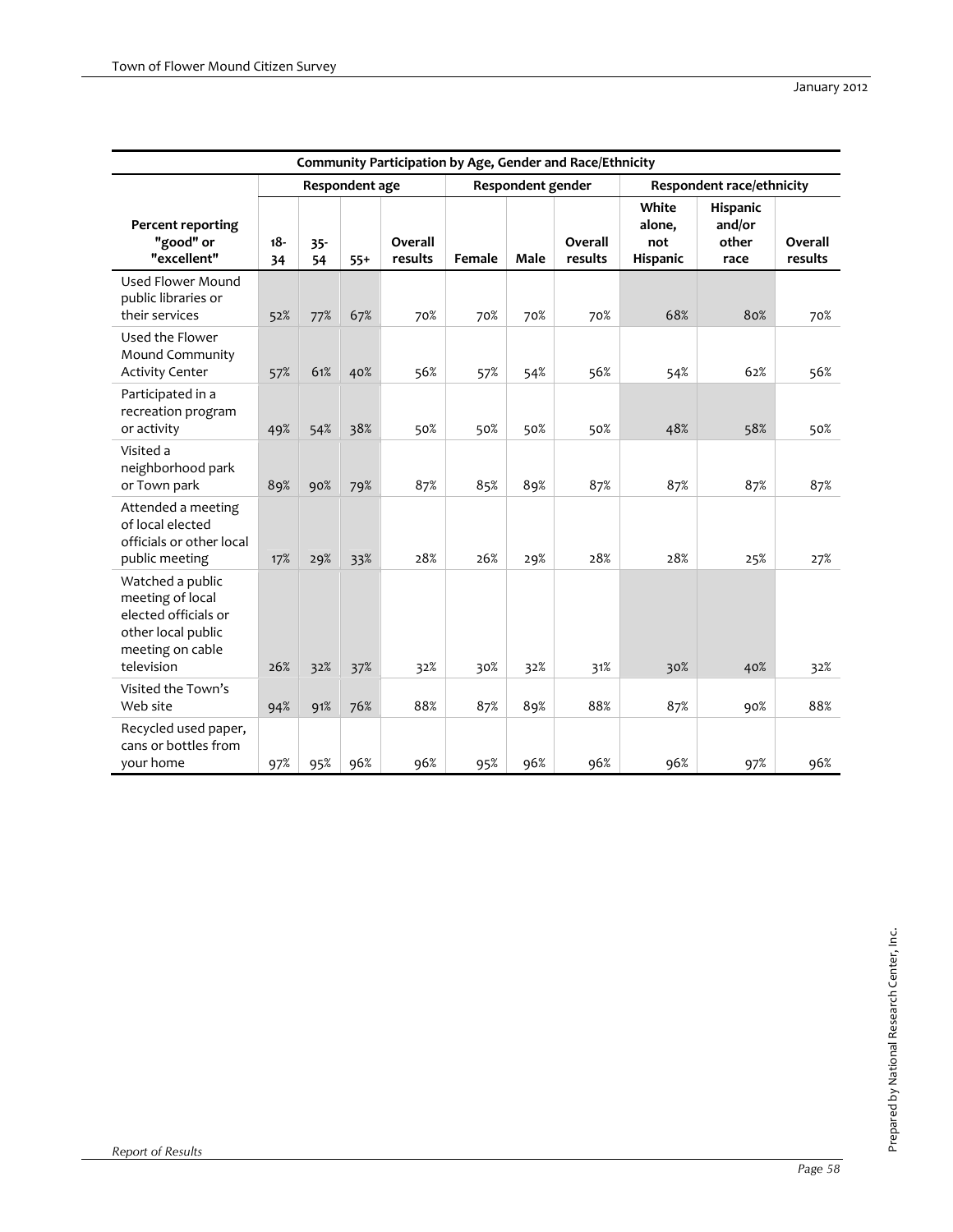|                                                                |                    |                   |                                |                    | Quality of Services by Length of Residency and Income |                                       |                      |                    |
|----------------------------------------------------------------|--------------------|-------------------|--------------------------------|--------------------|-------------------------------------------------------|---------------------------------------|----------------------|--------------------|
|                                                                |                    |                   | Respondent length of residency |                    |                                                       | Annual household income               |                      |                    |
| <b>Percent reporting</b><br>"good" or "excellent"              | 5 years<br>or less | $6 - 10$<br>years | 11 or<br>more<br>years         | Overall<br>results | Less than<br>\$75,000                                 | \$75,000 to<br>less than<br>\$125,000 | \$125,000<br>or more | Overall<br>results |
| Police                                                         | 92%                | 91%               | 85%                            | 89%                | 89%                                                   | 88%                                   | 90%                  | 89%                |
| Fire                                                           | 99%                | 98%               | 98%                            | 98%                | 99%                                                   | 98%                                   | 97%                  | 98%                |
| Ambulance or<br>emergency medical<br>services                  | 97%                | 97%               | 96%                            | 97%                | 99%                                                   | 96%                                   | 96%                  | 97%                |
| Municipal courts                                               | 84%                | 84%               | 74%                            | 79%                | 79%                                                   | 79%                                   | 80%                  | 79%                |
| Traffic enforcement                                            | 82%                | 80%               | 68%                            | 75%                | 77%                                                   | 74%                                   | 75%                  | 75%                |
| Street repair                                                  | 65%                | 67%               | 52%                            | 60%                | 52%                                                   | 63%                                   | 61%                  | 60%                |
| <b>Street lighting</b>                                         | 59%                | 64%               | 55%                            | 59%                | 52%                                                   | 57%                                   | 63%                  | 59%                |
| Garbage collection                                             | 93%                | 94%               | 92%                            | 93%                | 92%                                                   | 95%                                   | 92%                  | 93%                |
| Recycling                                                      | 90%                | 93%               | 91%                            | 91%                | 91%                                                   | 91%                                   | 91%                  | 91%                |
| Drinking water                                                 | 85%                | 80%               | 84%                            | 83%                | 82%                                                   | 83%                                   | 84%                  | 83%                |
| Town parks                                                     | 83%                | 83%               | 85%                            | 84%                | 86%                                                   | 86%                                   | 82%                  | 84%                |
| Recreation programs<br>or classes                              | 78%                | 80%               | 75%                            | 77%                | 82%                                                   | 77%                                   | 77%                  | 78%                |
| Community Activity<br>Center or other<br>recreation facilities | 87%                | 91%               | 89%                            | 89%                | 90%                                                   | 90%                                   | 88%                  | 89%                |
| Land use, planning<br>and zoning                               | 62%                | 50%               | 49%                            | 53%                | 57%                                                   | 59%                                   | 47%                  | 53%                |
| Code enforcement                                               | 65%                | 64%               | 58%                            | 62%                | 59%                                                   | 64%                                   | 61%                  | 61%                |
| Animal control                                                 | 85%                | 82%               | 76%                            | 80%                | 78%                                                   | 83%                                   | 78%                  | 80%                |
| Economic<br>development                                        | 65%                | 52%               | 46%                            | 52%                | 66%                                                   | 56%                                   | 46%                  | 53%                |
| Services to seniors                                            | 89%                | 70%               | 68%                            | 73%                | 70%                                                   | 77%                                   | 73%                  | 74%                |
| Services to youth                                              | 80%                | 78%               | 67%                            | 74%                | 75%                                                   | 72%                                   | 75%                  | 74%                |
| Public library                                                 | 88%                | 84%               | 84%                            | 85%                | 82%                                                   | 88%                                   | 83%                  | 84%                |
| Public information                                             | 78%                | 78%               | 74%                            | 77%                | 77%                                                   | 79%                                   | 75%                  | 77%                |
| Emergency<br>preparedness                                      | 76%                | 78%               | 73%                            | 75%                | 75%                                                   | 80%                                   | 72%                  | 75%                |
| Preservation of open<br>space                                  | 56%                | 55%               | 57%                            | 56%                | 60%                                                   | 58%                                   | 55%                  | 57%                |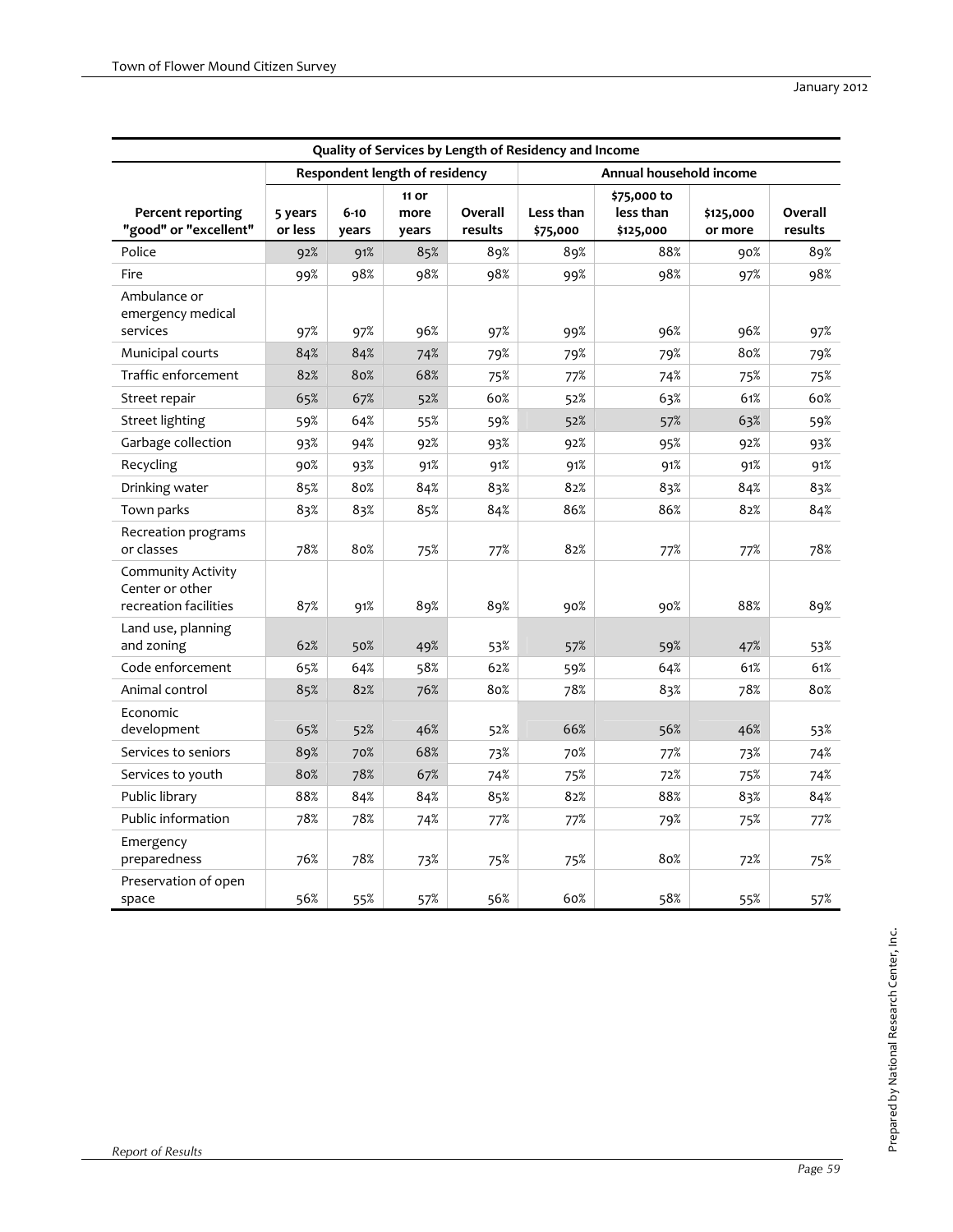| Quality of Services by Gender, Age and Race/Ethnicity             |           |              |                |                    |        |                   |                    |                                 |                                  |                    |
|-------------------------------------------------------------------|-----------|--------------|----------------|--------------------|--------|-------------------|--------------------|---------------------------------|----------------------------------|--------------------|
|                                                                   |           |              | Respondent age |                    |        | Respondent gender |                    |                                 | Respondent race/ethnicity        |                    |
| <b>Percent reporting</b><br>"good" or<br>"excellent"              | 18-<br>34 | $35 -$<br>54 | $55+$          | Overall<br>results | Female | Male              | Overall<br>results | White<br>alone, not<br>Hispanic | Hispanic<br>and/or<br>other race | Overall<br>results |
| Police                                                            | 89%       | 89%          | 90%            | 89%                | 92%    | 87%               | 89%                | 90%                             | 85%                              | 89%                |
| Fire                                                              | 100%      | 98%          | 97%            | 98%                | 99%    | 97%               | 98%                | 98%                             | 95%                              | 98%                |
| Ambulance or<br>emergency<br>medical services                     | 100%      | 97%          | 94%            | 97%                | 98%    | 95%               | 97%                | 97%                             | 95%                              | 97%                |
| Municipal courts                                                  | 74%       | 82%          | 77%            | 79%                | 84%    | 75%               | 80%                | 81%                             | 70%                              | 80%                |
| Traffic<br>enforcement                                            | 81%       | 74%          | 73%            | 75%                | 81%    | 70%               | 76%                | 77%                             | 69%                              | 75%                |
| Street repair                                                     | 59%       | 61%          | 57%            | 59%                | 61%    | 58%               | 60%                | 61%                             | 57%                              | 60%                |
| <b>Street lighting</b>                                            | 57%       | 60%          | 56%            | 59%                | 61%    | 57%               | 59%                | 60%                             | 53%                              | 59%                |
| Garbage collection                                                | 95%       | 92%          | 92%            | 93%                | 94%    | 92%               | 93%                | 94%                             | 90%                              | 93%                |
| Recycling                                                         | 89%       | 92%          | 91%            | 91%                | 92%    | 91%               | 91%                | 93%                             | 85%                              | 91%                |
| Drinking water                                                    | 86%       | 83%          | 82%            | 83%                | 83%    | 84%               | 83%                | 84%                             | 80%                              | 83%                |
| Town parks                                                        | 78%       | 86%          | 84%            | 84%                | 86%    | 82%               | 84%                | 85%                             | 79%                              | 84%                |
| Recreation<br>programs or<br>classes                              | 77%       | 78%          | 77%            | 78%                | 82%    | 72%               | 78%                | 81%                             | 64%                              | 77%                |
| Community<br>Activity Center or<br>other recreation<br>facilities | 93%       | 90%          | 84%            | 89%                | 92%    | 87%               | 89%                | 92%                             | 78%                              | 89%                |
| Land use, planning<br>and zoning                                  | 66%       | 50%          | 50%            | 53%                | 51%    | 54%               | 53%                | 54%                             | 51%                              | 53%                |
| Code enforcement                                                  | 60%       | 63%          | 60%            | 62%                | 66%    | 58%               | 62%                | 63%                             | 53%                              | 62%                |
| Animal control                                                    | 83%       | 82%          | 72%            | 80%                | 85%    | 75%               | 80%                | 81%                             | 72%                              | 79%                |
| Economic<br>development                                           | 61%       | 50%          | 52%            | 53%                | 59%    | 46%               | 53%                | 54%                             | 48%                              | 53%                |
| Services to seniors                                               | 80%       | 76%          | 66%            | 74%                | 78%    | 70%               | 74%                | 74%                             | 69%                              | 73%                |
| Services to youth                                                 | 72%       | 75%          | 73%            | 74%                | 77%    | 71%               | 74%                | 76%                             | 63%                              | 74%                |
| Public library                                                    | 83%       | 86%          | 84%            | 85%                | 84%    | 87%               | 85%                | 85%                             | 85%                              | 85%                |
| Public information                                                | 76%       | 78%          | 74%            | 77%                | 78%    | 76%               | 77%                | 78%                             | 72%                              | 77%                |
| Emergency<br>preparedness                                         | 82%       | 77%          | 69%            | 76%                | 77%    | 74%               | 76%                | 76%                             | 73%                              | 75%                |
| Preservation of<br>open space                                     | 60%       | 55%          | 59%            | 57%                | 54%    | 60%               | 57%                | 57%                             | 56%                              | 57%                |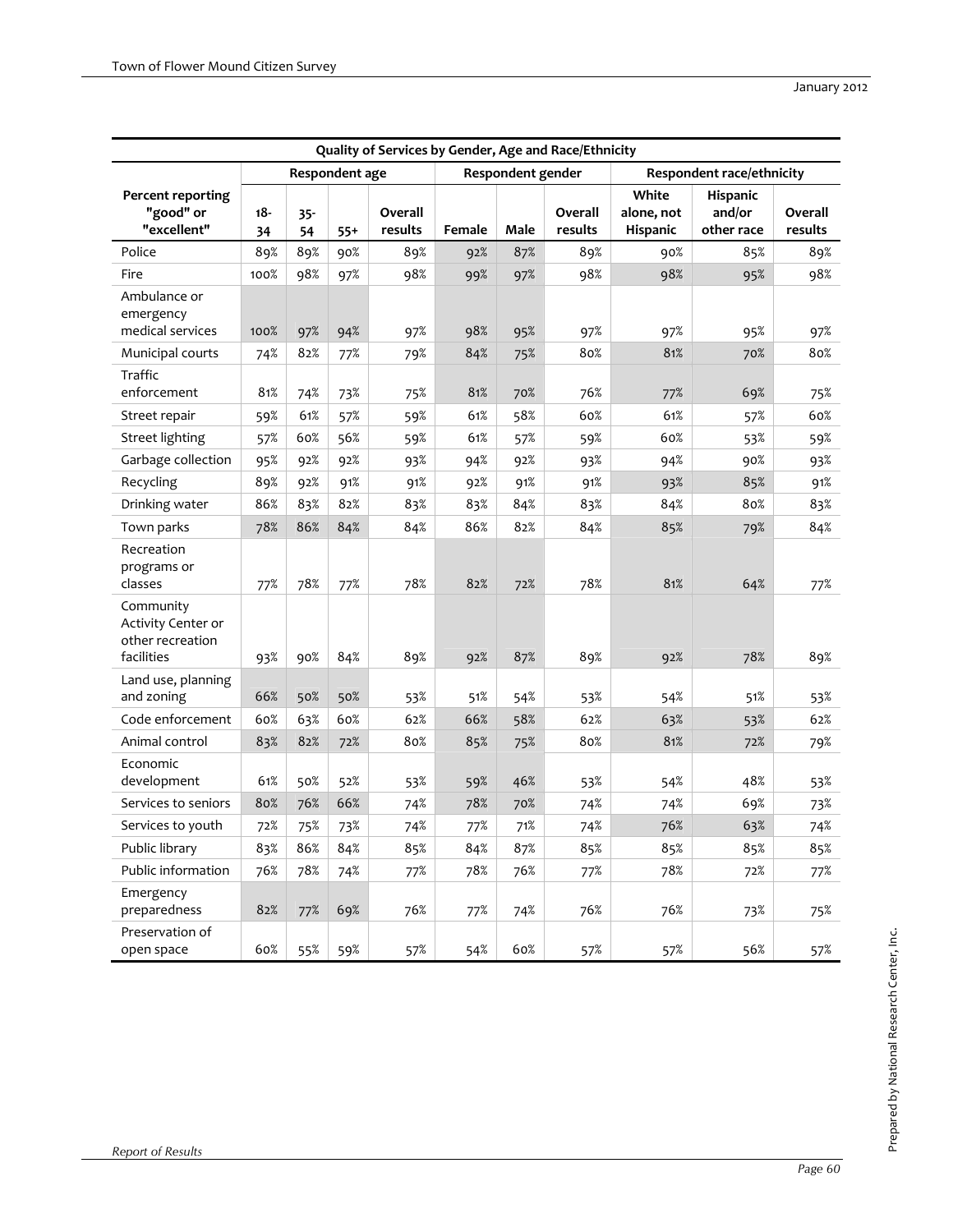|                                                                | Government Performance by Length of Residency and Income |                   |                        |                    |                       |                                       |                      |                    |  |  |  |  |
|----------------------------------------------------------------|----------------------------------------------------------|-------------------|------------------------|--------------------|-----------------------|---------------------------------------|----------------------|--------------------|--|--|--|--|
| Annual household income<br>Respondent length of residency      |                                                          |                   |                        |                    |                       |                                       |                      |                    |  |  |  |  |
| Percent reporting<br>"good" or<br>"excellent"                  | 5 years<br>or less                                       | $6 - 10$<br>years | 11 or<br>more<br>years | Overall<br>results | Less than<br>\$75,000 | \$75,000 to<br>less than<br>\$125,000 | \$125,000<br>or more | Overall<br>results |  |  |  |  |
| The value of services<br>for the taxes paid to<br>Flower Mound | 79%                                                      | 77%               | 74%                    | 76%                | 76%                   | 76%                                   | 77%                  | 77%                |  |  |  |  |
| The overall direction<br>that Flower Mound is<br>taking        | 75%                                                      | 66%               | 65%                    | 68%                | 74%                   | 73%                                   | 63%                  | 69%                |  |  |  |  |

|                                                                   | Government Performance by Age, Gender and Race/Ethnicity |              |       |                    |        |                   |                    |                                        |                                         |                    |  |
|-------------------------------------------------------------------|----------------------------------------------------------|--------------|-------|--------------------|--------|-------------------|--------------------|----------------------------------------|-----------------------------------------|--------------------|--|
|                                                                   | Respondent age                                           |              |       |                    |        | Respondent gender |                    | Respondent race/ethnicity              |                                         |                    |  |
| Percent reporting<br>"good" or<br>"excellent"                     | $18-$<br>34                                              | $35 -$<br>54 | $55+$ | Overall<br>results | Female | Male              | Overall<br>results | White<br>alone, not<br><b>Hispanic</b> | <b>Hispanic</b><br>and/or<br>other race | Overall<br>results |  |
| The value of<br>services for the<br>taxes paid to<br>Flower Mound | 82%                                                      | 75%          | 76%   | 77%                | 79%    | 75%               | 77%                | 79%                                    | 69%                                     | 77%                |  |
| The overall<br>direction that<br>Flower Mound is<br>taking        | 75%                                                      | 68%          | 65%   | 68%                | 73%    | 64%               | 68%                | 69%                                    | 66%                                     | 69%                |  |

|                                                                                                                  | Public Trust by Length of Residency and Income |                   |                                |                    |                          |                                       |                      |                    |
|------------------------------------------------------------------------------------------------------------------|------------------------------------------------|-------------------|--------------------------------|--------------------|--------------------------|---------------------------------------|----------------------|--------------------|
|                                                                                                                  |                                                |                   | Respondent length of residency |                    |                          | Annual household income               |                      |                    |
| Percent reporting<br>"strongly" or "somewhat"<br>agree                                                           | 5<br>years<br>or less                          | $6 - 10$<br>years | 11 or<br>more<br>years         | Overall<br>results | Less<br>than<br>\$75,000 | \$75,000 to<br>less than<br>\$125,000 | \$125,000<br>or more | Overall<br>results |
| Flower Mound's local<br>government is run for the<br>benefit of all people                                       | 69%                                            | 63%               | 58%                            | 62%                | 63%                      | 69%                                   | 59%                  | 63%                |
| Flower Mound Town<br>government welcomes<br>citizen involvement                                                  | 69%                                            | 71%               | 64%                            | 68%                | 69%                      | 75%                                   | 63%                  | 68%                |
| Local tax dollars are being<br>spent wisely                                                                      | 58%                                            | 57%               | 53%                            | 55%                | 51%                      | 57%                                   | 56%                  | 56%                |
| I recommend Flower<br>Mound's Town government<br>as an example of how to<br>provide local government<br>services | 54%                                            | 49%               | 43%                            | 48%                | 46%                      | 55%                                   | 45%                  | 48%                |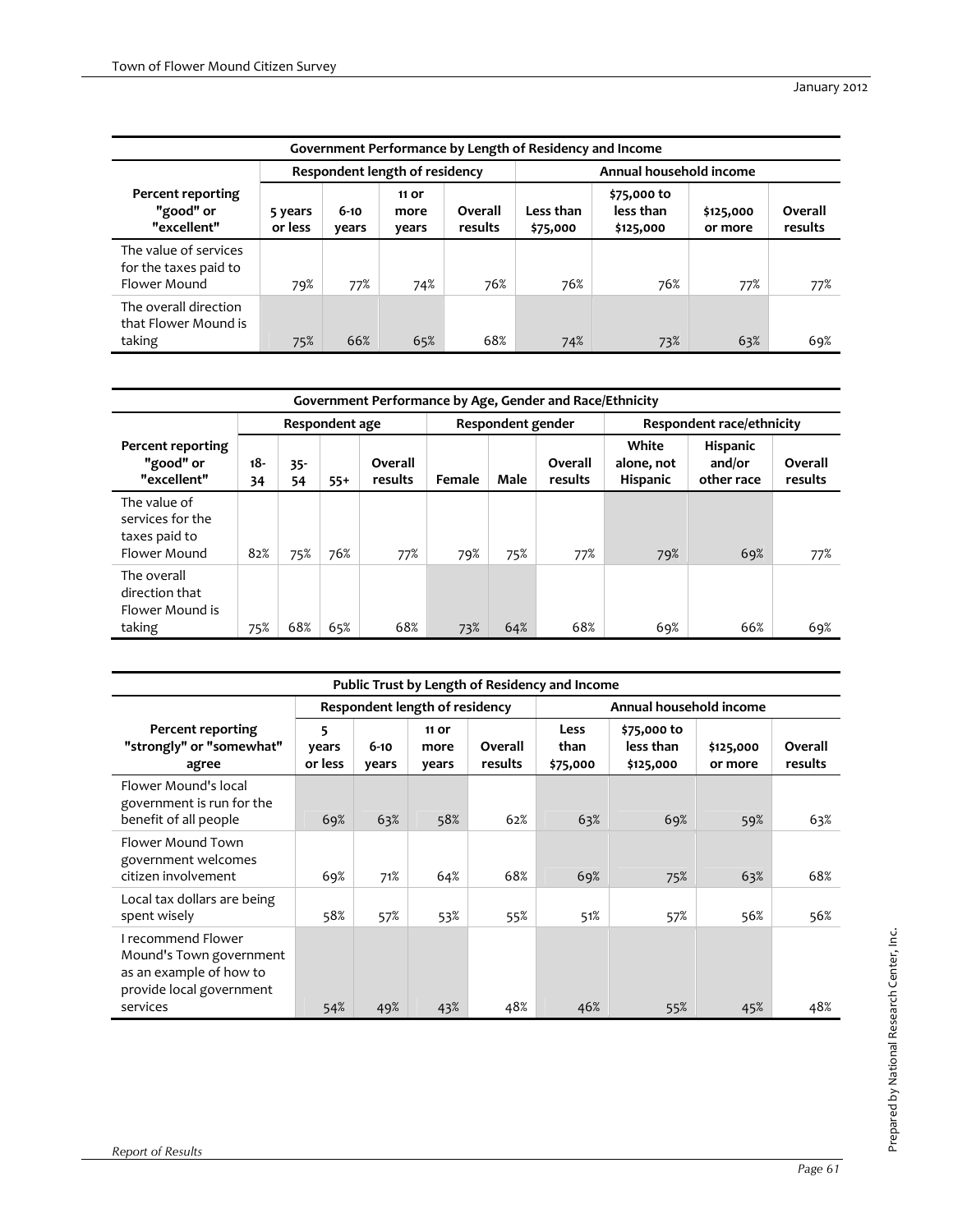|                                                                                              | Public Trust by Age, Gender and Race/Ethnicity |              |                |                    |        |                   |                    |                                    |                                     |                    |
|----------------------------------------------------------------------------------------------|------------------------------------------------|--------------|----------------|--------------------|--------|-------------------|--------------------|------------------------------------|-------------------------------------|--------------------|
|                                                                                              |                                                |              | Respondent age |                    |        | Respondent gender |                    |                                    | Respondent race/ethnicity           |                    |
| Percent reporting<br>"strongly" or<br>"somewhat" agree                                       | $18 -$<br>34                                   | $35 -$<br>54 | $55+$          | Overall<br>results | Female | Male              | Overall<br>results | White<br>alone,<br>not<br>Hispanic | Hispanic<br>and/or<br>other<br>race | Overall<br>results |
| Flower Mound's local<br>government is run<br>for the benefit of all<br>people                | 65%                                            | 63%          | 59%            | 63%                | 63%    | 63%               | 63%                | 62%                                | 71%                                 | 63%                |
| <b>Flower Mound Town</b><br>government<br>welcomes citizen<br>involvement                    | 71%                                            | 68%          | 65%            | 68%                | 70%    | 65%               | 68%                | 67%                                | 72%                                 | 68%                |
| Local tax dollars are<br>being spent wisely                                                  | 52%                                            | 55%          | 58%            | 55%                | 58%    | 52%               | 55%                | 55%                                | 60%                                 | 56%                |
| I recommend Flower<br>Mound's Town<br>government as an<br>example of how to<br>provide local |                                                |              |                |                    |        |                   |                    |                                    |                                     | 48%                |
| government services                                                                          | 53%                                            | 46%          | 49%            | 48%                | 50%    | 45%               | 48%                | 47%                                | 54%                                 |                    |

| Likelihood of Remaining in Community and Recommending Community by Length of Residency and Income |                    |                   |                                |                    |                         |                                       |                      |                    |  |  |
|---------------------------------------------------------------------------------------------------|--------------------|-------------------|--------------------------------|--------------------|-------------------------|---------------------------------------|----------------------|--------------------|--|--|
|                                                                                                   |                    |                   | Respondent length of residency |                    | Annual household income |                                       |                      |                    |  |  |
| Percent reporting<br>"somewhat" or "very"<br>likely                                               | 5 years<br>or less | $6 - 10$<br>years | 11 or<br>more<br>years         | Overall<br>results | Less than<br>\$75,000   | \$75,000 to<br>less than<br>\$125,000 | \$125,000<br>or more | Overall<br>results |  |  |
| Recommend living in<br>Flower Mound to<br>someone who asks                                        | 96%                | 93%               | 93%                            | 94%                | 97%                     | 94%                                   | 93%                  | 94%                |  |  |
| Remain in Flower<br>Mound for the next<br>five years                                              | 88%                | 87%               | 87%                            | 87%                | 87%                     | 89%                                   | 86%                  | 87%                |  |  |

| Likelihood of Remaining in Community and Recommending Community by Age, Gender and Race/Ethnicity |                |              |       |                    |        |                   |                    |                                        |                                         |                    |  |
|---------------------------------------------------------------------------------------------------|----------------|--------------|-------|--------------------|--------|-------------------|--------------------|----------------------------------------|-----------------------------------------|--------------------|--|
|                                                                                                   | Respondent age |              |       |                    |        | Respondent gender |                    | Respondent race/ethnicity              |                                         |                    |  |
| Percent reporting<br>"somewhat" or<br>"very" likely                                               | $18-$<br>34    | $35 -$<br>54 | $55+$ | Overall<br>results | Female | Male              | Overall<br>results | White<br>alone, not<br><b>Hispanic</b> | <b>Hispanic</b><br>and/or<br>other race | Overall<br>results |  |
| Recommend living<br>in Flower Mound<br>to someone who<br>asks                                     | 95%            | 94%          | 92%   | 94%                | 94%    | 94%               | 94%                | 94%                                    | 94%                                     | 94%                |  |
| Remain in Flower<br>Mound for the<br>next five years                                              | 87%            | 88%          | 86%   | 87%                | 86%    | 89%               | 87%                | 87%                                    | 87%                                     | 87%                |  |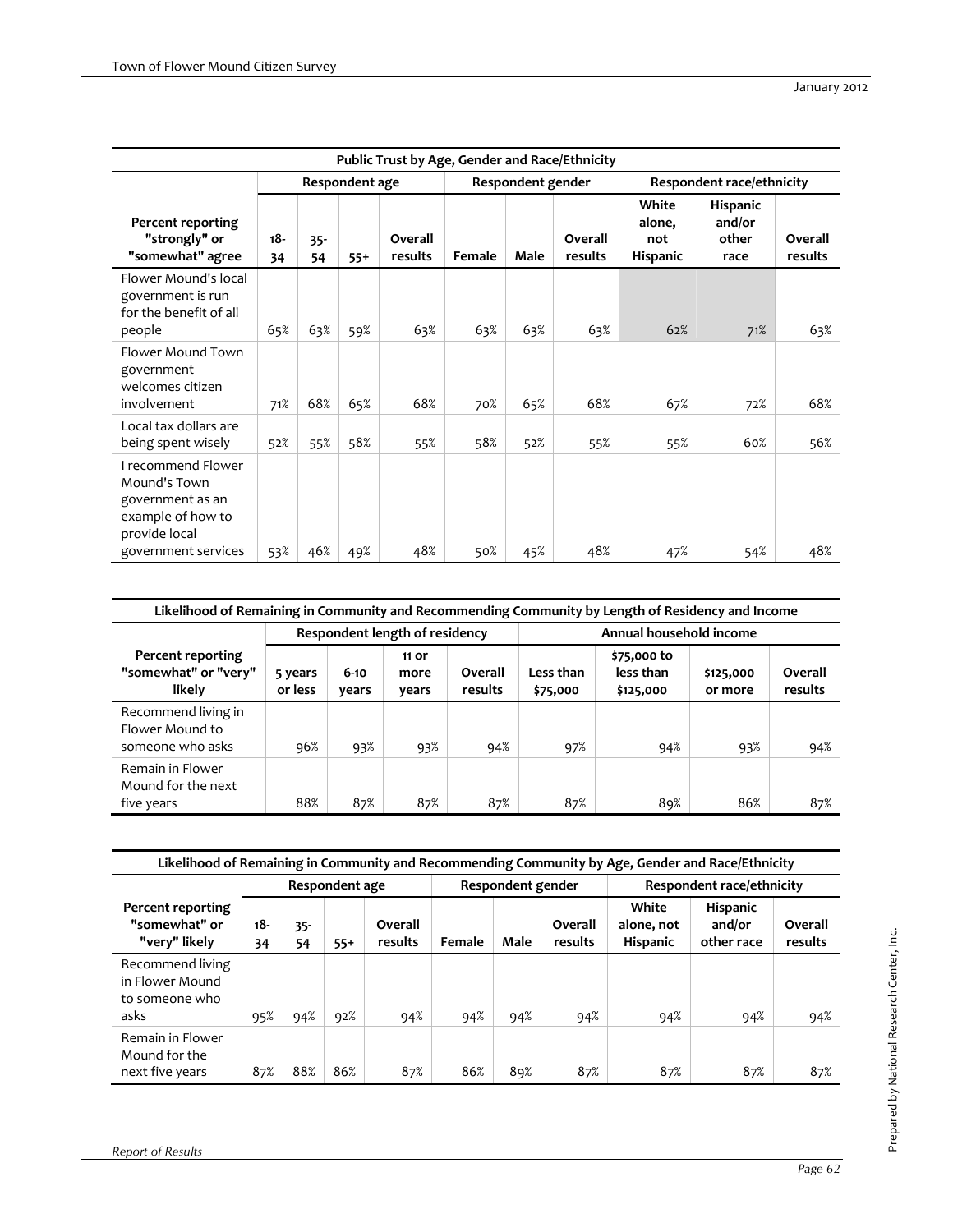| Interest in the Town Pursuing Various Projects by Length of Residency and Income                                                                                                       |                                                              |                |                                      |                    |                       |                                       |                         |                    |  |
|----------------------------------------------------------------------------------------------------------------------------------------------------------------------------------------|--------------------------------------------------------------|----------------|--------------------------------------|--------------------|-----------------------|---------------------------------------|-------------------------|--------------------|--|
|                                                                                                                                                                                        | Respondent length of<br>residency<br>Annual household income |                |                                      |                    |                       |                                       |                         |                    |  |
| Percent reporting "somewhat" or "very interested"                                                                                                                                      | ៑<br>years<br>less<br>LO.                                    | -10 years<br>ە | more<br>years<br>$\overline{5}$<br>Ξ | Overall<br>results | Less than<br>\$75,000 | \$75,000 to<br>less than<br>\$125,000 | ۲Ó<br>\$125,000<br>more | Overall<br>results |  |
| Interested in the Town creating a public private<br>partnership (PPP) in which Town funds are used to<br>encourage private investment at The River Walk at<br>Central Park development | 57%                                                          | 55%            | 57%                                  | 57%                | 53%                   | 53%                                   | 63%                     | 58%                |  |
| Interested in the Town constructing a municipal complex<br>(estimated cost is in excess of \$30 million) at The River<br>Walk at Central Park development                              | 49%                                                          | 54%            | 50%                                  | 51%                | 47%                   | 47%                                   | 57%                     | 52%                |  |
| Interested in the Town pursuing options for green waste<br>collection for an additional monthly cost of \$1.82                                                                         | 73%                                                          | 69%            | 68%                                  | 70%                | 71%                   | 67%                                   | 73%                     | 71%                |  |
| Interested in the Town enhancing its public arts program<br>to include performing, visual, and other cultural arts                                                                     | 73%                                                          | 73%            | 71%                                  | 72%                | 74%                   | 72%                                   | 74%                     | 73%                |  |

| Interest in the Town Pursuing Various Projects by Age, Gender and Race/Ethnicity                                                                                                          |           |           |                |                    |        |                      |                    |                                 |                                     |                    |  |
|-------------------------------------------------------------------------------------------------------------------------------------------------------------------------------------------|-----------|-----------|----------------|--------------------|--------|----------------------|--------------------|---------------------------------|-------------------------------------|--------------------|--|
|                                                                                                                                                                                           |           |           | Respondent age |                    |        | Respondent<br>gender |                    | Respondent race/ethnicity       |                                     |                    |  |
| Percent reporting "somewhat" or "very<br>interested"                                                                                                                                      | $18 - 34$ | 5-54<br>w | 55+            | Overall<br>results | Female | Male                 | Overall<br>results | alone, not<br>Hispanic<br>White | Hispanic<br>and/or<br>other<br>race | Overall<br>results |  |
| Interested in the Town creating a public<br>private partnership (PPP) in which Town<br>funds are used to encourage private<br>investment at The River Walk at Central<br>Park development | 57%       | 58%       | 55%            | 57%                | 57%    | 57%                  | 57%                | 56%                             | 62%                                 | 57%                |  |
| Interested in the Town constructing a<br>municipal complex (estimated cost is in<br>excess of \$30 million) at The River Walk at<br>Central Park development                              | 57%       | 51%       | 45%            | 51%                | 51%    | 50%                  | 51%                | 50%                             | 58%                                 | 51%                |  |
| Interested in the Town pursuing options<br>for green waste collection for an<br>additional monthly cost of \$1.82                                                                         | 73%       | 72%       | 63%            | 70%                | 75%    | 65%                  | 70%                | 70%                             | 68%                                 | 70%                |  |
| Interested in the Town enhancing its<br>public arts program to include<br>performing, visual, and other cultural arts                                                                     | 80%       | 73%       | 65%            | 73%                | 77%    | 68%                  | 72%                | 71%                             | 81%                                 | 73%                |  |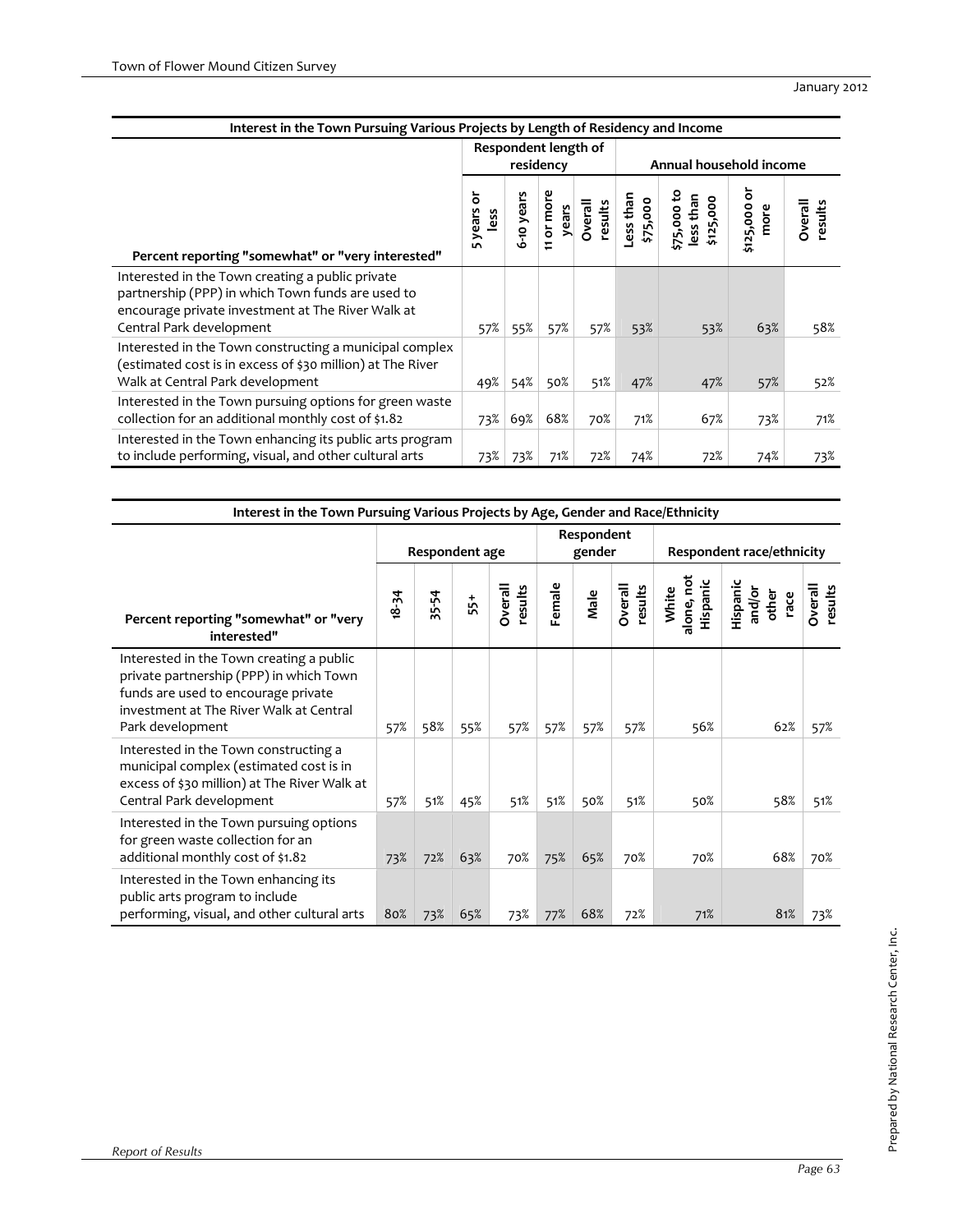| Preferences for Funding a PPP by Length of Residency and Income                                 |                       |                   |                                |                    |                          |                                       |                      |                    |  |  |  |
|-------------------------------------------------------------------------------------------------|-----------------------|-------------------|--------------------------------|--------------------|--------------------------|---------------------------------------|----------------------|--------------------|--|--|--|
|                                                                                                 |                       |                   | Respondent length of residency |                    |                          | Annual household income               |                      |                    |  |  |  |
| Percent reporting<br>"strongly" or "somewhat"<br>support                                        | 5<br>years<br>or less | $6 - 10$<br>years | 11 or<br>more<br>years         | Overall<br>results | Less<br>than<br>\$75,000 | \$75,000 to<br>less than<br>\$125,000 | \$125,000<br>or more | Overall<br>results |  |  |  |
| Property tax revenue                                                                            | 25%                   | 32%               | 26%                            | 27%                | 34%                      | 26%                                   | 26%                  | 28%                |  |  |  |
| Sales tax revenue                                                                               | 48%                   | 49%               | 46%                            | 48%                | 47%                      | 44%                                   | 51%                  | 48%                |  |  |  |
| Reprioritizing the Tax<br>Increment Reinvestment<br>Zone (TIRZ) funding                         | 51%                   | 53%               | 53%                            | 53%                | 53%                      | 53%                                   | 53%                  | 53%                |  |  |  |
| Amending the Town's<br>Economic Development<br>Initiative Policy to include<br>forgivable loans | 39%                   | 34%               | 35%                            | 36%                | 42%                      | 37%                                   | 34%                  | 37%                |  |  |  |

| Preferences for Funding a PPP by Age, Gender and Race/Ethnicity                              |                |              |       |                    |        |                   |                    |                                        |                                            |                    |
|----------------------------------------------------------------------------------------------|----------------|--------------|-------|--------------------|--------|-------------------|--------------------|----------------------------------------|--------------------------------------------|--------------------|
|                                                                                              | Respondent age |              |       |                    |        | Respondent gender |                    | Respondent race/ethnicity              |                                            |                    |
| Percent reporting<br>"strongly" or<br>"somewhat"<br>support                                  | $18 -$<br>34   | $35 -$<br>54 | $55+$ | Overall<br>results | Female | Male              | Overall<br>results | White<br>alone, not<br><b>Hispanic</b> | <b>Hispanic</b><br>and/or<br>other<br>race | Overall<br>results |
| Property tax revenue                                                                         | 29%            | 27%          | 26%   | 27%                | 29%    | 26%               | 27%                | 27%                                    | 30%                                        | 27%                |
| Sales tax revenue                                                                            | 50%            | 49%          | 43%   | 48%                | 49%    | 46%               | 48%                | 46%                                    | 53%                                        | 47%                |
| Reprioritizing the<br>Tax Increment<br>Reinvestment Zone<br>(TIRZ) funding                   | 56%            | 54%          | 48%   | 53%                | 53%    | 54%               | 53%                | 52%                                    | 58%                                        | 53%                |
| Amending the<br>Town's Economic<br>Development<br>Initiative Policy to<br>include forgivable |                |              |       |                    |        |                   |                    |                                        |                                            |                    |
| loans                                                                                        | 43%            | 36%          | 31%   | 36%                | 37%    | 36%               | 36%                | 35%                                    | 43%                                        | 36%                |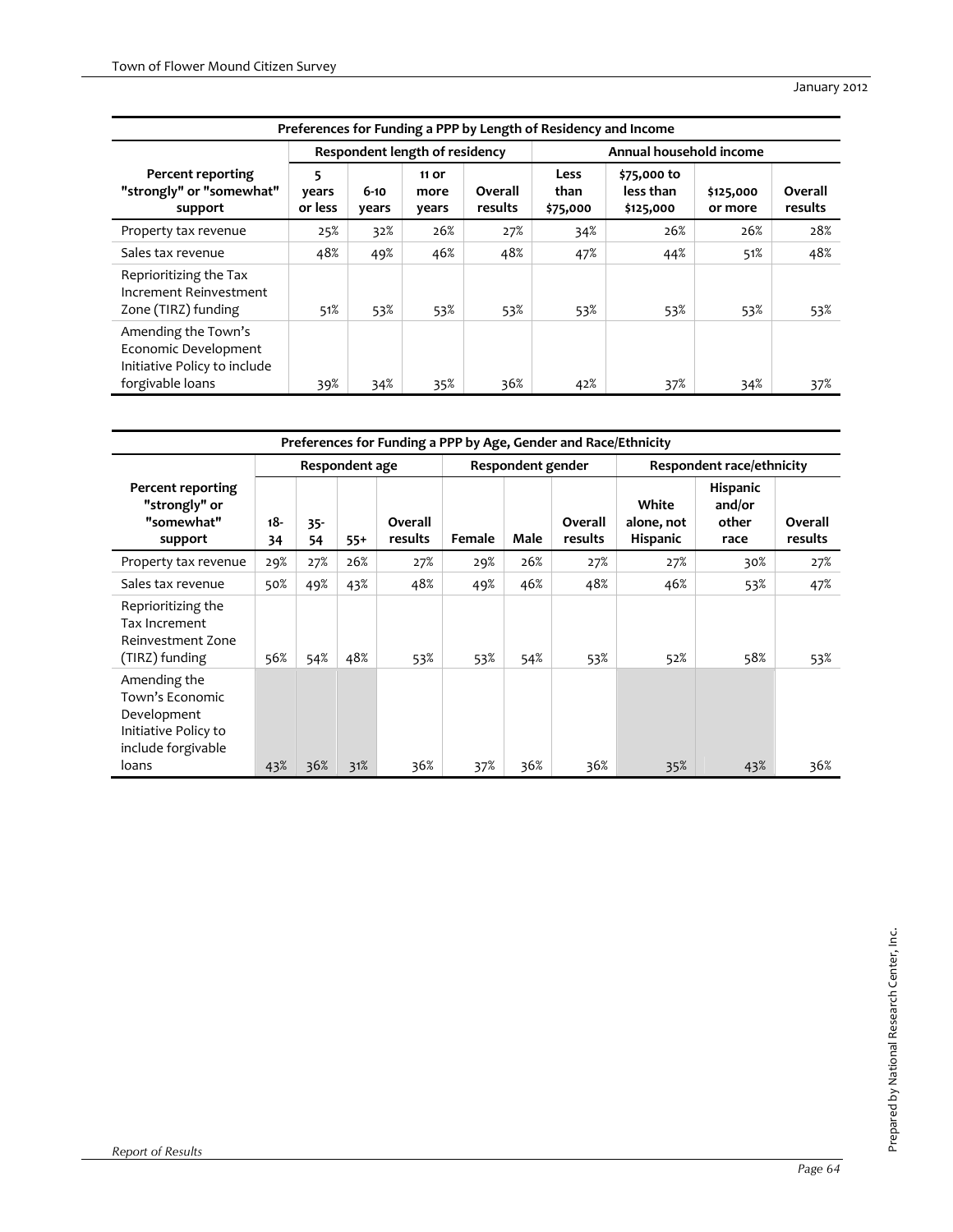| Amenities in Twin Coves by Length of Residency and Income         |                    |                   |                                |                    |                         |                                       |                      |                    |  |  |
|-------------------------------------------------------------------|--------------------|-------------------|--------------------------------|--------------------|-------------------------|---------------------------------------|----------------------|--------------------|--|--|
|                                                                   |                    |                   | Respondent length of residency |                    | Annual household income |                                       |                      |                    |  |  |
| Percent reporting<br>"strongly" or<br>"somewhat" support          | 5 years<br>or less | $6 - 10$<br>years | 11 or<br>more<br>years         | Overall<br>results | Less than<br>\$75,000   | \$75,000 to<br>less than<br>\$125,000 | \$125,000<br>or more | Overall<br>results |  |  |
| Tent camping sites                                                | 82%                | 76%               | 73%                            | 76%                | 80%                     | 78%                                   | 75%                  | 77%                |  |  |
| Recreational vehicle<br>camp sites                                | 66%                | 60%               | 63%                            | 63%                | 71%                     | 65%                                   | 59%                  | 63%                |  |  |
| Rental cabins                                                     | 77%                | 73%               | 70%                            | 73%                | 83%                     | 74%                                   | 70%                  | 74%                |  |  |
| Large community-use<br>multi-purpose lodge                        | 77%                | 74%               | 72%                            | 74%                | 77%                     | 77%                                   | 74%                  | 75%                |  |  |
| Nature trails                                                     | 99%                | 96%               | 95%                            | 97%                | 94%                     | 97%                                   | 97%                  | 97%                |  |  |
| Boat launching facilities,<br>such as ramps and<br>courtesy docks | 88%                | 89%               | 84%                            | 86%                | 90%                     | 86%                                   | 86%                  | 87%                |  |  |
| Fish cleaning stations                                            | 75%                | 76%               | 72%                            | 74%                | 79%                     | 77%                                   | 72%                  | 75%                |  |  |
| Fishing pier                                                      | 86%                | 89%               | 87%                            | 88%                | 93%                     | 89%                                   | 85%                  | 88%                |  |  |
| Individual picnic areas<br>$(8-12$ people)                        | 94%                | 94%               | 95%                            | 94%                | 96%                     | 95%                                   | 93%                  | 95%                |  |  |
| Group picnic pavilions<br>(60-90 people)                          | 83%                | 82%               | 79%                            | 81%                | 79%                     | 83%                                   | 79%                  | 81%                |  |  |

| Amenities in Twin Coves by Gender, Age and Race/Ethnicity            |              |              |                |                    |        |                   |                    |                                 |                                  |                    |
|----------------------------------------------------------------------|--------------|--------------|----------------|--------------------|--------|-------------------|--------------------|---------------------------------|----------------------------------|--------------------|
| <b>Percent reporting</b>                                             |              |              | Respondent age |                    |        | Respondent gender |                    | Respondent race/ethnicity       |                                  |                    |
| "strongly" or<br>"somewhat"<br>support                               | $18 -$<br>34 | $35 -$<br>54 | $55+$          | Overall<br>results | Female | Male              | Overall<br>results | White<br>alone, not<br>Hispanic | Hispanic<br>and/or<br>other race | Overall<br>results |
| Tent camping sites                                                   | 81%          | 79%          | 66%            | 77%                | 76%    | 77%               | 77%                | 77%                             | 74%                              | 76%                |
| Recreational vehicle<br>camp sites                                   | 62%          | 64%          | 62%            | 63%                | 67%    | 59%               | 63%                | 64%                             | 59%                              | 63%                |
| Rental cabins                                                        | 79%          | 74%          | 62%            | 73%                | 76%    | 69%               | 73%                | 73%                             | 73%                              | 73%                |
| Large community-<br>use multi-purpose<br>lodge                       | 80%          | 75%          | 68%            | 74%                | 78%    | 71%               | 74%                | 75%                             | 69%                              | 74%                |
| Nature trails                                                        | 98%          | 98%          | 93%            | 97%                | 97%    | 96%               | 97%                | 97%                             | 95%                              | 96%                |
| Boat launching<br>facilities, such as<br>ramps and courtesy<br>docks | 92%          | 87%          | 81%            | 86%                | 90%    | 84%               | 87%                | 88%                             | 81%                              | 87%                |
| Fish cleaning<br>stations                                            | 77%          | 75%          | 69%            | 74%                | 75%    | 74%               | 74%                | 75%                             | 68%                              | 74%                |
| Fishing pier                                                         | 91%          | 88%          | 83%            | 88%                | 89%    | 87%               | 88%                | 88%                             | 86%                              | 88%                |
| Individual picnic<br>areas (8-12 people)                             | 97%          | 95%          | 91%            | 94%                | 94%    | 95%               | 94%                | 94%                             | 97%                              | 94%                |
| Group picnic<br>pavilions (60-90<br>people)                          | 86%          | 82%          | 73%            | 81%                | 81%    | 81%               | 81%                | 81%                             | 79%                              | 81%                |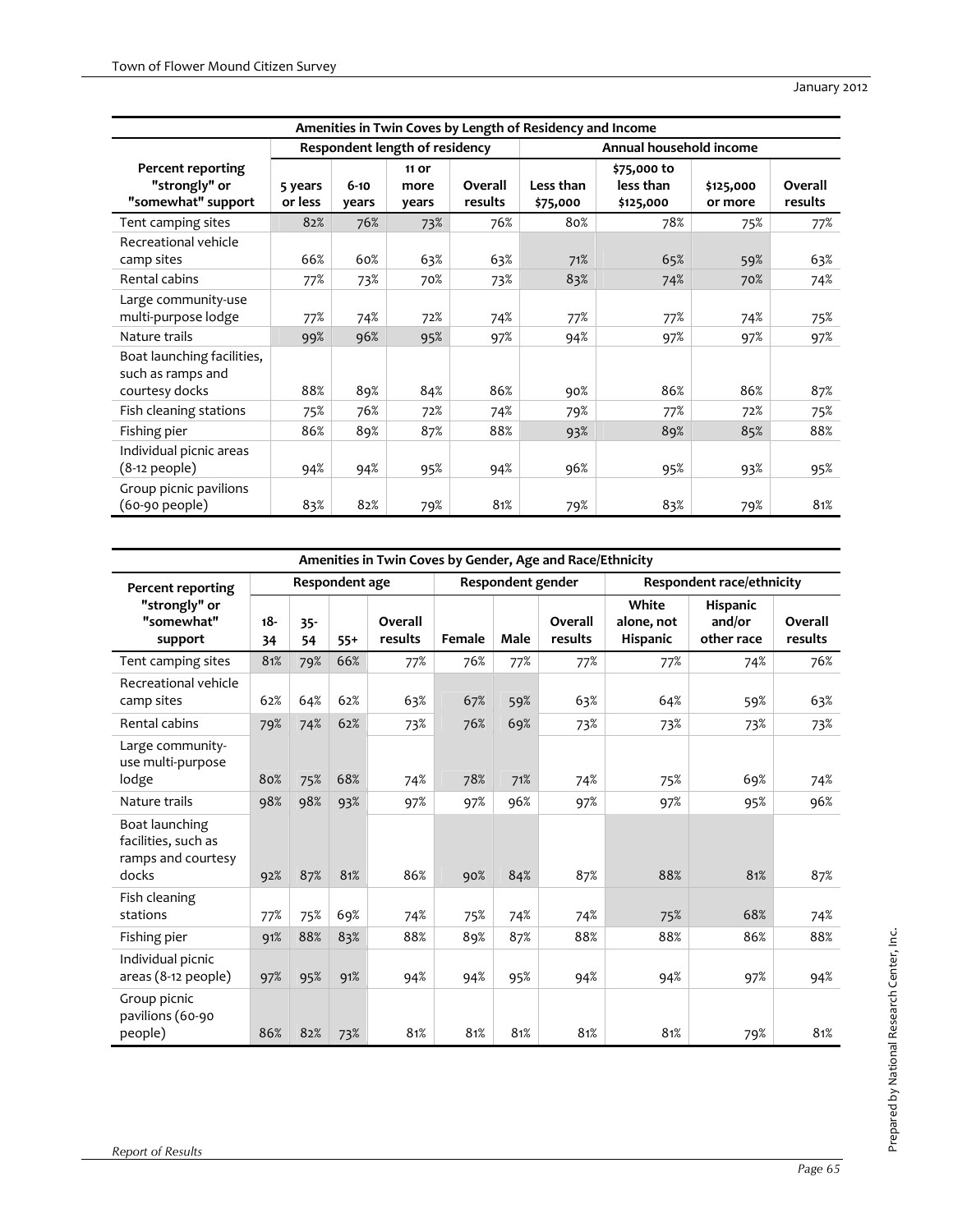# **Appendix E: Survey Methodology**

# *Developing the Questionnaire*

This is the second iteration of the Town of Flower Mound Citizen Survey. General citizen surveys, such as this one, ask recipients their perspectives about the quality of life in the Town, their use of Town amenities, their opinion on policy issues facing the Town and their assessment of Town service delivery. The 2011 citizen survey for Flower Mound was developed by starting with the 2009 survey. To be able to track service ratings over time, many questions remained the same; however, a few questions were eliminated and several new questions were added that related to current topics or issues facing the Town. In an iterative process between Town staff and NRC staff, a final five-page questionnaire was created.

# *Selecting Survey Recipients*

"Sampling" refers to the method by which survey recipients are chosen. The "sample" refers to all those who were given a chance to participate in the survey. All households located in the Town of Flower Mound were eligible for the survey. Because local governments generally do not have inclusive lists of all the residences in the jurisdiction (tax assessor and utility billing databases often omit rental units), lists from the United States Postal Service (USPS), updated every three months, usually provide the best representation of all households in a specific geographic location. NRC used the USPS data to select the sample of households.

A larger list than needed was sampled so that a process referred to as "geocoding" could be used to eliminate addresses from the list that were outside the Town boundaries. Geocoding is a computerized process in which addresses are compared to electronically mapped boundaries and coded as inside or outside these boundaries. All addresses determined to be outside the study boundaries were eliminated from the sample. A random selection was made of the remaining addresses to create a final list of 3,000 addresses. Attached units were over sampled as residents of this type of housing typically respond at lower rates to surveys than do those in detached housing units.

An individual within each household was randomly selected to complete the survey using the birthday method. The birthday method selects a person within the household by asking the "person whose birthday has most recently passed" to complete the questionnaire. The underlying assumption in this method is that day of birth has no relationship to the way people respond to surveys. This instruction was contained in the cover letter accompanying the questionnaire.

## *Survey Administration and Response*

Each selected household was contacted three times. First, a prenotification announcement, informing the household members that they had been selected to participate in the community survey was sent. Approximately one week after mailing the prenotification, each household was mailed a survey containing a cover letter signed by the mayor enlisting participation. The packet also contained a postage-paid return envelope in which the survey recipients could return the completed questionnaire to NRC. A reminder letter and survey, scheduled to arrive one to two weeks after the first survey was the final contact. The second cover letter asked those who had not completed the survey to do so and those who have already done so to refrain from turning in another survey.

The mailings were sent in early November 2011. Completed surveys were collected over the following five weeks. About 2% of the 3,000 surveys mailed were returned because the housing unit was vacant or the postal service was unable to deliver the survey as addressed. Of the 2,937 households to have received a survey,  $1,064$  completed the survey, providing a response rate of  $36\%$ . This is a good response rate; typical response rates for a mailed resident survey range from 25% to 40%.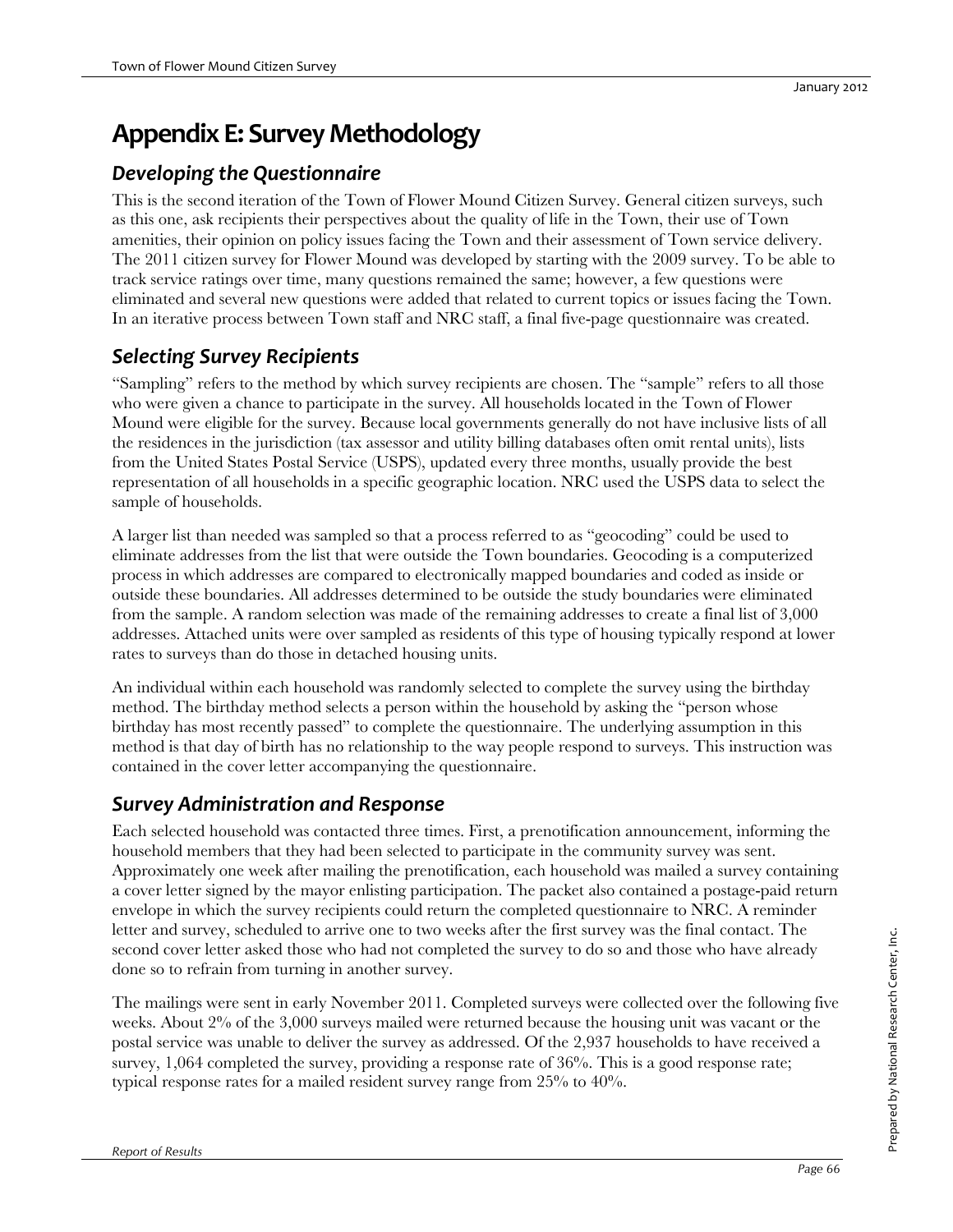### **95% Confidence Intervals**

The 95% confidence interval (or "margin of error") quantifies the "sampling error" or precision of the estimates made from the survey results. A 95% confidence interval can be calculated for any sample size, and indicates that in 95 of 100 surveys conducted like this one, for a particular item, a result would be found that is within plus or minus three percentage points of the result that would be found if everyone in the population of interest was surveyed. The practical difficulties of conducting any resident survey may introduce other sources of error in addition to sampling error. Despite our best efforts to boost participation and ensure potential inclusion of all households, some selected households will decline participation in the survey (referred to as non-response error) and some eligible households may be unintentionally excluded from the listed sources for the sample (referred to as coverage error).

While the 95 percent confidence level for the survey is generally no greater than plus or minus three percentage points around any given percent reported for the entire sample, results for subgroups will have wider confidence intervals. Where estimates are given for subgroups, they are less precise. For comparisons among subgroups, the margin of error rises to approximately plus or minus 4% for sample sizes of 400 to plus or minus  $10\%$  for sample sizes of 100.

# *Survey Processing (Data Entry)*

Mailed surveys were returned to NRC via postage-paid business reply envelopes where staff assigned a unique identification number to each questionnaire. Additionally, each survey was reviewed and "cleaned" as necessary. For example, a question may have asked a respondent to pick two items out of a list of five, but the respondent checked three; NRC staff would choose randomly two of the three selected items to be coded in the dataset.

Once all surveys have been assigned a unique identification number, they are entered into an electronic dataset. This dataset is subject to a data entry protocol of "key and verify," in which survey data were entered twice into an electronic dataset and then compared. Discrepancies were evaluated against the original survey form and corrected. Range checks as well as other forms of quality control were also performed.

## *Survey Analysis*

### **Weighting the Data**

The demographic characteristics of the survey sample were compared to those found in the 2010 Census for adults in the Town. Sample results were weighted using the population norms to reflect the appropriate percent of those residents in the Town. Other discrepancies between the whole population and the sample were also aided by the weighting due to the intercorrelation of many socioeconomic characteristics.

The variables used for weighting were respondent gender, age and housing tenure. This decision was based on:

- The disparity between the survey respondent characteristics and the population norms for these variables
- The saliency of these variables in differences of opinion among subgroups
- The historical profile created and the desirability of consistently representing different groups over the years

The primary objective of weighting survey data is to make the survey sample reflective of the larger population of the community. This is done by: 1) reviewing the sample demographics and comparing them to the population norms from the most recent Census or other sources and 2) comparing the responses to different questions for demographic subgroups. The demographic characteristics that are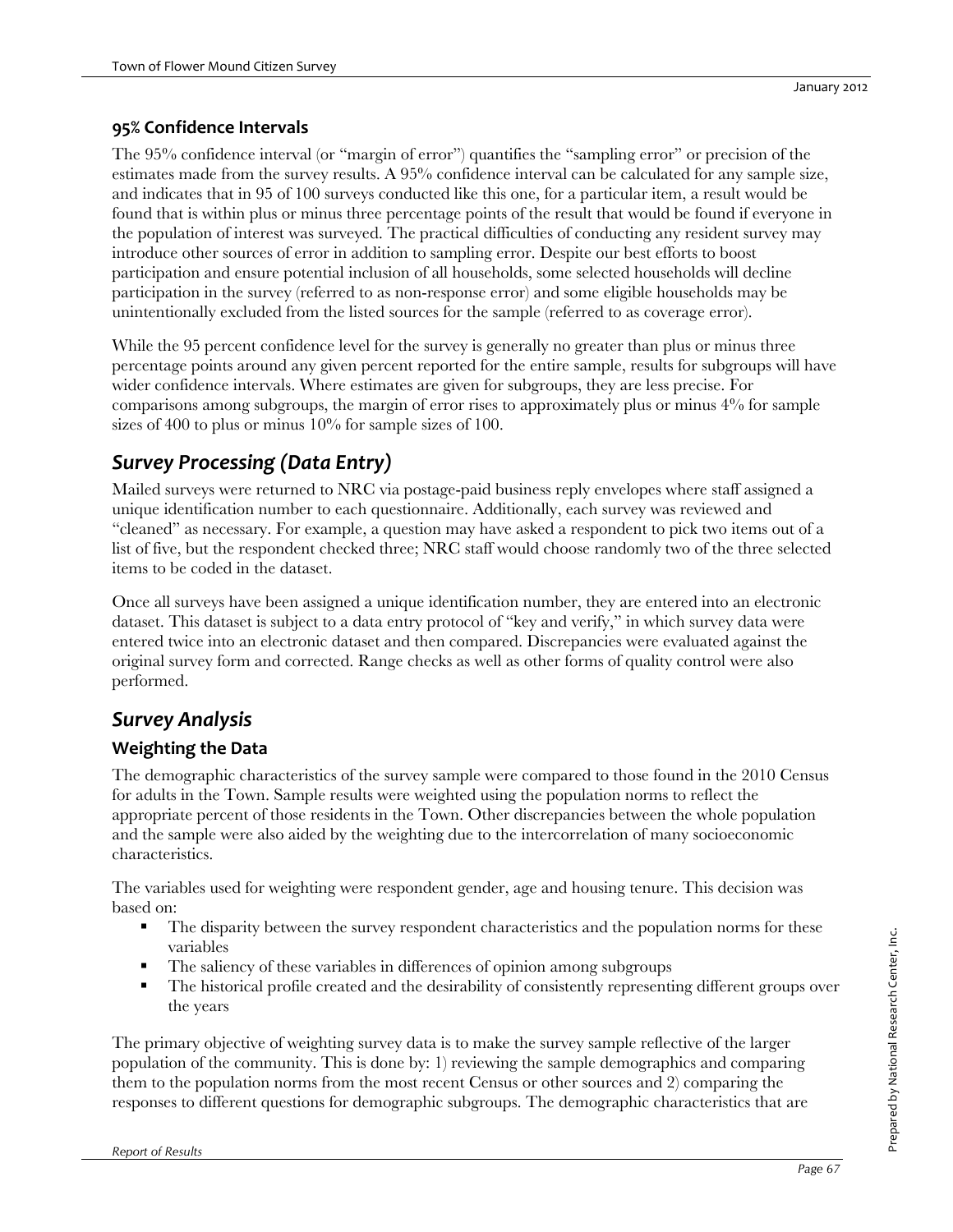least similar to the Census and yield the most different results are the best candidates for data weighting. A third criterion sometimes used is the importance that the community places on a specific variable. For example, if a jurisdiction feels that accurate race representation is key to staff and public acceptance of the study results, additional consideration will be given in the weighting process to adjusting the race variable. Several different weighting "schemes" are tested to ensure the best fit for the data.

The process actually begins at the point of sampling. Knowing that residents in single-family dwellings are more likely to respond to a mail survey, NRC oversamples residents of multi-family dwellings to ensure they are accurately represented in the sample data. Rather than giving all residents an equal chance of receiving the survey, this is systematic, stratified sampling, which gives each resident of the jurisdiction a known chance of receiving the survey (and apartment dwellers, for example, a greater chance than single-family home dwellers). As a consequence, results must be weighted to recapture the proper representation of apartment dwellers.

| 2011 Flower Mound Weighting Table |             |            |          |  |  |  |  |  |  |
|-----------------------------------|-------------|------------|----------|--|--|--|--|--|--|
|                                   | 2010 Census | Unweighted | Weighted |  |  |  |  |  |  |
| Rent                              | 10%         | 4%         | 10%      |  |  |  |  |  |  |
| Own                               | 90%         | 96%        | 90%      |  |  |  |  |  |  |
| White                             | 85%         | 88%        | 87%      |  |  |  |  |  |  |
| Not White                         | 15%         | 12%        | 13%      |  |  |  |  |  |  |
| Hispanic                          | 7%          | 6%         | 6%       |  |  |  |  |  |  |
| Not Hispanic                      | 93%         | 94%        | 94%      |  |  |  |  |  |  |
| White alone, not Hispanic         | 80%         | 85%        | 83%      |  |  |  |  |  |  |
| Hispanic and/or other race        | 20%         | 15%        | 17%      |  |  |  |  |  |  |
| Female                            | 51%         | 50%        | 52%      |  |  |  |  |  |  |
| Male                              | 49%         | 50%        | 48%      |  |  |  |  |  |  |
| Age 18-34                         | 19%         | 7%         | 19%      |  |  |  |  |  |  |
| Age 35-54                         | 58%         | 59%        | 59%      |  |  |  |  |  |  |
| Age 55 and over                   | 23%         | 35%        | 23%      |  |  |  |  |  |  |
| Female 18-34                      | 10%         | 4%         | 10%      |  |  |  |  |  |  |
| Female 35-54                      | 30%         | 29%        | 30%      |  |  |  |  |  |  |
| Female 55 and over                | 11%         | 16%        | 11%      |  |  |  |  |  |  |
| Male 18-34                        | 9%          | 2%         | 9%       |  |  |  |  |  |  |
| Male 35-54                        | 28%         | 30%        | 28%      |  |  |  |  |  |  |
| Male 55 and over                  | 11%         | 18%        | 11%      |  |  |  |  |  |  |

The results of the weighting scheme are presented in the figure below.

# *Analyzing the Data*

The electronic dataset was analyzed by NRC staff using the Statistical Package for the Social Sciences (SPSS). For the most part, frequency distributions and mean ratings are presented in the body of the report. A complete set of frequencies for each survey question is presented in *Appendix B: Responses to Survey Questions*.

Also included are results by respondent characteristics (*Appendix D: Responses to Selected Survey Questions by Respondent Characteristics*). Chi-square or ANOVA tests of significance were applied to these breakdowns of selected survey questions. A "p-value" of 0.05 or less indicates that there is less than a 5% probability that differences observed between groups are due to chance; or in other words, a greater than 95% probability that the differences observed in the selected categories of the sample represent "real" differences among those populations. Where differences between subgroups are statistically significant, they have been marked with grey shading in the appendices.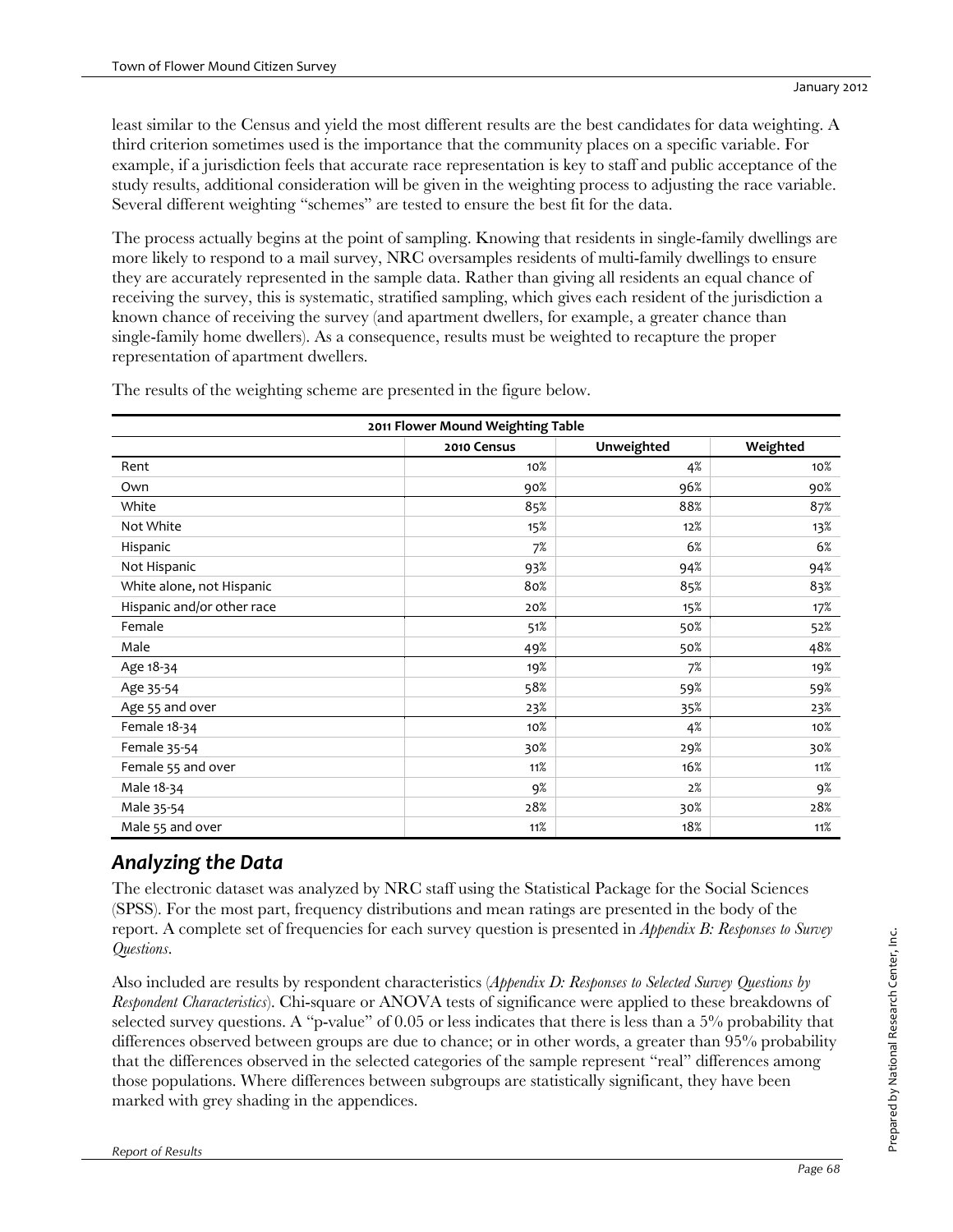### Appendix F: Jurisdictions Included in Benchmark Comparisons

Listed below are the jurisdictions included in the National comparisons provided for the Town of Flower Mound followed by the 2010 population according to the U.S. Census. At the end of this section are listed the jurisdictions included in the custom comparison (jurisdictions of similar population size to Flower Mound).

### **National Benchmark Comparison**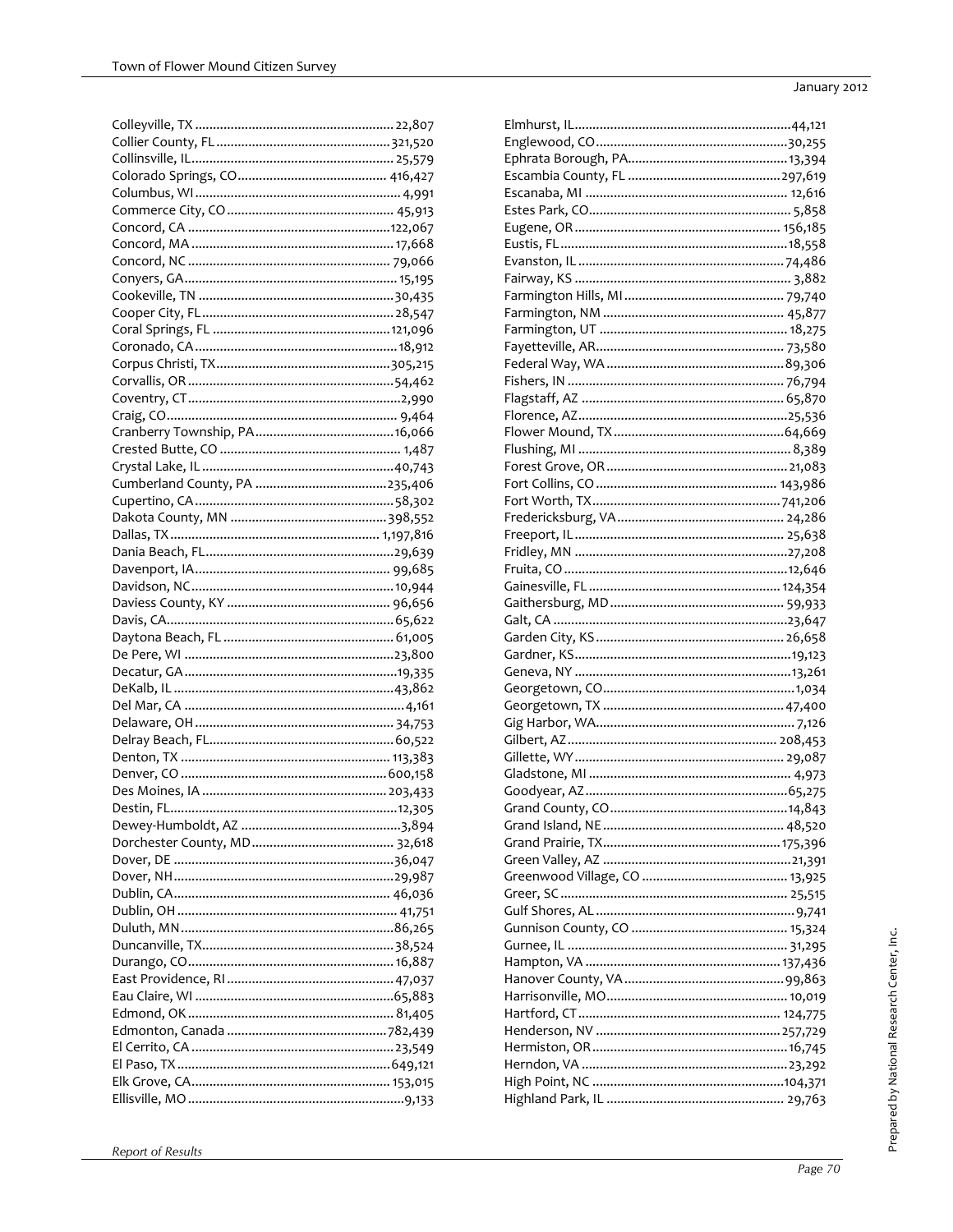| Lower Providence Township, PA 25,436 |  |
|--------------------------------------|--|
|                                      |  |
|                                      |  |
|                                      |  |
|                                      |  |
|                                      |  |
|                                      |  |
|                                      |  |
|                                      |  |
|                                      |  |
|                                      |  |
|                                      |  |
|                                      |  |
|                                      |  |
|                                      |  |
|                                      |  |
|                                      |  |
|                                      |  |
|                                      |  |
|                                      |  |
|                                      |  |
|                                      |  |
|                                      |  |
| Meridian Charter Township, MI39,688  |  |
|                                      |  |
|                                      |  |
|                                      |  |
|                                      |  |
|                                      |  |
|                                      |  |
|                                      |  |
|                                      |  |
|                                      |  |
|                                      |  |
|                                      |  |
|                                      |  |
|                                      |  |
|                                      |  |
|                                      |  |
|                                      |  |
|                                      |  |
|                                      |  |
|                                      |  |
|                                      |  |
|                                      |  |
|                                      |  |
|                                      |  |
|                                      |  |
|                                      |  |
|                                      |  |
|                                      |  |
|                                      |  |
|                                      |  |
|                                      |  |
|                                      |  |
|                                      |  |
|                                      |  |
|                                      |  |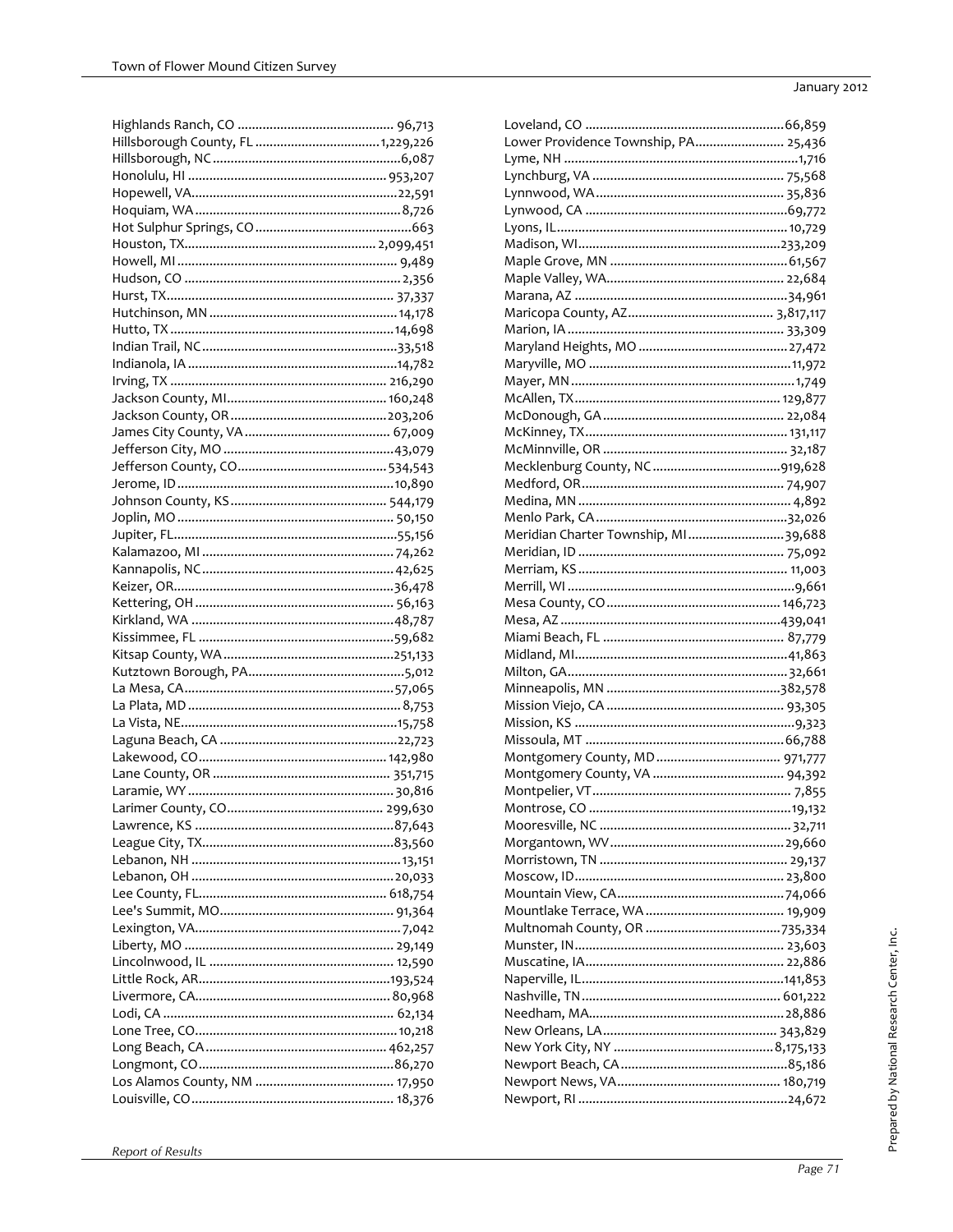| Prince William County, VA 402,002   |  |
|-------------------------------------|--|
|                                     |  |
|                                     |  |
|                                     |  |
|                                     |  |
|                                     |  |
|                                     |  |
|                                     |  |
|                                     |  |
|                                     |  |
|                                     |  |
|                                     |  |
|                                     |  |
|                                     |  |
|                                     |  |
|                                     |  |
|                                     |  |
|                                     |  |
|                                     |  |
|                                     |  |
|                                     |  |
|                                     |  |
|                                     |  |
|                                     |  |
|                                     |  |
|                                     |  |
|                                     |  |
|                                     |  |
|                                     |  |
|                                     |  |
|                                     |  |
|                                     |  |
|                                     |  |
|                                     |  |
|                                     |  |
|                                     |  |
|                                     |  |
|                                     |  |
| San Luis Obispo County, CA  269,637 |  |
|                                     |  |
|                                     |  |
|                                     |  |
|                                     |  |
|                                     |  |
|                                     |  |
| Santa Barbara County, CA 423,895    |  |
|                                     |  |
|                                     |  |
|                                     |  |
|                                     |  |
|                                     |  |
|                                     |  |
|                                     |  |
|                                     |  |
|                                     |  |
|                                     |  |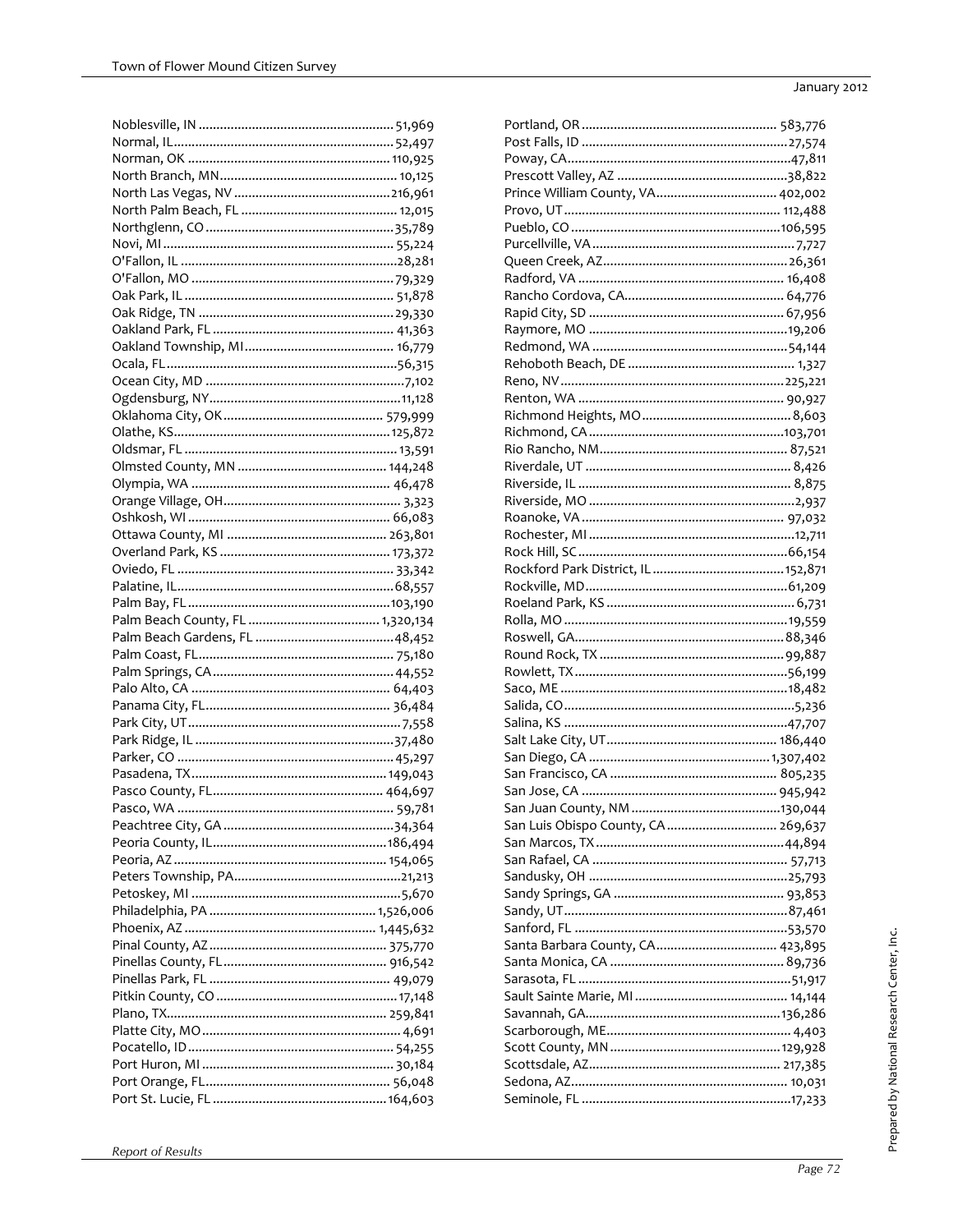| Upper Merion Township, PA 28,395 |  |
|----------------------------------|--|
|                                  |  |
|                                  |  |
|                                  |  |
|                                  |  |
|                                  |  |
|                                  |  |
|                                  |  |
|                                  |  |
|                                  |  |
|                                  |  |
|                                  |  |
|                                  |  |
|                                  |  |
|                                  |  |
|                                  |  |
|                                  |  |
|                                  |  |
|                                  |  |
|                                  |  |
|                                  |  |
|                                  |  |
|                                  |  |
|                                  |  |
|                                  |  |
|                                  |  |
|                                  |  |
|                                  |  |
|                                  |  |
|                                  |  |
|                                  |  |
|                                  |  |
|                                  |  |
|                                  |  |
|                                  |  |
|                                  |  |
|                                  |  |
|                                  |  |
|                                  |  |
|                                  |  |
|                                  |  |
|                                  |  |
|                                  |  |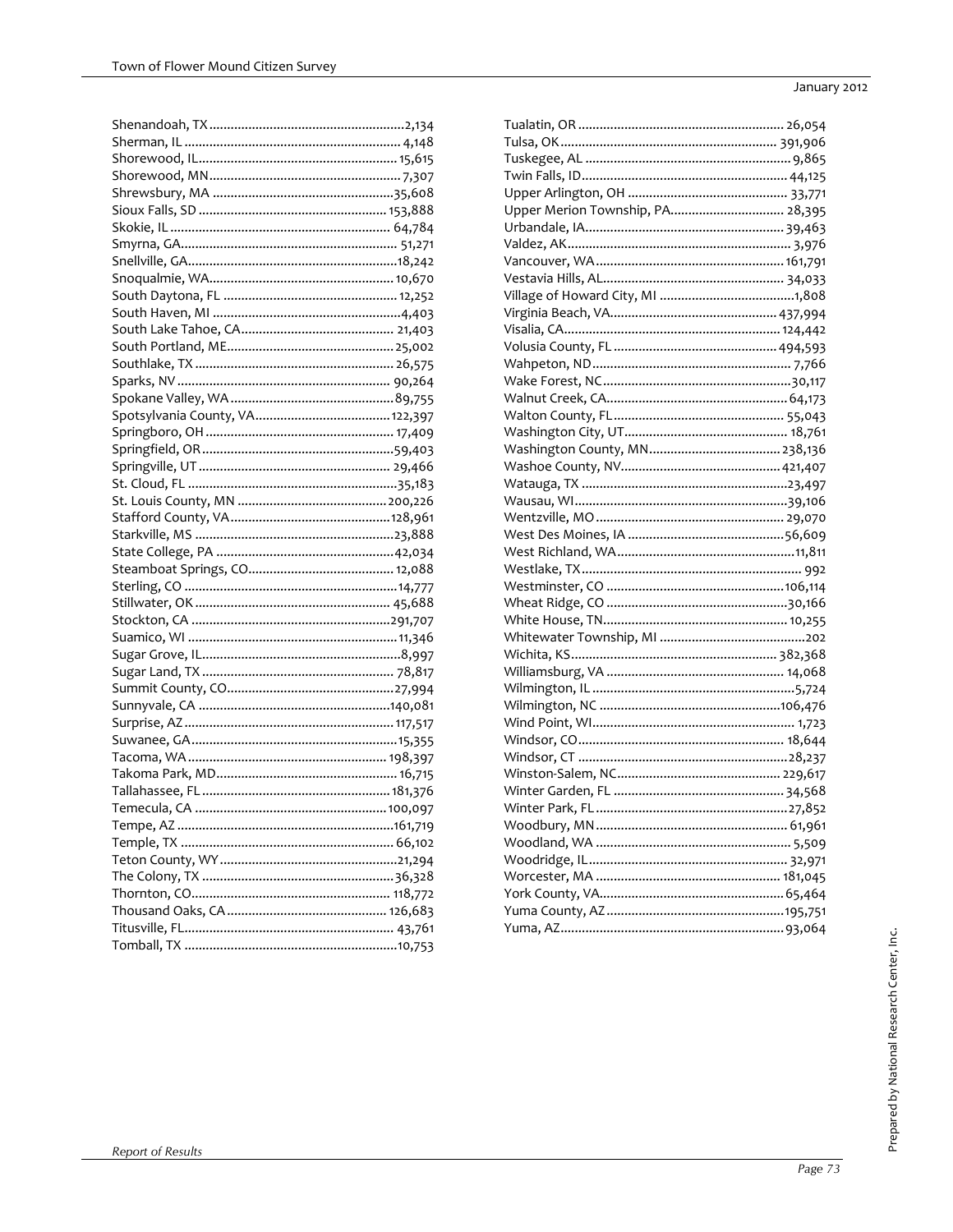### Population Size (45,000 to 85,000) Benchmark Comparison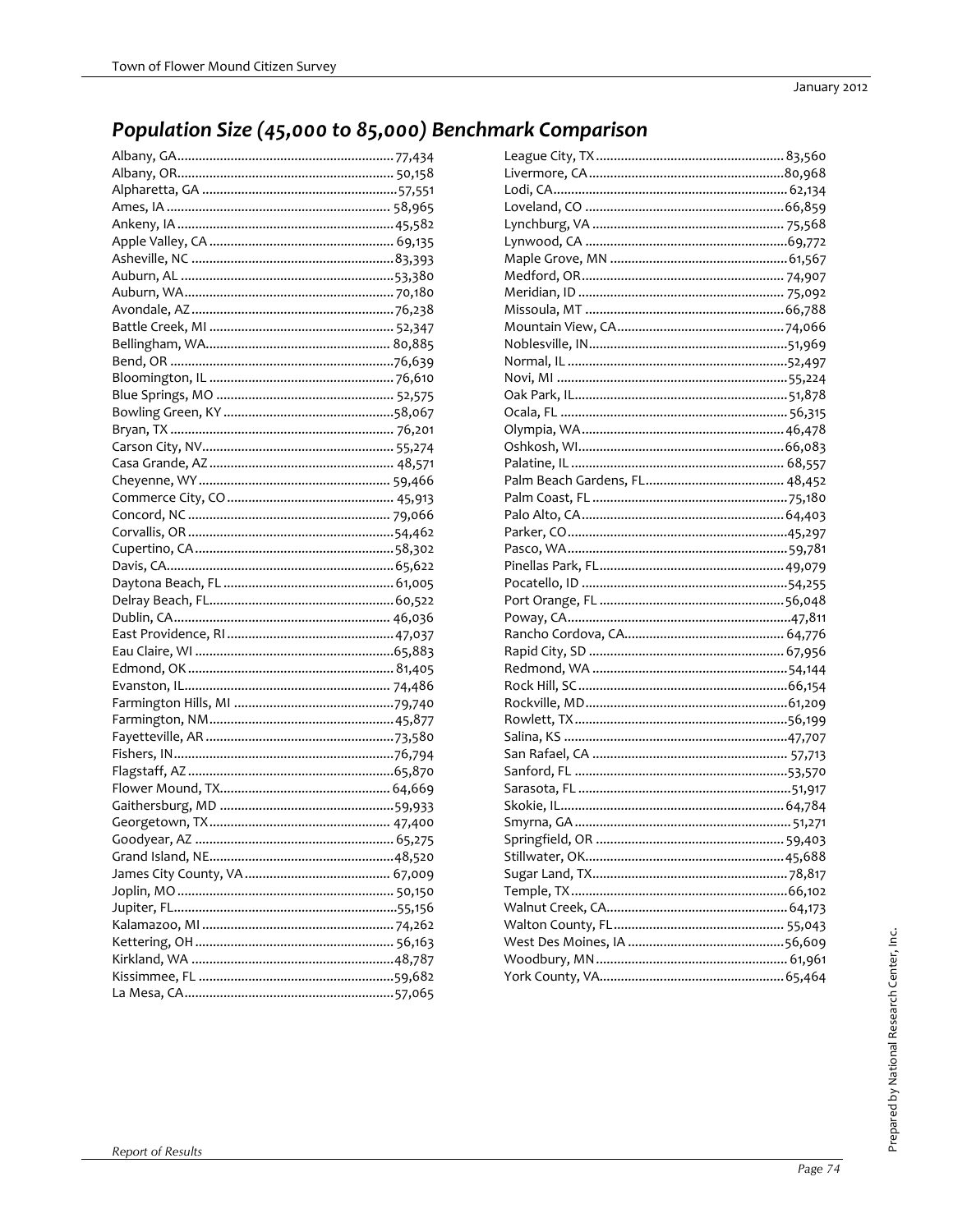## **AppendixG:Copyof SurveyQuestionnaire**

The following pages contain a copy of the questionnaire that survey participants were asked to complete.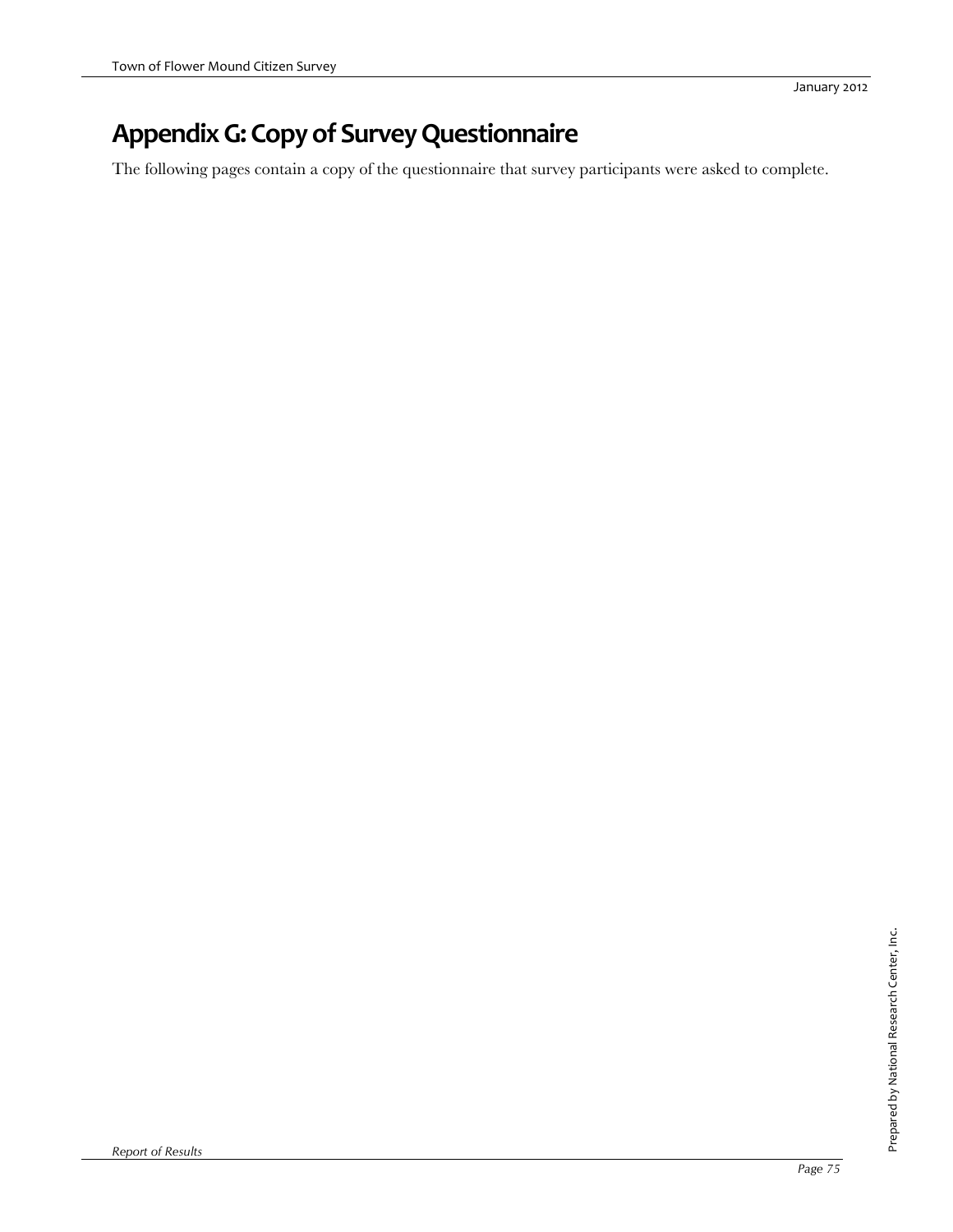# **The Town of Flower Mound 2011 Citizen Survey**

**Please have the adult resident of the Town of Flower Mound household age 18 or older who most recently had a birthday complete this survey. Your answers will be used to help evaluate and set priorities for the Flower Mound Town government. Your answers are anonymous and will be reported in group form only. Thank you for responding.** 

#### **1. Please rate each of the following aspects of quality of life in Flower Mound:**

| Excellent | Good | Fair | Poor | Don't know |
|-----------|------|------|------|------------|
|           |      |      |      |            |
|           |      |      |      |            |
|           |      |      |      |            |
|           |      |      |      |            |
|           |      |      |      |            |
|           |      |      |      |            |
|           |      |      |      |            |

#### **2. What do you think will be the single biggest issue facing the Town of Flower Mound over the next several years?**

- **Q** Growth
- $\Box$  Traffic
- $\Box$  Maintenance of streets and roads
- Water/wastewater
- **Q** Parks and recreation needs
- $\Box$  Economic development
- **a** Aging neighborhoods
- **Q** Police services
- $\Box$  Fire services
- $\Box$  Natural gas exploration
- $\Box$  Other (specify):

#### **3. Please rate each of the following characteristics as they relate to Flower Mound as a whole:**

|                                                        | Excellent | Good | Fair | Poor | Don't know |
|--------------------------------------------------------|-----------|------|------|------|------------|
|                                                        |           |      |      |      |            |
|                                                        |           |      | 3    | 4    |            |
| Overall quality of new development in Flower Mound  1  |           |      |      |      |            |
| Overall quality of business and service establishments |           |      |      |      |            |
|                                                        |           |      | 3    | 4    |            |
|                                                        |           |      |      |      |            |
|                                                        |           |      |      | 4    |            |
|                                                        |           |      |      |      |            |
|                                                        |           |      | 3    | 4    |            |
|                                                        |           |      |      |      |            |
|                                                        |           |      |      | 4    |            |
|                                                        |           |      |      |      |            |
|                                                        |           |      |      | 4    |            |
|                                                        |           |      |      |      |            |
|                                                        |           |      |      | 4    |            |
|                                                        |           |      |      |      |            |
|                                                        |           |      |      |      |            |

#### **4. Please rate the speed of growth in the following categories in Flower Mound over the past 2 years:**

| Much     | Somewhat | Right  | Somewhat | Much     | Don't |
|----------|----------|--------|----------|----------|-------|
| too slow | too slow | amount | too fast | too fast | know  |
|          |          |        |          |          |       |
|          |          |        |          |          |       |
|          |          |        |          |          |       |

#### **5. Please rate how safe or unsafe you feel from each of the following in Flower Mound:**

| Verv |      | Somewhat Neither safe Somewhat |        | Verv   | Don't |
|------|------|--------------------------------|--------|--------|-------|
| sate | sate | nor unsafe                     | unsate | unsafe | know  |
|      |      |                                |        |        |       |
|      |      |                                |        |        |       |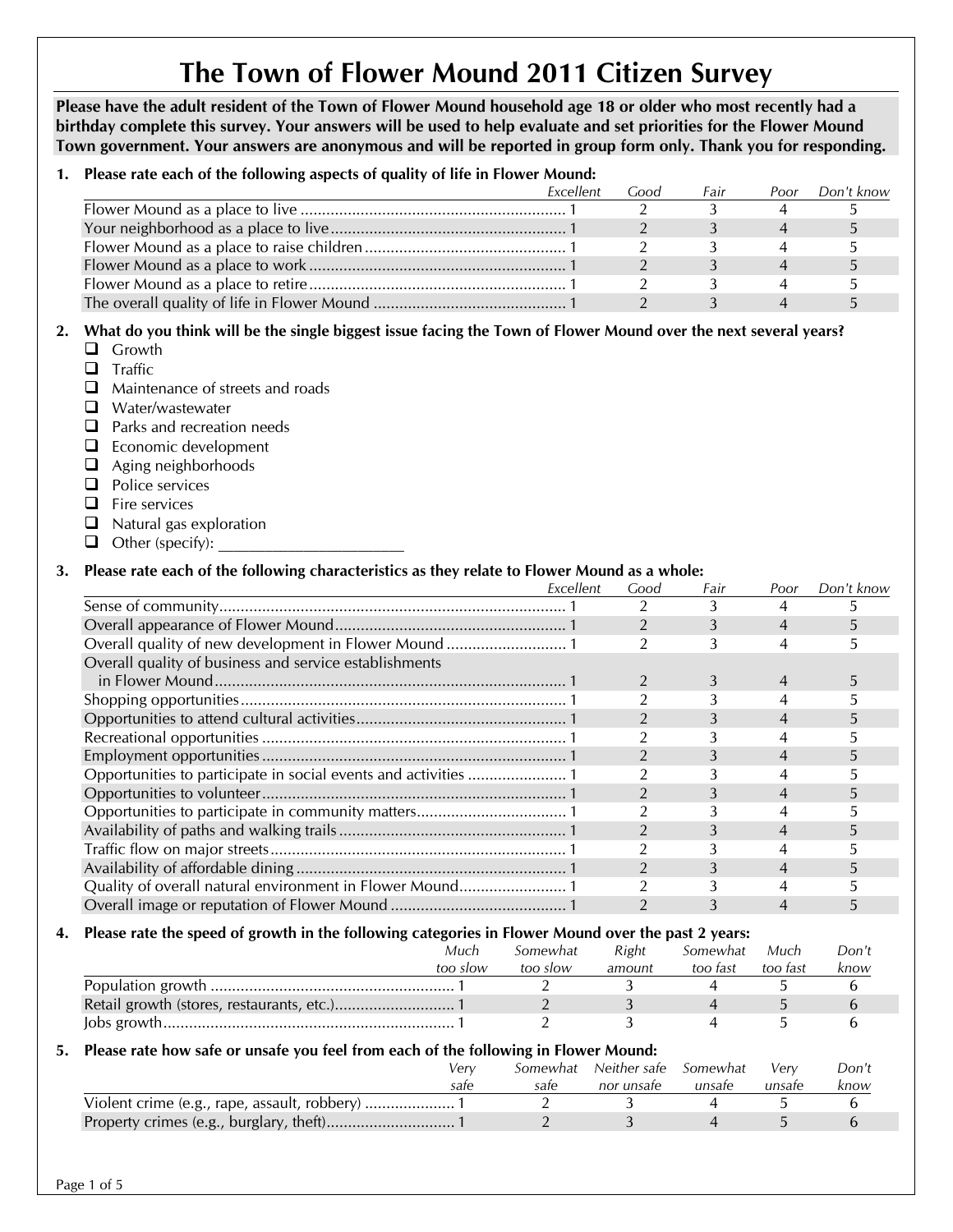#### **6. Please rate how safe or unsafe you feel:**   *Very Somewhat Neither safe Somewhat Very Don't safe safe nor unsafe unsafe unsafe know*  In your neighborhood during the day ............................. 1 2 3 4 5 6 In your neighborhood after dark ..................................... 1 2 3 4 5 6

#### **7. In the last 12 months, about how many times, if ever, have you or other household members participated in the following activities in Flower Mound?**

|                                                              |       | Once or | 3 to 12 | 13 to 26       | More than |
|--------------------------------------------------------------|-------|---------|---------|----------------|-----------|
|                                                              | Never | twice   | times   | times          | 26 times  |
|                                                              |       |         |         |                |           |
|                                                              |       |         |         | 4              |           |
|                                                              |       |         |         |                |           |
|                                                              |       |         |         | $\overline{4}$ |           |
| Attended a meeting of local elected officials or other local |       |         |         |                |           |
|                                                              |       |         |         |                |           |
| Watched a meeting of local elected officials or other local  |       |         |         |                |           |
|                                                              |       |         |         |                |           |
|                                                              |       |         |         |                |           |
|                                                              |       |         |         |                |           |

#### **8. Please rate the quality of each of the following services in Flower Mound:**

|                                                                 | Excellent | Good           | Fair | Poor | Don't know |
|-----------------------------------------------------------------|-----------|----------------|------|------|------------|
|                                                                 |           | 2              | 3    | 4    | 5          |
|                                                                 |           | $\overline{2}$ | 3    | 4    | 5          |
|                                                                 |           | $\overline{2}$ | 3    | 4    | 5          |
|                                                                 |           | $\overline{2}$ | 3    | 4    | 5          |
|                                                                 |           | 2              | 3    | 4    | 5          |
|                                                                 |           | $\overline{2}$ | 3    | 4    | 5          |
|                                                                 |           | $\overline{2}$ |      | 4    |            |
|                                                                 |           | $\overline{2}$ | 3    | 4    | 5          |
|                                                                 |           | $\overline{2}$ |      |      | 5          |
|                                                                 |           | $\overline{2}$ |      | 4    | 5          |
|                                                                 |           | $\overline{2}$ |      |      |            |
|                                                                 |           | $\overline{2}$ | 3    | 4    | 5          |
| Community Activity Center and other recreation facilities 1     |           | $\overline{2}$ |      | 4    |            |
|                                                                 |           | $\overline{2}$ | 3    | 4    |            |
| Code enforcement (weeds, abandoned buildings, etc.)  1          |           | $\overline{2}$ |      | 4    |            |
|                                                                 |           | $\overline{2}$ | 3    | 4    | 5          |
|                                                                 |           | $\overline{2}$ |      | 4    |            |
|                                                                 |           | $\overline{2}$ | 3    | 4    | 5          |
|                                                                 |           | $\overline{2}$ | 3    | 4    |            |
|                                                                 |           | $\mathcal{P}$  | 3    | 4    | 5          |
|                                                                 |           | $\mathfrak{D}$ | 3    | 4    | 5          |
| Emergency preparedness (services that prepare the community for |           |                |      |      |            |
|                                                                 |           | $\overline{2}$ | 3    | 4    | 5          |
|                                                                 |           | $\overline{2}$ | 3    | 4    | 5          |

**9. Overall, how do you rate the quality of services in the Town of Flower Mound?**  Excellent Good Fair Poor Don't know

**10. Please rate the quality of each of the following services/programs that currently are being funded by the four dedicated sales taxes (each are one-fourth of one percent) .** 

|                                                                            | Excellent | Good | Fair | Poor | Don't know |
|----------------------------------------------------------------------------|-----------|------|------|------|------------|
| Parks and recreation improvements (playground equipment                    |           |      |      |      |            |
|                                                                            |           |      |      |      |            |
| Street maintenance (increased maintenance and reconstruction) 1            |           |      |      |      |            |
| Crime Control and Prevention District (more patrol officers, equipment)  1 |           |      |      |      |            |
| Fire Control, Prevention, and Emergency Medical Services District          |           |      |      |      |            |
|                                                                            |           |      |      |      |            |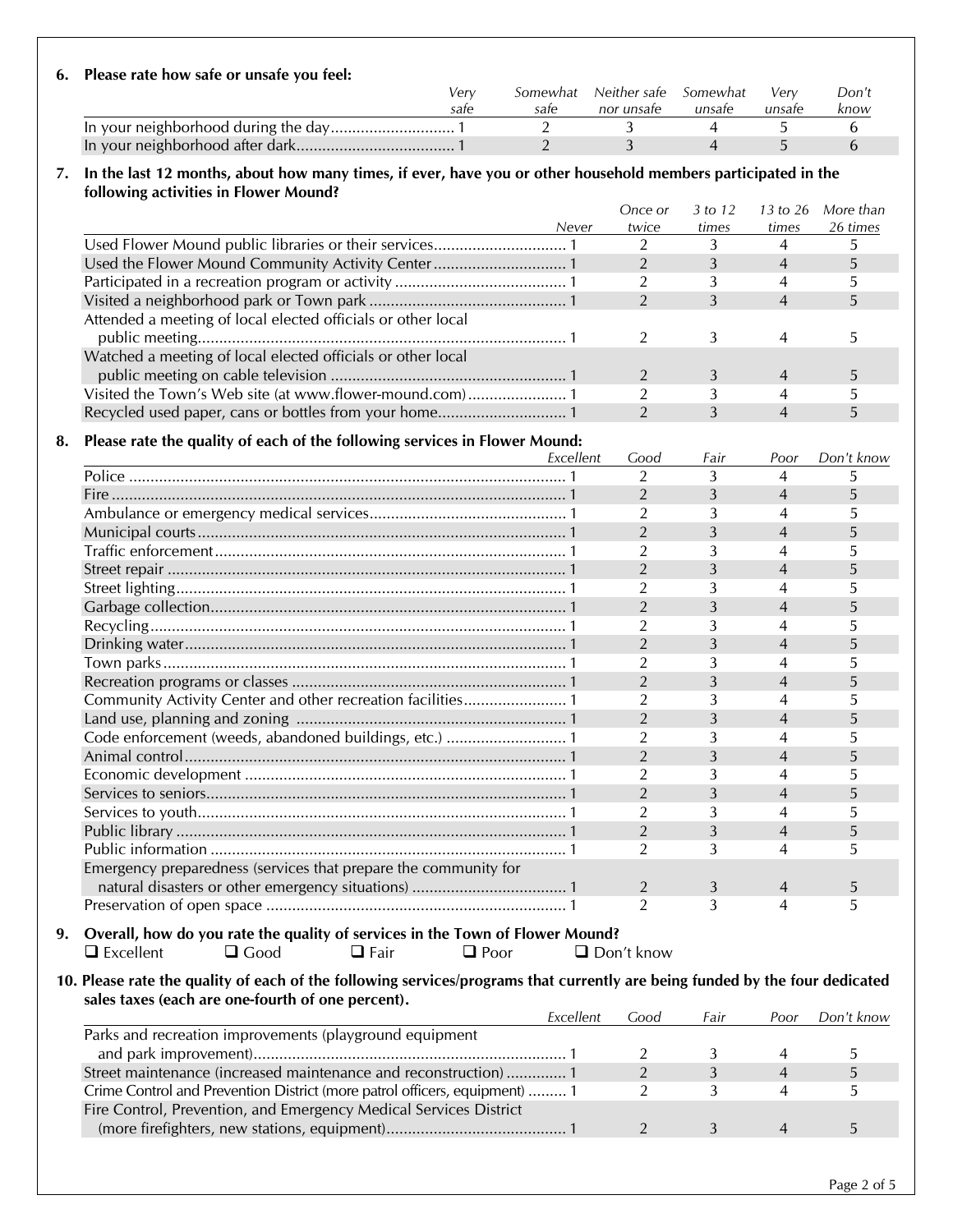| 11. Please rate the current level of code enforcement (high grass, falling fences, junk vehicles, etc.) provided by the Town.<br>$\Box$ Just right<br>$\Box$ Too assertive                                                        | $\Box$ Not assertive enough                |                                    | $\Box$ Don't know                             |                                                  |                     |                             |
|-----------------------------------------------------------------------------------------------------------------------------------------------------------------------------------------------------------------------------------|--------------------------------------------|------------------------------------|-----------------------------------------------|--------------------------------------------------|---------------------|-----------------------------|
| 12. Have you had any in-person or phone contact with an employee of the Town of Flower Mound within the last 12<br>months (including police, receptionists, planners or any others)?<br>$\Box$ No $\rightarrow$ Go to Question 14 | $\Box$ Yes $\rightarrow$ Go to Question 13 |                                    |                                               |                                                  |                     |                             |
| 13. What was your impression of the employee(s) of the Town of Flower Mound in your most recent contact? (Rate each<br>characteristic below.)                                                                                     |                                            |                                    |                                               |                                                  |                     |                             |
|                                                                                                                                                                                                                                   |                                            | Excellent                          | Good                                          | Fair                                             | Poor                | Don't know                  |
|                                                                                                                                                                                                                                   |                                            |                                    | 2                                             | 3                                                | 4                   | 5                           |
|                                                                                                                                                                                                                                   |                                            |                                    | 2                                             | 3                                                | $\overline{4}$      | 5                           |
|                                                                                                                                                                                                                                   |                                            |                                    | 2                                             | 3                                                | 4                   | 5                           |
|                                                                                                                                                                                                                                   |                                            |                                    | 2                                             | 3                                                | $\overline{4}$      | 5                           |
| 14. Please rate the following categories of Flower Mound government performance:                                                                                                                                                  |                                            | Excellent                          | Good                                          | Fair                                             | Poor                | Don't know                  |
| The value of services for the taxes paid to Flower Mound  1                                                                                                                                                                       |                                            |                                    | $\overline{2}$                                | 3                                                | 4                   | 5                           |
|                                                                                                                                                                                                                                   |                                            |                                    | $\overline{2}$                                | 3                                                | $\overline{4}$      | 5                           |
| 15. Please rate the following statements by circling the number that most closely represents your opinion.                                                                                                                        | Strongly                                   |                                    | Somewhat Neither agree Somewhat               |                                                  | Strongly            | Don't                       |
| Flower Mound's local government is run for the benefit                                                                                                                                                                            | agree                                      | agree                              | nor disagree                                  | disagree                                         | disagree            | know                        |
| Flower Mound's Town government welcomes citizen                                                                                                                                                                                   |                                            | $\overline{2}$                     | 3                                             | 4                                                | 5                   | 6                           |
|                                                                                                                                                                                                                                   |                                            | $\overline{2}$                     | 3                                             | $\overline{4}$                                   | 5                   | 6                           |
|                                                                                                                                                                                                                                   |                                            | $\overline{2}$                     | 3                                             | 4                                                | 5                   | 6                           |
| I recommend Flower Mound's Town government as an                                                                                                                                                                                  |                                            |                                    |                                               |                                                  |                     |                             |
| example of how to provide local government services1                                                                                                                                                                              |                                            | 2                                  | 3                                             | 4                                                | 5                   | 6                           |
| 16. Please indicate how likely or unlikely you are to do each of the following:                                                                                                                                                   |                                            | Very                               | Somewhat                                      | Somewhat                                         | Very                | Don't                       |
|                                                                                                                                                                                                                                   |                                            | likely                             | likely                                        | unlikely                                         | unlikely            | know                        |
| Recommend living in Flower Mound to someone who asks 1                                                                                                                                                                            |                                            |                                    | $\overline{2}$<br>2                           | 3<br>3                                           | 4<br>$\overline{4}$ | 5<br>5                      |
|                                                                                                                                                                                                                                   |                                            |                                    |                                               |                                                  |                     |                             |
| 17. How informed do you consider yourself about local government issues and operations of the Town of Flower Mound?<br>$\Box$ Very informed<br>$\Box$ Moderately informed                                                         |                                            | $\Box$ Slightly informed           |                                               | $\Box$ Not well informed                         |                     |                             |
| 18. Where do you get most of your information about the Town of Flower Mound? (Please check only one.)                                                                                                                            |                                            |                                    |                                               |                                                  |                     |                             |
| $\Box$ Television news                                                                                                                                                                                                            |                                            |                                    | $\Box$ Social media (facebook, twitter, etc.) |                                                  |                     |                             |
| $\Box$ E-town Bulletins (monthly electronic bulletins)                                                                                                                                                                            |                                            |                                    | $\Box$ Town Web site (www.flower-mound.com)   |                                                  |                     |                             |
| $\Box$ FMTV – Government Access Channel                                                                                                                                                                                           | $\Box$ Utility bill inserts                |                                    |                                               |                                                  |                     |                             |
| $\Box$ Local Flower Mound newspapers                                                                                                                                                                                              | $\Box$ Word of mouth                       |                                    |                                               |                                                  |                     |                             |
| $\Box$ Regional newspapers (The Dallas Morning                                                                                                                                                                                    | $\Box$ Don't know                          |                                    |                                               |                                                  |                     |                             |
| News or Fort Worth Star Telegram)                                                                                                                                                                                                 | $\Box$ Other                               |                                    |                                               |                                                  |                     |                             |
| 19. When thinking about the kinds of information you would like to find on the Town's Web site, which of the following<br>topics interest you the most? (Please check all that apply.)                                            |                                            |                                    |                                               |                                                  |                     |                             |
| $\Box$ General or topical news                                                                                                                                                                                                    |                                            | $\Box$ Road construction           |                                               |                                                  |                     | $\Box$ Economic Development |
| $\Box$ Major projects and/or initiatives                                                                                                                                                                                          | $\Box$ Special events                      |                                    |                                               | $\Box$ None of these                             |                     |                             |
| $\Box$ Basic municipal services (trash, water, etc.)                                                                                                                                                                              |                                            | $\Box$ Library programs and events |                                               | $\Box$ Other                                     |                     |                             |
| $\Box$ Community Activity Center, Parks and                                                                                                                                                                                       | $\Box$ Fire Department                     |                                    |                                               |                                                  |                     |                             |
| Recreation programs and events                                                                                                                                                                                                    |                                            | $\Box$ Police Department           |                                               |                                                  |                     |                             |
| 20. If you use the Town of Flower Mound Web site, what information do you access most frequently? (Please check all that                                                                                                          |                                            |                                    |                                               |                                                  |                     |                             |
| apply.)                                                                                                                                                                                                                           |                                            |                                    |                                               |                                                  |                     |                             |
| $\Box$ I have not used the Town Web site                                                                                                                                                                                          |                                            | $\Box$ Road construction           |                                               | $\Box$ Fire Department                           |                     |                             |
| $\Box$ General news announcements                                                                                                                                                                                                 |                                            | $\Box$ Meeting Agendas and Minutes |                                               | $\Box$ Police Department<br>$\Box$ None of these |                     |                             |
| $\Box$ Basic municipal services (trash, water, etc.)<br>$\Box$ Community Activity Center, Parks and                                                                                                                               | $\Box$ Special events                      | $\Box$ Library programs and events |                                               | $\Box$ Other                                     |                     |                             |
| Recreation                                                                                                                                                                                                                        |                                            |                                    |                                               |                                                  |                     |                             |
| Page 3 of 5                                                                                                                                                                                                                       |                                            |                                    |                                               |                                                  |                     |                             |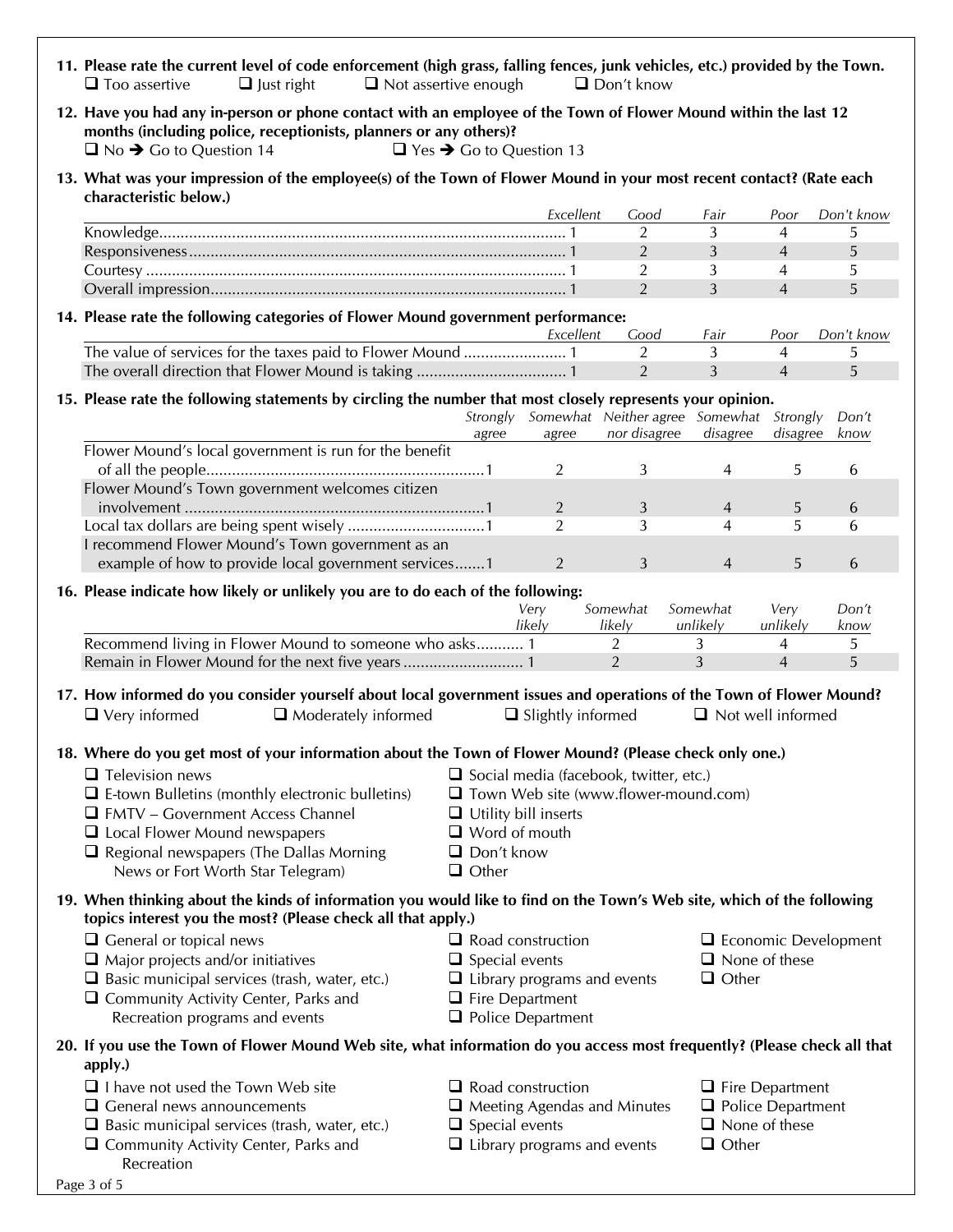**21. How interested is your household, if at all, in the Town creating a public private partnership (PPP) in which Town funds are used to encourage private investment to construct a hotel and/or other amenities at The River Walk at Central Park development?** 

- Very interested
- $\square$  Somewhat interested
- $\Box$  Not at all interested
- $\Box$  Don't know
- **22. If the Town were to create a public private partnership (PPP) in which Town funds are used to encourage private investment at The River Walk at Central Park development to construct a hotel and/or other amenities, please indicate the extent to which you would support or oppose funding the PPP by using the following means:**

|                                                                       | Strongly |         | Somewhat Somewhat Strongly |        |  |
|-----------------------------------------------------------------------|----------|---------|----------------------------|--------|--|
|                                                                       | support  | support | oppose                     | oppose |  |
|                                                                       |          |         |                            |        |  |
|                                                                       |          |         |                            |        |  |
|                                                                       |          |         |                            |        |  |
| Amending the Town's Economic Development Initiative Policy to include |          |         |                            |        |  |
|                                                                       |          |         |                            |        |  |

- **23. How interested is your household, if at all, in the Town constructing a municipal complex (estimated cost is in excess of \$30 million) to include a new town hall, new library, performing arts auditorium, etc., at The River Walk at Central Park development?** 
	- Very interested
	- $\square$  Somewhat interested
	- $\Box$  Not at all interested
	- $\Box$  Don't know
- **24. How interested is your household, if at all, in the Town pursuing options for green waste collection for an additional monthly cost of \$1.82? Green waste organics collection at the curb (separate from bulk pickup) would be 100% recycled, reused, and/or processed through composting, mulching and/or beneficial reuse; diverting yard waste from going to the landfill.** 
	- Very interested
	- $\square$  Somewhat interested
	- $\Box$  Not at all interested
	- Don't know
- **25. How interested is your household, if at all, in the Town enhancing its public arts program to include performing, visual, and other cultural arts?** 
	- Very interested
	- $\square$  Somewhat interested
	- $\Box$  Not at all interested
	- □ Don't know
- **26. If the Town were to fully develop Twin Coves Park on approximately 243 wooded acres in Flower Mound (located on Grapevine Lake near Skillern Road and Wichita Trail), please indicate the extent to which you would support or oppose each of the following amenities:**

| Strongly | Somewhat | Somewhat | Strongly |  |
|----------|----------|----------|----------|--|
| support  | support  | oppose   | oppose   |  |
|          |          |          |          |  |
|          |          |          |          |  |
|          |          |          |          |  |
|          |          |          |          |  |
|          |          |          |          |  |
|          |          |          |          |  |
|          |          |          |          |  |
|          |          |          |          |  |
|          |          |          |          |  |
|          |          |          |          |  |
|          |          |          |          |  |